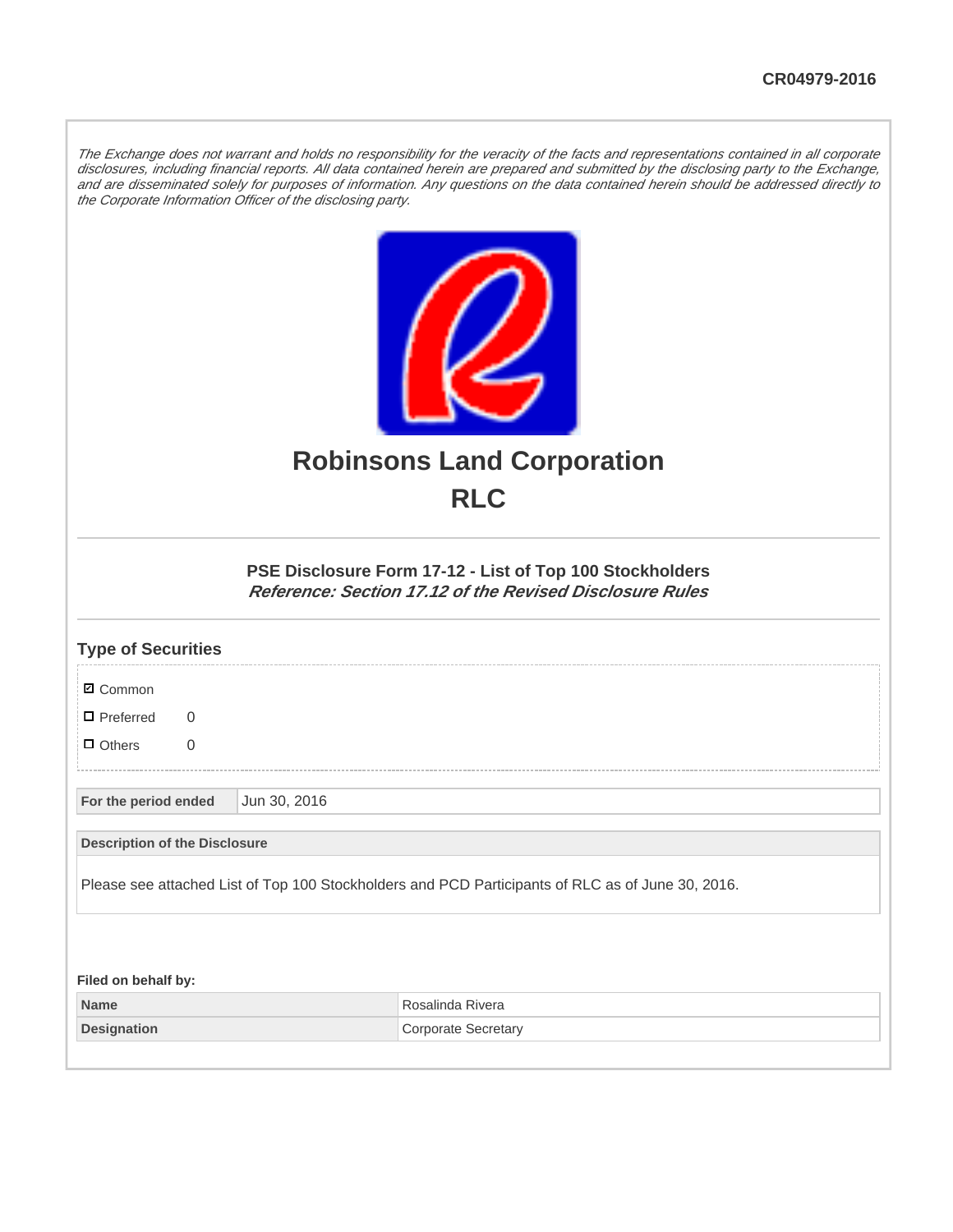Robinsons Land Corporation Top 100 Stockholders as of June 30, 2016

|            |     |            | ISSUER   REPORT   CUTOFFDATE   STOCKHOLDER NO. | <b>STOCKHOLDER NAME</b>                      | <b>NATIONALITY</b> | <b>SHARES</b> |
|------------|-----|------------|------------------------------------------------|----------------------------------------------|--------------------|---------------|
| <b>RLC</b> | 100 | 06/30/2016 | 0000231259                                     | J. G. SUMMIT HOLDINGS, INC.                  | PH                 | 2,496,114,787 |
| <b>RLC</b> | 100 | 06/30/2016 | 0000231628                                     | PCD NOMINEE CORPORATION                      | <b>OA</b>          | 1,090,267,690 |
| RLC        | 100 | 06/30/2016 | 0000231627                                     | PCD NOMINEE CORPORATION                      | PH                 | 473,321,819   |
| <b>RLC</b> | 100 | 06/30/2016 | 0000231065                                     | ELIZABETH YU                                 | PH                 | 8,737,200     |
| <b>RLC</b> | 100 | 06/30/2016 | 0000231296                                     | JOHN GOKONGWEI JR.                           | PH                 | 8,124,721     |
| <b>RLC</b> | 100 | 06/30/2016 | 0000230936                                     | <b>CEBU LIBERTY LUMBER</b>                   | $\overline{PH}$    | 2,203,200     |
| RLC        | 100 | 06/30/2016 | 0000231271                                     | JAMES L. GO                                  | PH                 | 1,685,994     |
| <b>RLC</b> | 100 | 06/30/2016 | 0000231070                                     | ELIZABETH Y. GOKONGWEI AND/OR JOHN GOKONGWEI | $\overline{PH}$    | 988,000       |
| <b>RLC</b> | 100 | 06/30/2016 | 0000231660                                     | QUALITY INVESTMENTS & SEC. CORP.             | $\overline{PH}$    | 904,200       |
| <b>RLC</b> | 100 | 06/30/2016 | 0000230787                                     | ALBERTO MENDOZA AND/OR JEANIE MENDOZA        | $\overline{PH}$    | 532,800       |
| <b>RLC</b> | 100 | 06/30/2016 | 0000231179                                     | <b>FREDERICK DY GO</b>                       | PH                 | 500,001       |
| <b>RLC</b> | 100 | 06/30/2016 | 0000231071                                     | ELIZABETH YU GOKONGWEI                       | $\overline{PH}$    | 499,500       |
| <b>RLC</b> | 100 | 06/30/2016 | 0000231725                                     | ROBINA YU GOKONGWEI                          | PH                 | 360,000       |
| <b>RLC</b> | 100 | 06/30/2016 | 0000231761                                     | SAMUEL C. UY                                 | PH                 | 324,000       |
| <b>RLC</b> | 100 | 06/30/2016 | 0000231298                                     | JOHN L. GOKONGWEI JR.                        | PH                 | 300,000       |
| RLC        | 100 | 06/30/2016 | 0000231601                                     | <b>ONG TIONG</b>                             | $\overline{PH}$    | 204,996       |
| <b>RLC</b> | 100 | 06/30/2016 | 0000231400                                     | LISA YU GOKONGWEI                            | $\overline{PH}$    | 180,000       |
| <b>RLC</b> | 100 | 06/30/2016 | 0000231131                                     | FEBTC #103-00507                             | PH                 | 156,240       |
| RLC        | 100 | 06/30/2016 | 0000230958                                     | CHING TIONG KENG AND/OR CYNTHIA D. CHING     | PH                 | 150,000       |
| RLC        | 100 | 06/30/2016 | 0000231168                                     | FRANCISCO L. BENEDICTO                       | $\overline{PH}$    | 150,000       |
| <b>RLC</b> | 100 | 06/30/2016 | 0000230865                                     | ARTHUR C. UY                                 | PH                 | 144,000       |
| <b>RLC</b> | 100 | 06/30/2016 | 0000230932                                     | CATALINO MACARAIG JR. AND/OR ARACELI MACARAI | PH                 | 140,000       |
| RLC        | 100 | 06/30/2016 | 0000231303                                     | <b>JOLLY TING</b>                            | PH                 | 136,800       |
| <b>RLC</b> | 100 | 06/30/2016 | 0000230957                                     | <b>CHING TIONG KENG</b>                      | PH                 | 133,200       |
| <b>RLC</b> | 100 | 06/30/2016 | 0000230849                                     | ANTONIO S. TANJANGCO                         | PH                 | 126,599       |
| <b>RLC</b> | 100 | 06/30/2016 | 0000231051                                     | EDWIN B. LIM                                 | PH                 | 120,000       |
| RLC        | 100 | 06/30/2016 | 0000231142                                     | FERDINAND CO AND/OR CHRISTOPHER CO           | PH                 | 120,000       |
| <b>RLC</b> | 100 | 06/30/2016 | 0000231180                                     | G & L SECURITIES CO. INC.                    | PH                 | 107,000       |
| <b>RLC</b> | 100 | 06/30/2016 | 0000231837                                     | VICKY L. CHAN                                | PH                 | 106,600       |
| <b>RLC</b> | 100 | 06/30/2016 | 0000231165                                     | <b>FRANCISCO ASALDO UY</b>                   | $\overline{PH}$    | 100,000       |
| <b>RLC</b> | 100 | 06/30/2016 | 0000231270                                     | JAMES L. CHIONGBIAN                          | $\overline{PH}$    | 100,000       |
| <b>RLC</b> | 100 | 06/30/2016 | 0000231280                                     | JENNIFER C. LIM AND/OR JEFFREY C. LIM        | PH                 | 100,000       |
| <b>RLC</b> | 100 | 06/30/2016 | 0000230987                                     | CRISTINO L. PANLILIO                         | $\overline{PH}$    | 96,000        |
| <b>RLC</b> | 100 | 06/30/2016 | 0000231680                                     | RAMON L. CHIU                                | PH                 | 90,285        |
| <b>RLC</b> | 100 | 06/30/2016 | 0000231662                                     | R. COYIUTO SECURITIES, INC.                  | PH                 | 82,000        |
| <b>RLC</b> | 100 | 06/30/2016 | 0000231811                                     | <b>TERESITA T. QUAZON</b>                    | PH                 | 78,000        |
| <b>RLC</b> | 100 | 06/30/2016 | 0000231370                                     | <b>KHOON POI</b>                             | $\overline{PH}$    | 73,200        |
| <b>RLC</b> | 100 | 06/30/2016 | 0000230815                                     | ANANDRAM DARGANI                             | PH                 | 72,228        |
| RLC        | 100 | 06/30/2016 | 0000231392                                     | LILY ANN LIM TAN                             | PH                 | 72,000        |
| RLC        | 100 | 06/30/2016 | 0000231067                                     | ELIZABETH LIM TAN                            | US                 | 72,000        |
| <b>RLC</b> | 100 | 06/30/2016 | 0000231184                                     | <b>GENEVIEVE LIM TAN</b>                     | PH                 | 72,000        |
| <b>RLC</b> | 100 | 06/30/2016 | 0000231004                                     | DAPHNE AILEEN TAN CHUA                       | PH                 | 72,000        |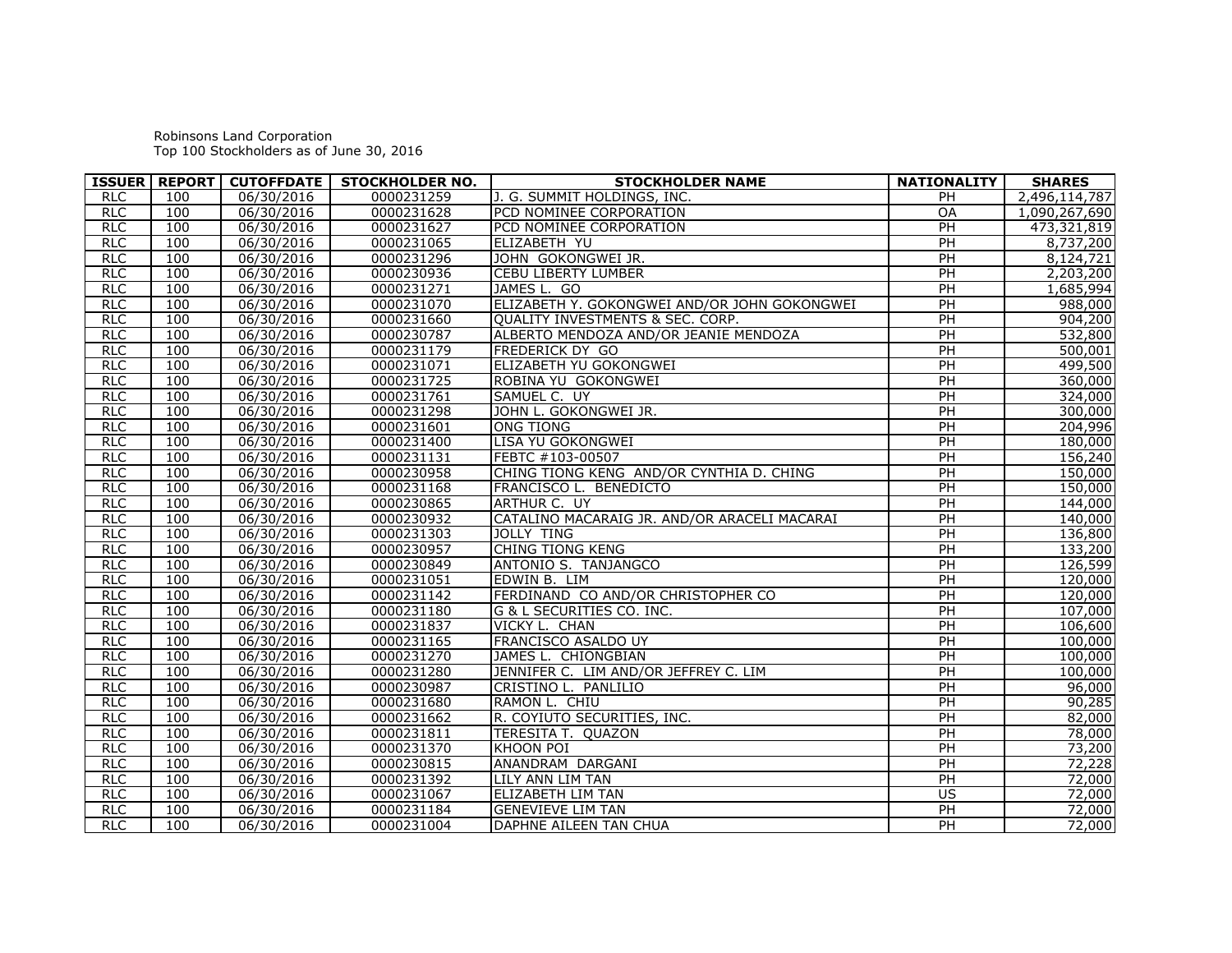| <b>RLC</b> | 100 | 06/30/2016 | 0000231794 | <b>SUSANA TAN LEE</b>                   | PH                      | 72,000 |
|------------|-----|------------|------------|-----------------------------------------|-------------------------|--------|
| <b>RLC</b> | 100 | 06/30/2016 | 0000231354 | JUANITO CUASON                          | PH                      | 68,617 |
| <b>RLC</b> | 100 | 06/30/2016 | 0000231539 | MICHAEL CHAN                            | PH                      | 65,000 |
| RLC        | 100 | 06/30/2016 | 0000231214 | <b>HAMAHATA TAKERO</b>                  | J <sub>P</sub>          | 60,000 |
| <b>RLC</b> | 100 | 06/30/2016 | 0000230799 | ALFREDO Y. NGOCHUA                      | $\overline{PH}$         | 54,000 |
| <b>RLC</b> | 100 | 06/30/2016 | 0000231838 | VICTOR GAN SY                           | $\overline{PH}$         | 50,000 |
| <b>RLC</b> | 100 | 06/30/2016 | 0000231364 | <b>KAREN CHOA</b>                       | PH                      | 50,000 |
| RLC        | 100 | 06/30/2016 | 0000231012 | DEE KWAN YAN AND/OR CHRISTINA DEE       | PH                      | 50,000 |
| RLC        | 100 | 06/30/2016 | 0000231759 | SABAS SUAREZ                            | PH                      | 49,200 |
| <b>RLC</b> | 100 | 06/30/2016 | 0000231397 | LINDA ROSE NG KAWSEK                    | PH                      | 48,600 |
| <b>RLC</b> | 100 | 06/30/2016 | 0000231728 | RODERICK M. GRACIA                      | $\overline{PH}$         | 48,000 |
| RLC        | 100 | 06/30/2016 | 0000231791 | SUSAN YAO                               | PH                      | 48,000 |
| <b>RLC</b> | 100 | 06/30/2016 | 0000231273 | <b>JANET CO LEY</b>                     | PH                      | 48,000 |
| RLC        | 100 | 06/30/2016 | 0000231372 | L. M. GARCIA & ASSOCIATES INC.          | $\overline{PH}$         | 48,000 |
| <b>RLC</b> | 100 | 06/30/2016 | 0000231107 | ESTRELLA GO CO AND/OR FERDINAND CO      | PH                      | 48,000 |
| <b>RLC</b> | 100 | 06/30/2016 | 0000230794 | ALEXANDER C. UY                         | PH                      | 48,000 |
| <b>RLC</b> | 100 | 06/30/2016 | 0000231621 | PATRICK NGOCHUA                         | $\overline{PH}$         | 48,000 |
| <b>RLC</b> | 100 | 06/30/2016 | 0000231466 | MANUEL B. ZAMORA JR.                    | PH                      | 47,400 |
| <b>RLC</b> | 100 | 06/30/2016 | 0000230885 | BEBE YU GO                              | PH                      | 46,400 |
| RLC        | 100 | 06/30/2016 | 0000231058 | <b>ELBERT ZOSA</b>                      | PH                      | 45,000 |
| <b>RLC</b> | 100 | 06/30/2016 | 0000231069 | ELIZABETH M. ZARATE                     | $\overline{PH}$         | 42,000 |
| <b>RLC</b> | 100 | 06/30/2016 | 0000231808 | TERESITA C. DELGADO-VILLONCO            | $\overline{PH}$         | 40,500 |
| RIC        | 100 | 06/30/2016 | 0000231798 | SYLVESTER S.K. HUNG                     | $\overline{\mathsf{U}}$ | 40,000 |
| <b>RLC</b> | 100 | 06/30/2016 | 0000231615 | PAN-ASIA SECURITIES CORP.               | PH                      | 40,000 |
| <b>RLC</b> | 100 | 06/30/2016 | 0000231064 | ELIZABETH GOKONGWEI                     | PH                      | 40,000 |
| <b>RLC</b> | 100 | 06/30/2016 | 0000230768 | A. ANGEL S. TANJANGCO                   | PH                      | 38,500 |
| <b>RLC</b> | 100 | 06/30/2016 | 0000231057 | ELBERT M. ZOSA                          | PH                      | 37,500 |
| RLC        | 100 | 06/30/2016 | 0000231702 | RENEE D. RUBIO                          | PH                      | 36,000 |
| <b>RLC</b> | 100 | 06/30/2016 | 0000231800 | TAKASAGO TRADING CORP. INC.             | $\overline{PH}$         | 36,000 |
| <b>RLC</b> | 100 | 06/30/2016 | 0000231396 | LIN LIN G. CHUNG                        | $\overline{PH}$         | 36,000 |
| <b>RLC</b> | 100 | 06/30/2016 | 0000231097 | ERNESTO CAYETANO                        | PH                      | 36,000 |
| RLC        | 100 | 06/30/2016 | 0000231673 | R.J. DEL PAN AND COMPANY                | PH                      | 36,000 |
| <b>RLC</b> | 100 | 06/30/2016 | 0000230844 | ANTONIO COJUANGCO                       | $\overline{PH}$         | 36,000 |
| <b>RLC</b> | 100 | 06/30/2016 | 0000231418 | <b>LUCIO YAN</b>                        | PH                      | 36,000 |
| <b>RLC</b> | 100 | 06/30/2016 | 0000231011 | DEBBIE C. GOH                           | PH                      | 35,000 |
| <b>RLC</b> | 100 | 06/30/2016 | 0000231545 | MIGUEL O. COJUANGCO                     | PH                      | 35,000 |
| <b>RLC</b> | 100 | 06/30/2016 | 0000231043 | EDMUNDO MADRAZO                         | PH                      | 32,500 |
| <b>RLC</b> | 100 | 06/30/2016 | 0000231703 | RENEE D. RUBIO AND/OR CESAR A. RUBIO    | PH                      | 32,400 |
| <b>RLC</b> | 100 | 06/30/2016 | 0000231828 | URBANCORP INVESTMENTS INC.              | PH                      | 31,500 |
| RLC        | 100 | 06/30/2016 | 0000231430 | M.E. HOLDING CORPORATION                | PH                      | 31,500 |
| RIC        | 100 | 06/30/2016 | 0000231535 | MERCURY GROUP OF COMP. INC.             | $\overline{PH}$         | 31,500 |
| <b>RLC</b> | 100 | 06/30/2016 | 0000231237 | HYDEE MANAGEMENT & RESOURCE CORPORATION | $\overline{PH}$         | 31,200 |
| RLC        | 100 | 06/30/2016 | 0000231611 | PACIFICO B. TACUB                       | PH                      | 30,669 |
| RLC        | 100 | 06/30/2016 | 0000231094 | ERIC VILLAFRANCA AND/OR CECILIA CRUCENA | PH                      | 30,000 |
| <b>RLC</b> | 100 | 06/30/2016 | 0000231600 | <b>ONG KONG PO</b>                      | $\overline{PH}$         | 30,000 |
| <b>RLC</b> | 100 | 06/30/2016 | 0000230887 | BELSON SECURITIES, INC.                 | PH                      | 30,000 |
| <b>RLC</b> | 100 | 06/30/2016 | 0000231216 | <b>HAO WEE</b>                          | PH                      | 30,000 |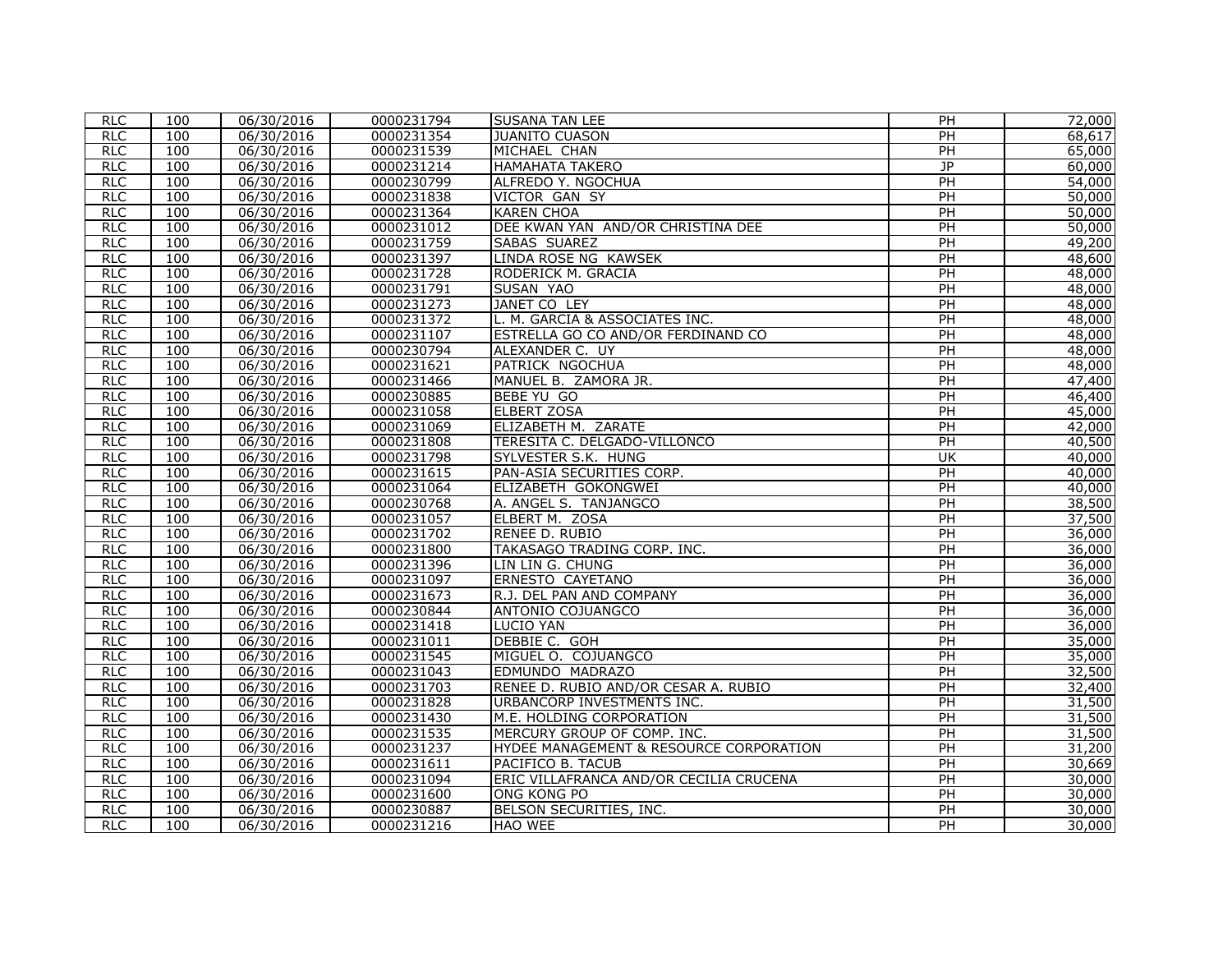| <b>RLC</b> | 100 | 06/30/2016 | 0000230948 | CESAR A. RUBIO AND/OR FELICIDAD RUBIO     | <b>PH</b> | 28,800 |
|------------|-----|------------|------------|-------------------------------------------|-----------|--------|
| <b>RLC</b> | 100 | 06/30/2016 | 0000231570 | NELSON LIM                                | PH        | 28,800 |
| <b>RLC</b> | 100 | 06/30/2016 | 0000231892 | IYOUNG, ELVIS YOUNG OR ELEANOR            | PH        | 28,800 |
| <b>RLC</b> | 100 | 06/30/2016 | 0000231825 | UBP TA#210-50078-8                        | PH        | 28,000 |
| <b>RLC</b> | 100 | 06/30/2016 | 0000231285 | JESUS F. ZARANDIN                         | PH        | 26,400 |
| <b>RLC</b> | 100 | 06/30/2016 | 0000231243 | INDOSUEZ MLA A/C 10849                    | UK        | 26,000 |
| <b>RLC</b> | 100 | 06/30/2016 | 0000231169 | FRANCISCO ORTIGAS SEC., INC. A/C NO. 3633 | <b>PH</b> | 26,000 |
| <b>RLC</b> | 100 | 06/30/2016 | 0000231860 | <b>WARD MANAGEMENT CORPORATION</b>        | <b>PH</b> | 25,000 |
| <b>RLC</b> | 100 | 06/30/2016 | 0000231247 | INTRA-INVEST SECURITIES INC.              | <b>PH</b> | 25,000 |
| RLC        | 100 | 06/30/2016 | 0000231603 | <b>ORIENTRADE SECURITIES INC.</b>         | PH        | 25,000 |
| RLC        | 100 | 06/30/2016 | 0000231735 | ROMAN T. YAP                              | PH        | 24,000 |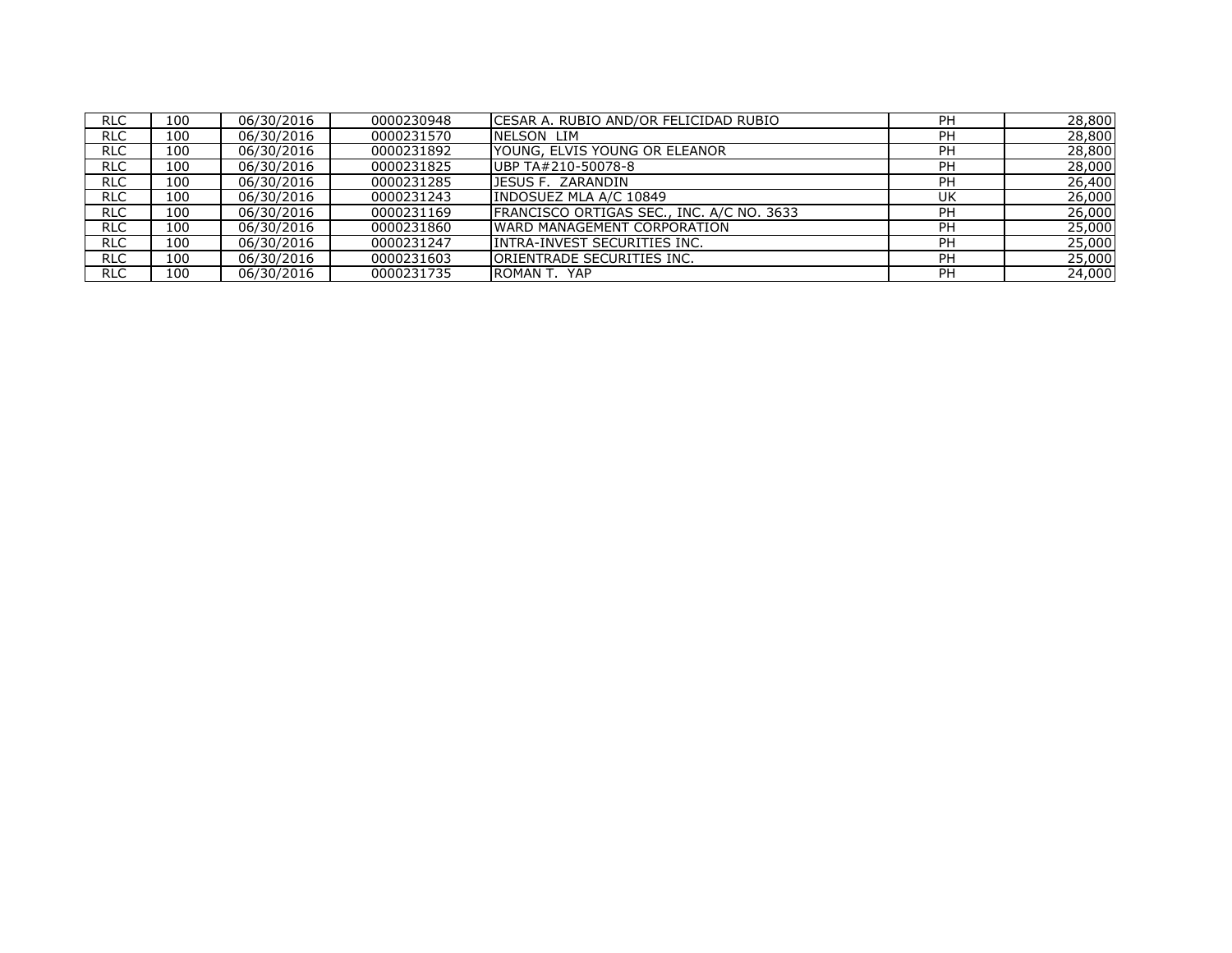**RBKPS006** 

## Philippine Depository & Trust Corp.

**PCDUSER1** 

**E** PDTC Philippine Depository & Trust Corp.

## **OUTSTANDING BALANCES FOR A SPECIFIC COMPANY**

Company Code - RLC000000000 & Company Name - ROBINSON LAND

**Business Date**  $06/30/2016$ 

| <b>BPID</b><br><b>ACCOUNT NO. ADDRESS</b> | <b>BP NAME</b>                                                                                                                                          | <b>ACCOUNT TYPE</b><br><b>TELEPHONE NUMBER</b>  | <b>ID TYPE</b><br><b>ID NUMBER</b>              | <b>INVESTOR TYPE</b><br><b>COUNTRY</b> | <b>HOLDINGS</b><br><b>TAXCODE</b> |
|-------------------------------------------|---------------------------------------------------------------------------------------------------------------------------------------------------------|-------------------------------------------------|-------------------------------------------------|----------------------------------------|-----------------------------------|
| 10100000000<br>5                          | A & A SECURITIES, INC.<br>Rm. 1906 Ayala Ave. Condominium 6776 Ayala Ave. 810-54-01<br>Makati City<br>Metropolitan Manila<br>1200                       | <b>Omnibus Without Client</b>                   | <b>Tax Identification Number</b><br>2           | Domestic<br><b>PHILIPPINES</b>         | 718,250.00<br><b>PH10</b>         |
| 10200000000<br>5                          | ABACUS SECURITIES CORPORATION<br>Unit 2904-A East Tower, PSE Centre Exchange Road. 634-2105<br>Ortigas Center Pasig City<br>Metropolitan Manila<br>1600 | <b>Omnibus Without Client</b>                   | Tax Identification Number<br>001-006-900        | Domestic<br><b>PHILIPPINES</b>         | 617,428.00<br><b>PH10</b>         |
| 10200000000                               | ABACUS SECURITIES CORPORATION<br>Unit 2904-A East Tower, PSE Centre Exchange Road 634-2105<br>Ortigas Center Pasig City<br>Metropolitan Manila<br>1600  | Own                                             | Tax Identification Number<br>001-006-900        | Domestic<br><b>PHILIPPINES</b>         | 57,279.00<br><b>NWT</b>           |
| 10300000000                               | PHILSTOCKS FINANCIAL INC<br>Unit 1101 Orient Square Building Emerald Avenue<br>Ortigas Center, Pasig City<br>Metropolitan Manila<br>1600                | <b>Omnibus Without Client</b><br>687-5071 to 74 | <b>Tax Identification Number</b><br>213-831-103 | Foreign<br><b>PHILIPPINES</b>          | 8,729.00<br>FMX1                  |
| 10300000000<br>5                          | PHILSTOCKS FINANCIAL INC<br>Unit 1101 Orient Square Building Emerald Avenue<br>Ortigas Center, Pasig City<br>Metropolitan Manila<br>1600                | <b>Omnibus Without Client</b><br>687-5071 to 74 | <b>Tax Identification Number</b><br>213-831-103 | Domestic<br><b>PHILIPPINES</b>         | 332,326.00<br><b>PH10</b>         |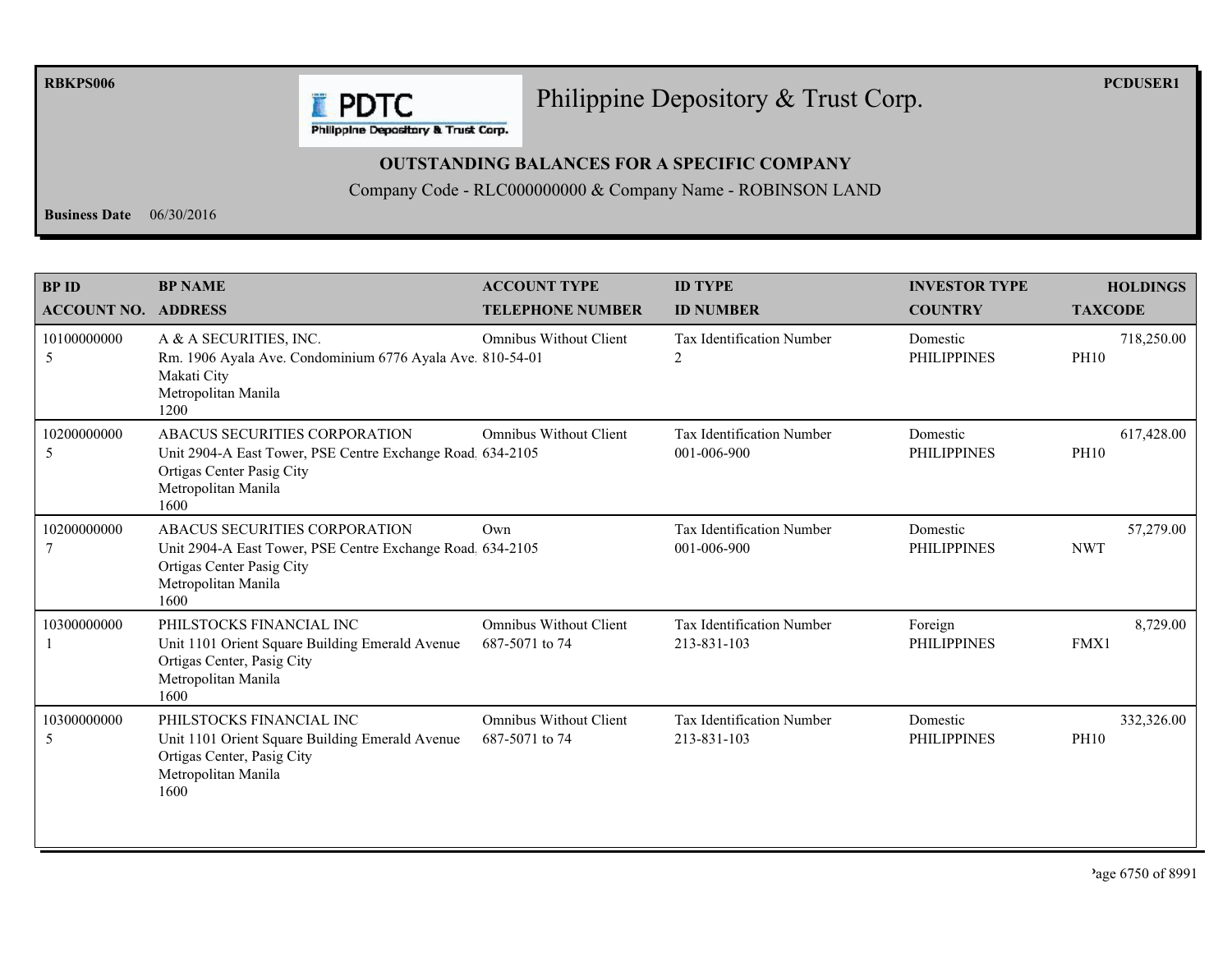| <b>BPID</b>                | <b>BP NAME</b>                                                                                                                                                                      | <b>ACCOUNT TYPE</b>                      | <b>ID TYPE</b>                               | <b>INVESTOR TYPE</b>           | <b>HOLDINGS</b>          |
|----------------------------|-------------------------------------------------------------------------------------------------------------------------------------------------------------------------------------|------------------------------------------|----------------------------------------------|--------------------------------|--------------------------|
| <b>ACCOUNT NO. ADDRESS</b> |                                                                                                                                                                                     | <b>TELEPHONE NUMBER</b>                  | <b>ID NUMBER</b>                             | <b>COUNTRY</b>                 | <b>TAXCODE</b>           |
| 10300000000<br>6           | PHILSTOCKS FINANCIAL INC<br>Unit 1101 Orient Square Building Emerald Avenue<br>Ortigas Center, Pasig City<br>Metropolitan Manila<br>1600                                            | Settlement<br>687-5071 to 74             | Tax Identification Number<br>213-831-103     | Domestic<br><b>PHILIPPINES</b> | 1.00<br><b>NWT</b>       |
| 10400000000<br>5           | A. T. DE CASTRO SECURITIES CORP.<br>Suite 701, 7/F Ayala Tower I, Exchange Plaza, Ayala 848-7160 to 65<br>Triangle, Ayala Ave., Makati City<br>Metropolitan Manila<br>1226          | Omnibus Without Client                   | Tax Identification Number<br>000-151-360-000 | Domestic<br><b>PHILIPPINES</b> | 43,560.00<br><b>PH10</b> |
| 10600000000<br>5           | ALPHA SECURITIES CORP.<br>UNIT 3003, ONE CORPORATE CENTRE, 30TH<br>FLOOR, JULIA VARGAS STREET, COR MERALC<br>AVENUE STREET, ORTIGAS CENTER, PASIG CI<br>Metropolitan Manila<br>1200 | <b>Omnibus Without Client</b><br>6546806 | Tax Identification Number<br>000-155-035-000 | Domestic<br><b>PHILIPPINES</b> | 21,500.00<br><b>PH10</b> |
| 10600000000<br>20          | ALPHA SECURITIES CORP.<br>UNIT 3003, ONE CORPORATE CENTRE, 30TH<br>FLOOR, JULIA VARGAS STREET, COR MERALC<br>AVENUE STREET, ORTIGAS CENTER, PASIG CI<br>Metropolitan Manila<br>1200 | Settlement<br>6546806                    | Tax Identification Number<br>000-155-035-000 | Foreign<br><b>PHILIPPINES</b>  | 90,000.00<br><b>SZ07</b> |
| 10900000000<br>6           | BA SECURITIES, INC.<br>Rm 401-403 CLMC Bldg, 256-259 EDSA Greenhills 727-5374<br>Mandaluyong City<br>Metropolitan Manila<br>1550                                                    | Settlement                               | Tax Identification Number<br>10              | Domestic<br><b>PHILIPPINES</b> | 105,250.00<br><b>NWT</b> |
| 10900000000<br>14          | <b>BA SECURITIES, INC.</b><br>Rm 401-403 CLMC Bldg, 256-259 EDSA Greenhills 727-5374<br>Mandaluyong City<br>Metropolitan Manila<br>1550                                             | Settlement                               | Tax Identification Number<br>10              | Domestic<br><b>PHILIPPINES</b> | 22,700.00<br><b>PH10</b> |
| 10900000000<br>19          | <b>BA SECURITIES, INC.</b><br>Rm 401-403 CLMC Bldg, 256-259 EDSA Greenhills 727-5374<br>Mandaluyong City<br>Metropolitan Manila<br>1550                                             | Settlement                               | Tax Identification Number<br>10              | Foreign<br><b>PHILIPPINES</b>  | 22,500.00<br><b>RA25</b> |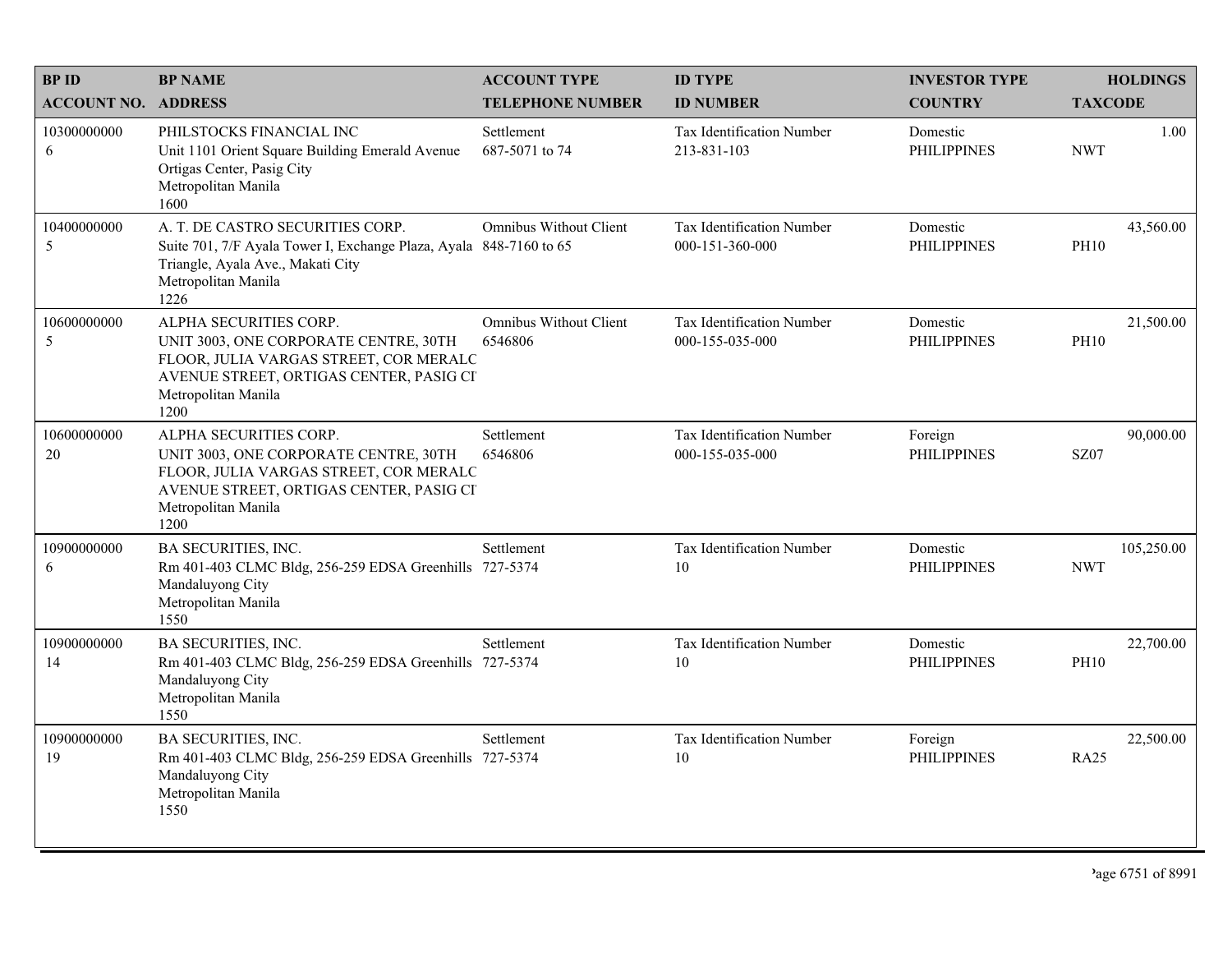| <b>BPID</b>                | <b>BP NAME</b>                                                                                                                                           | <b>ACCOUNT TYPE</b>                       | <b>ID TYPE</b>                                      | <b>INVESTOR TYPE</b>           | <b>HOLDINGS</b>           |
|----------------------------|----------------------------------------------------------------------------------------------------------------------------------------------------------|-------------------------------------------|-----------------------------------------------------|--------------------------------|---------------------------|
| <b>ACCOUNT NO. ADDRESS</b> |                                                                                                                                                          | <b>TELEPHONE NUMBER</b>                   | <b>ID NUMBER</b>                                    | <b>COUNTRY</b>                 | <b>TAXCODE</b>            |
| 11000000000<br>5           | AP SECURITIES INCORPORATED<br>Suites 2002/2004, The Peak, 107 Alfaro St., Salcedo<br>Village, Makati City<br>Metropolitan Manila<br>1227                 | <b>Omnibus Without Client</b><br>8482915  | <b>Tax Identification Number</b><br>005-037-731-000 | Domestic<br><b>PHILIPPINES</b> | 449,858.00<br><b>PH10</b> |
| 11100000000<br>5           | ANSALDO, GODINEZ & CO., INC.<br>340 Nueva St., Binondo Manila<br>Metropolitan Manila<br>1006                                                             | Omnibus Without Client<br>242-5127        | Tax Identification Number<br>007-571-837-000        | Domestic<br><b>PHILIPPINES</b> | 401,725.00<br><b>PH10</b> |
| 11200000000<br>6           | AB CAPITAL SECURITIES, INC.<br>8/F Phinma Plaza 39 Plaza Drive, Rockwell Center<br>Makati City<br>Metropolitan Manila<br>1200                            | Settlement<br>814-5601                    | Tax Identification Number<br>13                     | Domestic<br><b>PHILIPPINES</b> | 123,700.00<br><b>NWT</b>  |
| 11200000000<br>14          | AB CAPITAL SECURITIES, INC.<br>8/F Phinma Plaza 39 Plaza Drive, Rockwell Center<br>Makati City<br>Metropolitan Manila<br>1200                            | Settlement<br>814-5601                    | Tax Identification Number<br>13                     | Domestic<br><b>PHILIPPINES</b> | 87,589.00<br><b>PH10</b>  |
| 1120000FTXN                | AB CAPITAL SECURITIES, INC.<br>8/F Phinma Plaza 39 Plaza Drive, Rockwell Center<br>Makati City<br>Metropolitan Manila                                    | Client<br>898-7555                        | Certificate Of Incorporation<br>13 x                | Foreign<br><b>PHILIPPINES</b>  | 4,600.00<br><b>FTXN</b>   |
| 11300000000<br>5           | SARANGANI SECURITIES, INC.<br>UNIT 2 D1 VERNIDA I CONDOMINIUM 120<br>AMORSOLO ST., LEGASPI VILLAGE, MAKATI<br><b>CITY</b><br>Metropolitan Manila<br>1229 | <b>Omnibus Without Client</b><br>817-5806 | Tax Identification Number<br>004-655-021-000        | Domestic<br><b>PHILIPPINES</b> | 3,400.00<br><b>PH10</b>   |
| 11500000000<br>-1          | SB EQUITIES, INC.<br>18/F, Security Bank Centre 6776 Ayala Avenue,<br>Makati City<br>Metropolitan Manila<br>1226                                         | <b>Omnibus Without Client</b><br>8911037  | <b>Tax Identification Number</b><br>000-152-830-000 | Foreign<br><b>PHILIPPINES</b>  | 110,400.00<br>FMX1        |
|                            |                                                                                                                                                          |                                           |                                                     |                                |                           |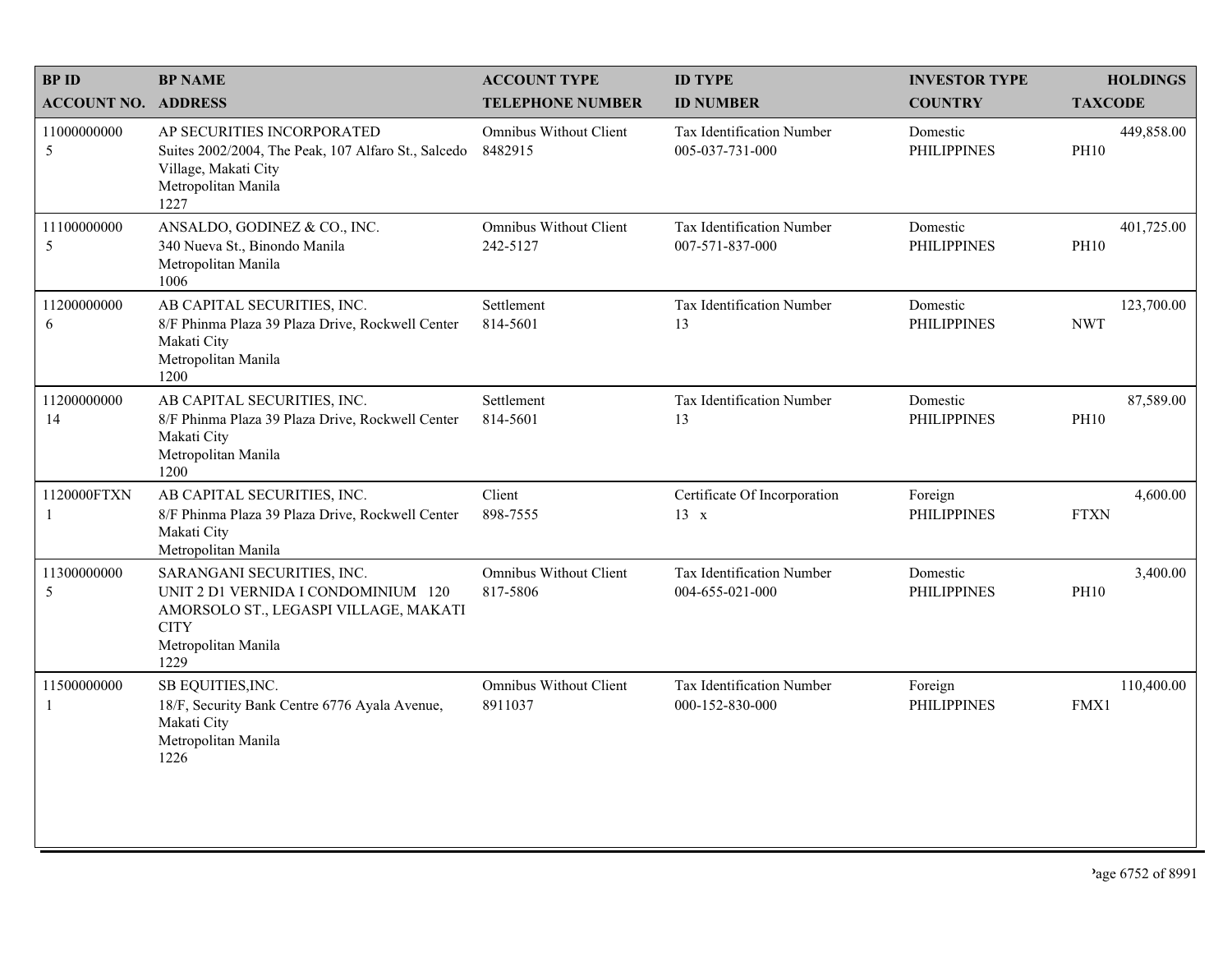| <b>BPID</b><br><b>ACCOUNT NO. ADDRESS</b> | <b>BP NAME</b>                                                                                                                                     | <b>ACCOUNT TYPE</b><br><b>TELEPHONE NUMBER</b> | <b>ID TYPE</b><br><b>ID NUMBER</b>           | <b>INVESTOR TYPE</b><br><b>COUNTRY</b> | <b>HOLDINGS</b><br><b>TAXCODE</b> |
|-------------------------------------------|----------------------------------------------------------------------------------------------------------------------------------------------------|------------------------------------------------|----------------------------------------------|----------------------------------------|-----------------------------------|
| 11500000000<br>$\overline{c}$             | SB EQUITIES, INC.<br>18/F, Security Bank Centre 6776 Ayala Avenue,<br>Makati City<br>Metropolitan Manila<br>1226                                   | Settlement<br>8911037                          | Tax Identification Number<br>000-152-830-000 | Foreign<br><b>PHILIPPINES</b>          | 105,600.00<br>FMX1                |
| 11500000000<br>5                          | SB EQUITIES, INC.<br>18/F, Security Bank Centre 6776 Ayala Avenue,<br>Makati City<br>Metropolitan Manila<br>1226                                   | Omnibus Without Client<br>8911037              | Tax Identification Number<br>000-152-830-000 | Domestic<br><b>PHILIPPINES</b>         | 1,097,530.00<br><b>PH10</b>       |
| 11500000000<br>6                          | SB EQUITIES, INC.<br>18/F, Security Bank Centre 6776 Ayala Avenue,<br>Makati City<br>Metropolitan Manila<br>1226                                   | Settlement<br>8911037                          | Tax Identification Number<br>000-152-830-000 | Domestic<br><b>PHILIPPINES</b>         | 70,800.00<br><b>NWT</b>           |
| 11800000000<br>5                          | ASIASEC EQUITIES, INC.<br>8/F Chatham House<br>116 Valero cor. V.A. Rufino Sts<br>Salcedo Village, Makati City 1227<br>Metropolitan Manila<br>1227 | Omnibus Without Client<br>8937981              | Tax Identification Number<br>000-154-961-000 | Domestic<br><b>PHILIPPINES</b>         | 53,400.00<br><b>PH10</b>          |
| 11900000000<br>5                          | ASTRA SECURITIES CORPORATION<br>Units 1204-1205 Ayala Tower One Ayala Ave. cor.<br>Paseo de Roxas Makati City<br>Metropolitan Manila<br>1200       | <b>Omnibus Without Client</b><br>848-6421/27   | Tax Identification Number<br>000-107-717-000 | Domestic<br><b>PHILIPPINES</b>         | 49,500.00<br><b>PH10</b>          |
| 12000000000<br>5                          | ATC SECURITIES, INC.<br>Unit 6f, 6th Floor 8101 Pearl Plaza, Pearl Drive Ortiga 687-1768<br>Center, Pasig City<br>Metropolitan Manila<br>12        | <b>Omnibus Without Client</b>                  | Tax Identification Number<br>000-333-279-000 | Domestic<br><b>PHILIPPINES</b>         | 900.00<br><b>PH10</b>             |
| 12100000004                               | MACQUARIE CAPITAL SECURITIES (PHILIPPIN Client<br>INC.                                                                                             |                                                | Tax Identification Number                    | Foreign                                | 1,000.00                          |
|                                           | 22F 6750 AYALA AVENUE BUILDING AYALA<br><b>AVENUE MAKATI CITY</b><br>Metropolitan Manila<br>1226                                                   | 857-0838                                       | 516                                          | <b>PHILIPPINES</b>                     | FMX1                              |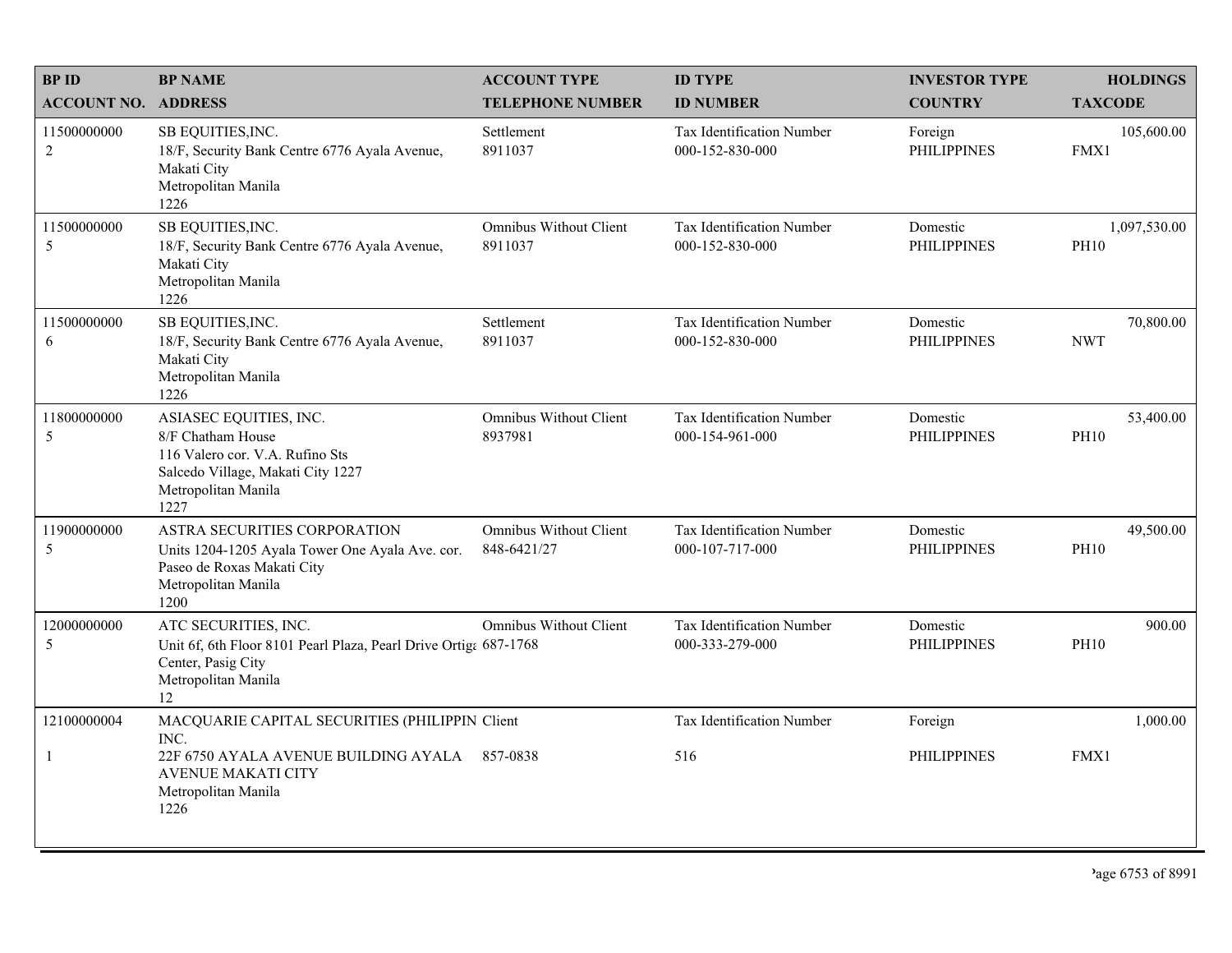| <b>BPID</b>                | <b>BP NAME</b>                                                                                                                                             | <b>ACCOUNT TYPE</b>                      | <b>ID TYPE</b>                               | <b>INVESTOR TYPE</b>           | <b>HOLDINGS</b>              |
|----------------------------|------------------------------------------------------------------------------------------------------------------------------------------------------------|------------------------------------------|----------------------------------------------|--------------------------------|------------------------------|
| <b>ACCOUNT NO. ADDRESS</b> |                                                                                                                                                            | <b>TELEPHONE NUMBER</b>                  | <b>ID NUMBER</b>                             | <b>COUNTRY</b>                 | <b>TAXCODE</b>               |
| 12200000000<br>5           | BELSON SECURITIES, INC.<br>4th Floor Belson House 271 Edsa, Mandaluyong City<br>Metropolitan Manila<br>1554                                                | Omnibus Without Client<br>724-7586loc21  | Tax Identification Number<br>000-154-219-000 | Domestic<br><b>PHILIPPINES</b> | 194,050.00<br><b>PH10</b>    |
| 12300000000<br>5           | BENJAMIN CO CA & CO., INC.<br>Rm. 301 Downtown Ctr Bldg., 516 Quintin Paredes St 6345186<br>Binondo, Manila<br>Metropolitan Manila<br>1006                 | Omnibus Without Client                   | Tax Identification Number<br>000-330-322-000 | Domestic<br><b>PHILIPPINES</b> | 21,600.00<br><b>PH10</b>     |
| 12400000000<br>5           | B. H. CHUA SECURITIES CORPORATION<br>872 G. Araneta Avenue, Quezon City<br>Metropolitan Manila<br>1135                                                     | Omnibus Without Client<br>412-3444       | Tax Identification Number<br>000-401-773     | Domestic<br><b>PHILIPPINES</b> | 6,006.00<br><b>PH10</b>      |
| 12500000000<br>5           | <b>JAKA SECURITIES CORP.</b><br>Unit 814, Ayala Tower I Ayala Ave., Makati City<br>Metropolitan Manila<br>1226                                             | Omnibus Without Client<br>8487123        | Tax Identification Number<br>004-500-728-000 | Domestic<br><b>PHILIPPINES</b> | 4,600.00<br><b>PH10</b>      |
| 12600000000<br>-1          | BPI SECURITIES CORPORATION<br>8/F BPI Head Office Bldg., Ayala Ave., cor. Paseo de<br>Roxas Makati City<br>Metropolitan Manila<br>1226                     | Omnibus Without Client<br>8196535        | Tax Identification Number<br>000-109-309-000 | Foreign<br><b>PHILIPPINES</b>  | 61,150.00<br>FMX1            |
| 12600000000<br>5           | BPI SECURITIES CORPORATION<br>8/F BPI Head Office Bldg., Ayala Ave., cor. Paseo de<br>Roxas Makati City<br>Metropolitan Manila<br>1226                     | <b>Omnibus Without Client</b><br>8196535 | Tax Identification Number<br>000-109-309-000 | Domestic<br><b>PHILIPPINES</b> | 30,579,238.00<br><b>PH10</b> |
| 12600000000<br>$\tau$      | BPI SECURITIES CORPORATION<br>8/F BPI Head Office Bldg., Ayala Ave., cor. Paseo de 8196535<br>Roxas Makati City<br>Metropolitan Manila<br>1226             | Own                                      | Tax Identification Number<br>000-109-309-000 | Domestic<br><b>PHILIPPINES</b> | 88.00<br><b>NWT</b>          |
| 12800000000<br>5           | CAMPOS, LANUZA & COMPANY, INC.<br>Unit 2003B East Tower, PSE Center Exchange Road, 634-6881/87<br>Ortigas Center Pasig City<br>Metropolitan Manila<br>1605 | <b>Omnibus Without Client</b>            | Tax Identification Number<br>000-155-524-000 | Domestic<br><b>PHILIPPINES</b> | 1,809,940.00<br><b>PH10</b>  |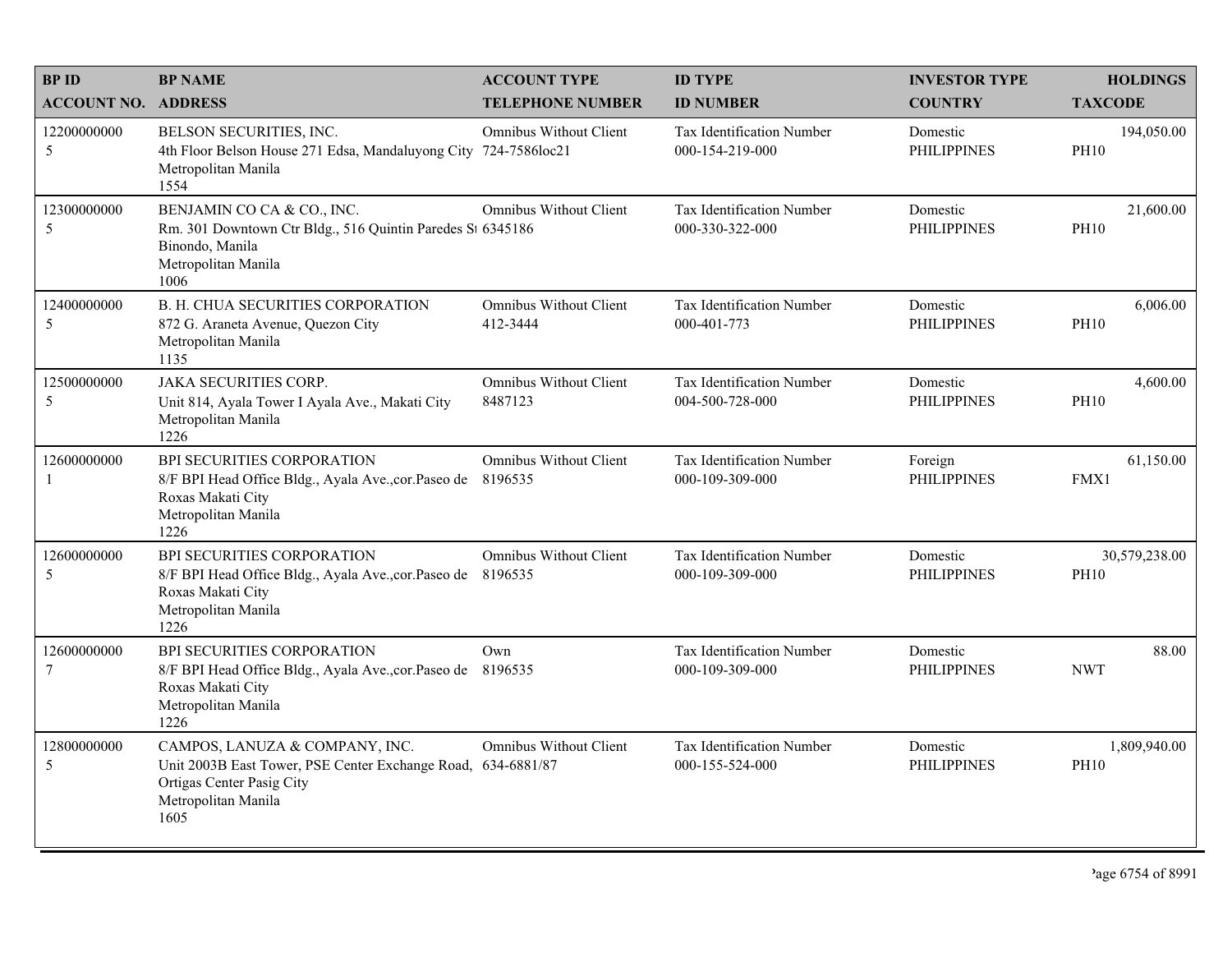| <b>BPID</b>                    | <b>BP NAME</b>                                                                                                                                             | <b>ACCOUNT TYPE</b>                       | <b>ID TYPE</b>                               | <b>INVESTOR TYPE</b>           | <b>HOLDINGS</b>             |
|--------------------------------|------------------------------------------------------------------------------------------------------------------------------------------------------------|-------------------------------------------|----------------------------------------------|--------------------------------|-----------------------------|
| <b>ACCOUNT NO. ADDRESS</b>     |                                                                                                                                                            | <b>TELEPHONE NUMBER</b>                   | <b>ID NUMBER</b>                             | <b>COUNTRY</b>                 | <b>TAXCODE</b>              |
| 12800000000<br>6               | CAMPOS, LANUZA & COMPANY, INC.<br>Unit 2003B East Tower, PSE Center Exchange Road, 634-6881/87<br>Ortigas Center Pasig City<br>Metropolitan Manila<br>1605 | Settlement                                | Tax Identification Number<br>000-155-524-000 | Domestic<br><b>PHILIPPINES</b> | 6,600.00<br><b>NWT</b>      |
| 12900000000<br>5               | SINCERE SECURITIES CORPORATION<br>1203-A East Tower, PSE Centre, Exchange Road,<br>Ortigas Center, Pasig City<br>Metropolitan Manila<br>$\overline{0}$     | <b>Omnibus Without Client</b><br>638-3549 | Tax Identification Number<br>000-338-426-000 | Domestic<br><b>PHILIPPINES</b> | 4,400.00<br><b>PH10</b>     |
| 13000000000<br>5               | CENTURY SECURITIES CORPORATION<br>1105 Galleria Corporate Center Ortigas Ave., Quezon 633-7044/47<br>City<br>Metropolitan Manila<br>1600                   | <b>Omnibus Without Client</b>             | Tax Identification Number<br>29              | Domestic<br><b>PHILIPPINES</b> | 1,861,800.00<br><b>PH10</b> |
| 13100000000<br>5               | PCIB SECURITIES, INC.<br>8/F PCIB Tower 2, Dela Costa St., Makati City<br>Metropolitan Manila<br>1002                                                      | <b>Omnibus Without Client</b><br>8912028  | Tax Identification Number<br>30              | Domestic<br><b>PHILIPPINES</b> | 79,900.00<br><b>PH10</b>    |
| 13100000000<br>6               | PCIB SECURITIES, INC.<br>8/F PCIB Tower 2, Dela Costa St., Makati City<br>Metropolitan Manila<br>1002                                                      | Settlement<br>8912028                     | Tax Identification Number<br>30              | Domestic<br><b>PHILIPPINES</b> | 351,200.00<br><b>NWT</b>    |
| 13300000000<br>5               | CITISECURITIES, INC.<br>Rm. 2701-B Tektite Tower Center Exchange Rd, Pasi; 635-5735<br>City<br>Metropolitan Manila<br>1600                                 | <b>Omnibus Without Client</b>             | Tax Identification Number<br>000-322-268-000 | Domestic<br><b>PHILIPPINES</b> | 130,800.00<br><b>PH10</b>   |
| 13300000000<br>$7\phantom{.0}$ | CITISECURITIES, INC.<br>Rm. 2701-B Tektite Tower Center Exchange Rd, Pasi; 635-5735<br>City<br>Metropolitan Manila<br>1600                                 | Own                                       | Tax Identification Number<br>000-322-268-000 | Domestic<br><b>PHILIPPINES</b> | 11,850.00<br><b>NWT</b>     |
| 13600000000<br>5               | TRITON SECURITIES CORP.<br>26/F LKG Tower, 6801 Ayala Avenue Makati City<br>Metropolitan Manila<br>0                                                       | <b>Omnibus Without Client</b><br>5238311  | Tax Identification Number<br>003-741-374-000 | Domestic<br><b>PHILIPPINES</b> | 47,000.00<br><b>PH10</b>    |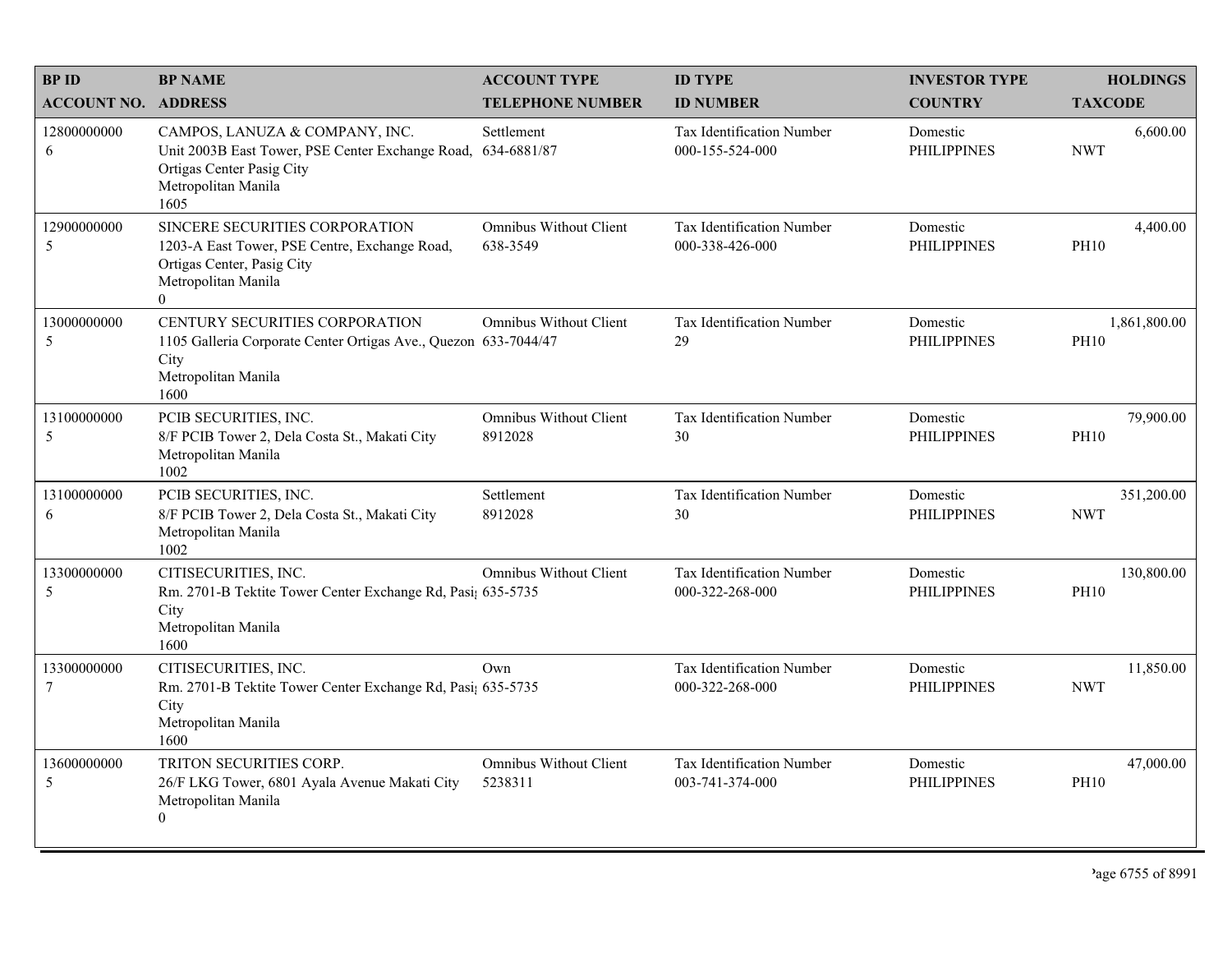| <b>BPID</b>                | <b>BP NAME</b>                                                                                                                                                             | <b>ACCOUNT TYPE</b>                          | <b>ID TYPE</b>                               | <b>INVESTOR TYPE</b>           | <b>HOLDINGS</b>             |
|----------------------------|----------------------------------------------------------------------------------------------------------------------------------------------------------------------------|----------------------------------------------|----------------------------------------------|--------------------------------|-----------------------------|
| <b>ACCOUNT NO. ADDRESS</b> |                                                                                                                                                                            | <b>TELEPHONE NUMBER</b>                      | <b>ID NUMBER</b>                             | <b>COUNTRY</b>                 | <b>TAXCODE</b>              |
| 13600000000<br>6           | TRITON SECURITIES CORP.<br>26/F LKG Tower, 6801 Ayala Avenue Makati City<br>Metropolitan Manila<br>$\theta$                                                                | Settlement<br>5238311                        | Tax Identification Number<br>003-741-374-000 | Domestic<br><b>PHILIPPINES</b> | 550.00<br><b>NWT</b>        |
| 14000000000<br>5           | IGC SECURITIES INC.<br>Suite 1006, Tower I & Exchange Plaza Ayala Triangle 816-39-86<br>Ayala Avenue Makati City<br>Metropolitan Manila<br>1200                            | <b>Omnibus Without Client</b>                | Tax Identification Number<br>38              | Domestic<br><b>PHILIPPINES</b> | 1,197,300.00<br><b>PH10</b> |
| 14100000000<br>5           | <b>CUALOPING SECURITIES CORPORATION</b><br>Suite 1801 Tytana Centre Condominium Plaza Lorenz 241-0262<br>Ruiz, Binondo, Manila<br>Metropolitan Manila<br>1006              | <b>Omnibus Without Client</b>                | Tax Identification Number<br>000-333-333-000 | Domestic<br><b>PHILIPPINES</b> | 4,000.00<br><b>PH10</b>     |
| 14300000000<br>5           | DAVID GO SECURITIES CORP.<br>UNIT 2702D EAST TOWER, PHILIPPINE STOCK 650-6588<br>EXCHANGE CENTRE, EXCHANGE ROAD, ORTI<br>CENTER, PASIG CITY<br>Metropolitan Manila<br>1006 | <b>Omnibus Without Client</b>                | Tax Identification Number<br>000-320-855-000 | Domestic<br><b>PHILIPPINES</b> | 183,900.00<br><b>PH10</b>   |
| 14300000000<br>$\tau$      | DAVID GO SECURITIES CORP.<br>UNIT 2702D EAST TOWER, PHILIPPINE STOCK 650-6588<br>EXCHANGE CENTRE, EXCHANGE ROAD, ORTI<br>CENTER, PASIG CITY<br>Metropolitan Manila<br>1006 | Own                                          | Tax Identification Number<br>000-320-855-000 | Domestic<br><b>PHILIPPINES</b> | 30,000.00<br><b>NWT</b>     |
| 14500000000<br>5           | DIVERSIFIED SECURITIES, INC.<br>5/F PDCP Bank Centre, Herrera cor. Alfaro Sts.,<br>Salcedo Village, Makati City<br>Metropolitan Manila<br>1600                             | <b>Omnibus Without Client</b><br>634-6630/31 | Tax Identification Number<br>43              | Domestic<br><b>PHILIPPINES</b> | 7,850.00<br><b>PH10</b>     |
| 14500000000<br>6           | DIVERSIFIED SECURITIES, INC.<br>5/F PDCP Bank Centre, Herrera cor. Alfaro Sts.,<br>Salcedo Village, Makati City<br>Metropolitan Manila<br>1600                             | Settlement<br>634-6630/31                    | Tax Identification Number<br>43              | Domestic<br><b>PHILIPPINES</b> | 3,000.00<br><b>NWT</b>      |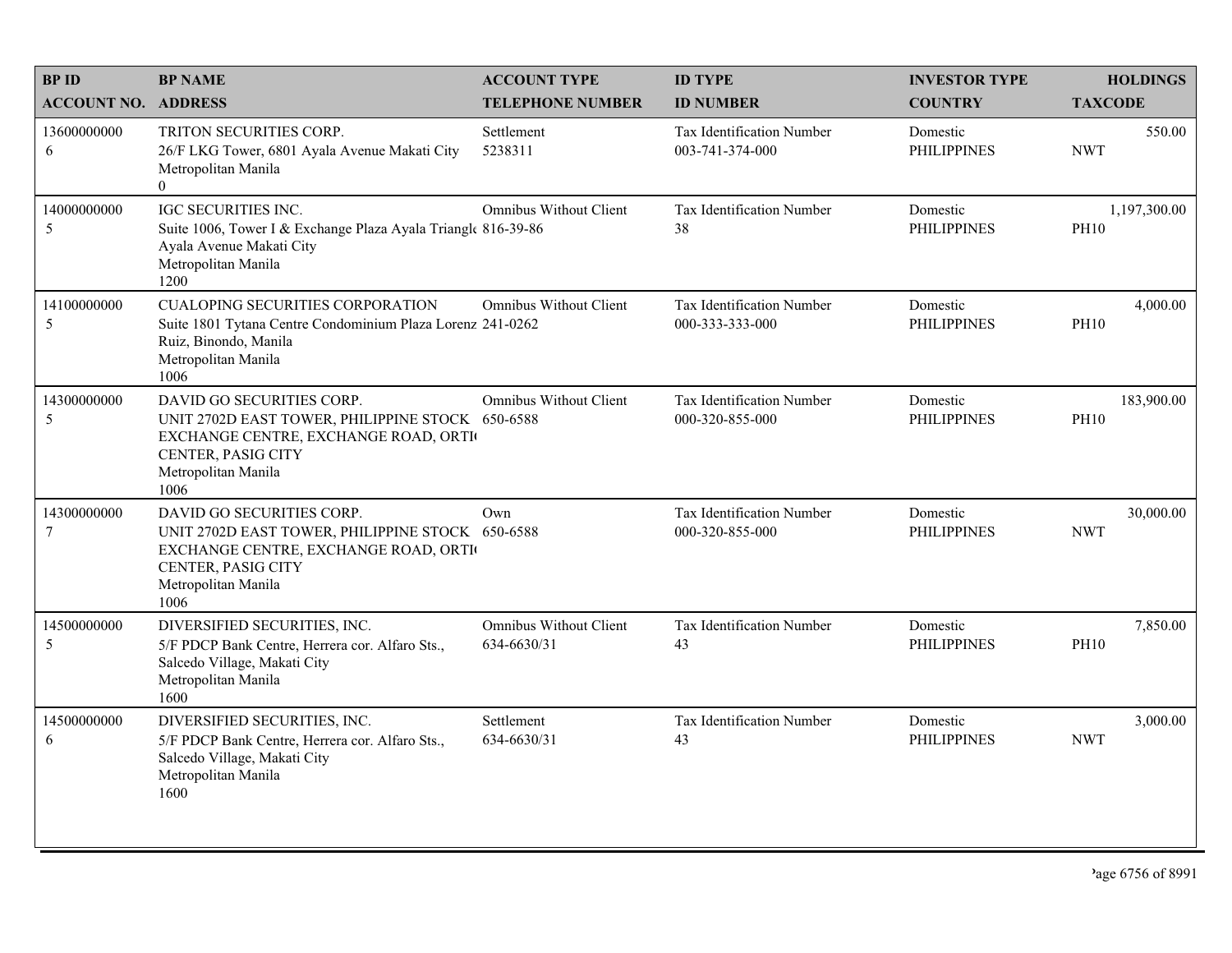| <b>BPID</b>                | <b>BP NAME</b>                                                                                                                                                                                                 | <b>ACCOUNT TYPE</b>                          | <b>ID TYPE</b>                               | <b>INVESTOR TYPE</b>           | <b>HOLDINGS</b>           |
|----------------------------|----------------------------------------------------------------------------------------------------------------------------------------------------------------------------------------------------------------|----------------------------------------------|----------------------------------------------|--------------------------------|---------------------------|
| <b>ACCOUNT NO. ADDRESS</b> |                                                                                                                                                                                                                | <b>TELEPHONE NUMBER</b>                      | <b>ID NUMBER</b>                             | <b>COUNTRY</b>                 | <b>TAXCODE</b>            |
| 14700000000<br>5           | E. CHUA CHIACO SECURITIES, INC.<br>113 Renta St., Binondo, Manila<br>Metropolitan Manila<br>1006                                                                                                               | <b>Omnibus Without Client</b><br>242-5145    | Tax Identification Number<br>000-335-991-000 | Domestic<br><b>PHILIPPINES</b> | 171,256.00<br><b>PH10</b> |
| 14700000000<br>$\tau$      | E. CHUA CHIACO SECURITIES, INC.<br>113 Renta St., Binondo, Manila<br>Metropolitan Manila<br>1006                                                                                                               | Own<br>242-5145                              | Tax Identification Number<br>000-335-991-000 | Domestic<br><b>PHILIPPINES</b> | 2,571.00<br><b>NWT</b>    |
| 14800000000<br>5           | EQUITABLE SECURIITES (PHILS.) INC.<br>3/F Cacho-Gonzalez Bldg, Aguirre cor. Trasierra St,<br>Legaspi Village Makati City<br>Metropolitan Manila<br>1229                                                        | <b>Omnibus Without Client</b><br>810-4801/04 | Tax Identification Number<br>46              | Domestic<br><b>PHILIPPINES</b> | 830.00<br><b>PH10</b>     |
| 14900000000<br>5           | EAST WEST CAPITAL CORPORATION<br>2/F U-Bix Building 1331 Angono St., Makati City<br>Metropolitan Manila<br>1208                                                                                                | <b>Omnibus Without Client</b><br>891-98901   | Tax Identification Number<br>000-158-383-000 | Domestic<br><b>PHILIPPINES</b> | 42,400.00<br><b>PH10</b>  |
| 14900000000<br>6           | EAST WEST CAPITAL CORPORATION<br>2/F U-Bix Building 1331 Angono St., Makati City<br>Metropolitan Manila<br>1208                                                                                                | Settlement<br>891-98901                      | Tax Identification Number<br>000-158-383-000 | Domestic<br><b>PHILIPPINES</b> | 800.00<br><b>NWT</b>      |
| 15000000000                | EASTERN SECURITIES DEVELOPMENT<br><b>CORPORATION</b>                                                                                                                                                           | <b>Omnibus Without Client</b>                | Tax Identification Number                    | Domestic                       | 261,598.00                |
| 5                          | 1701 Tytana Ctr. Bldg, Binondo, Manila<br>Metropolitan Manila<br>1006                                                                                                                                          | 242-4006/11                                  | 000-329-281-000                              | <b>PHILIPPINES</b>             | <b>PH10</b>               |
| 15300000000<br>5           | EQUITIWORLD SECURITIES, INC.<br>807-809 Philippine Stock Exchange Ayala Tower 1,<br>Ayala Avenue Makati City<br>Metropolitan Manila<br>1226                                                                    | <b>Omnibus Without Client</b><br>848-5401/09 | Tax Identification Number<br>51              | Domestic<br><b>PHILIPPINES</b> | 46,680.00<br><b>PH10</b>  |
| 15400000000<br>5           | EVERGREEN STOCK BROKERAGE & SEC., INC. Omnibus Without Client<br>Suite 606 - 607, 6th Floor, Tower One Phil. Stock<br>Exchange Plaza, Ayala Triangle, Ayala Ave. Makati<br>City<br>Metropolitan Manila<br>1200 | 891-9451                                     | Tax Identification Number<br>001-483-985     | Domestic<br><b>PHILIPPINES</b> | 141,200.00<br><b>PH10</b> |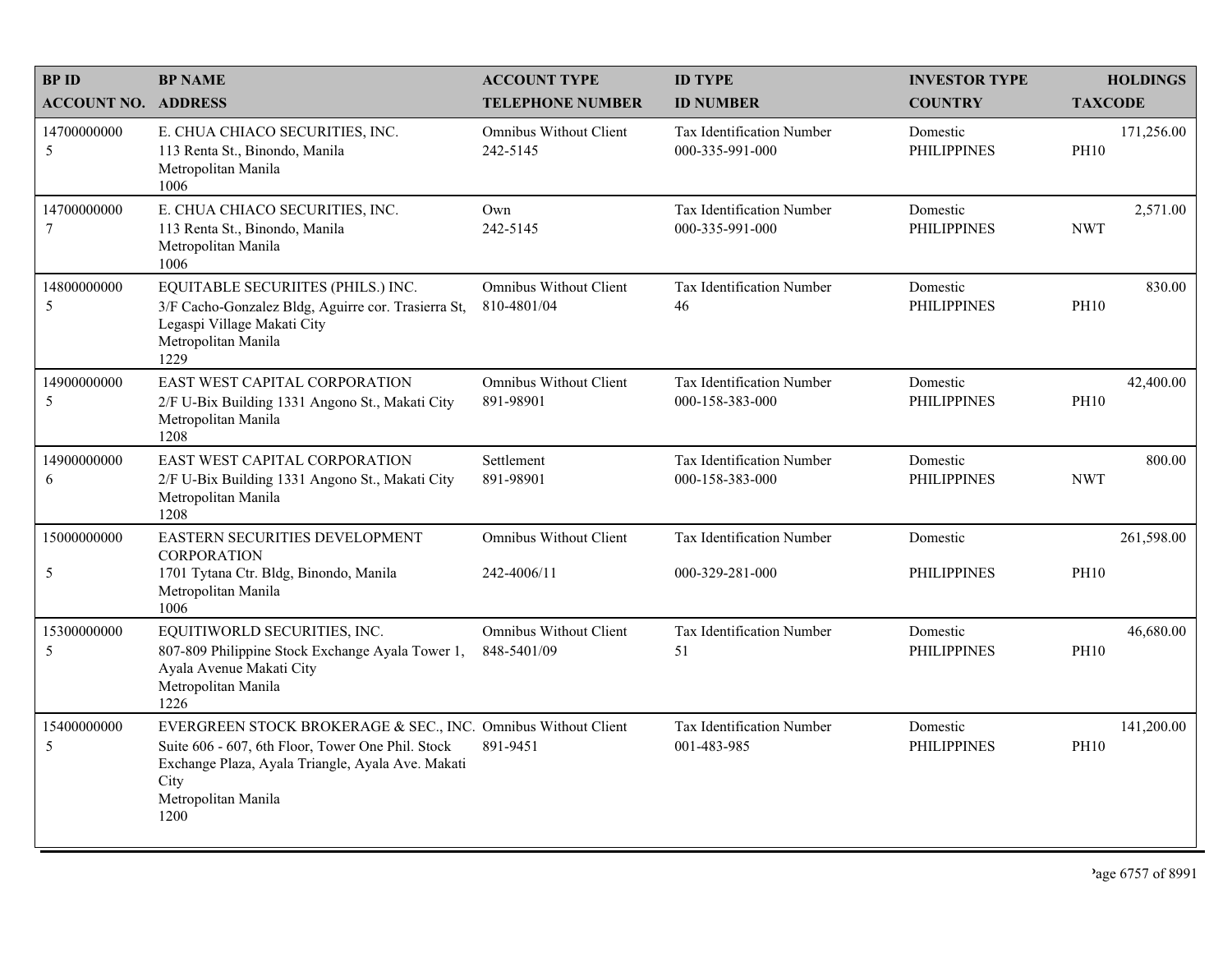| <b>BPID</b><br><b>ACCOUNT NO. ADDRESS</b> | <b>BP NAME</b>                                                                                                                                                                                     | <b>ACCOUNT TYPE</b><br><b>TELEPHONE NUMBER</b> | <b>ID TYPE</b><br><b>ID NUMBER</b>           | <b>INVESTOR TYPE</b><br><b>COUNTRY</b> | <b>HOLDINGS</b><br><b>TAXCODE</b> |
|-------------------------------------------|----------------------------------------------------------------------------------------------------------------------------------------------------------------------------------------------------|------------------------------------------------|----------------------------------------------|----------------------------------------|-----------------------------------|
| 15400000000<br>20                         | EVERGREEN STOCK BROKERAGE & SEC., INC. Settlement<br>Suite 606 - 607, 6th Floor, Tower One Phil. Stock<br>Exchange Plaza, Ayala Triangle, Ayala Ave. Makati<br>City<br>Metropolitan Manila<br>1200 | 891-9451                                       | Tax Identification Number<br>001-483-985     | Domestic<br><b>PHILIPPINES</b>         | 1,800.00<br><b>PH25</b>           |
| 15900000000<br>5                          | FIRST INTEGRATED CAPITAL SECURITIES, INC Omnibus Without Client<br>Units 1211-1212 Tower I & Exchange Plaza, Ayala<br>Ave. Cor. Paseo de Roxas, Makati City<br>Metropolitan Manila<br>1200         | 759-4320 to 23                                 | Tax Identification Number<br>57              | Domestic<br><b>PHILIPPINES</b>         | 306,300.00<br><b>PH10</b>         |
| 16200000000<br>-1                         | F. YAP SECURITIES, INC.<br>Unit 2301 PSE Center (East Tower) Exchange Rd.,<br>Ortigas Center Pasig City<br>Metropolitan Manila<br>1603                                                             | <b>Omnibus Without Client</b><br>635-4126      | Tax Identification Number<br>000-333-165-000 | Foreign<br><b>PHILIPPINES</b>          | 1,000.00<br>FMX1                  |
| 16200000000<br>5                          | F. YAP SECURITIES, INC.<br>Unit 2301 PSE Center (East Tower) Exchange Rd.,<br>Ortigas Center Pasig City<br>Metropolitan Manila<br>1603                                                             | Omnibus Without Client<br>635-4126             | Tax Identification Number<br>000-333-165-000 | Domestic<br><b>PHILIPPINES</b>         | 16,500.00<br><b>PH10</b>          |
| 16700000000<br>5                          | AURORA SECURITIES, INC.<br>UNIT 2405A WEST TOWER PHILIPPINE STOCK 633-5892<br>EXCHANGE CENTRE ORTIGAS, PASIG CITY<br>Metropolitan Manila<br>1605                                                   | <b>Omnibus Without Client</b>                  | Tax Identification Number<br>002-832-240     | Domestic<br><b>PHILIPPINES</b>         | 26,700.00<br><b>PH10</b>          |
| 16800000000<br>5                          | GLOBALINKS SECURITIES & STOCKS, INC.<br>#706 Ayala Tower One Ayala Avenue Cor. Paseo de 759-4136<br>Roxas St. Makati City<br>Metropolitan Manila<br>1226                                           | Omnibus Without Client                         | Tax Identification Number<br>65              | Domestic<br><b>PHILIPPINES</b>         | 99,733.00<br><b>PH10</b>          |
| 16800000000<br>$\tau$                     | GLOBALINKS SECURITIES & STOCKS, INC.<br>#706 Ayala Tower One Ayala Avenue Cor. Paseo de 759-4136<br>Roxas St. Makati City<br>Metropolitan Manila<br>1226                                           | Own                                            | Tax Identification Number<br>65              | Domestic<br><b>PHILIPPINES</b>         | 19.00<br><b>NWT</b>               |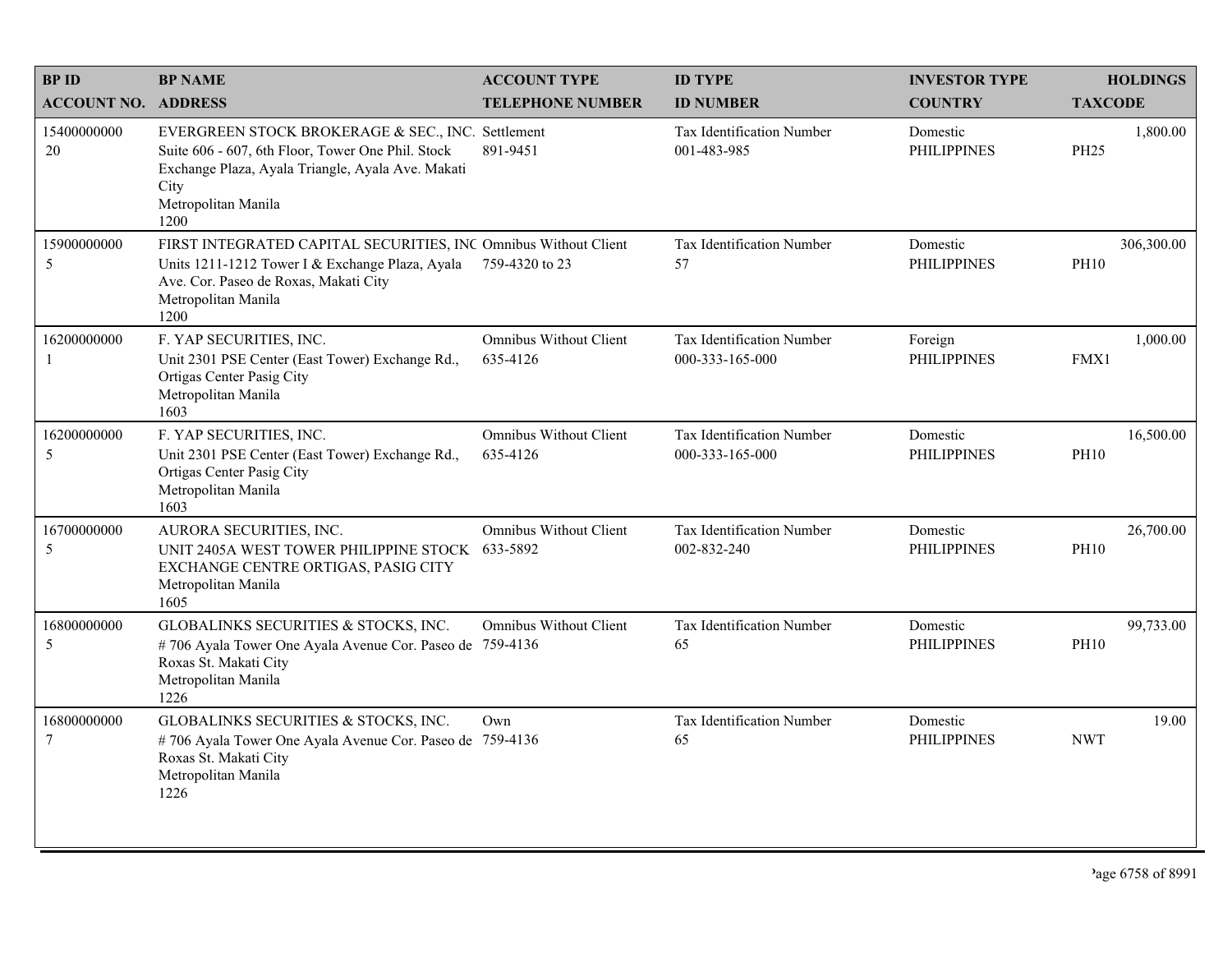| <b>BPID</b>                | <b>BP NAME</b>                                                                                                                                            | <b>ACCOUNT TYPE</b>                       | <b>ID TYPE</b>                                      | <b>INVESTOR TYPE</b>           | <b>HOLDINGS</b>          |
|----------------------------|-----------------------------------------------------------------------------------------------------------------------------------------------------------|-------------------------------------------|-----------------------------------------------------|--------------------------------|--------------------------|
| <b>ACCOUNT NO. ADDRESS</b> |                                                                                                                                                           | <b>TELEPHONE NUMBER</b>                   | <b>ID NUMBER</b>                                    | <b>COUNTRY</b>                 | <b>TAXCODE</b>           |
| 16900000000<br>5           | JSG SECURITIES, INC.<br>4th Floor, A&T Building, 244 Escolta Street, Binondo 2429414<br>Manila<br>Metropolitan Manila<br>1006                             | <b>Omnibus Without Client</b>             | <b>Tax Identification Number</b><br>004-578-852-000 | Domestic<br><b>PHILIPPINES</b> | 11,000.00<br><b>PH10</b> |
| 16900000000<br>6           | JSG SECURITIES, INC.<br>4th Floor, A&T Building, 244 Escolta Street, Binondo 2429414<br>Manila<br>Metropolitan Manila<br>1006                             | Settlement                                | <b>Tax Identification Number</b><br>004-578-852-000 | Domestic<br><b>PHILIPPINES</b> | 16,000.00<br><b>NWT</b>  |
| 17000000000<br>5           | GOLDSTAR SECURITIES, INC.<br>2201-B East Tower, PSE Centre Exchange Rd, Ortiga 633-7485/86<br>Center Pasig City<br>Metropolitan Manila<br>1600            | <b>Omnibus Without Client</b>             | Tax Identification Number<br>000-222-746-000        | Domestic<br><b>PHILIPPINES</b> | 8,000.00<br><b>PH10</b>  |
| 17000000000<br>14          | GOLDSTAR SECURITIES, INC.<br>2201-B East Tower, PSE Centre Exchange Rd, Ortiga 633-7485/86<br>Center Pasig City<br>Metropolitan Manila<br>1600            | Settlement                                | Tax Identification Number<br>000-222-746-000        | Domestic<br><b>PHILIPPINES</b> | 400.00<br><b>PH10</b>    |
| 17200000000<br>5           | GUILD SECURITIES, INC.<br>Unit 1215 Tower One & Exchange Plaza Ayala Ave., 8919232<br>Makati City<br>Metropolitan Manila<br>1226                          | <b>Omnibus Without Client</b>             | Tax Identification Number<br>69                     | Domestic<br><b>PHILIPPINES</b> | 62,750.00<br><b>PH10</b> |
| 17400000000<br>5           | HDI SECURITIES, INC.<br>UNIT 2305-B 23/F ORIENT SQUARE BLDG., F.<br>ORTIGAS, JR. ROAD, ORTIGAS CENTRE, PASIG<br>CITY, 1605<br>Metropolitan Manila<br>1605 | <b>Omnibus Without Client</b><br>891-9598 | Tax Identification Number<br>001-670-271-000        | Domestic<br><b>PHILIPPINES</b> | 8,250.00<br><b>PH10</b>  |
| 17500000000<br>5           | H. E. BENNETT SECURITIES, INC.<br>Rm. 1704 World Trade Exchange Bldg., 215 Juan Lur 242-5733<br>St., Binondo, Manila<br>Metropolitan Manila<br>1006       | <b>Omnibus Without Client</b>             | Tax Identification Number<br>000-334-004            | Domestic<br><b>PHILIPPINES</b> | 34,000.00<br><b>PH10</b> |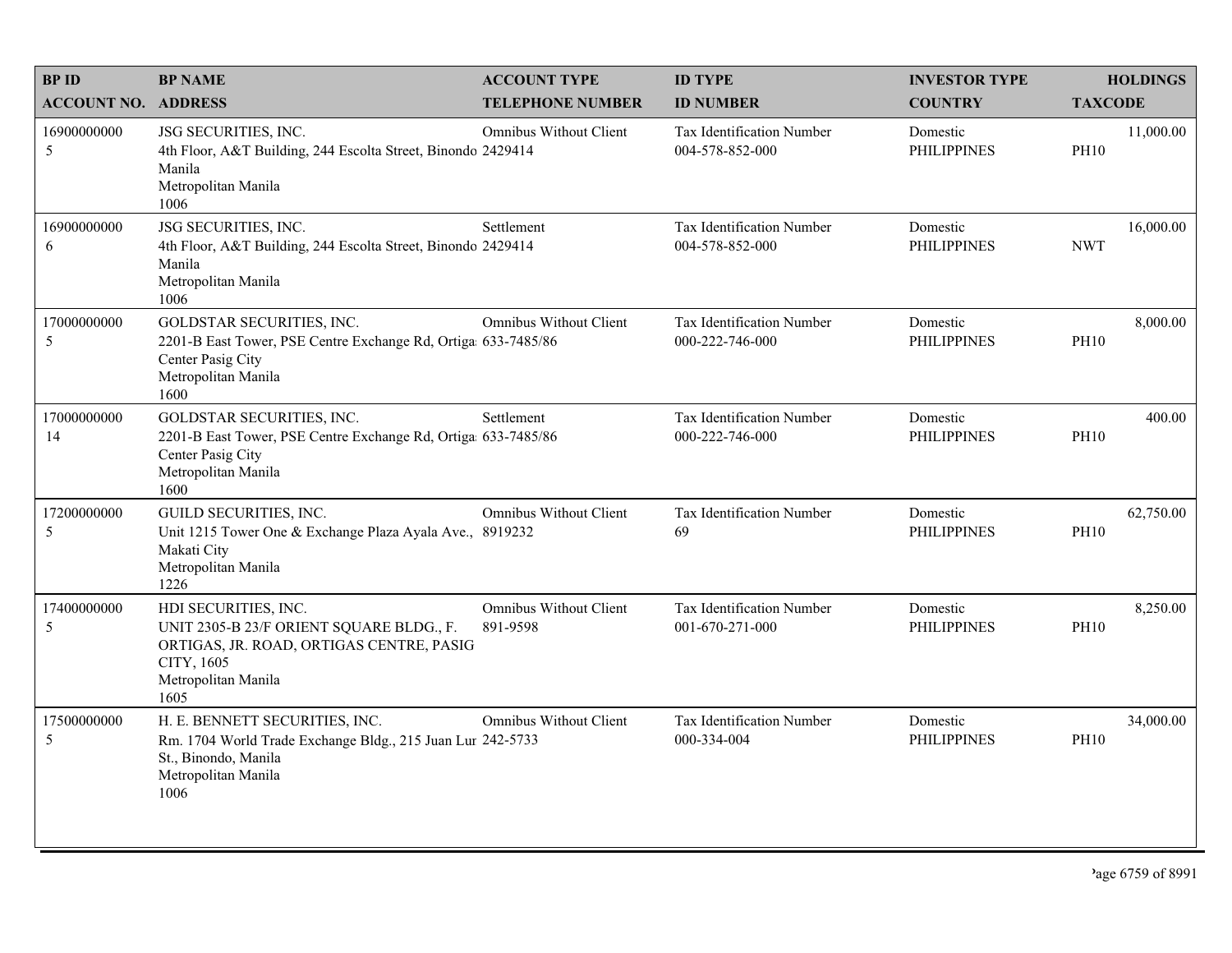| <b>BPID</b>                   | <b>BP NAME</b>                                                                                                                                                    | <b>ACCOUNT TYPE</b>                               | <b>ID TYPE</b>                               | <b>INVESTOR TYPE</b>           | <b>HOLDINGS</b>           |
|-------------------------------|-------------------------------------------------------------------------------------------------------------------------------------------------------------------|---------------------------------------------------|----------------------------------------------|--------------------------------|---------------------------|
| <b>ACCOUNT NO. ADDRESS</b>    |                                                                                                                                                                   | <b>TELEPHONE NUMBER</b>                           | <b>ID NUMBER</b>                             | <b>COUNTRY</b>                 | <b>TAXCODE</b>            |
| 17800000000<br>5              | HK SECURITIES, INC.<br>Suite 102 Columbia Tower, Ortigas Ave.,<br>Mandaluyong City<br>Metropolitan Manila<br>1600                                                 | <b>Omnibus Without Client</b><br>6336991 to 96    | Tax Identification Number<br>75              | Domestic<br><b>PHILIPPINES</b> | 100.00<br><b>PH10</b>     |
| 17900000000<br>5              | I. ACKERMAN & CO., INC.<br>Suite 705, Tower I Bldg. PSE Plaza, Ayala Triangle<br>Ayala Ave., Makati City<br>Metropolitan Manila<br>1226                           | Omnibus Without Client<br>891-9071                | Tax Identification Number<br>76              | Domestic<br><b>PHILIPPINES</b> | 56,853.00<br><b>PH10</b>  |
| 17900000000<br>6              | I. ACKERMAN & CO., INC.<br>Suite 705, Tower I Bldg. PSE Plaza, Ayala Triangle<br>Ayala Ave., Makati City<br>Metropolitan Manila<br>1226                           | Settlement<br>891-9071                            | Tax Identification Number<br>76              | Domestic<br><b>PHILIPPINES</b> | 1,500.00<br><b>NWT</b>    |
| 18000000000<br>$\sqrt{5}$     | I. B. GIMENEZ SECURITIES, INC.<br>3/F NEW ROSARIO ORTIGAS ARCADE, NO. 42,<br>ORTIGAS EXTENSION, ROSARIO, PASIG CITY<br>Metropolitan Manila<br>1600                | <b>Omnibus Without Client</b><br>628-0000-325-336 | Tax Identification Number<br>000-329-846-000 | Domestic<br><b>PHILIPPINES</b> | 63,000.00<br><b>PH10</b>  |
| 18100000000<br>5              | INVESTORS SECURITIES, INC,<br>Unit 604-605 Tower One & Exchange Plaza Ayala<br>Triangle, Ayala Ave. cor Paseo de Roxas Makati City<br>Metropolitan Manila<br>1200 | Omnibus Without Client<br>8431210                 | Tax Identification Number<br>000-123-697-000 | Domestic<br><b>PHILIPPINES</b> | 170,300.00<br><b>PH10</b> |
| 18200000000<br>$\mathfrak{S}$ | IMPERIAL, DE GUZMAN, ABALOS & CO., INC.<br>Ground Floor, EDSA Central Square Shaw Boulevard 6332686<br>Mandaluyong City<br>Metropolitan Manila<br>1552            | <b>Omnibus Without Client</b>                     | Tax Identification Number<br>000-121-920     | Domestic<br><b>PHILIPPINES</b> | 333,389.00<br><b>PH10</b> |
| 18200000000<br>6              | IMPERIAL, DE GUZMAN, ABALOS & CO., INC.<br>Ground Floor, EDSA Central Square Shaw Boulevard 6332686<br>Mandaluyong City<br>Metropolitan Manila<br>1552            | Settlement                                        | Tax Identification Number<br>000-121-920     | Domestic<br><b>PHILIPPINES</b> | 11,600.00<br><b>NWT</b>   |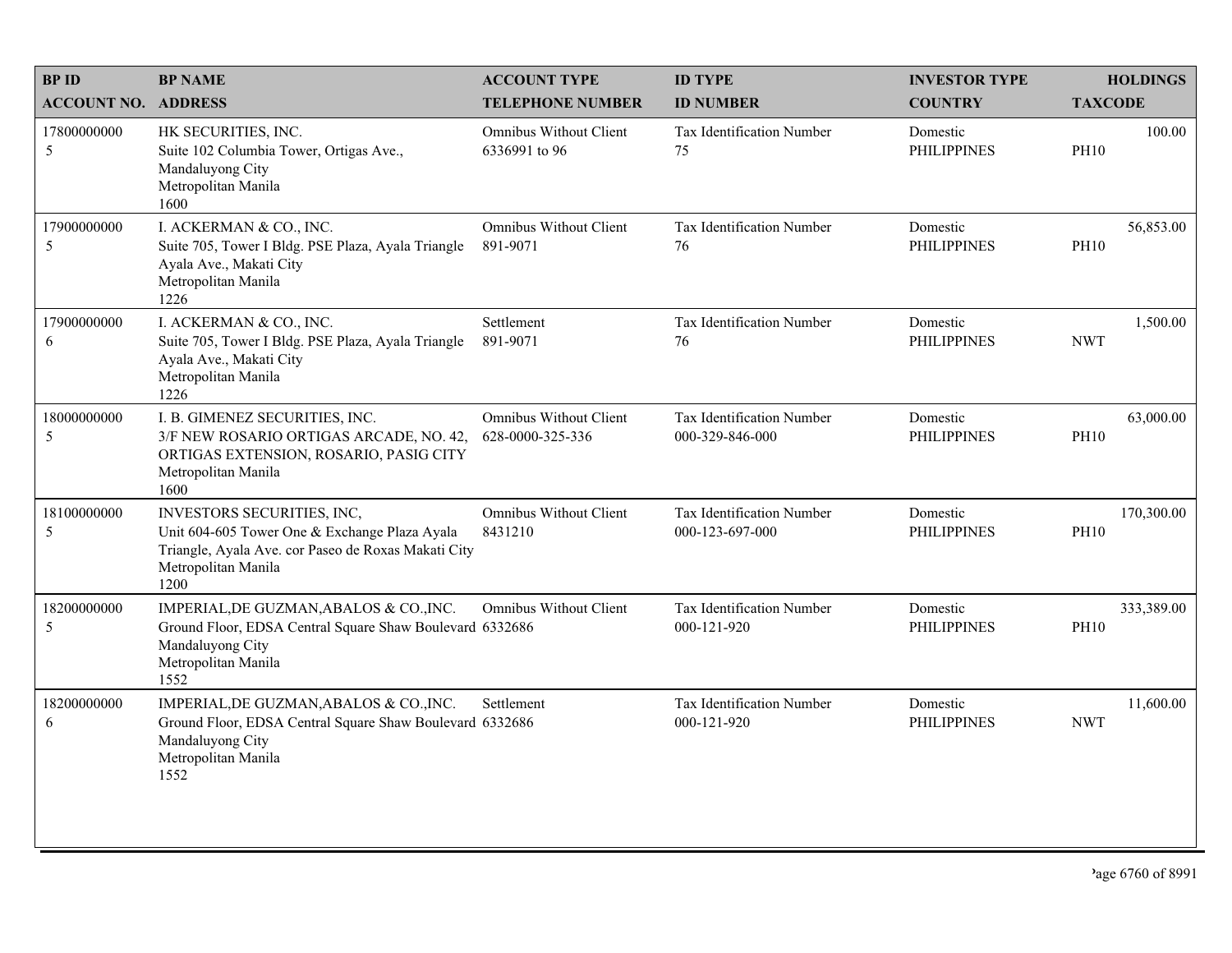| <b>BPID</b>                | <b>BP NAME</b>                                                                                                                                     | <b>ACCOUNT TYPE</b>                | <b>ID TYPE</b>                               | <b>INVESTOR TYPE</b>           | <b>HOLDINGS</b>           |
|----------------------------|----------------------------------------------------------------------------------------------------------------------------------------------------|------------------------------------|----------------------------------------------|--------------------------------|---------------------------|
| <b>ACCOUNT NO. ADDRESS</b> |                                                                                                                                                    | <b>TELEPHONE NUMBER</b>            | <b>ID NUMBER</b>                             | <b>COUNTRY</b>                 | <b>TAXCODE</b>            |
| 18300000000<br>5           | INTRA-INVEST SECURITIES, INC.<br>11/F ACT Tower, 135 Sen. Gil Puyat Ave., Salcedo<br>Vill., Makati City<br>Metropolitan Manila<br>1200             | Omnibus Without Client<br>8106934  | Tax Identification Number<br>000-162-545-000 | Domestic<br><b>PHILIPPINES</b> | 153,896.00<br><b>PH10</b> |
| 18300000000<br>6           | INTRA-INVEST SECURITIES, INC.<br>11/F ACT Tower, 135 Sen. Gil Puyat Ave., Salcedo<br>Vill., Makati City<br>Metropolitan Manila<br>1200             | Settlement<br>8106934              | Tax Identification Number<br>000-162-545-000 | Domestic<br><b>PHILIPPINES</b> | 12,450.00<br><b>NWT</b>   |
| 18700000000<br>5           | ASIAN CAPITAL EQUITIES, INC.<br>6/F Tower 1 & Exchange Plaza Ayala Ave., cor Paseo 8485126<br>de Roxas, Makati City<br>Metropolitan Manila<br>1226 | Omnibus Without Client             | Tax Identification Number<br>84              | Domestic<br><b>PHILIPPINES</b> | 200.00<br><b>PH10</b>     |
| 18800000000<br>$\sqrt{5}$  | J.M. BARCELON & CO., INC.<br>#5 PENNSYLVANNIA STREET, BRGY. MARIAN/ 661-8396<br>NEW MANILA, QUEZON CITY<br>Metropolitan Manila<br>1100             | Omnibus Without Client             | Tax Identification Number<br>000-333-850     | Domestic<br><b>PHILIPPINES</b> | 9,700.00<br><b>PH10</b>   |
| 19200000000<br>5           | STRATEGIC EQUITIES CORP.<br>Unit 610-611 PSE Plaza, Tower I, Ayala Triangle,<br>Ayala Ave., Makati City<br>Metropolitan Manila<br>1226             | Omnibus Without Client<br>759-4055 | Tax Identification Number<br>89              | Domestic<br><b>PHILIPPINES</b> | 17,200.00<br><b>PH10</b>  |
| 19200000000<br>14          | STRATEGIC EQUITIES CORP.<br>Unit 610-611 PSE Plaza, Tower I, Ayala Triangle,<br>Ayala Ave., Makati City<br>Metropolitan Manila<br>1226             | Settlement<br>759-4055             | Tax Identification Number<br>89              | Domestic<br><b>PHILIPPINES</b> | 2,800.00<br><b>PH10</b>   |
| 19300000000<br>5           | LARRGO SECURITIES CO., INC.<br>Rm. 202 2/F Rufino Building, Ayala Avenue, Makati 8101353<br>City<br>Metropolitan Manila<br>1226                    | Omnibus Without Client             | Tax Identification Number<br>90              | Domestic<br><b>PHILIPPINES</b> | 1,400.00<br><b>PH10</b>   |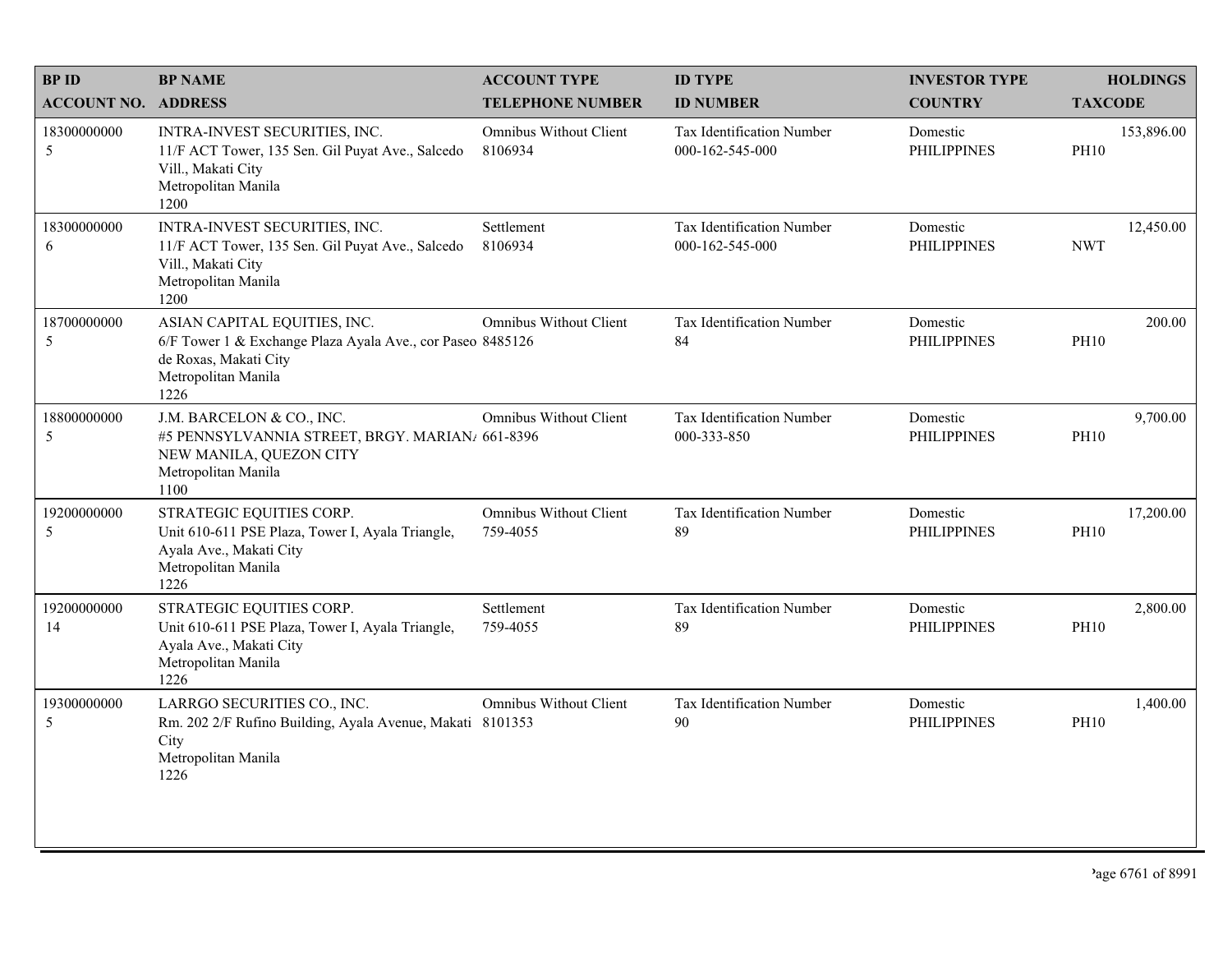| <b>BPID</b>                | <b>BP NAME</b>                                                                                                                                 | <b>ACCOUNT TYPE</b>                          | <b>ID TYPE</b>                               | <b>INVESTOR TYPE</b>           | <b>HOLDINGS</b>             |
|----------------------------|------------------------------------------------------------------------------------------------------------------------------------------------|----------------------------------------------|----------------------------------------------|--------------------------------|-----------------------------|
| <b>ACCOUNT NO. ADDRESS</b> |                                                                                                                                                | <b>TELEPHONE NUMBER</b>                      | <b>ID NUMBER</b>                             | <b>COUNTRY</b>                 | <b>TAXCODE</b>              |
| 19700000000<br>5           | LOPEZ, LOCSIN, LEDESMA & CO., INC.<br>405 URBAN BUILDING, SEN. GIL. PUYAT AVEN 8127482<br><b>MAKATI CITY</b><br>Metropolitan Manila<br>1226    | Omnibus Without Client                       | Tax Identification Number<br>321-000-128-692 | Domestic<br><b>PHILIPPINES</b> | 3,688.00<br><b>PH10</b>     |
| 19700000000<br>6           | LOPEZ, LOCSIN, LEDESMA & CO., INC.<br>405 URBAN BUILDING, SEN. GIL. PUYAT AVEN 8127482<br><b>MAKATI CITY</b><br>Metropolitan Manila<br>1226    | Settlement                                   | Tax Identification Number<br>321-000-128-692 | Domestic<br><b>PHILIPPINES</b> | 22,572.00<br><b>NWT</b>     |
| 19800000000<br>5           | LUCKY SECURITIES, INC.<br>Unit 1402-B PSE Center Exchange Road, Ortigas<br>Center Pasig City<br>Metropolitan Manila<br>1600                    | <b>Omnibus Without Client</b><br>6346747/60  | Tax Identification Number<br>95              | Domestic<br><b>PHILIPPINES</b> | 15,300.00<br><b>NWT</b>     |
| 19900000000<br>5           | LUYS SECURITIES COMPANY, INC.<br>28/F LKG Tower 6801 Ayala Ave. Makati City<br>Metropolitan Manila<br>1200                                     | <b>Omnibus Without Client</b><br>5231040     | Tax Identification Number<br>96              | Domestic<br><b>PHILIPPINES</b> | 25,639.00<br><b>PH10</b>    |
| 20000000000<br>-1          | <b>MANDARIN SECURITIES CORPORATION</b><br>28/F LKG Tower 6801 Ayala Ave. Makati City<br>Metropolitan Manila<br>1200                            | <b>Omnibus Without Client</b><br>523-8311/16 | Tax Identification Number<br>97              | Foreign<br><b>PHILIPPINES</b>  | 31,516.00<br>FMX1           |
| 20000000000<br>5           | MANDARIN SECURITIES CORPORATION<br>28/F LKG Tower 6801 Ayala Ave. Makati City<br>Metropolitan Manila<br>1200                                   | <b>Omnibus Without Client</b><br>523-8311/16 | Tax Identification Number<br>97              | Domestic<br><b>PHILIPPINES</b> | 20.00<br><b>PH10</b>        |
| 20300000000<br>-1          | COL Financial Group, Inc.<br>2401-B EAST TOWER, PSE CENTRE EXCHANGE 635-5735<br>ROAD, ORTIGAS CENTER PASIG CITY<br>Metropolitan Manila<br>1605 | <b>Omnibus Without Client</b>                | Tax Identification Number<br>203-523-208     | Foreign<br><b>PHILIPPINES</b>  | 42,750.00<br>FMX1           |
| 20300000000<br>5           | COL Financial Group, Inc.<br>2401-B EAST TOWER, PSE CENTRE EXCHANGE 635-5735<br>ROAD, ORTIGAS CENTER PASIG CITY<br>Metropolitan Manila<br>1605 | <b>Omnibus Without Client</b>                | Tax Identification Number<br>203-523-208     | Domestic<br><b>PHILIPPINES</b> | 1,939,823.00<br><b>PH10</b> |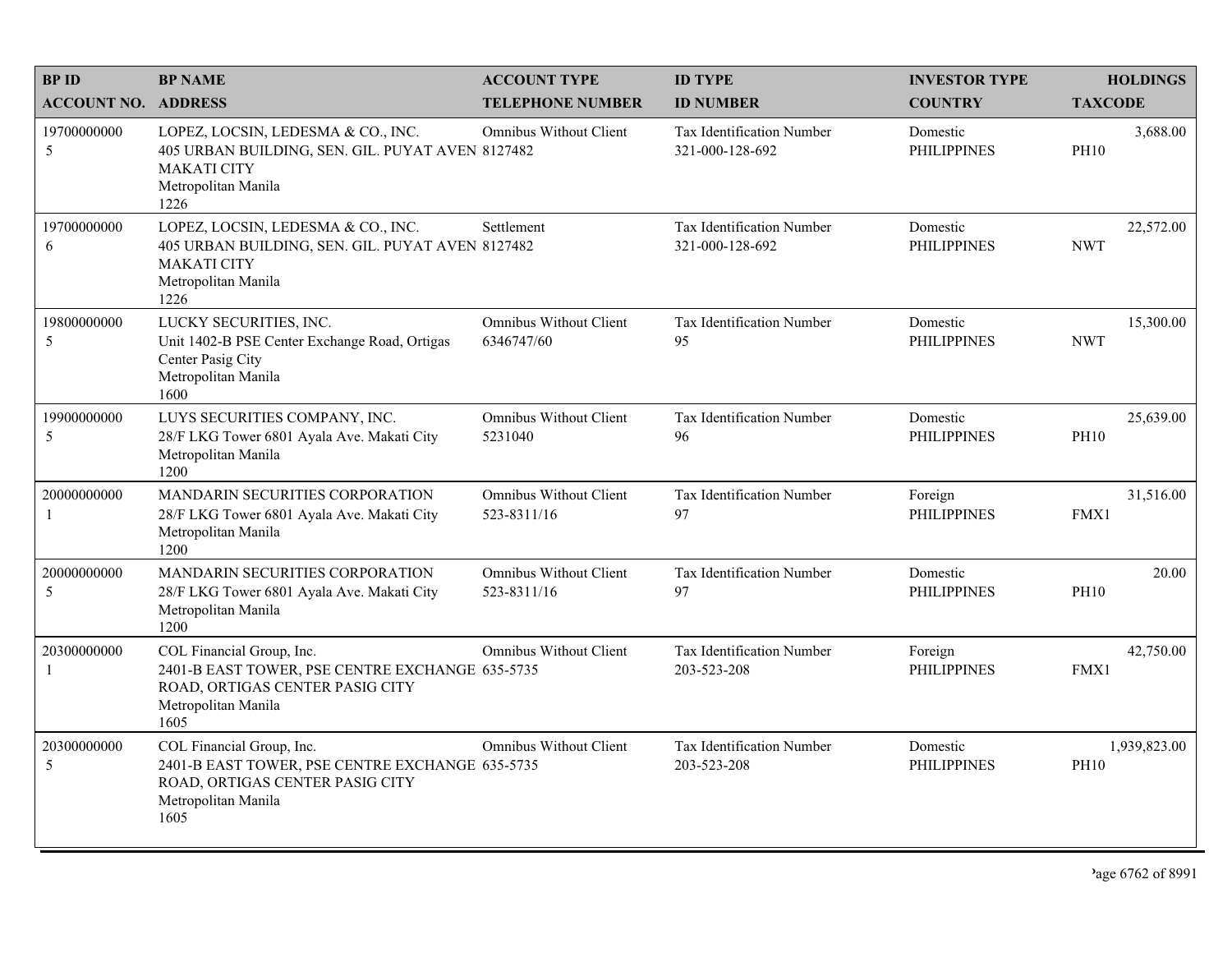| <b>BPID</b>                   | <b>BP NAME</b>                                                                                                                                                                  | <b>ACCOUNT TYPE</b>                       | <b>ID TYPE</b>                               | <b>INVESTOR TYPE</b>           | <b>HOLDINGS</b>          |
|-------------------------------|---------------------------------------------------------------------------------------------------------------------------------------------------------------------------------|-------------------------------------------|----------------------------------------------|--------------------------------|--------------------------|
| <b>ACCOUNT NO. ADDRESS</b>    |                                                                                                                                                                                 | <b>TELEPHONE NUMBER</b>                   | <b>ID NUMBER</b>                             | <b>COUNTRY</b>                 | <b>TAXCODE</b>           |
| 20400000000<br>14             | DA MARKET SECURITIES, INC.<br>Unit 2402-B West Tower, PSE Center Exchange Roac 637-42-42<br>Ortigas Center Pasig City<br>Metropolitan Manila<br>1600                            | Settlement                                | Tax Identification Number<br>101             | Domestic<br><b>PHILIPPINES</b> | 7,900.00<br><b>PH10</b>  |
| 20500000000<br>5              | MERCANTILE SECURITIES CORP.<br>UNIT 804 FORT LEGEND TOWERS 3RD AVENUI 501-8872<br>COR. 31ST ST. FORT BONIFACIO GLOBAL CITY<br><b>TAGUIG CITY</b><br>Metropolitan Manila<br>1226 | Omnibus Without Client                    | Tax Identification Number<br>000-161-457-000 | Domestic<br><b>PHILIPPINES</b> | 4,225.00<br><b>PH10</b>  |
| 20600000000<br>5              | MERIDIAN SECURITIES, INC.<br>Suite 2702B&C Tektite Tower I Ortigas Centre, Pasig 634-6931/36<br>City<br>Metropolitan Manila<br>1600                                             | <b>Omnibus Without Client</b>             | Tax Identification Number<br>000-338-748-000 | Domestic<br><b>PHILIPPINES</b> | 34,000.00<br><b>PH10</b> |
| 20800000000<br>5              | MDR SECURITIES, INC.<br>Unit 1806, 8/F Medical Plaza Ortigas Bldg., Pasig Cit 891-9225<br>Metropolitan Manila<br>1226                                                           | <b>Omnibus Without Client</b>             | Tax Identification Number<br>105             | Domestic<br><b>PHILIPPINES</b> | 63,800.00<br><b>PH10</b> |
| 20900000000<br>$\overline{4}$ | DEUTSCHE REGIS PARTNERS, INC.<br>23/F Tower I, Ayala Triangle, Makati City<br>Metropolitan Manila<br>1226                                                                       | Settlement<br>894-6620                    | Tax Identification Number<br>000-594-804-000 | Foreign<br><b>PHILIPPINES</b>  | 7,786.00<br><b>RA02</b>  |
| 20900000000<br>14             | DEUTSCHE REGIS PARTNERS, INC.<br>23/F Tower I, Ayala Triangle, Makati City<br>Metropolitan Manila<br>1226                                                                       | Settlement<br>894-6620                    | Tax Identification Number<br>000-594-804-000 | Domestic<br><b>PHILIPPINES</b> | 37,000.00<br><b>PH10</b> |
| 20900000001<br>-1             | DEUTSCHE REGIS PARTNERS, INC.<br>23/F Tower I, Ayala Triangle, Makati City<br>Metropolitan Manila<br>1226                                                                       | Client<br>894-6620                        | Tax Identification Number<br>381             | Domestic<br><b>PHILIPPINES</b> | 7,900.00<br><b>NWT</b>   |
| 21000000000<br>5              | MOUNT PEAK SECURITIES, INC.<br>#748 C.K. Bldg., Juan Luna St., Binondo, Manila<br>Metropolitan Manila<br>1006                                                                   | <b>Omnibus Without Client</b><br>241-8043 | Tax Identification Number<br>000-321-831-000 | Domestic<br><b>PHILIPPINES</b> | 6,550.00<br><b>PH10</b>  |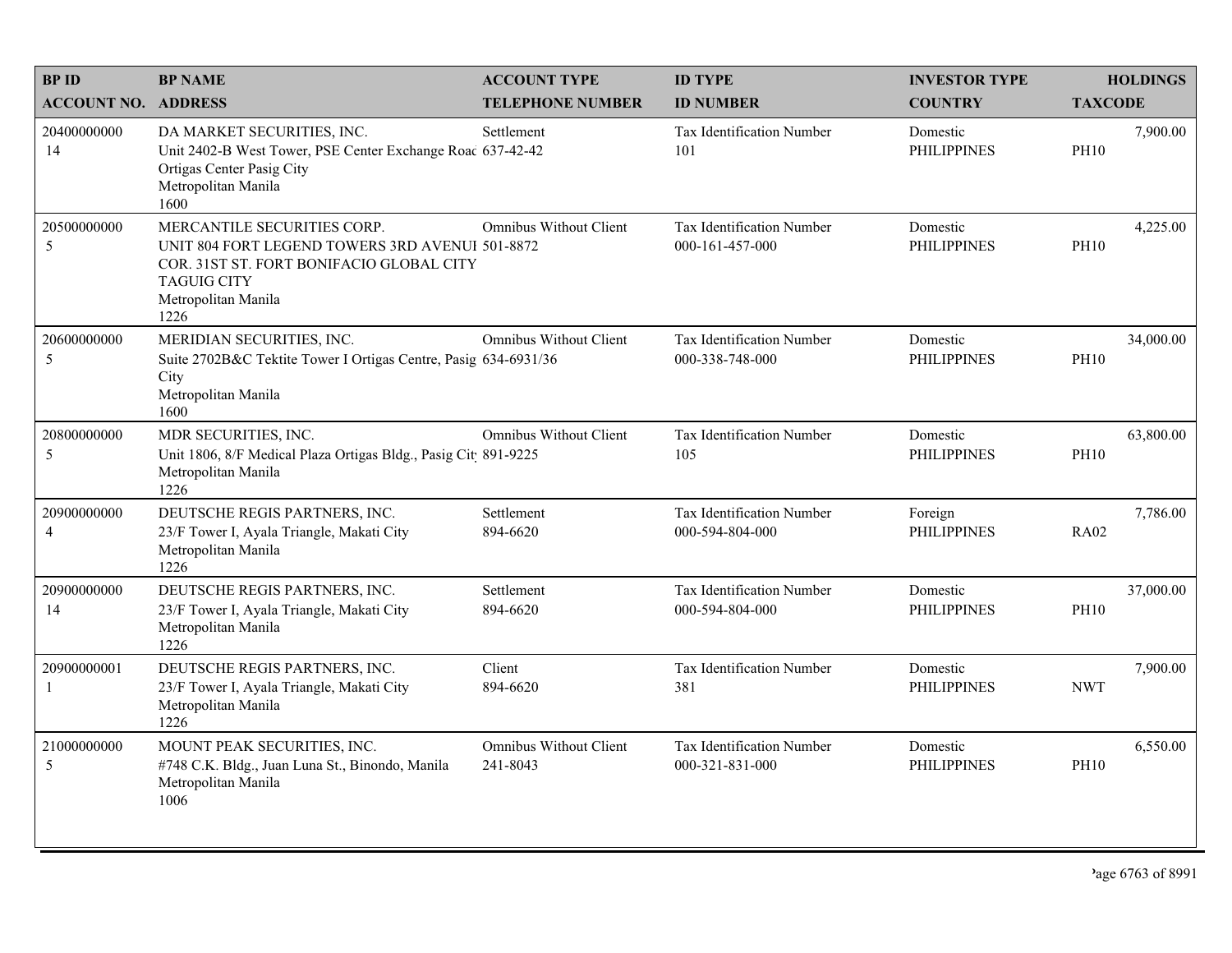| <b>BPID</b>                   | <b>BP NAME</b>                                                                                                                                  | <b>ACCOUNT TYPE</b>                          | <b>ID TYPE</b>                                      | <b>INVESTOR TYPE</b>           | <b>HOLDINGS</b>           |
|-------------------------------|-------------------------------------------------------------------------------------------------------------------------------------------------|----------------------------------------------|-----------------------------------------------------|--------------------------------|---------------------------|
| <b>ACCOUNT NO. ADDRESS</b>    |                                                                                                                                                 | <b>TELEPHONE NUMBER</b>                      | <b>ID NUMBER</b>                                    | <b>COUNTRY</b>                 | <b>TAXCODE</b>            |
| 21100000000<br>5              | NEW WORLD SECURITIES CO., INC.<br>215 JUAN LUNA STREET, UNIT 2608 WORLD<br>TRADE EXCHANGE BLDG., BINONDO, MANILA<br>Metropolitan Manila<br>1006 | <b>Omnibus Without Client</b><br>2421767     | <b>Tax Identification Number</b><br>000-327-414-000 | Domestic<br><b>PHILIPPINES</b> | 15,050.00<br><b>PH10</b>  |
| 21100000000<br>$\overline{7}$ | NEW WORLD SECURITIES CO., INC.<br>215 JUAN LUNA STREET, UNIT 2608 WORLD<br>TRADE EXCHANGE BLDG., BINONDO, MANILA<br>Metropolitan Manila<br>1006 | Own<br>2421767                               | <b>Tax Identification Number</b><br>000-327-414-000 | Domestic<br><b>PHILIPPINES</b> | 9,900.00<br><b>NWT</b>    |
| 21500000000<br>5              | OPTIMUM SECURITIES CORPORATION<br>No. 11 E. O. Bldg., United St. cor. 2nd St. Bo.<br>Kapitolyo, Pasig City<br>Metropolitan Manila<br>1650       | <b>Omnibus Without Client</b><br>631-7831/36 | Tax Identification Number<br>000-287-524-000        | Domestic<br><b>PHILIPPINES</b> | 73,120.00<br><b>PH10</b>  |
| 21700000000                   | RCBC SECURITIES, INC.<br>Unit 1008 Tower I & Exchange Plaza Ayala Avenue,<br>Makati City<br>Metropolitan Manila<br>1200                         | <b>Omnibus Without Client</b><br>8485183     | <b>Tax Identification Number</b><br>000-165-644-000 | Foreign<br><b>PHILIPPINES</b>  | 1,000.00<br>FMX1          |
| 21700000000<br>5              | RCBC SECURITIES, INC.<br>Unit 1008 Tower I & Exchange Plaza Ayala Avenue,<br>Makati City<br>Metropolitan Manila<br>1200                         | <b>Omnibus Without Client</b><br>8485183     | Tax Identification Number<br>000-165-644-000        | Domestic<br><b>PHILIPPINES</b> | 130,913.00<br><b>PH10</b> |
| 21700000000<br>6              | RCBC SECURITIES, INC.<br>Unit 1008 Tower I & Exchange Plaza Ayala Avenue,<br>Makati City<br>Metropolitan Manila<br>1200                         | Settlement<br>8485183                        | Tax Identification Number<br>000-165-644-000        | Domestic<br><b>PHILIPPINES</b> | 40,000.00<br><b>NWT</b>   |
| 21800000000<br>5              | PAN ASIA SECURITIES CORP.<br>910 Tower One & Exchange Plaza Ayala Avenue,<br>Makati City<br>Metropolitan Manila<br>1200                         | <b>Omnibus Without Client</b><br>8919173     | Tax Identification Number<br>000-135-142            | Domestic<br><b>PHILIPPINES</b> | 8,750.00<br><b>PH10</b>   |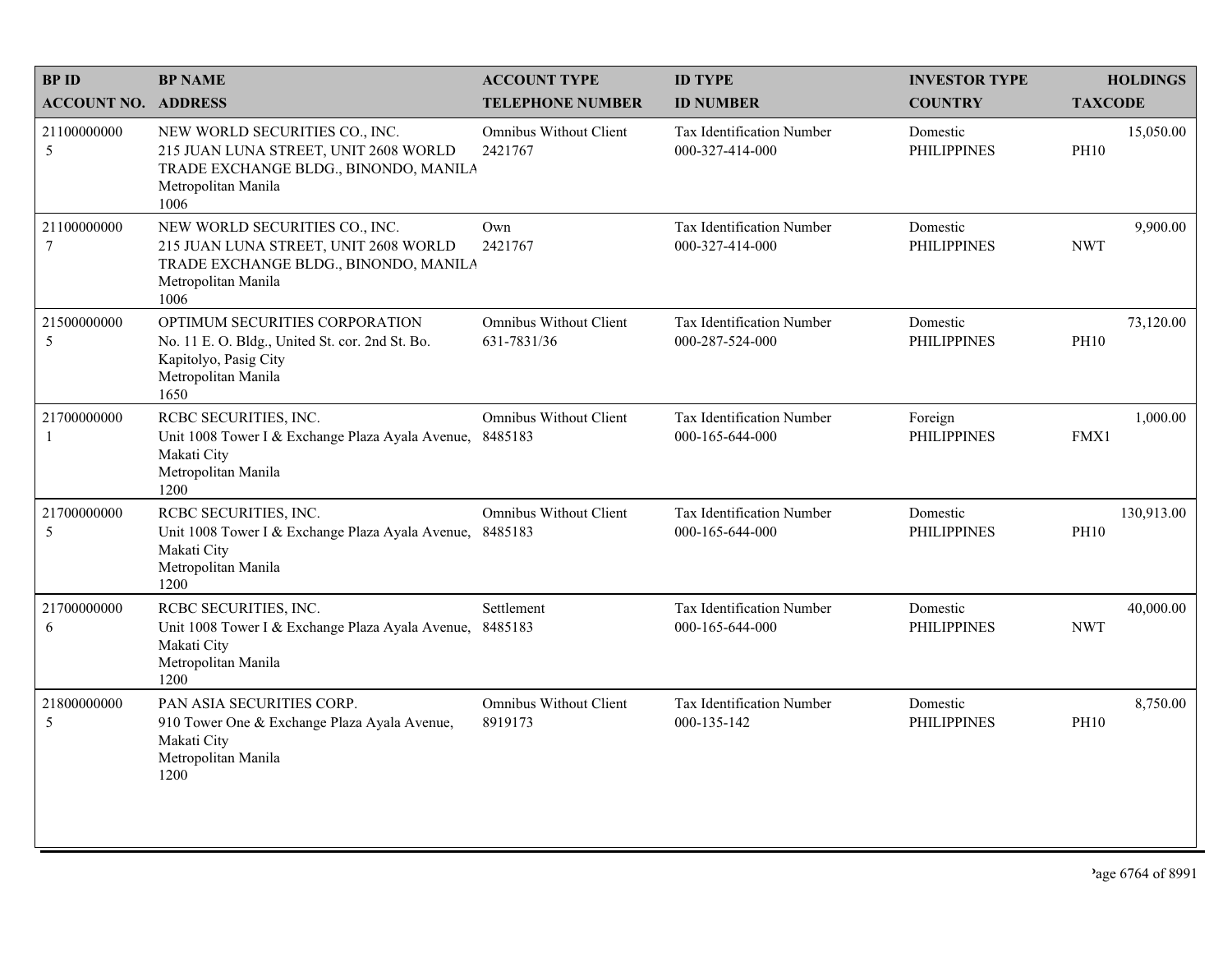| <b>BPID</b>                   | <b>BP NAME</b>                                                                                                                                                          | <b>ACCOUNT TYPE</b>           | <b>ID TYPE</b>                               | <b>INVESTOR TYPE</b>           | <b>HOLDINGS</b>              |
|-------------------------------|-------------------------------------------------------------------------------------------------------------------------------------------------------------------------|-------------------------------|----------------------------------------------|--------------------------------|------------------------------|
| <b>ACCOUNT NO. ADDRESS</b>    |                                                                                                                                                                         | <b>TELEPHONE NUMBER</b>       | <b>ID NUMBER</b>                             | <b>COUNTRY</b>                 | <b>TAXCODE</b>               |
| 21900000000<br>5              | PAPA SECURITIES CORPORATION<br>GROUND FLOOR, ACE BUILDING, DE LA ROSA 817-8433<br>CORNER RADA ST., LEGASPI VILLAGE, MAKA'<br><b>CITY</b><br>Metropolitan Manila<br>1200 | Omnibus Without Client        | Tax Identification Number<br>000-215-520     | Domestic<br><b>PHILIPPINES</b> | 583,372.00<br><b>PH10</b>    |
| 21900000000<br>6              | PAPA SECURITIES CORPORATION<br>GROUND FLOOR, ACE BUILDING, DE LA ROSA 817-8433<br>CORNER RADA ST., LEGASPI VILLAGE, MAKA'<br><b>CITY</b><br>Metropolitan Manila<br>1200 | Settlement                    | Tax Identification Number<br>000-215-520     | Domestic<br><b>PHILIPPINES</b> | 480,500.00<br><b>NWT</b>     |
| 22000000000<br>$\overline{2}$ | MAYBANK ATR KIM ENG SECURITIES, INC.<br>17/F Tower One & Exchange Plaza, Ayala Triangle,<br>Ayala Avenue Makati City<br>Metropolitan Manila<br>1226                     | Settlement<br>849-8855        | Tax Identification Number<br>000-168-671-000 | Foreign<br><b>PHILIPPINES</b>  | 15,700.00<br>FMX1            |
| 22000000000<br>6              | MAYBANK ATR KIM ENG SECURITIES, INC.<br>17/F Tower One & Exchange Plaza, Ayala Triangle,<br>Ayala Avenue Makati City<br>Metropolitan Manila<br>1226                     | Settlement<br>849-8855        | Tax Identification Number<br>000-168-671-000 | Domestic<br><b>PHILIPPINES</b> | 50,381.00<br><b>NWT</b>      |
| 22000000000<br>14             | MAYBANK ATR KIM ENG SECURITIES, INC.<br>17/F Tower One & Exchange Plaza, Ayala Triangle,<br>Ayala Avenue Makati City<br>Metropolitan Manila<br>1226                     | Settlement<br>849-8855        | Tax Identification Number<br>000-168-671-000 | Domestic<br><b>PHILIPPINES</b> | 15,153,504.00<br><b>PH10</b> |
| 2200000PH25<br>$\mathbf{1}$   | ATR KIM ENG SECURITIES, INC.<br>17/F TOWER I & EXCHANGE PLAZA, AYALA<br>TRIANGLE, AYALA AVENUE, MAKATI CITY<br>Metropolitan Manila                                      | Client<br>849-8888            | Tax Identification Number<br>116.            | Domestic<br><b>PHILIPPINES</b> | 200.00<br><b>PH25</b>        |
| 22300000000<br>5              | PLATINUM SECURITIES, INC.<br>Unit 801, Antel Corporate Ctr., 121 Valero St., Salced 887-11-78<br>Village Makati City<br>Metropolitan Manila<br>1200                     | <b>Omnibus Without Client</b> | Tax Identification Number<br>000-532-022     | Domestic<br><b>PHILIPPINES</b> | 3,000.00<br><b>PH10</b>      |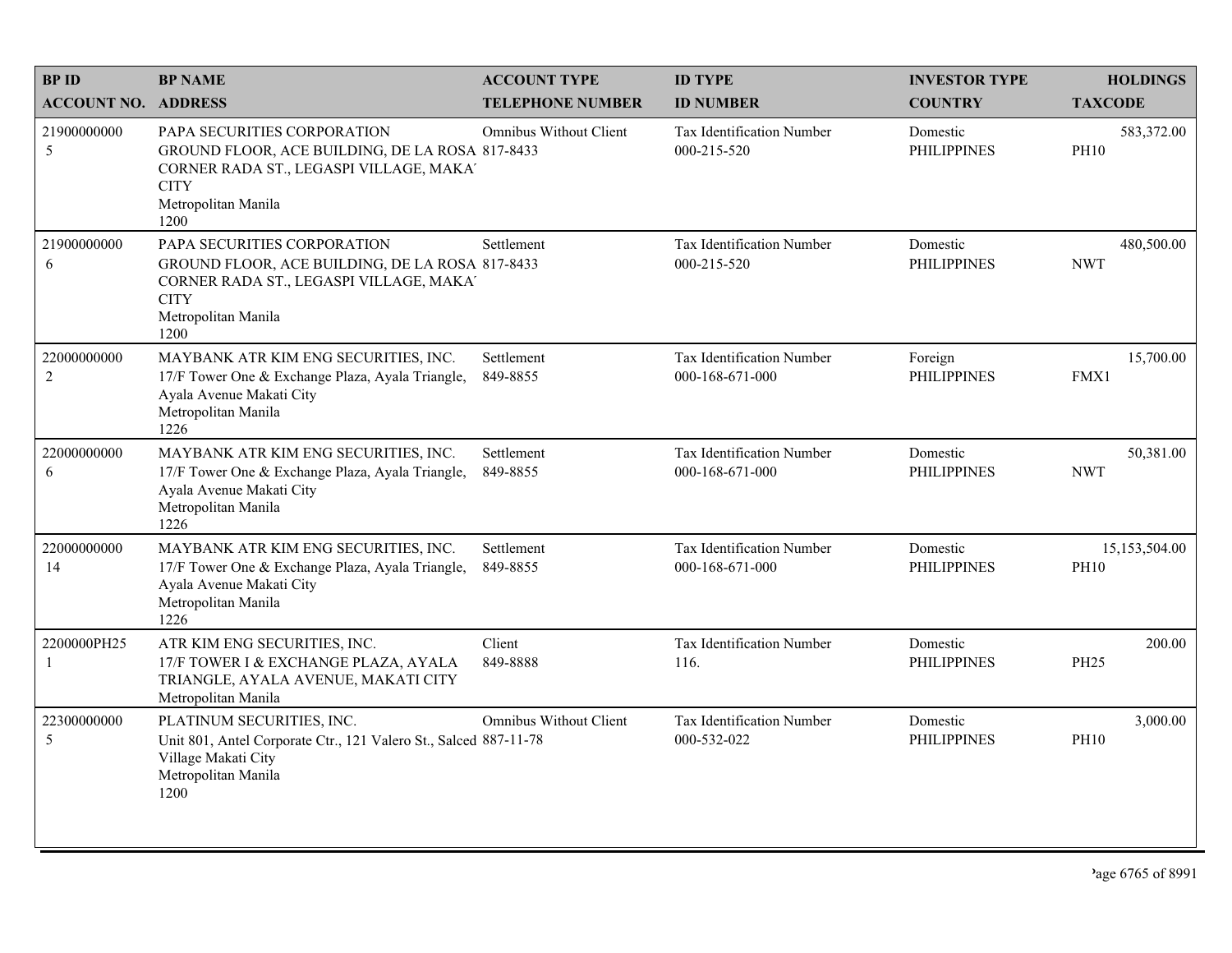| <b>BPID</b>                 | <b>BP NAME</b>                                                                                                                                                  | <b>ACCOUNT TYPE</b>                       | <b>ID TYPE</b>                                      | <b>INVESTOR TYPE</b>           | <b>HOLDINGS</b>          |
|-----------------------------|-----------------------------------------------------------------------------------------------------------------------------------------------------------------|-------------------------------------------|-----------------------------------------------------|--------------------------------|--------------------------|
| <b>ACCOUNT NO. ADDRESS</b>  |                                                                                                                                                                 | <b>TELEPHONE NUMBER</b>                   | <b>ID NUMBER</b>                                    | <b>COUNTRY</b>                 | <b>TAXCODE</b>           |
| 22400000000<br>5            | PNB SECURITIES, INC.<br>3/F PNB Financial Center Roxas Blvd., Pasay City<br>Metropolitan Manila<br>1300                                                         | <b>Omnibus Without Client</b><br>526-3466 | <b>Tax Identification Number</b><br>000-198-201-000 | Domestic<br><b>PHILIPPINES</b> | 29,500.00<br><b>PH10</b> |
| 22400000012<br>$\mathbf{1}$ | ARMED FORCES AND POLICE MUTUAL BENEF Client<br>ASSOCIATION, INC. (AFPMBAI)<br>COL. BONNY SERRANO ROAD CORNER EDSA (02-912-5287<br>Metropolitan Manila<br>STMT-D |                                           | Certificate Of Incorporation<br>22400000012         | Domestic<br><b>PHILIPPINES</b> | 45,000.00<br><b>NWT</b>  |
| 22500000000<br>5            | PREMIUM SECURITIES, INC.<br>Unit 1415, Tower 1 & Exchange Plaza Ayala Avenue 848-5915/17<br>cor. Paseo de Roxas Makati City<br>Metropolitan Manila<br>1259      | <b>Omnibus Without Client</b>             | Tax Identification Number<br>121                    | Domestic<br><b>PHILIPPINES</b> | 64,250.00<br><b>PH10</b> |
| 22500000000<br>6            | PREMIUM SECURITIES, INC.<br>Unit 1415, Tower 1 & Exchange Plaza Ayala Avenue 848-5915/17<br>cor. Paseo de Roxas Makati City<br>Metropolitan Manila<br>1259      | Settlement                                | Tax Identification Number<br>121                    | Domestic<br><b>PHILIPPINES</b> | 10,000.00<br><b>NWT</b>  |
| 22800000000<br>5            | PRYCE SECURITIES, INC.<br>15/F PRYCE CENTER BUILDING, 1179 CHINO R(816-2426/27<br><b>AVENUE</b><br>BAGTIKAN, MAKATI CITY<br>Metropolitan Manila<br>1226         | <b>Omnibus Without Client</b>             | Tax Identification Number<br>124                    | Domestic<br><b>PHILIPPINES</b> | 557.00<br><b>PH10</b>    |
| 23000000000                 | <b>QUALITY INVESTMENTS &amp; SECURITIES</b><br><b>CORPORATION</b>                                                                                               | <b>Omnibus Without Client</b>             | Tax Identification Number                           | Domestic                       | 1,892,023.00             |
| $\sqrt{5}$                  | Suite 1602 Tytana Plaza Oriente St, Binondo Manila 241-0547<br>Metropolitan Manila<br>1006                                                                      |                                           | 000-333-614-000                                     | <b>PHILIPPINES</b>             | <b>PH10</b>              |
| 23000000000                 | <b>QUALITY INVESTMENTS &amp; SECURITIES</b><br><b>CORPORATION</b>                                                                                               | Settlement                                | Tax Identification Number                           | Domestic                       | 3,350.00                 |
| 6                           | Suite 1602 Tytana Plaza Oriente St, Binondo Manila 241-0547<br>Metropolitan Manila<br>1006                                                                      |                                           | 000-333-614-000                                     | <b>PHILIPPINES</b>             | <b>NWT</b>               |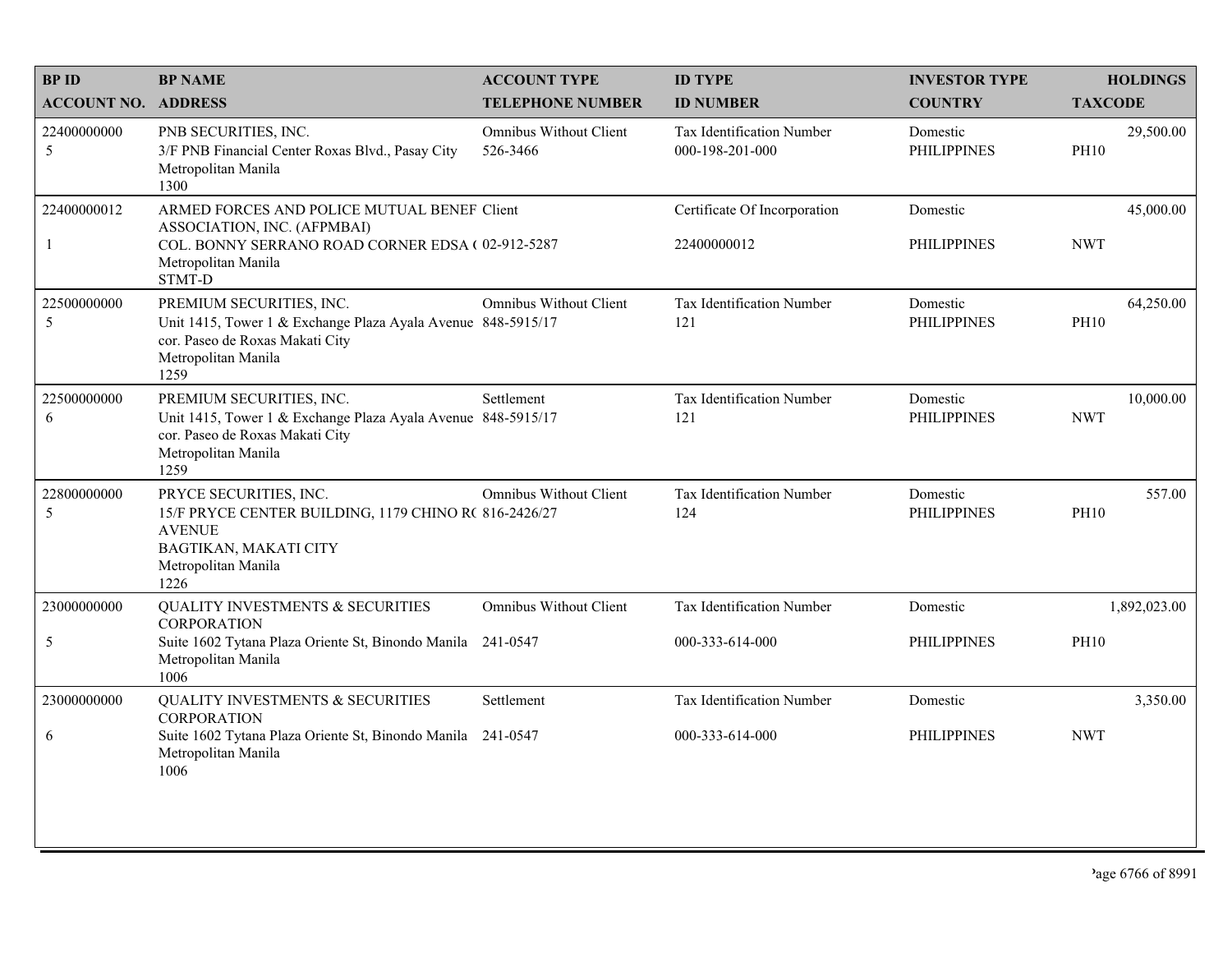| <b>BP ID</b>               | <b>BP NAME</b>                                                                                                               | <b>ACCOUNT TYPE</b>                             | <b>ID TYPE</b>                           | <b>INVESTOR TYPE</b>           | <b>HOLDINGS</b>           |
|----------------------------|------------------------------------------------------------------------------------------------------------------------------|-------------------------------------------------|------------------------------------------|--------------------------------|---------------------------|
| <b>ACCOUNT NO. ADDRESS</b> |                                                                                                                              | <b>TELEPHONE NUMBER</b>                         | <b>ID NUMBER</b>                         | <b>COUNTRY</b>                 | <b>TAXCODE</b>            |
| 23000000000                | <b>QUALITY INVESTMENTS &amp; SECURITIES</b><br><b>CORPORATION</b>                                                            | Settlement                                      | Tax Identification Number                | Foreign                        | 91,863.00                 |
| 18                         | Suite 1602 Tytana Plaza Oriente St, Binondo Manila 241-0547<br>Metropolitan Manila<br>1006                                   |                                                 | 000-333-614-000                          | <b>PHILIPPINES</b>             | <b>RA10</b>               |
| 23000000000                | <b>QUALITY INVESTMENTS &amp; SECURITIES</b><br><b>CORPORATION</b>                                                            | Settlement                                      | Tax Identification Number                | Foreign                        | 1,400.00                  |
| 20                         | Suite 1602 Tytana Plaza Oriente St, Binondo Manila<br>Metropolitan Manila<br>1006                                            | 241-0547                                        | 000-333-614-000                          | <b>PHILIPPINES</b>             | <b>FTXN</b>               |
| 23100000000<br>5           | R & L INVESTMENTS, INC.<br>675 Lee St., Mandaluyong City                                                                     | <b>Omnibus Without Client</b><br>7247210/705207 | Tax Identification Number<br>127         | Domestic<br><b>PHILIPPINES</b> | 1,200.00<br><b>PH10</b>   |
|                            | Metropolitan Manila<br>1501                                                                                                  |                                                 |                                          |                                |                           |
| 23200000000                | ALAKOR SECURITIES CORPORATION                                                                                                | Settlement                                      | Tax Identification Number                | Domestic                       | 5,000.00                  |
| 6                          | 9/F Quad Alpha Centrum, 125 Pioneer St.<br>Mandaluyong City<br>Metropolitan Manila<br>1550                                   | 631-8041/42                                     | 003-461-151-000                          | <b>PHILIPPINES</b>             | <b>NWT</b>                |
| 23300000000<br>5           | R. COYIUTO SECURITIES, INC.<br>5/F Corinthian Plaza, Paseo de Roxas, Legaspi Villag( 811-3064                                | <b>Omnibus Without Client</b>                   | Tax Identification Number<br>000-329-417 | Domestic<br><b>PHILIPPINES</b> | 600,300.00<br><b>PH10</b> |
|                            | Makati City<br>Metropolitan Manila<br>$\overline{0}$                                                                         |                                                 |                                          |                                |                           |
| 23300000000<br>6           | R. COYIUTO SECURITIES, INC.<br>5/F Corinthian Plaza, Paseo de Roxas, Legaspi Village 811-3064                                | Settlement                                      | Tax Identification Number<br>000-329-417 | Domestic<br><b>PHILIPPINES</b> | 2,800.00<br><b>NWT</b>    |
|                            | Makati City<br>Metropolitan Manila<br>$\Omega$                                                                               |                                                 |                                          |                                |                           |
| 23500000000<br>5           | REGINA CAPITAL DEVELOPMENT CORPORATI Omnibus Without Client<br>Unit 806 Tower 1 & Exchange Plaza Ayala Triangle, 848-5482/84 |                                                 | Tax Identification Number<br>131         | Domestic<br><b>PHILIPPINES</b> | 418,332.00<br><b>PH10</b> |
|                            | Ayala Avenue Makati City<br>Metropolitan Manila<br>1226                                                                      |                                                 |                                          |                                |                           |
|                            |                                                                                                                              |                                                 |                                          |                                |                           |
|                            |                                                                                                                              |                                                 |                                          |                                |                           |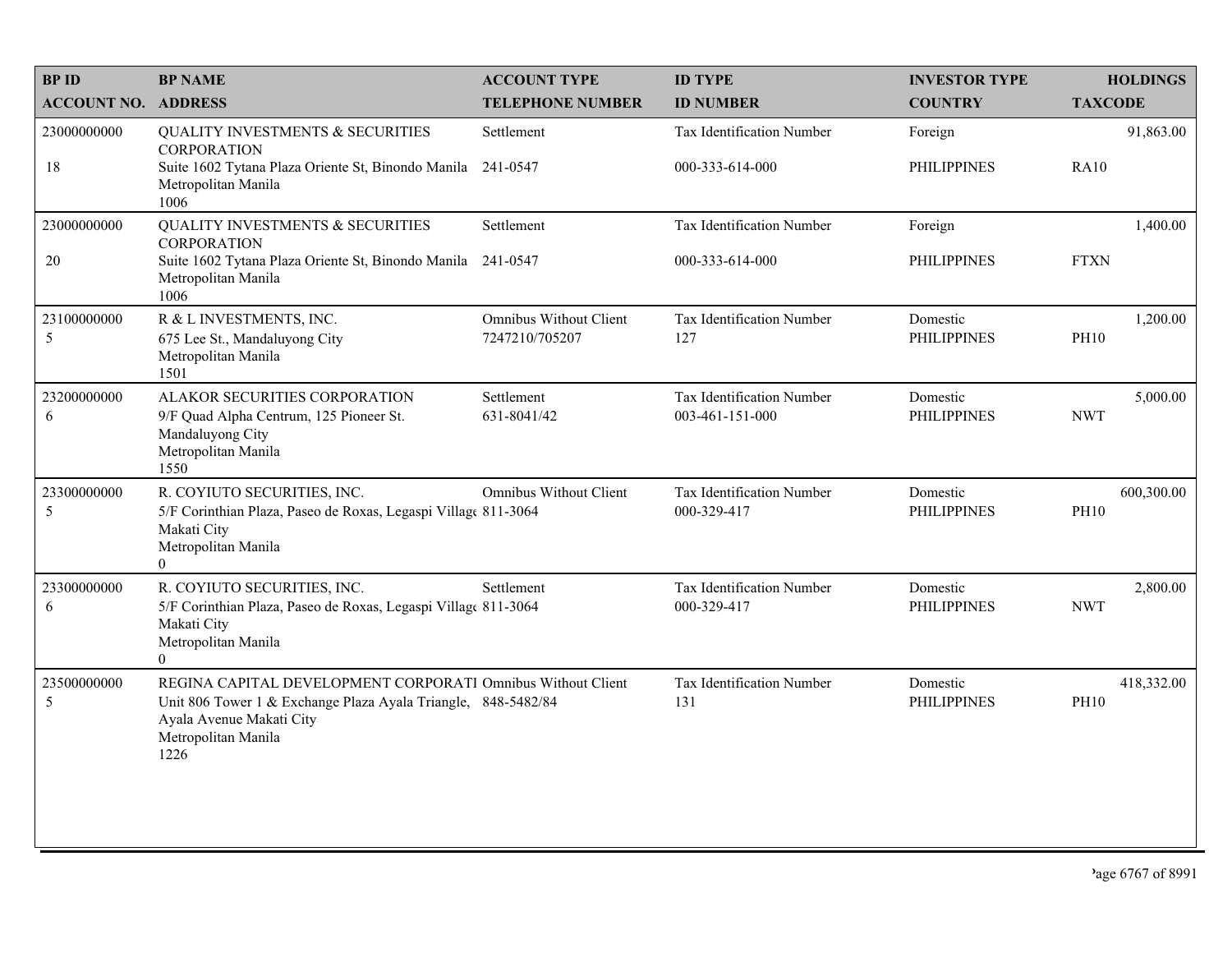| <b>BPID</b>                   | <b>BP NAME</b>                                                                                                                                                                             | <b>ACCOUNT TYPE</b>                       | <b>ID TYPE</b>                               | <b>INVESTOR TYPE</b>           | <b>HOLDINGS</b>           |
|-------------------------------|--------------------------------------------------------------------------------------------------------------------------------------------------------------------------------------------|-------------------------------------------|----------------------------------------------|--------------------------------|---------------------------|
| <b>ACCOUNT NO. ADDRESS</b>    |                                                                                                                                                                                            | <b>TELEPHONE NUMBER</b>                   | <b>ID NUMBER</b>                             | <b>COUNTRY</b>                 | <b>TAXCODE</b>            |
| 23500000000<br>6              | REGINA CAPITAL DEVELOPMENT CORPORATI Settlement<br>Unit 806 Tower 1 & Exchange Plaza Ayala Triangle, 848-5482/84<br>Ayala Avenue Makati City<br>Metropolitan Manila<br>1226                |                                           | Tax Identification Number<br>131             | Domestic<br><b>PHILIPPINES</b> | 7,550.00<br><b>NWT</b>    |
| 23500000000<br>$\tau$         | REGINA CAPITAL DEVELOPMENT CORPORATI Own<br>Unit 806 Tower 1 & Exchange Plaza Ayala Triangle, 848-5482/84<br>Ayala Avenue Makati City<br>Metropolitan Manila<br>1226                       |                                           | Tax Identification Number<br>131             | Domestic<br><b>PHILIPPINES</b> | 15,000.00<br><b>NWT</b>   |
| 23600000000<br>5              | R. NUBLA SECURITIES, INC.<br>Rm 405 Co Ban Kiat Building II, 231 Juan Luna St.,<br>Binondo, Manila<br>Metropolitan Manila<br>1006                                                          | <b>Omnibus Without Client</b><br>242-1596 | Tax Identification Number<br>132             | Domestic<br><b>PHILIPPINES</b> | 133,057.00<br><b>PH10</b> |
| 23600000000<br>$\overline{7}$ | R. NUBLA SECURITIES, INC.<br>Rm 405 Co Ban Kiat Building II, 231 Juan Luna St., 242-1596<br>Binondo, Manila<br>Metropolitan Manila<br>1006                                                 | Own                                       | Tax Identification Number<br>132             | Domestic<br><b>PHILIPPINES</b> | 2,000.00<br><b>NWT</b>    |
| 23700000000<br>5              | AAA SOUTHEAST EQUITIES, INCORPORATED Omnibus Without Client<br>Ground Floor, Fortune Life Building #162 Legaspi St. 816-2918<br>Legaspi Village Makati City<br>Metropolitan Manila<br>1229 |                                           | Tax Identification Number<br>000-141-894-000 | Domestic<br><b>PHILIPPINES</b> | 1,314.00<br><b>PH10</b>   |
| 23700000002<br>-1             | FORTUNE GENERAL INSURANCE CORPORATIC Client<br>4TH/F CITYSTATE CENTRE, 709 SHAW<br><b>BOULEVARD, PASIG CITY</b><br>Metropolitan Manila<br>1600                                             | 706-3959                                  | Tax Identification Number<br>220.            | Domestic<br><b>PHILIPPINES</b> | 1,800.00<br><b>NWT</b>    |
| 23700000003<br>$\mathbf{1}$   | FORTUNE LIFE INSURANCE CO., INC.<br>162 LEGAZPI ST., LEGAZPI VILLAGE MAKATI<br><b>CITY</b><br>Metropolitan Manila<br>1229                                                                  | Client<br>812-2702                        | Tax Identification Number<br>220^            | Domestic<br><b>PHILIPPINES</b> | 400.00<br><b>NWT</b>      |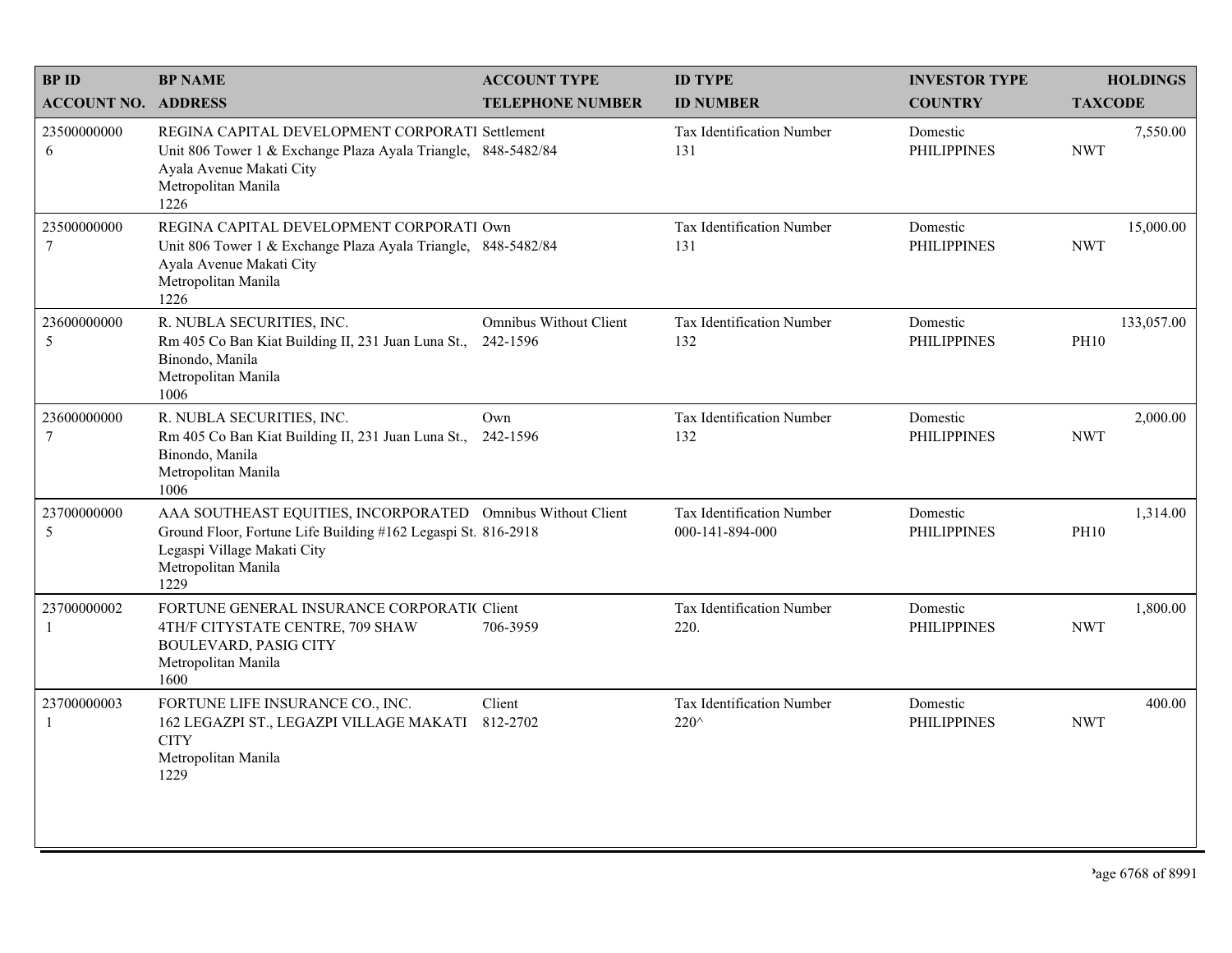| <b>BP ID</b>               | <b>BP NAME</b>                                                                                                                                    | <b>ACCOUNT TYPE</b>                            | <b>ID TYPE</b>                                      | <b>INVESTOR TYPE</b>           |                | <b>HOLDINGS</b> |
|----------------------------|---------------------------------------------------------------------------------------------------------------------------------------------------|------------------------------------------------|-----------------------------------------------------|--------------------------------|----------------|-----------------|
| <b>ACCOUNT NO. ADDRESS</b> |                                                                                                                                                   | <b>TELEPHONE NUMBER</b>                        | <b>ID NUMBER</b>                                    | <b>COUNTRY</b>                 | <b>TAXCODE</b> |                 |
| 23800000000<br>5           | R. S. LIM & CO., INC.<br>1509 Galvani Street San Isidro, Makati City<br>Metropolitan Manila<br>1234                                               | <b>Omnibus Without Client</b><br>8919670       | <b>Tax Identification Number</b><br>000-333-915-000 | Domestic<br><b>PHILIPPINES</b> | <b>PH10</b>    | 733,310.00      |
| 23900000000<br>5           | RTG & COMPANY, INC.<br>Unit 602 Tower 1 & Exchange Plaza Ayala Triangle,<br>Makati City<br>Metropolitan Manila<br>1200                            | <b>Omnibus Without Client</b><br>8919482       | Tax Identification Number<br>000-165-637-000        | Domestic<br><b>PHILIPPINES</b> | <b>PH10</b>    | 25,300.00       |
| 24000000000<br>5           | S.J. ROXAS & CO., INC.<br>Unit 612 Tower One, & Exchange Plaza, Ayala<br>Triangle, Ayala Avenue, Makati City<br>Metropolitan Manila<br>$\Omega$   | <b>Omnibus Without Client</b><br>848-5065      | Tax Identification Number<br>136                    | Domestic<br><b>PHILIPPINES</b> | <b>PH10</b>    | 15,054.00       |
| 24000000002<br>-1          | S.J. ROXAS & CO., INC.<br>Unit 612 Tower One, Ayala Triangle, Ayala Avenue,<br>Makati City<br>Metropolitan Manila<br>$\Omega$                     | Client<br>8485065 TO 69                        | Tax Identification Number<br>546                    | Domestic<br><b>PHILIPPINES</b> | <b>NWT</b>     | 1,455.00        |
| 24200000000<br>5           | SECURITIES SPECIALISTS, INC.<br>Unit 903 National Life Insurance Building,<br>6762 Ayala Avenue, Makati City<br>Metropolitan Manila<br>1000       | <b>Omnibus Without Client</b><br>523-5595      | Tax Identification Number<br>138                    | Domestic<br><b>PHILIPPINES</b> | <b>PH10</b>    | 28,100.00       |
| 24300000000<br>5           | FIDELITY SECURITIES, INC.<br>2103-B PSE Centre, Exchange Road, Ortigas, Pasig<br>City<br>Metropolitan Manila<br>1600                              | <b>Omnibus Without Client</b><br>6345038       | Tax Identification Number<br>002-836-391-000        | Domestic<br><b>PHILIPPINES</b> | <b>PH10</b>    | 15,200.00       |
| 24600000000<br>5           | SUMMIT SECURITIES, INC.<br>Unit 2102 B/C PSE Center Tektite Tower East<br>Exchange Road, Ortigas Center Pasig City<br>Metropolitan Manila<br>1600 | <b>Omnibus Without Client</b><br>6311032 to 37 | Tax Identification Number<br>000-338-985-000        | Domestic<br><b>PHILIPPINES</b> | <b>PH10</b>    | 74,050.00       |
| 24700000000<br>5           | STANDARD SECURITIES CORPORATION<br>#34 Jefferson St., GHW, San Juan Metro Manila<br>Metropolitan Manila<br>$00\,$                                 | <b>Omnibus Without Client</b><br>8486149       | Tax Identification Number<br>000-333-108            | Domestic<br><b>PHILIPPINES</b> | <b>PH10</b>    | 736,983.00      |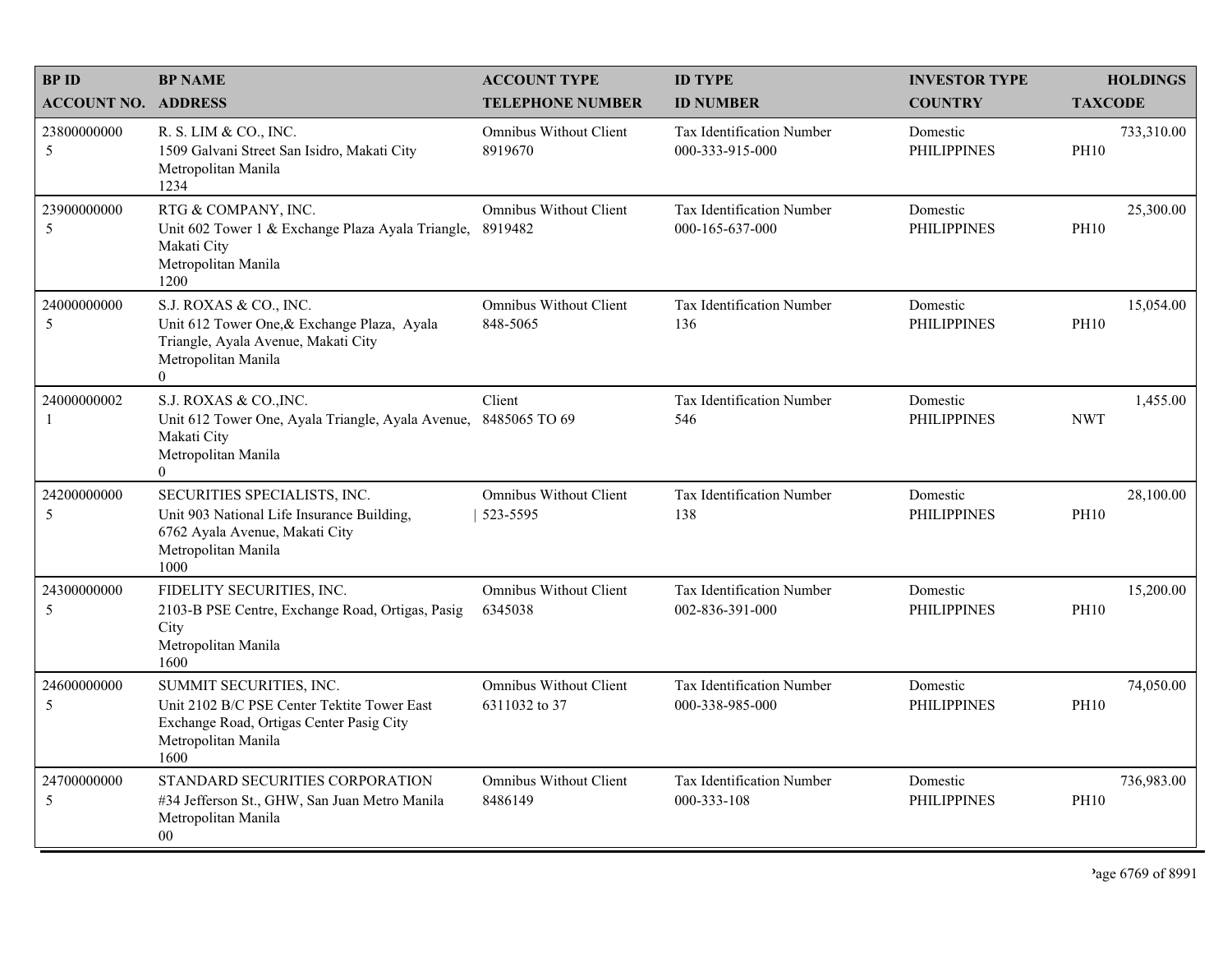| <b>BPID</b>                | <b>BP NAME</b>                                                                                                                                                                                | <b>ACCOUNT TYPE</b>                       | <b>ID TYPE</b>                               | <b>INVESTOR TYPE</b>           | <b>HOLDINGS</b>           |
|----------------------------|-----------------------------------------------------------------------------------------------------------------------------------------------------------------------------------------------|-------------------------------------------|----------------------------------------------|--------------------------------|---------------------------|
| <b>ACCOUNT NO. ADDRESS</b> |                                                                                                                                                                                               | <b>TELEPHONE NUMBER</b>                   | <b>ID NUMBER</b>                             | <b>COUNTRY</b>                 | <b>TAXCODE</b>            |
| 25100000000<br>5           | TANSENGCO & CO., INC.<br>U-2308 World Trade Exchange Condominium 215 Ju: 241-7155<br>Luna St., Binondo, Manila<br>Metropolitan Manila<br>1006                                                 | Omnibus Without Client                    | Tax Identification Number<br>146             | Domestic<br><b>PHILIPPINES</b> | 231,194.00<br><b>PH10</b> |
| 25200000000<br>5           | THE FIRST RESOURCES MANAGEMENT &<br>SECURITIES CORP.<br>Rms. 801-802, PSE Tower 1 Ayala Ave., cor. Paseo d 8486311 to 18<br>Roxas, Ayala Triangle, Makati City<br>Metropolitan Manila<br>1200 | <b>Omnibus Without Client</b>             | Tax Identification Number<br>000-149-028-000 | Domestic<br><b>PHILIPPINES</b> | 167,700.00<br><b>PH10</b> |
| 25300000000<br>5           | TOWER SECURITIES, INC.<br>1802-C Tektite Tower I Exchange Road, Ortigas Cent 6354448<br>Pasig City<br>Metropolitan Manila<br>1600                                                             | <b>Omnibus Without Client</b>             | Tax Identification Number<br>148             | Domestic<br><b>PHILIPPINES</b> | 283,531.00<br><b>PH10</b> |
| 25300000000<br>$\tau$      | TOWER SECURITIES, INC.<br>1802-C Tektite Tower I Exchange Road, Ortigas Cent 6354448<br>Pasig City<br>Metropolitan Manila<br>1600                                                             | Own                                       | Tax Identification Number<br>148             | Domestic<br><b>PHILIPPINES</b> | 1,500.00<br><b>NWT</b>    |
| 25600000000<br>5           | TRENDLINE SECURITIES CORPORATION<br>Rm. 503 Tytana Plaza Lorenzo Ruiz St., Binondo,<br>Manila<br>Metropolitan Manila<br>1006                                                                  | <b>Omnibus Without Client</b><br>241-0387 | Tax Identification Number<br>151             | Domestic<br><b>PHILIPPINES</b> | 92,800.00<br><b>PH10</b>  |
| 25700000000<br>5           | TRI-STATE SECURITIES, INC.<br>Unit 1007, 10/F Ayala Triangle Tower I, Ayala<br>Avenue, Makati City<br>Metropolitan Manila<br>1226                                                             | <b>Omnibus Without Client</b><br>8485042  | Tax Identification Number<br>000-704-920-000 | Domestic<br><b>PHILIPPINES</b> | 29.00<br><b>PH10</b>      |
| 25900000000<br>5           | UCPB SECURITIES, INC.<br>Suite 1612, 16/F Ayala Tower I Exchange Plaza, Ayal 8485678<br>Ave. cor. Paseo de Roxas Makati City<br>Metropolitan Manila<br>1226                                   | <b>Omnibus Without Client</b>             | Tax Identification Number<br>154             | Domestic<br><b>PHILIPPINES</b> | 98,750.00<br><b>PH10</b>  |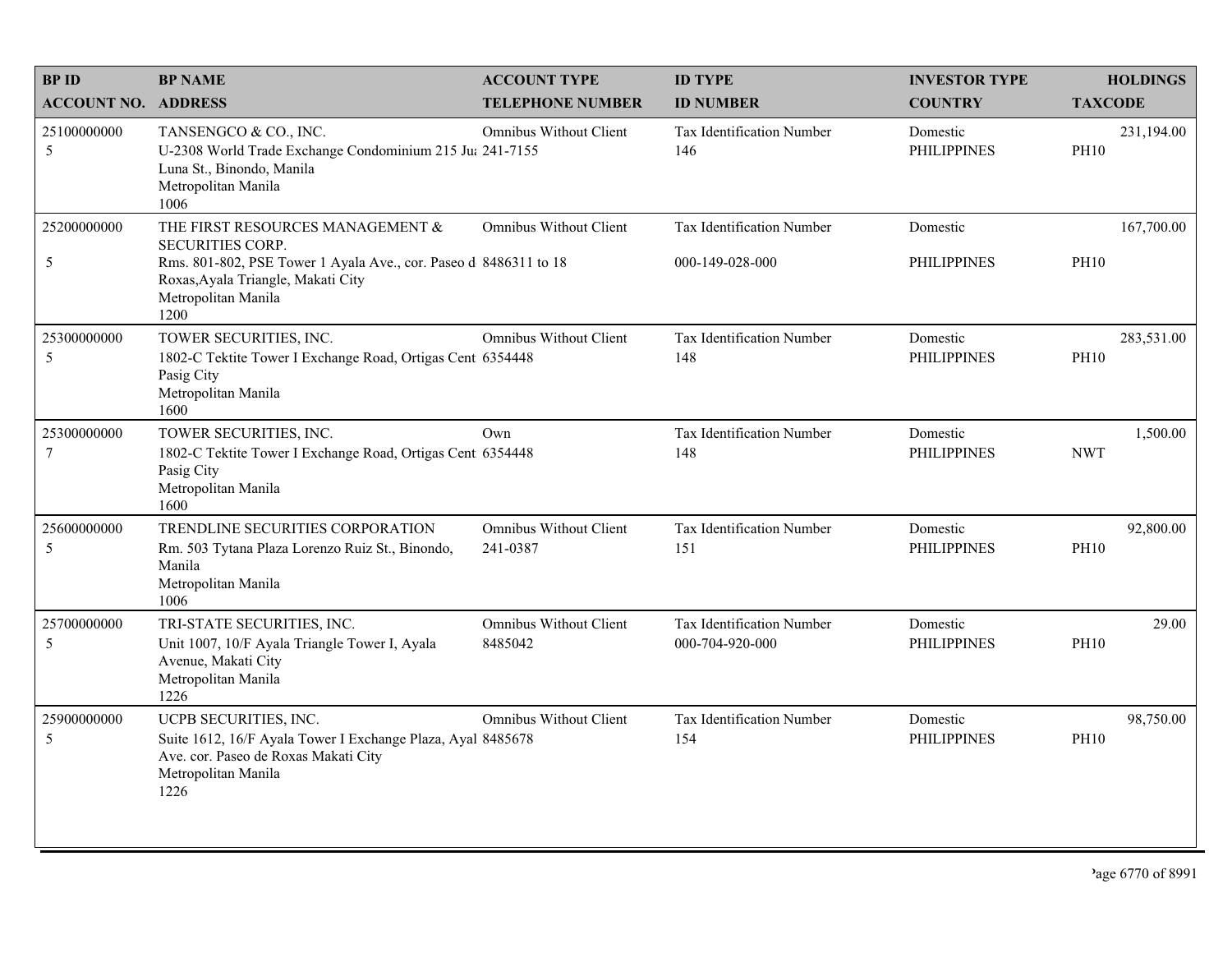| <b>BPID</b>                | <b>BP NAME</b>                                                                                                                                                                                          | <b>ACCOUNT TYPE</b>           | <b>ID TYPE</b>                   | <b>INVESTOR TYPE</b>           | <b>HOLDINGS</b>          |
|----------------------------|---------------------------------------------------------------------------------------------------------------------------------------------------------------------------------------------------------|-------------------------------|----------------------------------|--------------------------------|--------------------------|
| <b>ACCOUNT NO. ADDRESS</b> |                                                                                                                                                                                                         | <b>TELEPHONE NUMBER</b>       | <b>ID NUMBER</b>                 | <b>COUNTRY</b>                 | <b>TAXCODE</b>           |
| 25900000000<br>6           | UCPB SECURITIES, INC.<br>Suite 1612, 16/F Ayala Tower I Exchange Plaza, Ayal 8485678<br>Ave. cor. Paseo de Roxas Makati City<br>Metropolitan Manila<br>1226                                             | Settlement                    | Tax Identification Number<br>154 | Domestic<br><b>PHILIPPINES</b> | 387,050.00<br><b>NWT</b> |
| 26000000000<br>2           | UOB KAY HIAN SECURITIES (PHILS.), INC.<br>UOB Kay Hian Securities (Phils.), Inc. Unit 404 LV<br>Locsin Bldg. 6752 Ayala Avenue, cor. Makati<br>Avenue, 1226, Makati City<br>Metropolitan Manila<br>1200 | Settlement<br>887-7973        | Tax Identification Number<br>155 | Foreign<br><b>PHILIPPINES</b>  | 84,000.00<br>FMX1        |
| 26100000003<br>-1          | E.SECURITIES, INC. ITF VARIOUS CLIENTS<br>11/F Exportbank Plaza Chino Roces cor Sen. Gil J.<br>Puyat Ave, Makati City<br>Metropolitan Manila<br>1251                                                    | Client<br>878-0775            | Tax Identification Number<br>369 | Domestic<br><b>PHILIPPINES</b> | 1,400.00<br><b>NWT</b>   |
| 26100000004<br>-1          | E.SECURITIES, INC. ITF VARIOUS CLIENTS<br>11/F Exportbank Plaza Chino Roces cor Sen. Gil J.<br>Puyat Ave, Makati City<br>Metropolitan Manila<br>1251                                                    | Client                        | Tax Identification Number<br>560 | Domestic<br><b>PHILIPPINES</b> | 48,800.00<br><b>PH10</b> |
| 26300000000<br>5           | VENTURE SECURITIES, INC.<br>Unit 811 Tower One & Exchange Plaza Ayala Triangl 8486505<br>Ayala Ave. cor. Paseo de Roxas Makati City<br>Metropolitan Manila<br>1226                                      | <b>Omnibus Without Client</b> | Tax Identification Number<br>158 | Domestic<br><b>PHILIPPINES</b> | 37,600.00<br><b>PH10</b> |
| 26300000000<br>6           | VENTURE SECURITIES, INC.<br>Unit 811 Tower One & Exchange Plaza Ayala Triangl 8486505<br>Ayala Ave. cor. Paseo de Roxas Makati City<br>Metropolitan Manila<br>1226                                      | Settlement                    | Tax Identification Number<br>158 | Domestic<br><b>PHILIPPINES</b> | 300,020.00<br><b>NWT</b> |
| 26300000000<br>8           | VENTURE SECURITIES, INC.<br>Unit 811 Tower One & Exchange Plaza Ayala Triangl 8486505<br>Ayala Ave. cor. Paseo de Roxas Makati City<br>Metropolitan Manila<br>1226                                      | Settlement                    | Tax Identification Number<br>158 | Domestic<br><b>PHILIPPINES</b> | 500.00<br><b>NWT</b>     |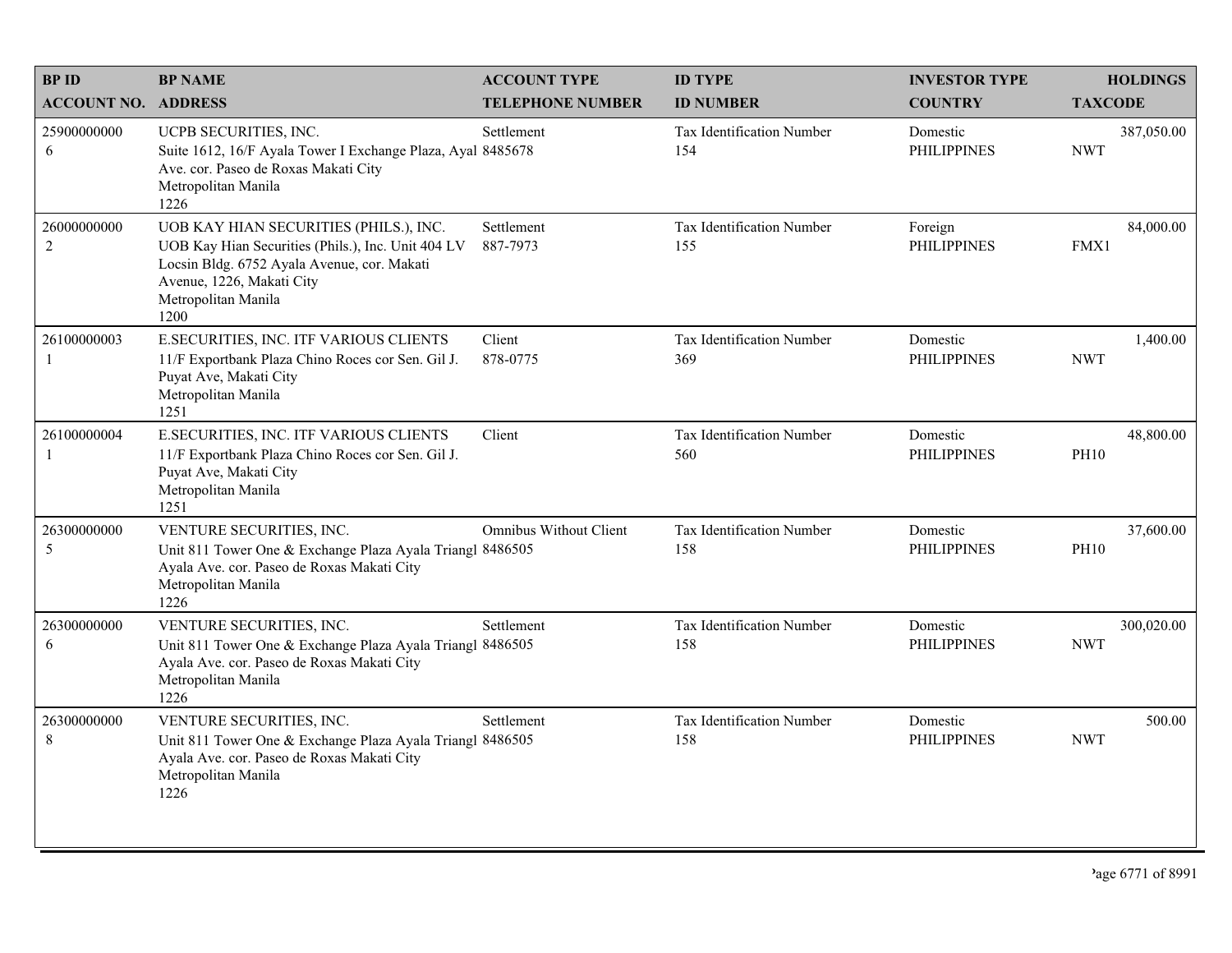| <b>BPID</b>                    | <b>BP NAME</b>                                                                                                                                                                               | <b>ACCOUNT TYPE</b>           | <b>ID TYPE</b>                               | <b>INVESTOR TYPE</b>           | <b>HOLDINGS</b>             |
|--------------------------------|----------------------------------------------------------------------------------------------------------------------------------------------------------------------------------------------|-------------------------------|----------------------------------------------|--------------------------------|-----------------------------|
| <b>ACCOUNT NO. ADDRESS</b>     |                                                                                                                                                                                              | <b>TELEPHONE NUMBER</b>       | <b>ID NUMBER</b>                             | <b>COUNTRY</b>                 | <b>TAXCODE</b>              |
| 26700000000<br>$\sqrt{2}$      | FIRST METRO SECURITIES BROKERAGE CORP. Settlement<br>Unit 1515, 15/F Ayala Tower One Ayala Triangle,<br>Ayala Ave. cor Paseo de Roxas Makati City<br>Metropolitan Manila<br>1226             | 759-4133/34                   | Tax Identification Number<br>003-458-062-000 | Foreign<br><b>PHILIPPINES</b>  | 2,100.00<br>FMX1            |
| 26700000000<br>5               | FIRST METRO SECURITIES BROKERAGE CORP. Omnibus Without Client<br>Unit 1515, 15/F Ayala Tower One Ayala Triangle,<br>Ayala Ave. cor Paseo de Roxas Makati City<br>Metropolitan Manila<br>1226 | 759-4133/34                   | Tax Identification Number<br>003-458-062-000 | Domestic<br><b>PHILIPPINES</b> | 94,532.00<br><b>PH10</b>    |
| 26700000000<br>6               | FIRST METRO SECURITIES BROKERAGE CORP. Settlement<br>Unit 1515, 15/F Ayala Tower One Ayala Triangle,<br>Ayala Ave. cor Paseo de Roxas Makati City<br>Metropolitan Manila<br>1226             | 759-4133/34                   | Tax Identification Number<br>003-458-062-000 | Domestic<br><b>PHILIPPINES</b> | 633,300.00<br><b>NWT</b>    |
| 26700000000<br>18              | FIRST METRO SECURITIES BROKERAGE CORP. Settlement<br>Unit 1515, 15/F Ayala Tower One Ayala Triangle,<br>Ayala Ave. cor Paseo de Roxas Makati City<br>Metropolitan Manila<br>1226             | 759-4133/34                   | Tax Identification Number<br>003-458-062-000 | Foreign<br><b>PHILIPPINES</b>  | 19,200.00<br><b>RA10</b>    |
| 26700000004<br>-1              | <b>CHARTER PING AN INSURANCE CORPORATIOI Client</b><br>G/F SKYLAND PLAZA BLDG. SEN GIL PUYAT A 580-6820-23<br>COR TINDALO ST., MAKATI CITY<br>Metropolitan Manila<br>1200                    |                               | Tax Identification Number<br>000487306000    | Domestic<br><b>PHILIPPINES</b> | 100.00<br><b>NWT</b>        |
| 26900000000<br>5               | WEALTH SECURITIES, INC.<br>2103 PSE Centre, Exchange Road Ortigas Centre, Pas 634-5038<br>City<br>Metropolitan Manila<br>1600                                                                | <b>Omnibus Without Client</b> | Tax Identification Number<br>000-330-678     | Domestic<br><b>PHILIPPINES</b> | 2,705,177.00<br><b>PH10</b> |
| 26900000000<br>$7\phantom{.0}$ | WEALTH SECURITIES, INC.<br>2103 PSE Centre, Exchange Road Ortigas Centre, Pas 634-5038<br>City<br>Metropolitan Manila<br>1600                                                                | Own                           | Tax Identification Number<br>000-330-678     | Domestic<br><b>PHILIPPINES</b> | 662.00<br><b>NWT</b>        |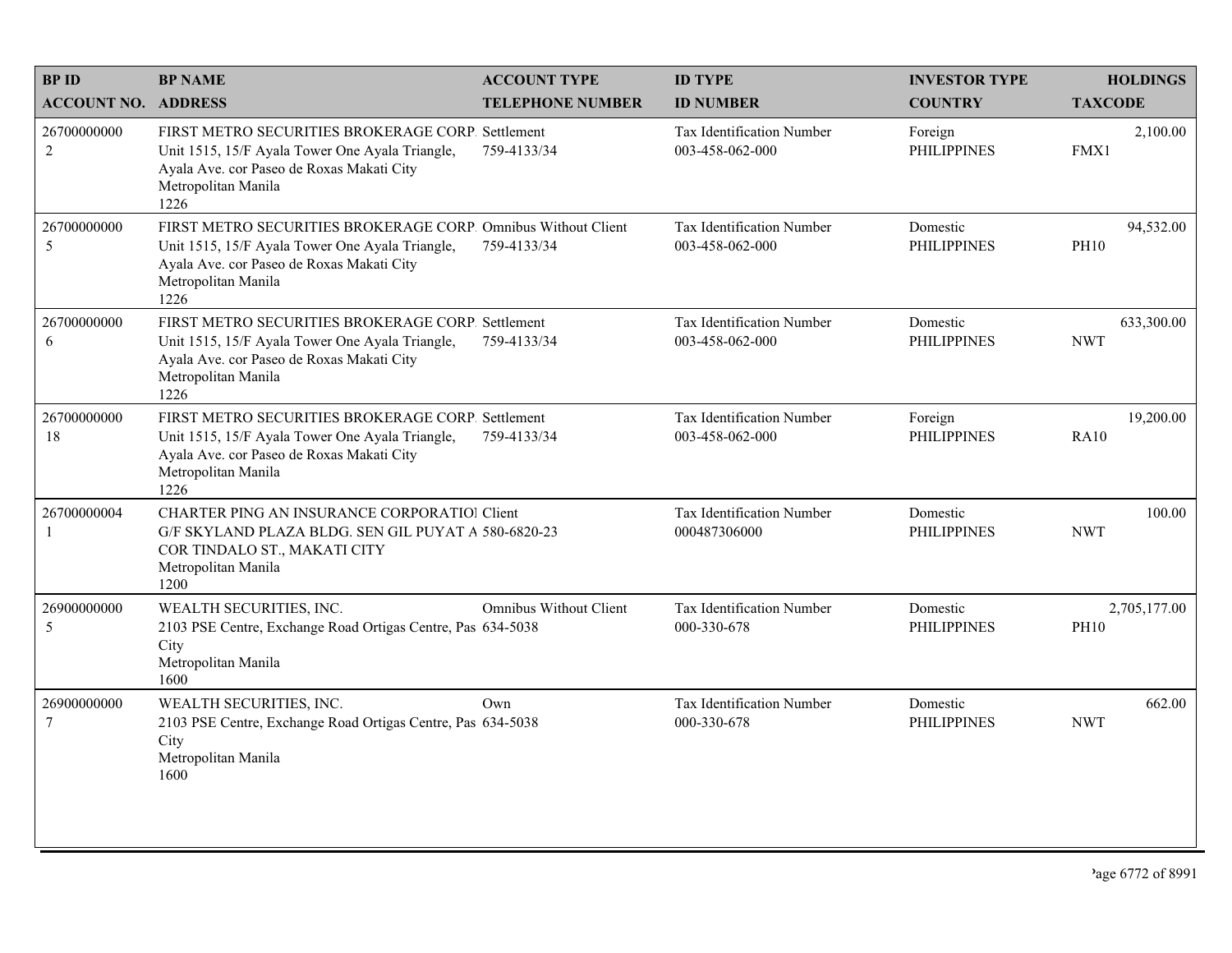| <b>BPID</b>                 | <b>BP NAME</b>                                                                                                                                                 | <b>ACCOUNT TYPE</b>                       | <b>ID TYPE</b>                                  | <b>INVESTOR TYPE</b>           | <b>HOLDINGS</b>             |
|-----------------------------|----------------------------------------------------------------------------------------------------------------------------------------------------------------|-------------------------------------------|-------------------------------------------------|--------------------------------|-----------------------------|
| <b>ACCOUNT NO. ADDRESS</b>  |                                                                                                                                                                | <b>TELEPHONE NUMBER</b>                   | <b>ID NUMBER</b>                                | <b>COUNTRY</b>                 | <b>TAXCODE</b>              |
| 26900000002<br>-1           | WEALTH SECURITIES, INC.<br>2103 PSE Centre, Exchange Road Ortigas Centre, Pas 689-8080<br>City<br>Metropolitan Manila<br>1600                                  | Client                                    | <b>Tax Identification Number</b><br>320         | Domestic<br><b>PHILIPPINES</b> | 5,366,410.00<br><b>NWT</b>  |
| 26900000003<br>$\mathbf{1}$ | WEALTH SECURITIES, INC.<br>2103 PSE Centre, Exchange Road Ortigas Centre, Pas 689-8080<br>City<br>Metropolitan Manila<br>1600                                  | Client                                    | <b>Tax Identification Number</b><br>321         | Domestic<br><b>PHILIPPINES</b> | 382,700.00<br><b>NWT</b>    |
| 27000000000<br>5            | WESTLINK GLOBAL EQUITIES, INC.<br>6/F Philippine Stock Exchange Plaza Ayala Avenue,<br>Makati City<br>Metropolitan Manila<br>1200                              | <b>Omnibus Without Client</b><br>848-6231 | <b>Tax Identification Number</b><br>000-334-828 | Domestic<br><b>PHILIPPINES</b> | 167,500.00<br><b>PH10</b>   |
| 27200000000<br>5            | BERNAD SECURITIES, INC.<br>3/F 1033 M.H. del Pilar St. Ermita, Manila<br>Metropolitan Manila<br>1000                                                           | <b>Omnibus Without Client</b><br>5245186  | Tax Identification Number<br>002-919-761        | Domestic<br><b>PHILIPPINES</b> | 617.00<br><b>PH10</b>       |
| 27300000000<br>5            | WONG SECURITIES CORPORATION<br>1402-B A. Mabini St., cor. Sta. Monica St., Ermita,<br>Manila<br>Metropolitan Manila<br>1000                                    | Omnibus Without Client<br>5217794         | Tax Identification Number<br>000-350-895-000    | Domestic<br><b>PHILIPPINES</b> | 7,000.00<br><b>PH10</b>     |
| 27500000000<br>5            | YAO & ZIALCITA, INC.<br>Yao & Zialcita, Inc., 5G Vernida I Condominium, 120 5274019 to 21<br>Amorsolo St., Legaspi Village, Makati City<br>Metropolitan Manila | <b>Omnibus Without Client</b>             | Tax Identification Number<br>170                | Domestic<br><b>PHILIPPINES</b> | 177,600.00<br><b>PH10</b>   |
| 27800000000<br>5            | YU & COMPANY, INC.<br>Unit E 1606-B Tektite Tower 1 Exhange Road, Ortiga 634-6248<br>Center Pasig City<br>Metropolitan Manila<br>1600                          | <b>Omnibus Without Client</b>             | Tax Identification Number<br>000-324-373-000    | Domestic<br><b>PHILIPPINES</b> | 47,800.00<br><b>PH10</b>    |
| 27900000000<br>5            | <b>BDO SECURITIES CORPORATION</b><br>27/F Tower I & Exchange Plaza Ayala Ave., Makati<br>City<br>Metropolitan Manila<br>1226                                   | Omnibus Without Client<br>759-41-44       | Tax Identification Number<br>004-814-885-000    | Domestic<br><b>PHILIPPINES</b> | 1,124,435.00<br><b>PH10</b> |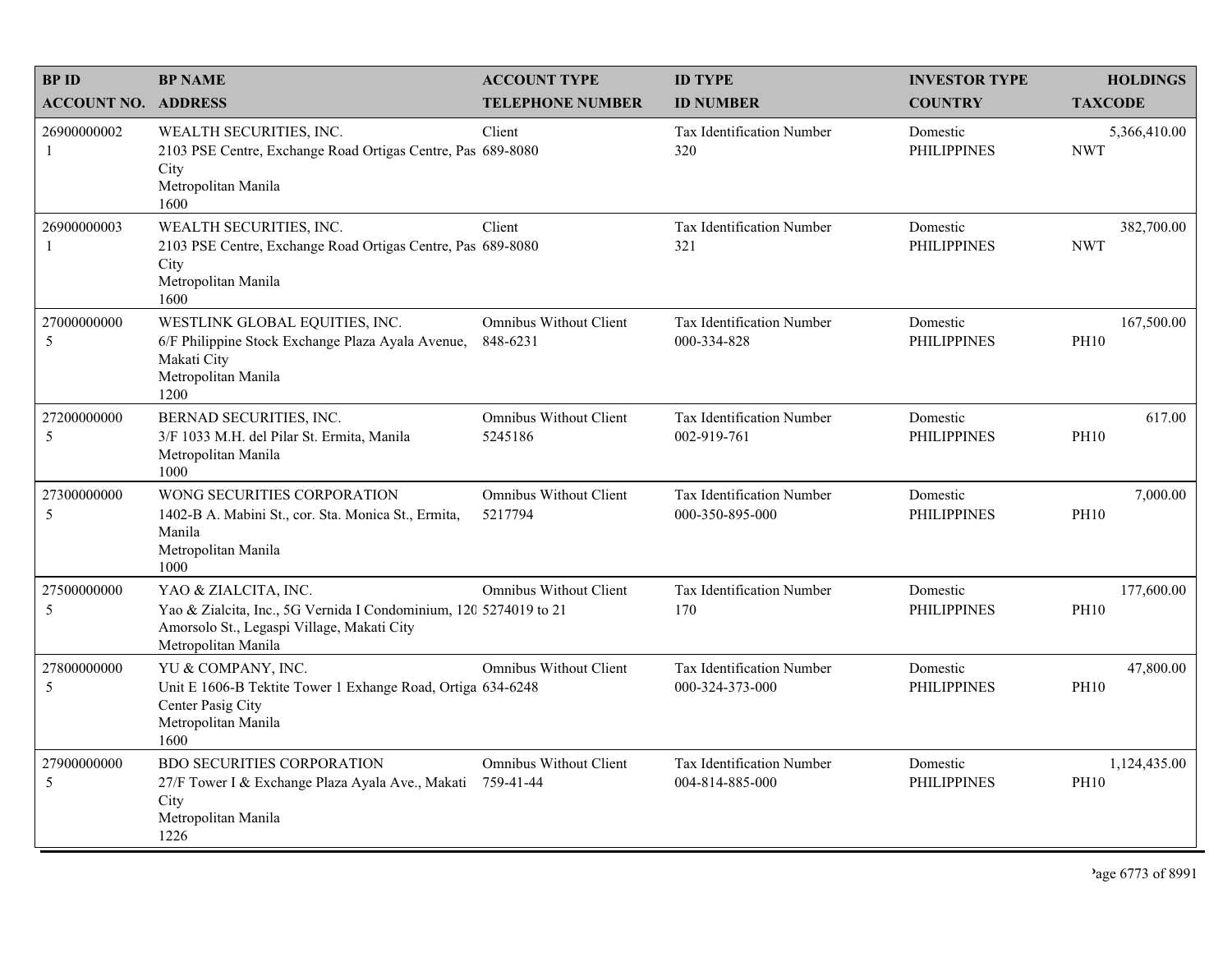| <b>BPID</b>                    | <b>BP NAME</b>                                                                                                                                                               | <b>ACCOUNT TYPE</b>           | <b>ID TYPE</b>                               | <b>INVESTOR TYPE</b>           | <b>HOLDINGS</b>          |
|--------------------------------|------------------------------------------------------------------------------------------------------------------------------------------------------------------------------|-------------------------------|----------------------------------------------|--------------------------------|--------------------------|
| <b>ACCOUNT NO. ADDRESS</b>     |                                                                                                                                                                              | <b>TELEPHONE NUMBER</b>       | <b>ID NUMBER</b>                             | <b>COUNTRY</b>                 | <b>TAXCODE</b>           |
| 27900000000<br>6               | <b>BDO SECURITIES CORPORATION</b><br>27/F Tower I & Exchange Plaza Ayala Ave., Makati<br>City<br>Metropolitan Manila<br>1226                                                 | Settlement<br>759-41-44       | Tax Identification Number<br>004-814-885-000 | Domestic<br><b>PHILIPPINES</b> | 700,000.00<br><b>NWT</b> |
| 27900000000<br>$7\phantom{.0}$ | <b>BDO SECURITIES CORPORATION</b><br>27/F Tower I & Exchange Plaza Ayala Ave., Makati<br>City<br>Metropolitan Manila<br>1226                                                 | Own<br>759-41-44              | Tax Identification Number<br>004-814-885-000 | Domestic<br><b>PHILIPPINES</b> | 700,000.00<br><b>NWT</b> |
| 27900000000<br>18              | BDO SECURITIES CORPORATION<br>27/F Tower I & Exchange Plaza Ayala Ave., Makati<br>City<br>Metropolitan Manila<br>1226                                                        | Settlement<br>759-41-44       | Tax Identification Number<br>004-814-885-000 | Foreign<br><b>PHILIPPINES</b>  | 30,000.00<br><b>RA10</b> |
| 28200000000<br>6               | PCCI SECURITIES BROKERS CORP.<br>3/F PCCI Corporate Centre 118 Alfaro St, Salcedo<br>Village Makati City<br>Metropolitan Manila<br>1227                                      | Settlement<br>893-3920        | Tax Identification Number<br>177             | Domestic<br><b>PHILIPPINES</b> | 17,600.00<br><b>NWT</b>  |
| 28200000000<br>14              | PCCI SECURITIES BROKERS CORP.<br>3/F PCCI Corporate Centre 118 Alfaro St, Salcedo<br>Village Makati City<br>Metropolitan Manila<br>1227                                      | Settlement<br>893-3920        | Tax Identification Number<br>177             | Domestic<br><b>PHILIPPINES</b> | 8,500.00<br><b>PH10</b>  |
| 28500000000<br>5               | GOLDEN TOWER SECURITIES & HOLDINGS, IN Omnibus Without Client<br>4-B Vernida I Condominium, 120 Amorsolo St.,<br>Legaspi Village, Makati City<br>Metropolitan Manila<br>1229 | 8132839                       | Tax Identification Number<br>179             | Domestic<br><b>PHILIPPINES</b> | 10,000.00<br><b>PH10</b> |
| 28600000000<br>$\mathbf{1}$    | SOLAR SECURITIES, INC.<br>Unit 3002-A East Tower, Phil. Stock Exchange Centre 6366301<br>Exchange Road, Ortigas Complex, Pasig City<br>Metropolitan Manila<br>1605           | <b>Omnibus Without Client</b> | Tax Identification Number<br>001-949-768-000 | Foreign<br><b>PHILIPPINES</b>  | 39,600.00<br><b>RA10</b> |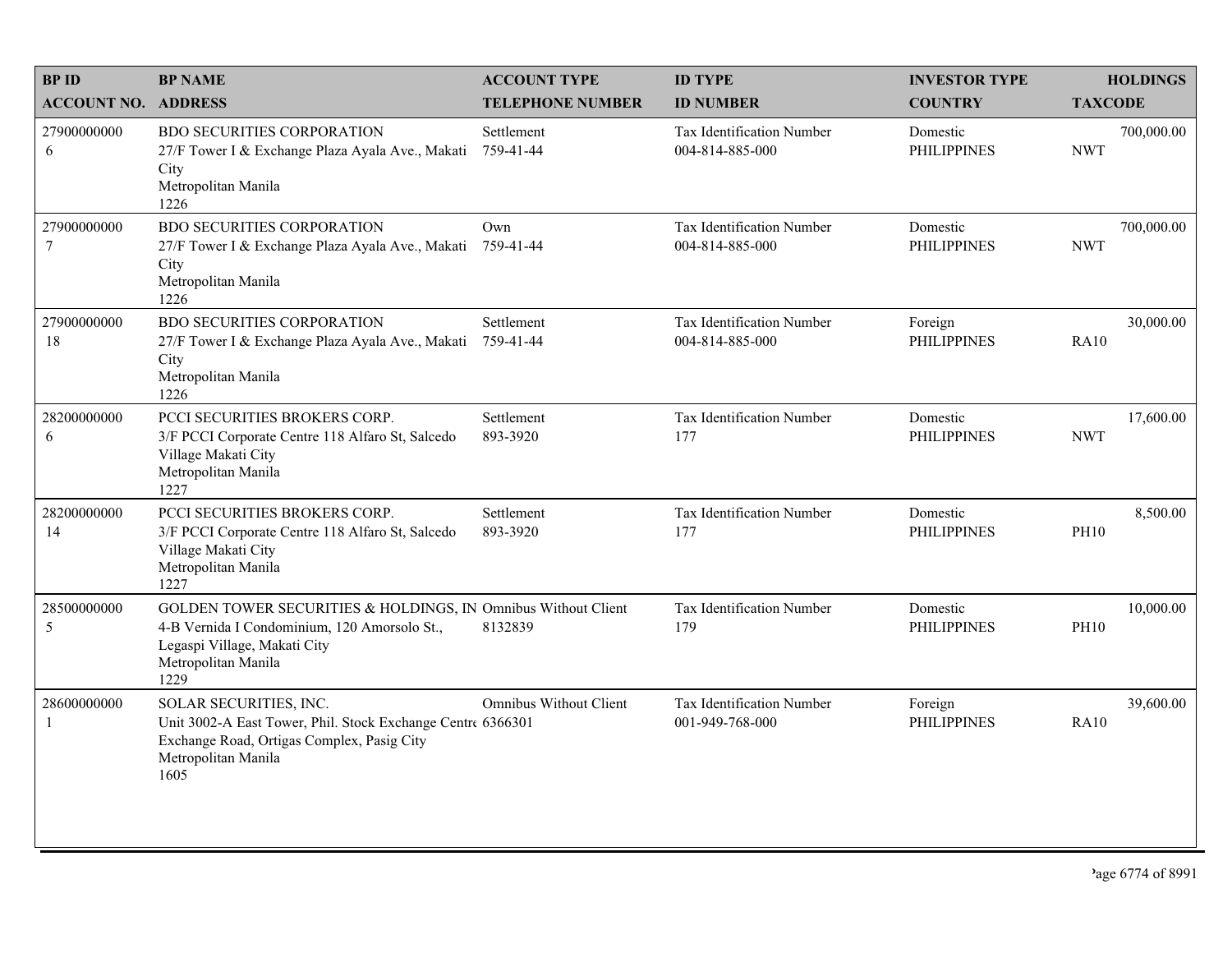| <b>BPID</b>                   | <b>BP NAME</b>                                                                                                                                                     | <b>ACCOUNT TYPE</b>                      | <b>ID TYPE</b>                                       | <b>INVESTOR TYPE</b>           | <b>HOLDINGS</b>           |
|-------------------------------|--------------------------------------------------------------------------------------------------------------------------------------------------------------------|------------------------------------------|------------------------------------------------------|--------------------------------|---------------------------|
| <b>ACCOUNT NO. ADDRESS</b>    |                                                                                                                                                                    | <b>TELEPHONE NUMBER</b>                  | <b>ID NUMBER</b>                                     | <b>COUNTRY</b>                 | <b>TAXCODE</b>            |
| 28600000000<br>5              | SOLAR SECURITIES, INC.<br>Unit 3002-A East Tower, Phil. Stock Exchange Centre 6366301<br>Exchange Road, Ortigas Complex, Pasig City<br>Metropolitan Manila<br>1605 | <b>Omnibus Without Client</b>            | Tax Identification Number<br>001-949-768-000         | Domestic<br><b>PHILIPPINES</b> | 209,750.00<br><b>PH10</b> |
| 28800000000<br>5              | G.D. TAN & COMPANY, INC.<br>Unit 2203-A East Tower, PSE Center Exchange Road, 6339989<br>Ortigas Center, Pasig City<br>Metropolitan Manila<br>1600                 | <b>Omnibus Without Client</b>            | Tax Identification Number<br>$000 - 121 - 113 - 000$ | Domestic<br><b>PHILIPPINES</b> | 23,400.00<br><b>PH10</b>  |
| 28800000000<br>6              | G.D. TAN & COMPANY, INC.<br>Unit 2203-A East Tower, PSE Center Exchange Road 6339989<br>Ortigas Center, Pasig City<br>Metropolitan Manila<br>1600                  | Settlement                               | Tax Identification Number<br>000-121-113-000         | Domestic<br><b>PHILIPPINES</b> | 15,073.00<br><b>NWT</b>   |
| 28800000000<br>18             | G.D. TAN & COMPANY, INC.<br>Unit 2203-A East Tower, PSE Center Exchange Road 6339989<br>Ortigas Center, Pasig City<br>Metropolitan Manila<br>1600                  | Settlement                               | Tax Identification Number<br>$000 - 121 - 113 - 000$ | Foreign<br><b>PHILIPPINES</b>  | 10,500.00<br>RA10         |
| 32300000000<br>$\overline{4}$ | CLSA PHILIPPINES, INC.<br>Trafalgar Plaza, Unit 17-D, 105 H.V. dela Costa St.,<br>Salcedo Vill., Makati City<br>Metropolitan Manila<br>1227                        | Settlement<br>848-3699                   | Tax Identification Number<br>183                     | Foreign<br><b>PHILIPPINES</b>  | 83.00<br><b>RA02</b>      |
| 32800000000<br>5              | DW CAPITAL INC.<br>UNIT 1610-1611 TOWER ONE & EXCHANGE<br>PLAZA, AYALA TRIANGLE, AYALA AVENUE,<br><b>MAKATI CITY 1226</b><br>Metropolitan Manila<br>$\theta$       | <b>Omnibus Without Client</b><br>8369633 | Tax Identification Number<br>200-262-862-000         | Domestic<br><b>PHILIPPINES</b> | 40,000.00<br><b>PH10</b>  |
| 33800000000<br>8              | PHILIPPINE EQUITY PARTNERS, INC.<br>Unit 19C Citibank Tower Citibank Plaza 8741 Paseo (8145788<br>Roxas Makati City<br>Metropolitan Manila<br>1226                 | Settlement                               | Tax Identification Number<br>213-130-068-000         | Domestic<br><b>PHILIPPINES</b> | 254.00<br><b>NWT</b>      |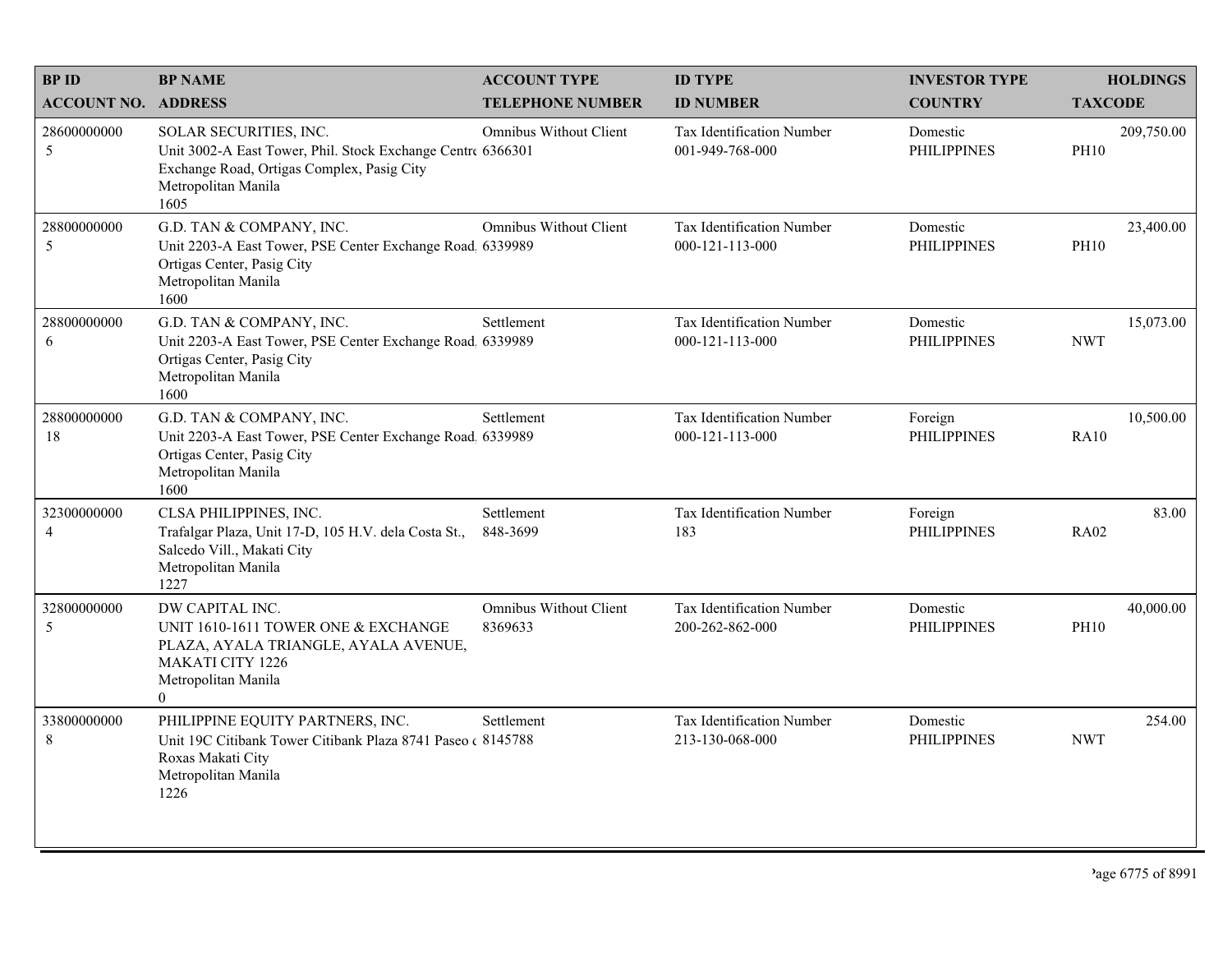| <b>BP ID</b>                  | <b>BP NAME</b>                                                                                                                                      | <b>ACCOUNT TYPE</b>           | <b>ID TYPE</b>                               | <b>INVESTOR TYPE</b>           | <b>HOLDINGS</b>           |
|-------------------------------|-----------------------------------------------------------------------------------------------------------------------------------------------------|-------------------------------|----------------------------------------------|--------------------------------|---------------------------|
| <b>ACCOUNT NO. ADDRESS</b>    |                                                                                                                                                     | <b>TELEPHONE NUMBER</b>       | <b>ID NUMBER</b>                             | <b>COUNTRY</b>                 | <b>TAXCODE</b>            |
| 34500000000<br>5              | UNICAPITAL SECURITIES INC.<br>4F Majalco Bldg Benavidez cor Trasierra Sts Legaspi 750-2030<br>Vill., Makati City<br>Metropolitan Manila<br>1200     | <b>Omnibus Without Client</b> | Tax Identification Number<br>005-294-264-000 | Domestic<br><b>PHILIPPINES</b> | 282,115.00<br><b>PH10</b> |
| 34500000000<br>6              | UNICAPITAL SECURITIES INC.<br>4F Majalco Bldg Benavidez cor Trasierra Sts Legaspi 750-2030<br>Vill., Makati City<br>Metropolitan Manila<br>1200     | Settlement                    | Tax Identification Number<br>005-294-264-000 | Domestic<br><b>PHILIPPINES</b> | 151,200.00<br><b>NWT</b>  |
| 34500000000<br>$\overline{7}$ | UNICAPITAL SECURITIES INC.<br>4F Majalco Bldg Benavidez cor Trasierra Sts Legaspi 750-2030<br>Vill., Makati City<br>Metropolitan Manila<br>1200     | Own                           | Tax Identification Number<br>005-294-264-000 | Domestic<br><b>PHILIPPINES</b> | 33.00<br><b>NWT</b>       |
| 34500000000<br>14             | UNICAPITAL SECURITIES INC.<br>4F Majalco Bldg Benavidez cor Trasierra Sts Legaspi 750-2030<br>Vill., Makati City<br>Metropolitan Manila<br>1200     | Settlement                    | Tax Identification Number<br>005-294-264-000 | Domestic<br><b>PHILIPPINES</b> | 4,630.00<br><b>PH10</b>   |
| 34500000004<br>$\mathbf{1}$   | UNICAPITAL SECURITIES INC.<br>4F Majalco Bldg Benavidez cor Trasierra Sts Legaspi 8122514<br>Vill., Makati City<br>Metropolitan Manila<br>1200      | Client                        | Tax Identification Number<br>419             | Domestic<br><b>PHILIPPINES</b> | 180,900.00<br><b>NWT</b>  |
| 38800000000<br>5              | ARMSTRONG SECURITIES, INC.<br>Unit 2205-A, 22/F PSE Centre Exchange Road, Ortiga 6346337 to 39<br>Centre, Pasig City<br>Metropolitan Manila<br>1600 | <b>Omnibus Without Client</b> | Tax Identification Number<br>191             | Domestic<br><b>PHILIPPINES</b> | 500.00<br><b>PH10</b>     |
| 38900000000<br>5              | KING'S POWER SECURITIES, INC.<br>RM 1602 FEDERAL TOWER DASMARINAS ST.,<br><b>BINONDO, MANILA</b><br>Metropolitan Manila<br>$\theta$                 | <b>Omnibus Without Client</b> | Tax Identification Number<br>205-495-236     | Domestic<br><b>PHILIPPINES</b> | 7,500.00<br><b>PH10</b>   |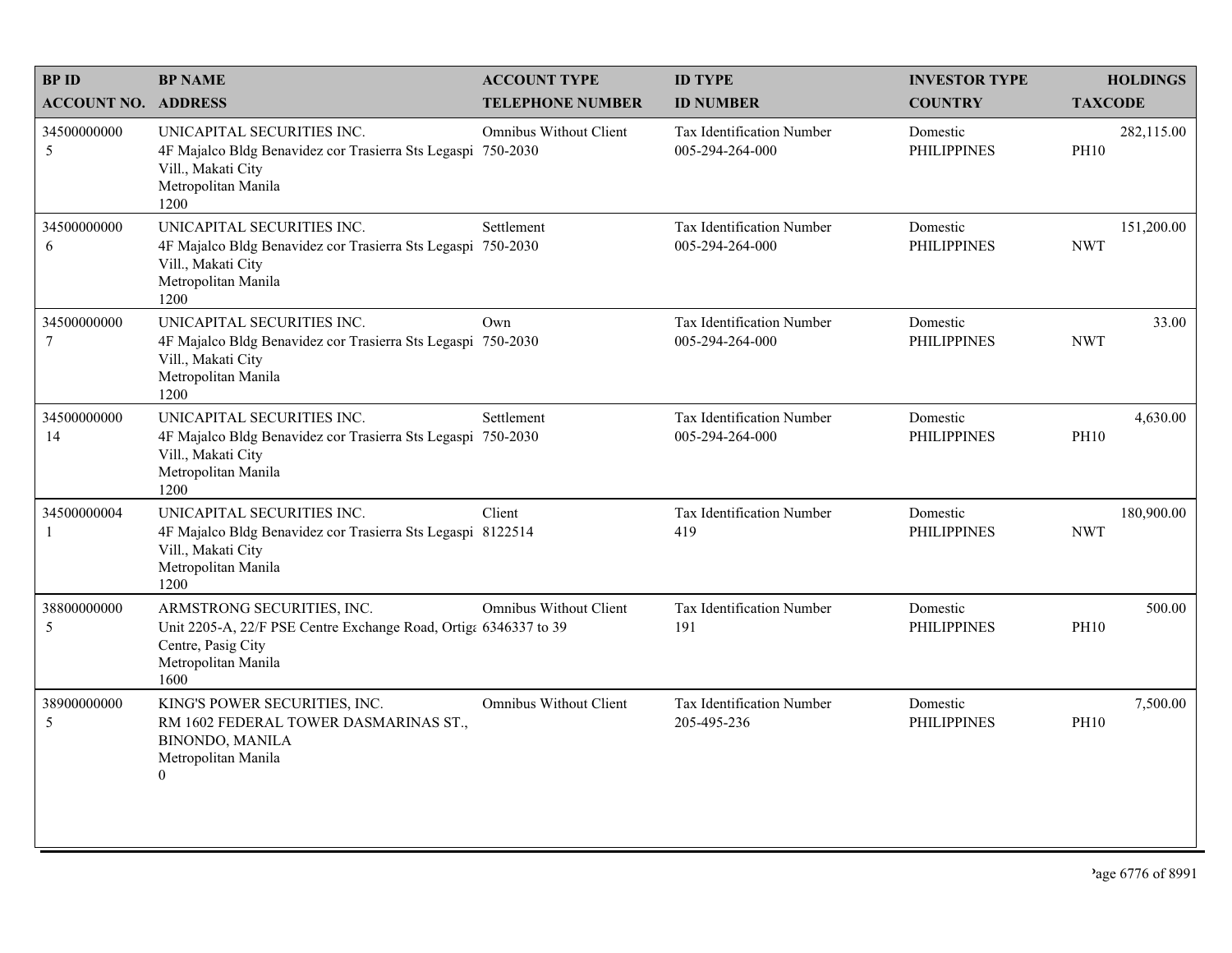| <b>BPID</b>                 | <b>BP NAME</b>                                                                                                                                                                                      | <b>ACCOUNT TYPE</b>     | <b>ID TYPE</b>                                  | <b>INVESTOR TYPE</b>           | <b>HOLDINGS</b>             |
|-----------------------------|-----------------------------------------------------------------------------------------------------------------------------------------------------------------------------------------------------|-------------------------|-------------------------------------------------|--------------------------------|-----------------------------|
| <b>ACCOUNT NO. ADDRESS</b>  |                                                                                                                                                                                                     | <b>TELEPHONE NUMBER</b> | <b>ID NUMBER</b>                                | <b>COUNTRY</b>                 | <b>TAXCODE</b>              |
| BCDO2000000<br>$\mathbf{1}$ | <b>BANCO DE ORO - TRUST BANKING GROUP</b><br>17/F, South Tower, BDO Corporate Centre cor H.V.<br>Dela Costa and Makati Avenue Makati City City<br>Metropolitan Manila<br>1200                       | Own<br>634 4660         | Tax Identification Number<br>002-856-707-000.G5 | Domestic<br><b>PHILIPPINES</b> | 16,114,496.00<br><b>NWT</b> |
| BCDO2000005<br>-1           | <b>GENERALI PILIPINAS LIFE ASSURANCE</b><br><b>COMPANY - GF</b><br>17/F, South Tower, BDO Corporate Centre cor H.V.<br>Dela Costa and Makati Avenue Makati City City<br>Metropolitan Manila<br>1200 | Client<br>634 4660      | <b>Tax Identification Number</b><br>1242        | Domestic<br><b>PHILIPPINES</b> | 3,170,342.00<br><b>NWT</b>  |
| BCDO2000007<br>-1           | BANCO DE ORO - TRUST BANKING GROUP<br>17/F, South Tower, BDO Corporate Centre cor H.V.<br>Dela Costa and Makati Avenue Makati City City<br>Metropolitan Manila<br>1200                              | Client<br>634 4660      | Tax Identification Number<br>1224               | Domestic<br><b>PHILIPPINES</b> | 3,080,650.00<br><b>NWT</b>  |
| BCDO2000009                 | BANCO DE ORO - TRUST BANKING GROUP<br>17/F, South Tower, BDO Corporate Centre cor H.V.<br>Dela Costa and Makati Avenue Makati City City<br>Metropolitan Manila<br>1200                              | Client<br>634 4660      | Tax Identification Number<br>1222               | Domestic<br><b>PHILIPPINES</b> | 1,666,900.00<br><b>NWT</b>  |
| BCDO2000010                 | BANCO DE ORO - TRUST BANKING GROUP<br>17/F, South Tower, BDO Corporate Centre cor H.V.<br>Dela Costa and Makati Avenue Makati City City<br>Metropolitan Manila<br>1200                              | Client<br>634 4660      | Tax Identification Number<br>1221               | Domestic<br><b>PHILIPPINES</b> | 6,298,300.00<br><b>NWT</b>  |
| BCDO2000013<br>-1           | <b>BANCO DE ORO - TRUST BANKING GROUP</b><br>17/F, South Tower, BDO Corporate Centre cor H.V.<br>Dela Costa and Makati Avenue Makati City City<br>Metropolitan Manila<br>1200                       | Client<br>634 4660      | Tax Identification Number<br>1225               | Domestic<br><b>PHILIPPINES</b> | 12,400.00<br><b>NWT</b>     |
| BCDO2000014<br>$\mathbf{1}$ | BANCO DE ORO - TRUST BANKING GROUP<br>17/F, South Tower, BDO Corporate Centre cor H.V.<br>Dela Costa and Makati Avenue Makati City City<br>Metropolitan Manila<br>1200                              | Client<br>634 4660      | Tax Identification Number<br>1226               | Domestic<br><b>PHILIPPINES</b> | 25,100.00<br><b>NWT</b>     |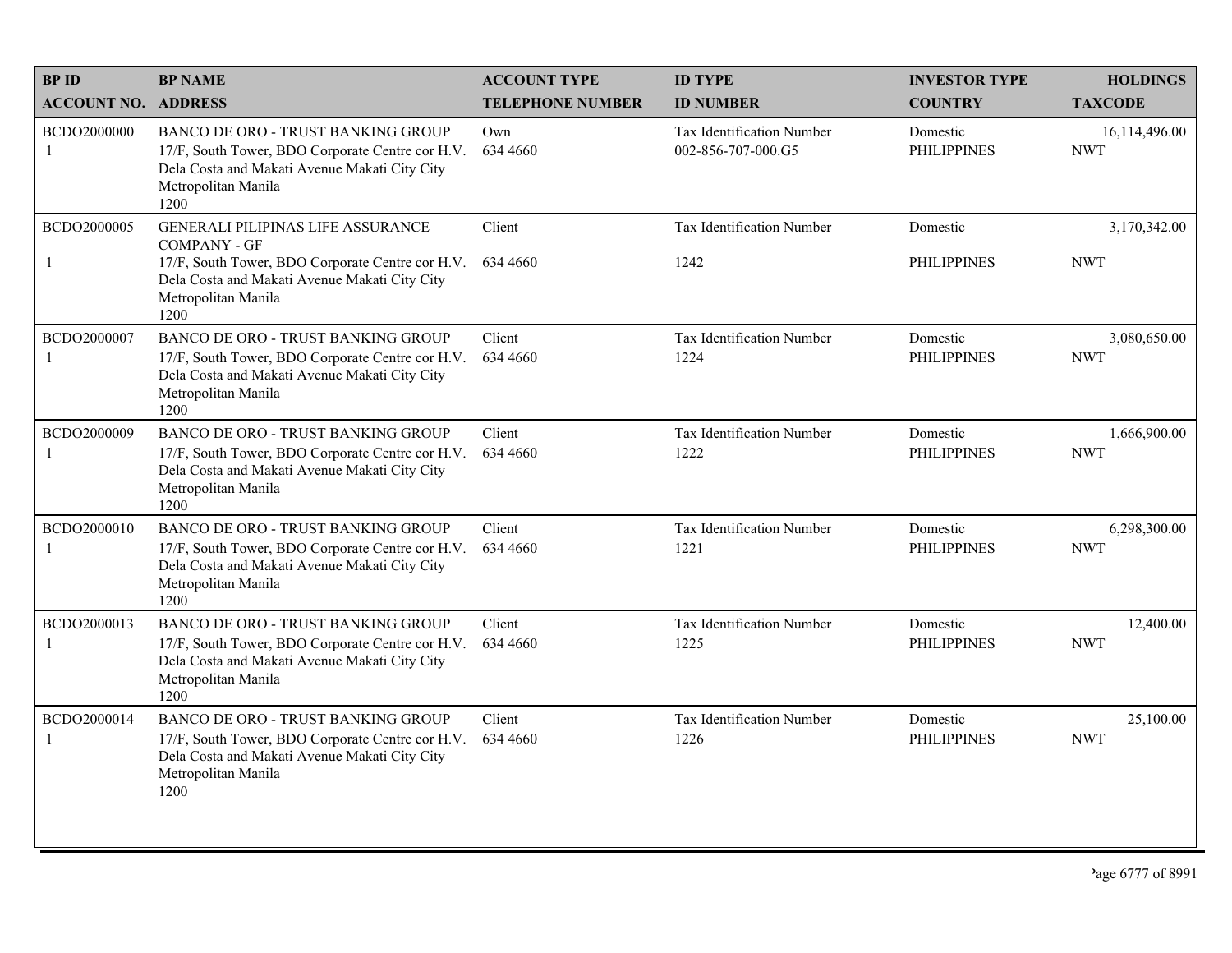| <b>BPID</b>                | <b>BP NAME</b>                                                                                                                                                                              | <b>ACCOUNT TYPE</b>     | <b>ID TYPE</b>                           | <b>INVESTOR TYPE</b>           | <b>HOLDINGS</b>             |
|----------------------------|---------------------------------------------------------------------------------------------------------------------------------------------------------------------------------------------|-------------------------|------------------------------------------|--------------------------------|-----------------------------|
| <b>ACCOUNT NO. ADDRESS</b> |                                                                                                                                                                                             | <b>TELEPHONE NUMBER</b> | <b>ID NUMBER</b>                         | <b>COUNTRY</b>                 | <b>TAXCODE</b>              |
| BCDO2000015<br>-1          | <b>BANCO DE ORO - TRUST BANKING GROUP</b><br>17/F, South Tower, BDO Corporate Centre cor H.V.<br>Dela Costa and Makati Avenue Makati City City<br>Metropolitan Manila<br>1200               | Client<br>634 4660      | <b>Tax Identification Number</b><br>1227 | Domestic<br><b>PHILIPPINES</b> | 38,100.00<br><b>NWT</b>     |
| BCDO2000017<br>-1          | CLIMBS LIFE AND GENERAL INSURANCE<br><b>COOPERATIVE</b><br>17/F, South Tower, BDO Corporate Centre cor H.V.<br>Dela Costa and Makati Avenue Makati City City<br>Metropolitan Manila<br>1200 | Client<br>634 4660      | Tax Identification Number<br>1314        | Domestic<br><b>PHILIPPINES</b> | 72,070.00<br><b>NWT</b>     |
| BCDO2000026<br>-1          | <b>BANCO DE ORO - TRUST BANKING GROUP</b><br>17/F, South Tower, BDO Corporate Centre cor H.V.<br>Dela Costa and Makati Avenue Makati City City<br>Metropolitan Manila<br>1200               | Client<br>634 4660      | Tax Identification Number<br>1236        | Domestic<br><b>PHILIPPINES</b> | 328,420.00<br><b>NWT</b>    |
| BCDO2000028<br>-1          | <b>BANCO DE ORO - TRUST BANKING GROUP</b><br>17/F, South Tower, BDO Corporate Centre cor H.V.<br>Dela Costa and Makati Avenue Makati City City<br>Metropolitan Manila<br>1200               | Client<br>634 4660      | Tax Identification Number<br>1237        | Domestic<br><b>PHILIPPINES</b> | 29,660.00<br><b>NWT</b>     |
| BCDO2000033<br>-1          | BANCO DE ORO - TRUST BANKING GROUP<br>17/F, South Tower, BDO Corporate Centre cor H.V.<br>Dela Costa and Makati Avenue Makati City City<br>Metropolitan Manila<br>1200                      | Client<br>634 4660      | Tax Identification Number<br>1246        | Domestic<br><b>PHILIPPINES</b> | 13,066,300.00<br><b>NWT</b> |
| BCDO2000037<br>-1          | <b>BDO TRUST BANKING GROUP</b><br>16/F SOUTH TOWER, BDO CORPORATE CENTEI 8407000<br>7899 MAKATI AVE., MAKATI CITY<br>Metropolitan Manila                                                    | Client                  | Commercial Registration Number<br>1246   | Domestic<br><b>PHILIPPINES</b> | 12,420.00<br><b>NWT</b>     |
| BCDO2000050<br>-1          | <b>BDO TRUST BANKING GROUP</b><br>16F SOUTH TOWER, BDO CORPORATE CENTER 8407000<br>7899 MAKATI AVE., MAKATI CITY<br>Metropolitan Manila                                                     | Client                  | Tax Identification Number<br>$1246***$   | Domestic<br><b>PHILIPPINES</b> | 59,490.00<br><b>NWT</b>     |
| BCDO2000051<br>-1          | <b>BDO TRUST BANKING GROUP</b><br>16F SOUTH TOWER, BDO CORPORATE CENTER 8407000<br>7899 MAKATI AVE., MAKATI CITY<br>Metropolitan Manila                                                     | Client                  | Tax Identification Number<br>1246****    | Domestic<br><b>PHILIPPINES</b> | 297,590.00<br><b>NWT</b>    |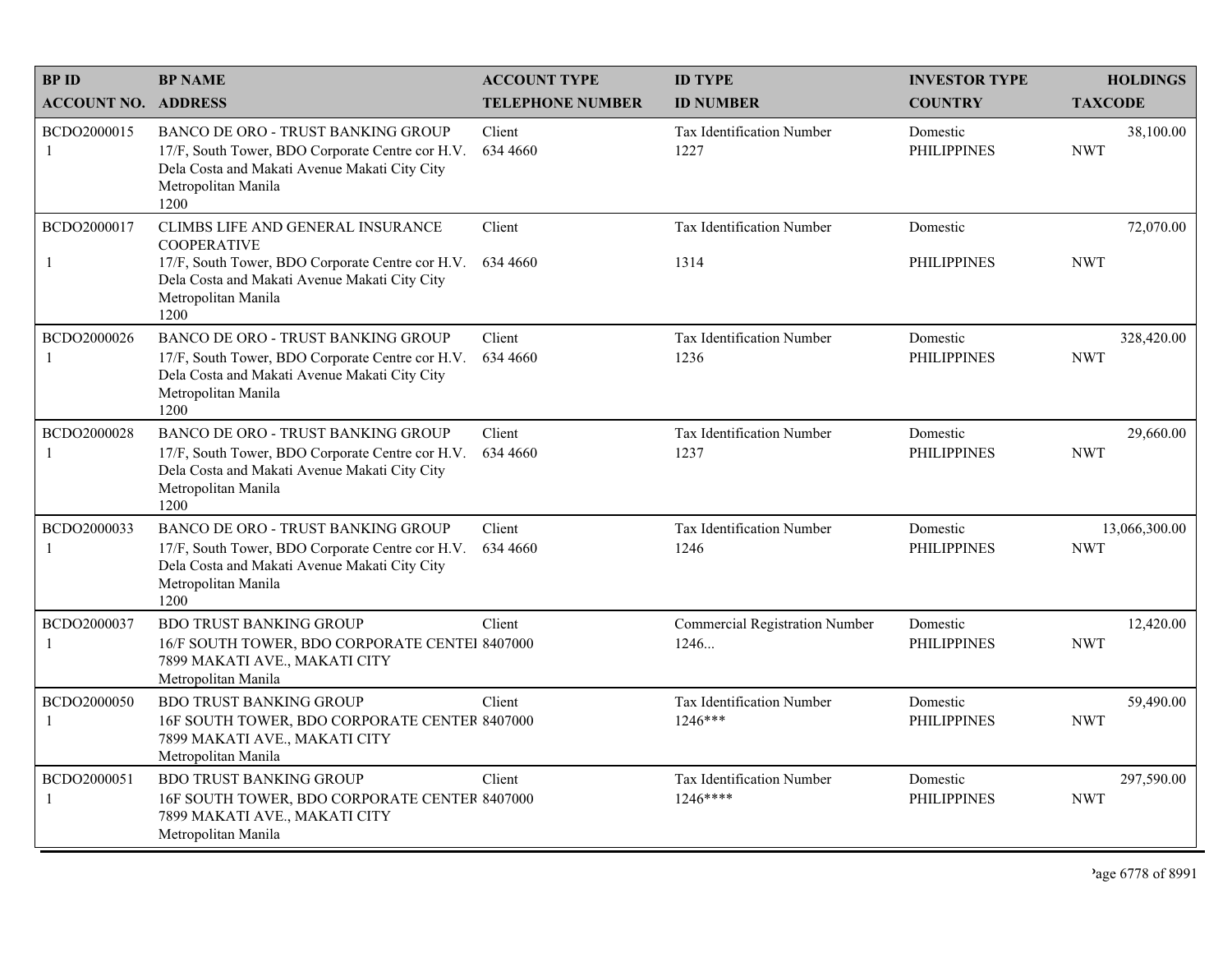| <b>BPID</b>                   | <b>BP NAME</b>                                                                                                                                       | <b>ACCOUNT TYPE</b>     | <b>ID TYPE</b>                                          | <b>INVESTOR TYPE</b>           | <b>HOLDINGS</b>          |
|-------------------------------|------------------------------------------------------------------------------------------------------------------------------------------------------|-------------------------|---------------------------------------------------------|--------------------------------|--------------------------|
| <b>ACCOUNT NO. ADDRESS</b>    |                                                                                                                                                      | <b>TELEPHONE NUMBER</b> | <b>ID NUMBER</b>                                        | <b>COUNTRY</b>                 | <b>TAXCODE</b>           |
| BCDO2000052<br>-1             | <b>BDO TRUST BANKING GROUP</b><br>16F SOUTH TOWER, BDO CORPORATE CENTER 8407000<br>7899 MAKATI AVE., MAKATI CITY<br>Metropolitan Manila              | Client                  | Tax Identification Number<br>$1246***$                  | Domestic<br><b>PHILIPPINES</b> | 18,100.00<br><b>NWT</b>  |
| BCDO2000053<br>-1             | <b>BDO TRUST BANKING GROUP</b><br>16F SOUTH TOWER, BDO CORPORATE CENTER 8407000<br>7899 MAKATI AVE., MAKATI CITY<br>Metropolitan Manila              | Client                  | Tax Identification Number<br>$1246******$               | Domestic<br><b>PHILIPPINES</b> | 34,000.00<br><b>NWT</b>  |
| BCDO2000063<br>-1             | FEDERAL PHOENIX ASSURANCE CO., INC.<br>16F SOUTH TOWER, BDO CORPORATE CENTER 8407000<br>7899 MAKATI AVE., MAKATI CITY<br>Metropolitan Manila<br>0726 | Client                  | Tax Identification Number<br>962!                       | Domestic<br><b>PHILIPPINES</b> | 687,360.00<br><b>NWT</b> |
| BCDO2000064<br>-1             | <b>BDO TRUST BANKING GROUP</b><br>16F SOUTH TOWER, BDO CORPORATE CENTER 8407000<br>7899 MAKATI AVE., MAKATI CITY<br>Metropolitan Manila<br>0726      | Client                  | Certificate Of Incorporation<br>962'                    | Domestic<br><b>PHILIPPINES</b> | 275,500.00<br><b>NWT</b> |
| BCDO2000066<br>$\mathbf{1}$   | <b>BDO TRUST BANKING GROUP</b><br>16F SOUTH TOWER, BDO CORPORATE CENTER 840-7000<br>7899 MAKATI AVE., MAKATI CITY<br>Metropolitan Manila<br>0726     | Client                  | Certificate Of Incorporation<br>IMA#201-78064-0 - NO ID | Domestic<br><b>PHILIPPINES</b> | 78,380.00<br><b>NWT</b>  |
| BCDO2000067<br>-1             | IMA# 201-78065-7<br>16F SOUTH TOWER, BDO CORPORATE CENTER 840-7000<br>7899 MAKATI AVE., MAKATI CITY<br>Metropolitan Manila<br>0726                   | Client                  | Tax Identification Number<br>002-856-707-000            | Domestic<br><b>PHILIPPINES</b> | 313,000.00<br><b>NWT</b> |
| BCDO2000068<br>-1             | IMA#208-78180-7<br>16F SOUTH TOWER, BDO CORPORATE CENTER 840-7000<br>7899 MAKATI AVE., MAKATI CITY<br>Metropolitan Manila<br>0726                    | Client                  | Tax Identification Number<br>002-856-707-000*           | Domestic<br><b>PHILIPPINES</b> | 6,360.00<br><b>NWT</b>   |
| BCDO2000069<br>$\overline{2}$ | IMA# 201-78068<br>16F SOUTH TOWER, BDO CORPORATE CENTER 840-7000<br>7899 MAKATI AVE., MAKATI CITY<br>Metropolitan Manila<br>0726                     | Client                  | Tax Identification Number<br>002-856-707-000***         | Domestic<br><b>PHILIPPINES</b> | 39,560.00<br><b>NWT</b>  |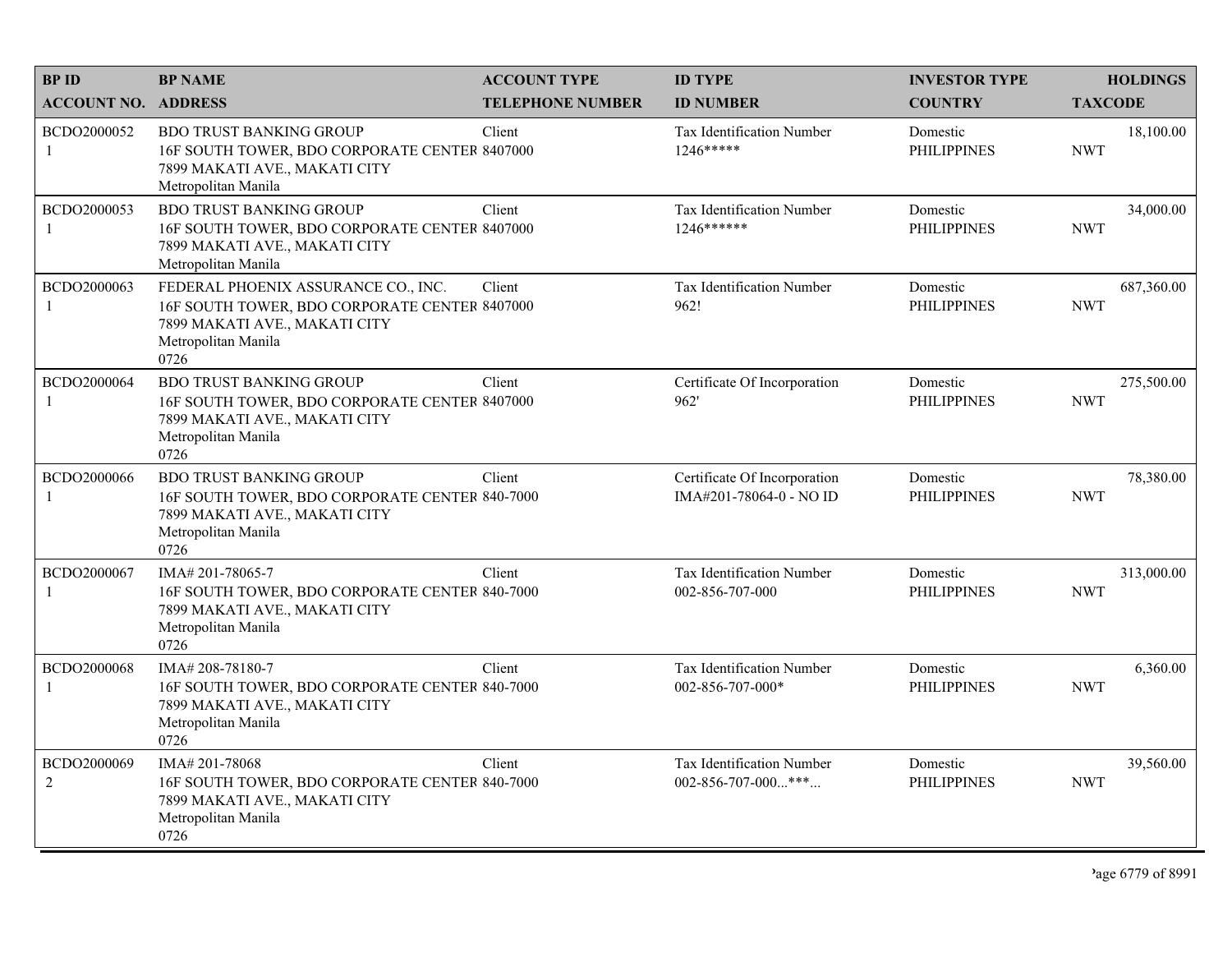| <b>BPID</b>                | <b>BP NAME</b>                                                                                                                     | <b>ACCOUNT TYPE</b>     | <b>ID TYPE</b>                                        | <b>INVESTOR TYPE</b>           | <b>HOLDINGS</b>          |
|----------------------------|------------------------------------------------------------------------------------------------------------------------------------|-------------------------|-------------------------------------------------------|--------------------------------|--------------------------|
| <b>ACCOUNT NO. ADDRESS</b> |                                                                                                                                    | <b>TELEPHONE NUMBER</b> | <b>ID NUMBER</b>                                      | <b>COUNTRY</b>                 | <b>TAXCODE</b>           |
| BCDO2000070<br>1           | IMA# 201-78069<br>16F SOUTH TOWER, BDO CORPORATE CENTER 8407000<br>7899 MAKATI AVE., MAKATI CITY<br>Metropolitan Manila<br>0726    | Client                  | Tax Identification Number<br>002-856-707-.000         | Domestic<br><b>PHILIPPINES</b> | 1,460.00<br><b>NWT</b>   |
| BCDO2000071<br>1           | IMA#201-78074<br>16/F SOUTH TOWER, BDO CORPORATE CENTRI 840-7000<br>7899 MAKATI AVENUE, MAKATI CITY<br>Metropolitan Manila<br>0726 | Client                  | Tax Identification Number<br>002-856-707-000?         | Domestic<br><b>PHILIPPINES</b> | 939,170.00<br><b>NWT</b> |
| BCDO2000072<br>1           | IMA#201-78037<br>16/FLR SOUTH TOWER, BDO CORPORATE<br>CENTRE, 7899 MAKATI AVENUE, MAKATI CITY<br>Metropolitan Manila<br>0726       | Client<br>840-7000      | Tax Identification Number<br>002-856-707*-000         | Domestic<br><b>PHILIPPINES</b> | 69,800.00<br><b>NWT</b>  |
| BCDO2000074                | IMA#201-78071<br>16/F SOUTH TOWER, BDO CORPORATE CENTEI 840-7000<br>7899 MAKATI AVE., MAKATI CITY<br>Metropolitan Manila<br>0726   | Client                  | Certificate Of Incorporation<br>BCDO2000074           | Domestic<br><b>PHILIPPINES</b> | 66,850.00<br><b>NWT</b>  |
| BCDO2000078                | IMA#201-78076<br>16F SOUTH TOWER, BDO CORPORATE CENTER 840-7000<br>7899 MAKATI AVE., MAKATI CITY<br>Metropolitan Manila            | Client                  | Tax Identification Number<br>002-856-707-000TINNUMBER | Domestic<br><b>PHILIPPINES</b> | 20,100.00<br><b>NWT</b>  |
| BCDO2000085<br>1           | IMA# 208-50271<br>16/F SOUTH TOWER, BDO CORPORATE CENTEI 840-7000<br>7899 MAKATI AVE., MAKATI CITY<br>Metropolitan Manila<br>0726  | Client                  | Tax Identification Number<br>002-856-707-000tg        | Domestic<br><b>PHILIPPINES</b> | 15,900.00<br><b>NWT</b>  |
| BCDO2000086<br>1           | IMA#201-78082<br>16F SOUTH TOWER, BDO CORPORATE CENTER 840-7000<br>7899 MAKATI AVE., MAKATI CITY<br>Metropolitan Manila<br>0726    | Client                  | Tax Identification Number<br>002-856-707-000.fo       | Domestic<br><b>PHILIPPINES</b> | 198,650.00<br><b>NWT</b> |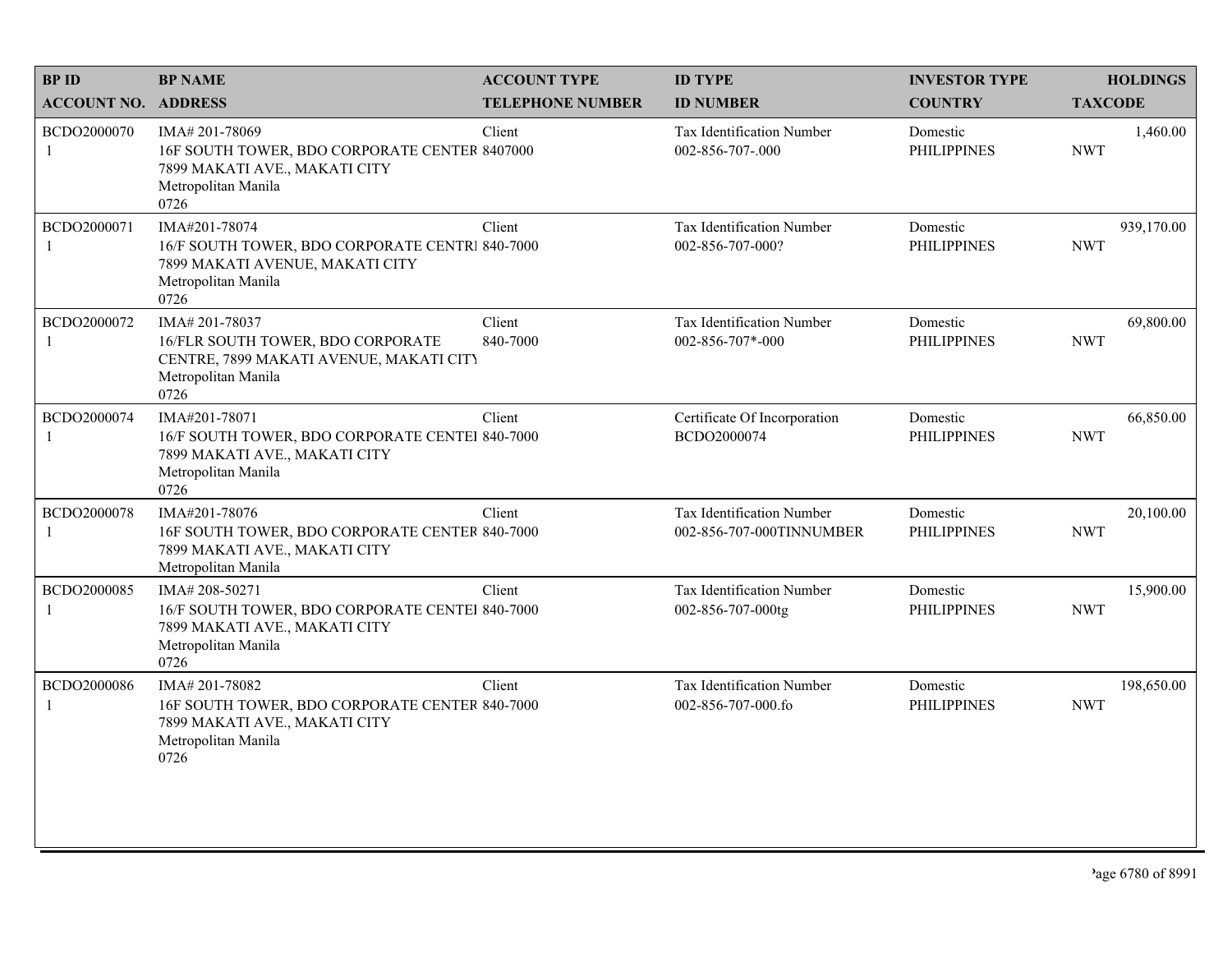| <b>BPID</b>                 | <b>BP NAME</b>                                                                                                                                | <b>ACCOUNT TYPE</b>     | <b>ID TYPE</b>                                     | <b>INVESTOR TYPE</b>           | <b>HOLDINGS</b>          |
|-----------------------------|-----------------------------------------------------------------------------------------------------------------------------------------------|-------------------------|----------------------------------------------------|--------------------------------|--------------------------|
| <b>ACCOUNT NO. ADDRESS</b>  |                                                                                                                                               | <b>TELEPHONE NUMBER</b> | <b>ID NUMBER</b>                                   | <b>COUNTRY</b>                 | <b>TAXCODE</b>           |
| BCDO2000089<br>-1           | IMA# 201-78086-3<br>16F SOUTH TOWER, BDO CORPORATE CENTER 840-7000<br>7899 MAKATI AVE., MAKATI CITY<br>Metropolitan Manila<br>STMT-E          | Client                  | Tax Identification Number<br>002-856-707-000.FR    | Domestic<br><b>PHILIPPINES</b> | 126,200.00<br><b>NWT</b> |
| BCDO2000090<br>$\mathbf{1}$ | IMA#201-78090-5<br>16F SOUTH TOWER, BDO CORPORATE CENTER 840-7000<br>7899 MAKATI AVE., MAKATI CITY<br>Metropolitan Manila<br>STMT-E           | Client                  | Tax Identification Number<br>002-856-707-000.GB    | Domestic<br><b>PHILIPPINES</b> | 43,300.00<br><b>NWT</b>  |
| BCDO2000091                 | BDO TRUST FAO GENERALI PILIPINAS LIFE<br>ASSURANCE COMPANY- BALANCED FUND                                                                     | Client                  | <b>Tax Identification Number</b>                   | Domestic                       | 30,600.00                |
| $\mathbf{1}$                | 16F SOUTH TOWER, BDO CORPORATE CENTER 840-7000<br>7899 MAKATI AVE., MAKATI CITY<br>Metropolitan Manila<br>STMT-E                              |                         | 002-856-707-000.JN                                 | <b>PHILIPPINES</b>             | <b>NWT</b>               |
| BCDO2000092                 | BDO TRUST FAO GENERALI PILIPINAS LIFE<br>ASSURANCE COMPANY- EQUITY FUND                                                                       | Client                  | Tax Identification Number                          | Domestic                       | 4,100.00                 |
| $\mathbf{1}$                | 16F SOUTH TOWER, BDO CORPORATE CENTER 840-7000<br>7899 MAKATI AVE., MAKATI CITY<br>Metropolitan Manila<br>STMT-E                              |                         | 002-856-707-000.HB                                 | <b>PHILIPPINES</b>             | <b>NWT</b>               |
| BCDO2000093<br>-1           | BLUE CROSS INSURANCE INC.<br>16F SOUTH TOWER, BDO CORPORATE CENTER 840-7000<br>7899 MAKATI AVE., MAKATI CITY<br>Metropolitan Manila<br>STMT-E | Client                  | Certificate Of Incorporation<br>002-856-707-000.JM | Domestic<br><b>PHILIPPINES</b> | 2,000.00<br><b>NWT</b>   |
| BCDO2000094<br>-1           | IMA#101-78104-5<br>16F SOUTH TOWER, BDO CORPORATE CENTER 840-7000<br>7899 MAKATI AVE., MAKATI CITY<br>Metropolitan Manila<br>STMT-E           | Client                  | Tax Identification Number<br>002-856-707-000.HN    | Domestic<br><b>PHILIPPINES</b> | 15,730.00<br><b>NWT</b>  |
| BCDO2000095<br>-1           | IMA#101-78105-1<br>16F SOUTH TOWER, BDO CORPORATE CENTER 840-7000<br>7899 MAKATI AVE., MAKATI CITY<br>Metropolitan Manila<br>STMT-E           | Client                  | Tax Identification Number<br>002-856-707-000.AZ    | Domestic<br><b>PHILIPPINES</b> | 8,170.00<br><b>NWT</b>   |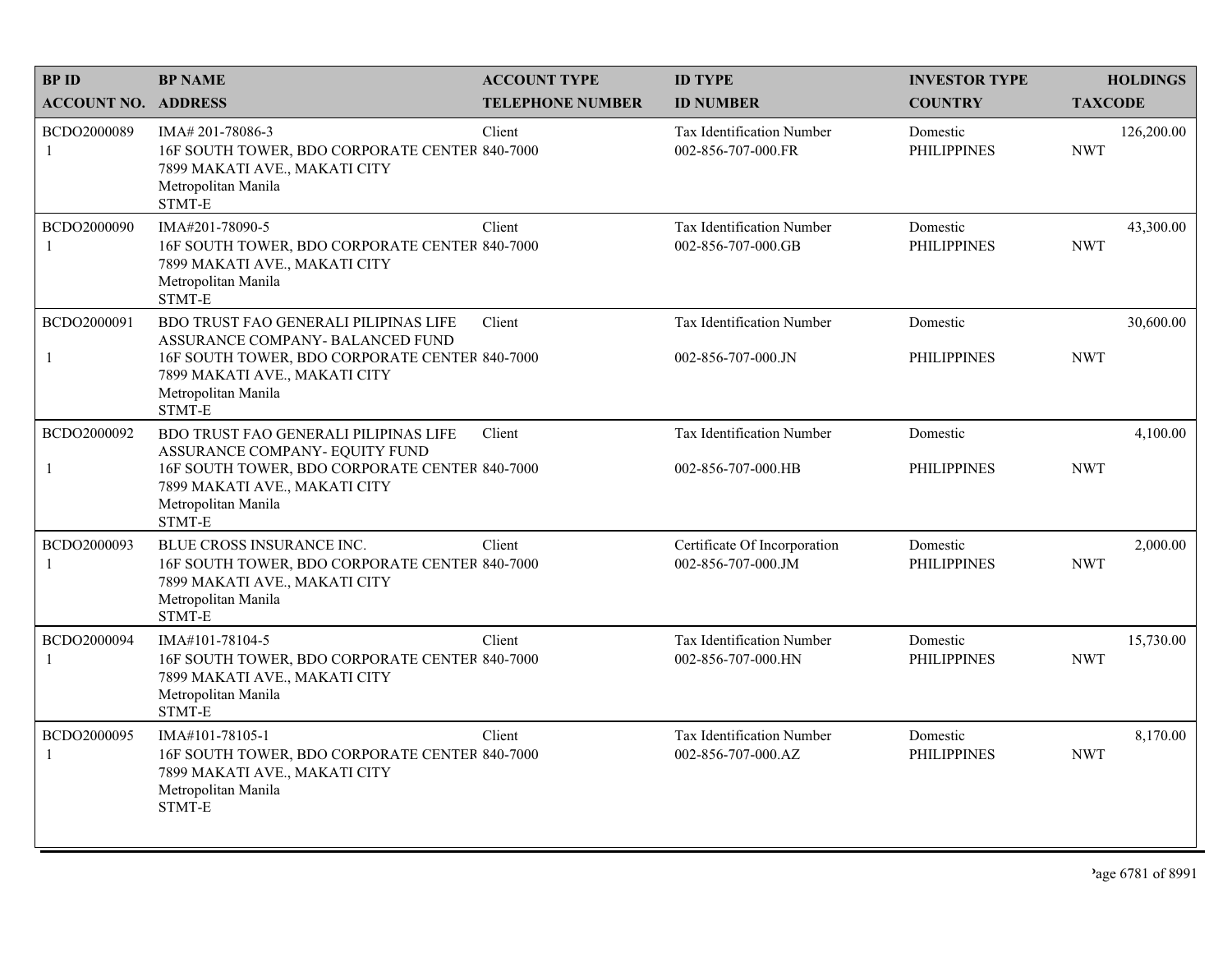| <b>BPID</b>                 | <b>BP NAME</b>                                                                                                                                           | <b>ACCOUNT TYPE</b>     | <b>ID TYPE</b>                                         | <b>INVESTOR TYPE</b>           | <b>HOLDINGS</b>          |
|-----------------------------|----------------------------------------------------------------------------------------------------------------------------------------------------------|-------------------------|--------------------------------------------------------|--------------------------------|--------------------------|
| <b>ACCOUNT NO. ADDRESS</b>  |                                                                                                                                                          | <b>TELEPHONE NUMBER</b> | <b>ID NUMBER</b>                                       | <b>COUNTRY</b>                 | <b>TAXCODE</b>           |
| BCDO2000097<br>$\mathbf{1}$ | IMA#201-78093-9<br>16F SOUTH TOWER, BDO CORPORATE CENTER 840-7000<br>7899 MAKATI AVE., MAKATI CITY<br>Metropolitan Manila<br>STMT-E                      | Client                  | <b>Tax Identification Number</b><br>002-856-707-000.SX | Domestic<br><b>PHILIPPINES</b> | 3,390.00<br><b>NWT</b>   |
| BCDO2000098<br>$\mathbf{1}$ | IMA#201-78094-7<br>16F SOUTH TOWER, BDO CORPORATE CENTER 840-7000<br>7899 MAKATI AVE., MAKATI CITY<br>Metropolitan Manila<br>STMT-E                      | Client                  | Tax Identification Number<br>002-856-707-000.QA        | Domestic<br><b>PHILIPPINES</b> | 114,600.00<br><b>NWT</b> |
| BCDO2000099<br>1            | IMA#201-78098-8<br>16F SOUTH TOWER, BDO CORPORATE CENTER 840-7000<br>7899 MAKATI AVE., MAKATI CITY<br>Metropolitan Manila<br>STMT-E                      | Client                  | Tax Identification Number<br>002-856-707-000AQ         | Domestic<br><b>PHILIPPINES</b> | 7,400.00<br><b>NWT</b>   |
| BCDO2000100<br>1            | <b>BDO SUSTAINABLE DIVIDEND FUND</b><br>16F SOUTH TOWER, BDO CORPORATE CENTER 840-7000<br>7899 MAKATI AVE., MAKATI CITY<br>Metropolitan Manila<br>STMT-E | Client                  | Tax Identification Number<br>002-856-707-000A(         | Domestic<br><b>PHILIPPINES</b> | 2,800.00<br><b>NWT</b>   |
| BCDO2000103<br>1            | IMA#201-78107-7<br>16F SOUTH TOWER, BDO CORPORATE CENTER 840-7000<br>7899 MAKATI AVE., MAKATI CITY<br>Metropolitan Manila<br>STMT-E                      | Client                  | Tax Identification Number<br>BCDO2000103               | Domestic<br><b>PHILIPPINES</b> | 50,400.00<br><b>NWT</b>  |
| BCDO2000104<br>$\mathbf{1}$ | IMA#201-78110-1<br>16F SOUTH TOWER, BDO CORPORATE CENTER 840-7000<br>7899 MAKATI AVE., MAKATI CITY<br>Metropolitan Manila<br>STMT-E                      | Client                  | Tax Identification Number<br>BCDO2000104               | Domestic<br><b>PHILIPPINES</b> | 13,700.00<br><b>NWT</b>  |
| BCDO2000106<br>1            | IMA#201-78116-8<br>16F SOUTH TOWER, BDO CORPORATE CENTER 840-7000<br>7899 MAKATI AVE., MAKATI CITY<br>Metropolitan Manila<br>STMT-E                      | Client                  | Tax Identification Number<br>BCDO2000106               | Domestic<br><b>PHILIPPINES</b> | 35,210.00<br><b>NWT</b>  |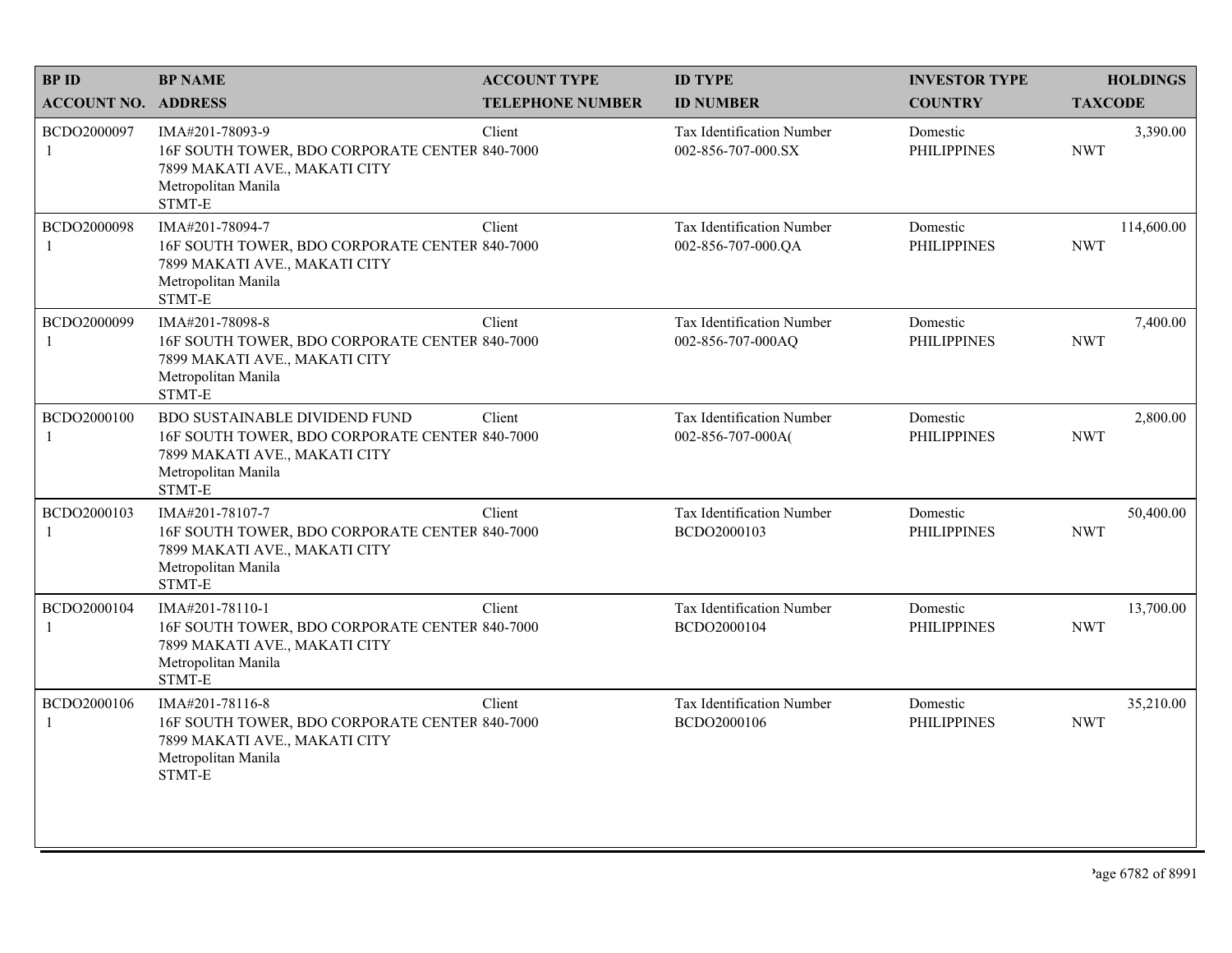| <b>BPID</b>                 | <b>BP NAME</b>                                                                                                                       | <b>ACCOUNT TYPE</b>     | <b>ID TYPE</b>                           | <b>INVESTOR TYPE</b>           | <b>HOLDINGS</b>          |
|-----------------------------|--------------------------------------------------------------------------------------------------------------------------------------|-------------------------|------------------------------------------|--------------------------------|--------------------------|
| <b>ACCOUNT NO. ADDRESS</b>  |                                                                                                                                      | <b>TELEPHONE NUMBER</b> | <b>ID NUMBER</b>                         | <b>COUNTRY</b>                 | <b>TAXCODE</b>           |
| BCDO2000107<br>1            | IMA#201-78117-6<br>16F SOUTH TOWER, BDO CORPORATE CENTER 840-7000<br>7899 MAKATI AVE., MAKATI CITY<br>Metropolitan Manila<br>STMT-E  | Client                  | Tax Identification Number<br>BCDO2000107 | Domestic<br><b>PHILIPPINES</b> | 74,700.00<br><b>NWT</b>  |
| BCDO2000108<br>$\mathbf{1}$ | IMA# 208-78693-9<br>16F SOUTH TOWER, BDO CORPORATE CENTER 840-7000<br>7899 MAKATI AVE., MAKATI CITY<br>Metropolitan Manila<br>STMT-E | Client                  | Tax Identification Number<br>BCDO2000108 | Domestic<br><b>PHILIPPINES</b> | 184,160.00<br><b>NWT</b> |
| BCDO2000109<br>1            | IMA#208-78194-8<br>16F SOUTH TOWER, BDO CORPORATE CENTER 840-7000<br>7899 MAKATI AVE., MAKATI CITY<br>Metropolitan Manila<br>STMT-E  | Client                  | Tax Identification Number<br>BCDO2000109 | Domestic<br><b>PHILIPPINES</b> | 117,375.00<br><b>NWT</b> |
| BCDO2000110<br>$\mathbf{1}$ | IMA#208-78197-1<br>16F SOUTH TOWER, BDO CORPORATE CENTER 840-7000<br>7899 MAKATI AVE., MAKATI CITY<br>Metropolitan Manila<br>STMT-E  | Client                  | Tax Identification Number<br>BCDO2000110 | Domestic<br><b>PHILIPPINES</b> | 189,140.00<br><b>NWT</b> |
| BCDO2000111<br>1            | IMA#208-78199-7<br>16F SOUTH TOWER, BDO CORPORATE CENTER 840-7000<br>7899 MAKATI AVE., MAKATI CITY<br>Metropolitan Manila<br>STMT-E  | Client                  | Tax Identification Number<br>BCDO2000111 | Domestic<br><b>PHILIPPINES</b> | 17,090.00<br><b>NWT</b>  |
| BCDO2000114<br>$\mathbf{1}$ | IMA#208-78691-3<br>16F SOUTH TOWER, BDO CORPORATE CENTER 840-7000<br>7899 MAKATI AVE., MAKATI CITY<br>Metropolitan Manila<br>STMT-E  | Client                  | Tax Identification Number<br>BCDO2000114 | Domestic<br><b>PHILIPPINES</b> | 18,400.00<br><b>NWT</b>  |
| BCDO2000122<br>1            | IMA#201-78031-9<br>16F SOUTH TOWER, BDO CORPORATE CENTER 840-7000<br>7899 MAKATI AVE., MAKATI CITY<br>Metropolitan Manila<br>STMT-E  | Client                  | Tax Identification Number<br>BCDO2000122 | Domestic<br><b>PHILIPPINES</b> | 34,000.00<br><b>NWT</b>  |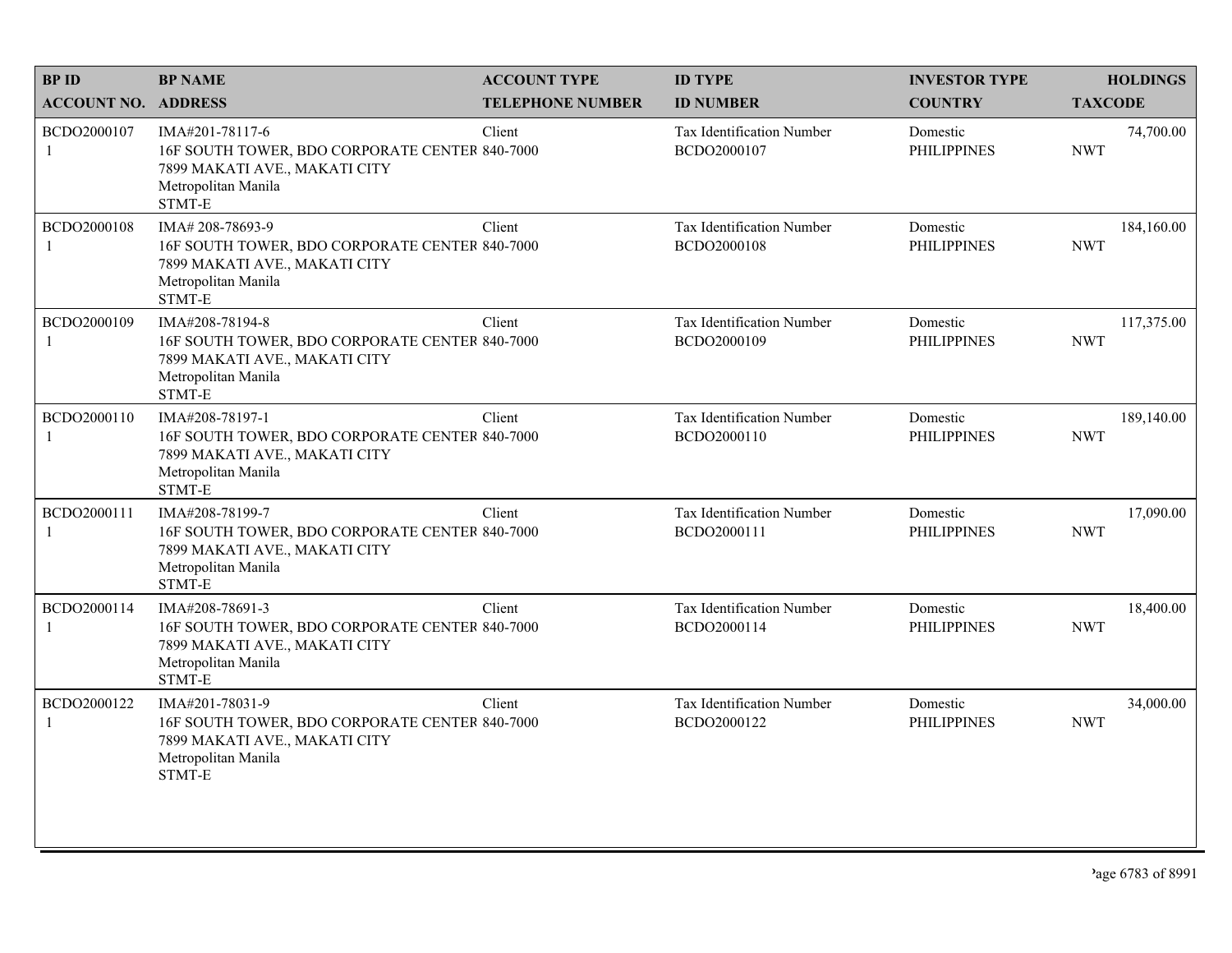| <b>BPID</b>                 | <b>BP NAME</b>                                                                                                                      | <b>ACCOUNT TYPE</b>     | <b>ID TYPE</b>                                  | <b>INVESTOR TYPE</b>           | <b>HOLDINGS</b>          |
|-----------------------------|-------------------------------------------------------------------------------------------------------------------------------------|-------------------------|-------------------------------------------------|--------------------------------|--------------------------|
| <b>ACCOUNT NO. ADDRESS</b>  |                                                                                                                                     | <b>TELEPHONE NUMBER</b> | <b>ID NUMBER</b>                                | <b>COUNTRY</b>                 | <b>TAXCODE</b>           |
| BCDO2000123<br>$\mathbf{1}$ | IMA#201-78047-9<br>16F SOUTH TOWER, BDO CORPORATE CENTER 840-7000<br>7899 MAKATI AVE., MAKATI CITY<br>Metropolitan Manila<br>STMT-E | Client                  | <b>Tax Identification Number</b><br>BCDO2000123 | Domestic<br><b>PHILIPPINES</b> | 425,110.00<br><b>NWT</b> |
| BCDO2000129<br>$\mathbf{1}$ | IMA#201-78127-5<br>16F SOUTH TOWER, BDO CORPORATE CENTER 840-7000<br>7899 MAKATI AVE., MAKATI CITY<br>Metropolitan Manila<br>STMT-E | Client                  | Certificate Of Incorporation<br>BCDO2000129     | Domestic<br><b>PHILIPPINES</b> | 124,870.00<br><b>NWT</b> |
| BCDO2000130<br>1            | IMA#201-78128-3<br>16F SOUTH TOWER, BDO CORPORATE CENTER 840-7000<br>7899 MAKATI AVE., MAKATI CITY<br>Metropolitan Manila<br>STMT-E | Client                  | Certificate Of Incorporation<br>BCDO2000130     | Domestic<br><b>PHILIPPINES</b> | 18,450.00<br><b>NWT</b>  |
| BCDO2000131<br>1            | IMA#201-78129-1<br>16F SOUTH TOWER, BDO CORPORATE CENTER 840-7000<br>7899 MAKATI AVE., MAKATI CITY<br>Metropolitan Manila<br>STMT-E | Client                  | Certificate Of Incorporation<br>BCDO2000131     | Domestic<br><b>PHILIPPINES</b> | 75,730.00<br><b>NWT</b>  |
| BCDO2000132<br>-1           | IMA#201-78130-9<br>16F SOUTH TOWER, BDO CORPORATE CENTER 840-7000<br>7899 MAKATI AVE., MAKATI CITY<br>Metropolitan Manila<br>STMT-E | Client                  | Certificate Of Incorporation<br>BCDO2000132     | Domestic<br><b>PHILIPPINES</b> | 42,370.00<br><b>NWT</b>  |
| BCDO2000133<br>$\mathbf{1}$ | IMA#201-78131-7<br>16F SOUTH TOWER, BDO CORPORATE CENTER 840-7000<br>7899 MAKATI AVE., MAKATI CITY<br>Metropolitan Manila<br>STMT-E | Client                  | Certificate Of Incorporation<br>BCDO2000133     | Domestic<br><b>PHILIPPINES</b> | 30,410.00<br><b>NWT</b>  |
| BCDO2000134<br>1            | IMA#201-78132-5<br>16F SOUTH TOWER, BDO CORPORATE CENTER 840-7000<br>7899 MAKATI AVE., MAKATI CITY<br>Metropolitan Manila<br>STMT-E | Client                  | Certificate Of Incorporation<br>BCDO2000134     | Domestic<br><b>PHILIPPINES</b> | 31,220.00<br><b>NWT</b>  |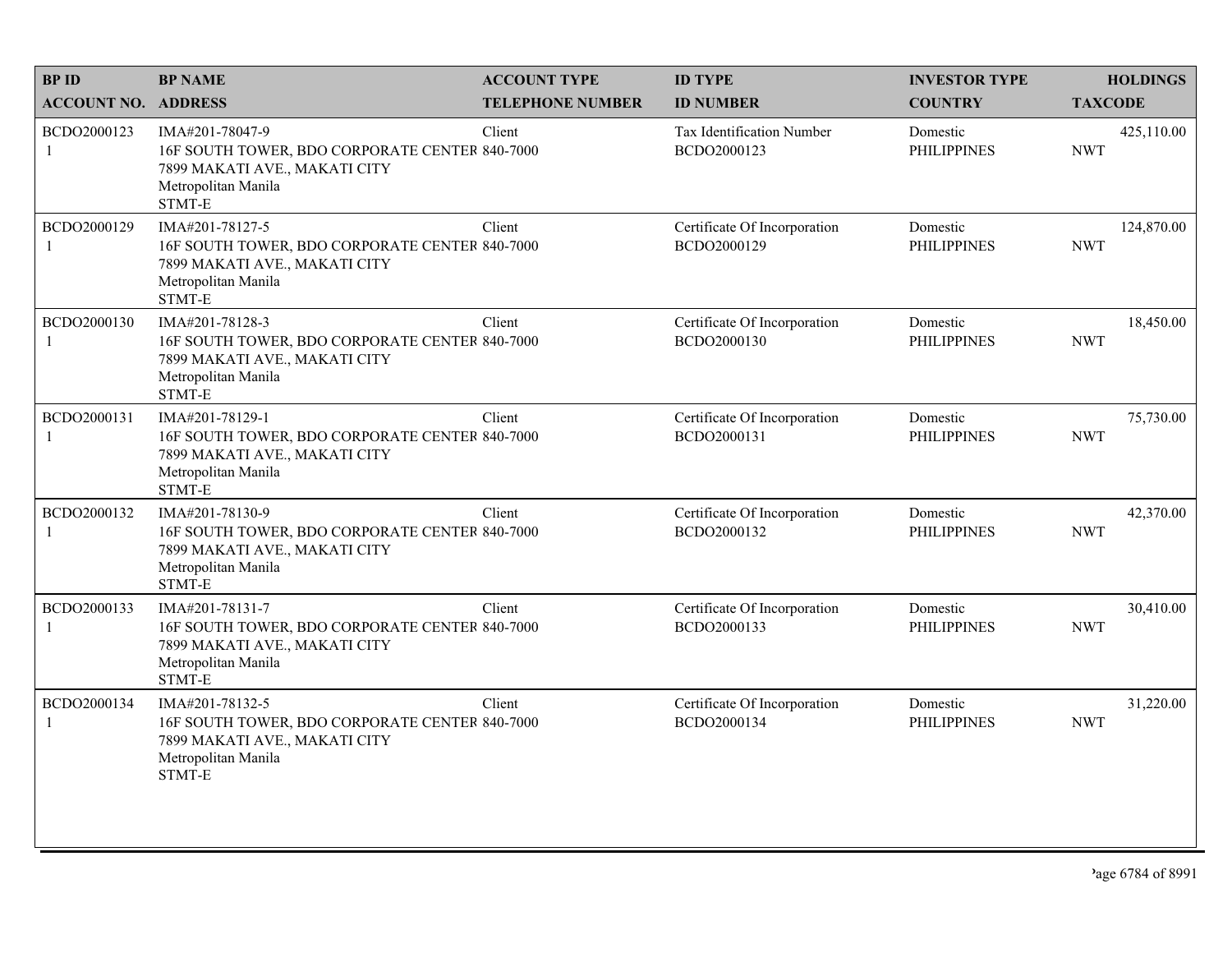| <b>BPID</b>                 | <b>BP NAME</b>                                                                                                                      | <b>ACCOUNT TYPE</b>     | <b>ID TYPE</b>                              | <b>INVESTOR TYPE</b>           | <b>HOLDINGS</b>          |
|-----------------------------|-------------------------------------------------------------------------------------------------------------------------------------|-------------------------|---------------------------------------------|--------------------------------|--------------------------|
| <b>ACCOUNT NO. ADDRESS</b>  |                                                                                                                                     | <b>TELEPHONE NUMBER</b> | <b>ID NUMBER</b>                            | <b>COUNTRY</b>                 | <b>TAXCODE</b>           |
| BCDO2000135<br>1            | IMA#201-78135-8<br>16F SOUTH TOWER, BDO CORPORATE CENTER 840-7000<br>7899 MAKATI AVE., MAKATI CITY<br>Metropolitan Manila<br>STMT-E | Client                  | Certificate Of Incorporation<br>BCDO2000135 | Domestic<br><b>PHILIPPINES</b> | 134,100.00<br><b>NWT</b> |
| BCDO2000136<br>1            | IMA#201-78141-6<br>16F SOUTH TOWER, BDO CORPORATE CENTER 840-7000<br>7899 MAKATI AVE., MAKATI CITY<br>Metropolitan Manila<br>STMT-E | Client                  | Certificate Of Incorporation<br>BCDO2000136 | Domestic<br><b>PHILIPPINES</b> | 6,680.00<br><b>NWT</b>   |
| BCDO2000137<br>1            | IMA#201-78142-7<br>16F SOUTH TOWER, BDO CORPORATE CENTER 840-7000<br>7899 MAKATI AVE., MAKATI CITY<br>Metropolitan Manila<br>STMT-E | Client                  | Certificate Of Incorporation<br>BCDO2000137 | Domestic<br><b>PHILIPPINES</b> | 27,990.00<br><b>NWT</b>  |
| BCDO2000138<br>$\mathbf{1}$ | IMA#201-78143-2<br>16F SOUTH TOWER, BDO CORPORATE CENTER 840-7000<br>7899 MAKATI AVE., MAKATI CITY<br>Metropolitan Manila<br>STMT-E | Client                  | Certificate Of Incorporation<br>BCDO2000138 | Domestic<br><b>PHILIPPINES</b> | 24,855.00<br><b>NWT</b>  |
| BCDO2000139<br>1            | IMA#201-78145-7<br>16F SOUTH TOWER, BDO CORPORATE CENTER 840-7000<br>7899 MAKATI AVE., MAKATI CITY<br>Metropolitan Manila<br>STMT-E | Client                  | Certificate Of Incorporation<br>BCDO2000139 | Domestic<br><b>PHILIPPINES</b> | 15,200.00<br><b>NWT</b>  |
| BCDO2000140<br>$\mathbf{1}$ | IMA#201-78149-9<br>16F SOUTH TOWER, BDO CORPORATE CENTER 840-7000<br>7899 MAKATI AVE., MAKATI CITY<br>Metropolitan Manila<br>STMT-E | Client                  | Certificate Of Incorporation<br>BCDO2000140 | Domestic<br><b>PHILIPPINES</b> | 59,440.00<br><b>NWT</b>  |
| BCDO2000141<br>1            | IMA#201-78151-5<br>16F SOUTH TOWER, BDO CORPORATE CENTER 840-7000<br>7899 MAKATI AVE., MAKATI CITY<br>Metropolitan Manila<br>STMT-E | Client                  | Certificate Of Incorporation<br>BCDO2000141 | Domestic<br><b>PHILIPPINES</b> | 8,680.00<br><b>NWT</b>   |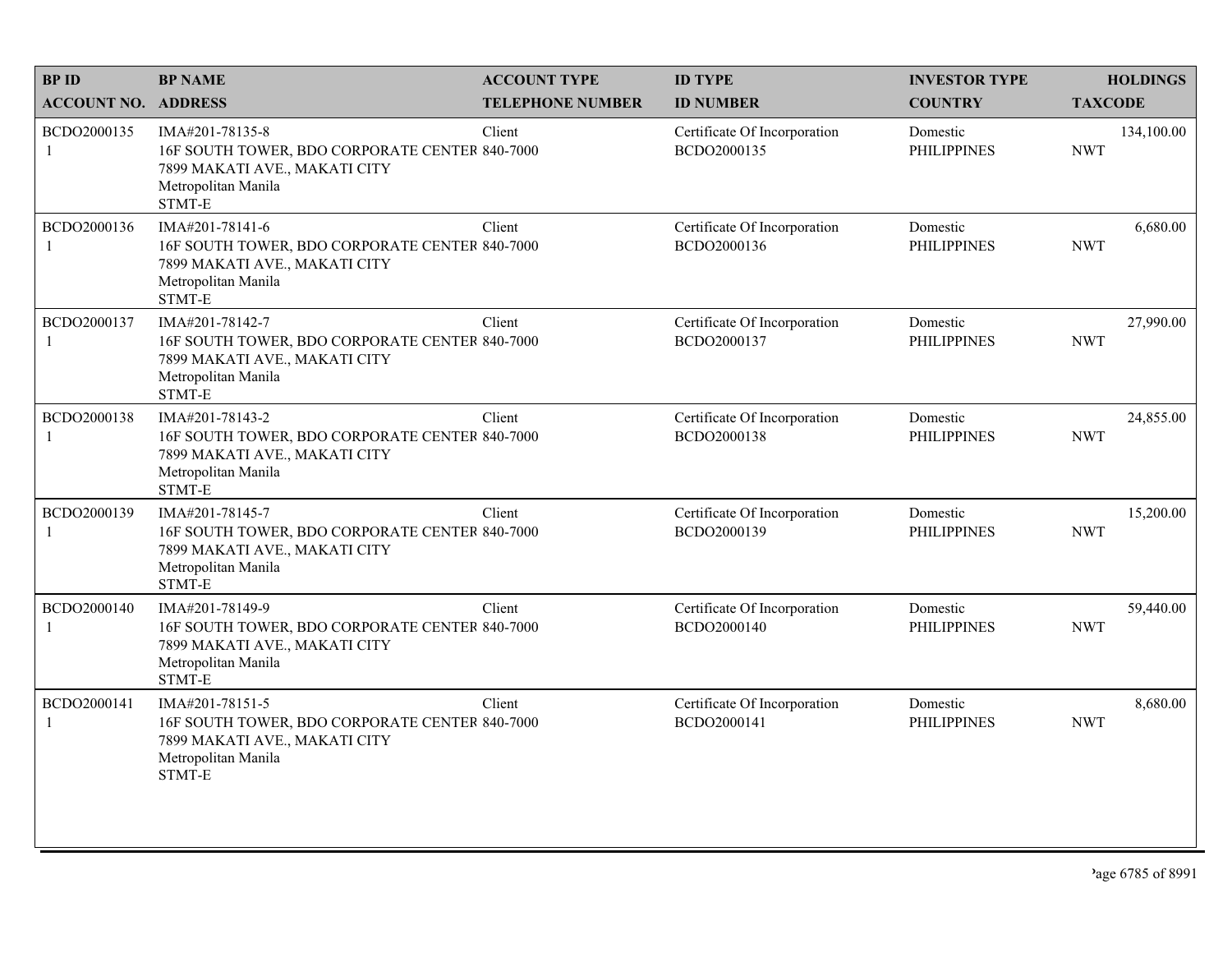| <b>BPID</b>                 | <b>BP NAME</b>                                                                                                                      | <b>ACCOUNT TYPE</b>     | <b>ID TYPE</b>                              | <b>INVESTOR TYPE</b>           | <b>HOLDINGS</b>          |
|-----------------------------|-------------------------------------------------------------------------------------------------------------------------------------|-------------------------|---------------------------------------------|--------------------------------|--------------------------|
| <b>ACCOUNT NO. ADDRESS</b>  |                                                                                                                                     | <b>TELEPHONE NUMBER</b> | <b>ID NUMBER</b>                            | <b>COUNTRY</b>                 | <b>TAXCODE</b>           |
| BCDO2000142<br>1            | IMA#201-78152-3<br>16F SOUTH TOWER, BDO CORPORATE CENTER 840-7000<br>7899 MAKATI AVE., MAKATI CITY<br>Metropolitan Manila<br>STMT-E | Client                  | Certificate Of Incorporation<br>BCDO2000142 | Domestic<br><b>PHILIPPINES</b> | 30,480.00<br><b>NWT</b>  |
| BCDO2000144<br>$\mathbf{1}$ | IMA#201-78159-8<br>16F SOUTH TOWER, BDO CORPORATE CENTER 840-7000<br>7899 MAKATI AVE., MAKATI CITY<br>Metropolitan Manila<br>STMT-E | Client                  | Certificate Of Incorporation<br>BCDO2000144 | Domestic<br><b>PHILIPPINES</b> | 99,610.00<br><b>NWT</b>  |
| BCDO2000145<br>1            | IMA#201-78160-6<br>16F SOUTH TOWER, BDO CORPORATE CENTER 840-7000<br>7899 MAKATI AVE., MAKATI CITY<br>Metropolitan Manila<br>STMT-E | Client                  | Certificate Of Incorporation<br>BCDO2000145 | Domestic<br><b>PHILIPPINES</b> | 37,600.00<br><b>NWT</b>  |
| BCDO2000147<br>$\mathbf{1}$ | IMA#201-78167-1<br>16F SOUTH TOWER, BDO CORPORATE CENTER 840-7000<br>7899 MAKATI AVE., MAKATI CITY<br>Metropolitan Manila<br>STMT-E | Client                  | Certificate Of Incorporation<br>BCDO2000147 | Domestic<br><b>PHILIPPINES</b> | 180,730.00<br><b>NWT</b> |
| BCDO2000148<br>1            | IMA#201-78168-9<br>16F SOUTH TOWER, BDO CORPORATE CENTER 840-7000<br>7899 MAKATI AVE., MAKATI CITY<br>Metropolitan Manila<br>STMT-E | Client                  | Certificate Of Incorporation<br>BCDO2000148 | Domestic<br><b>PHILIPPINES</b> | 14,100.00<br><b>NWT</b>  |
| BCDO2000149<br>$\mathbf{1}$ | IMA#201-78169-7<br>16F SOUTH TOWER, BDO CORPORATE CENTER 840-7000<br>7899 MAKATI AVE., MAKATI CITY<br>Metropolitan Manila<br>STMT-E | Client                  | Certificate Of Incorporation<br>BCDO2000149 | Domestic<br><b>PHILIPPINES</b> | 375,000.00<br><b>NWT</b> |
| BCDO2000150<br>1            | IMA#201-78174-7<br>16F SOUTH TOWER, BDO CORPORATE CENTER 840-7000<br>7899 MAKATI AVE., MAKATI CITY<br>Metropolitan Manila<br>STMT-E | Client                  | Certificate Of Incorporation<br>BCDO2000150 | Domestic<br><b>PHILIPPINES</b> | 664,415.00<br><b>NWT</b> |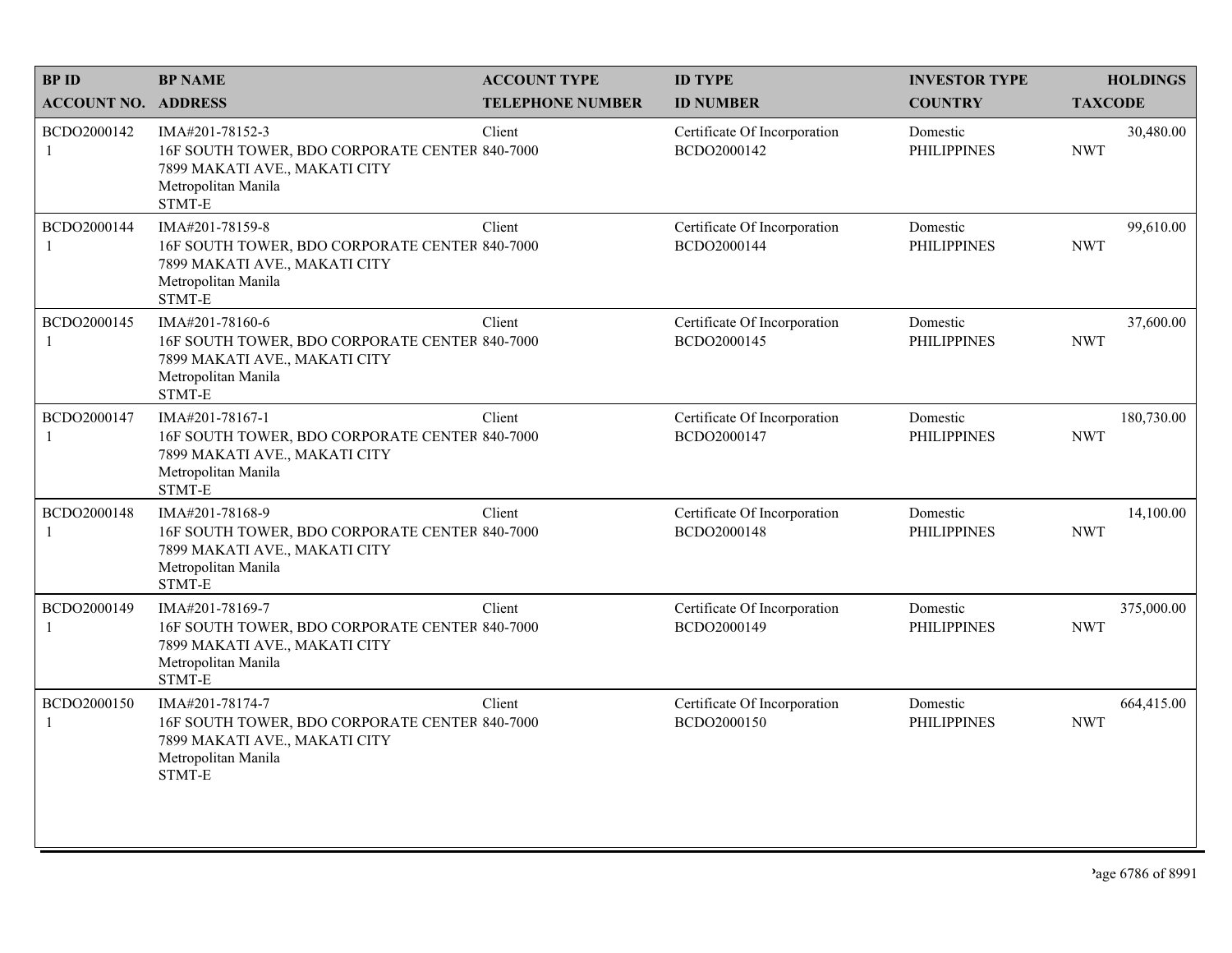| <b>BPID</b>                 | <b>BP NAME</b>                                                                                                                      | <b>ACCOUNT TYPE</b>     | <b>ID TYPE</b>                              | <b>INVESTOR TYPE</b>           | <b>HOLDINGS</b>          |
|-----------------------------|-------------------------------------------------------------------------------------------------------------------------------------|-------------------------|---------------------------------------------|--------------------------------|--------------------------|
| <b>ACCOUNT NO. ADDRESS</b>  |                                                                                                                                     | <b>TELEPHONE NUMBER</b> | <b>ID NUMBER</b>                            | <b>COUNTRY</b>                 | <b>TAXCODE</b>           |
| BCDO2000151<br>1            | IMA#201-78175-4<br>16F SOUTH TOWER, BDO CORPORATE CENTER 840-7000<br>7899 MAKATI AVE., MAKATI CITY<br>Metropolitan Manila<br>STMT-E | Client                  | Certificate Of Incorporation<br>BCDO2000151 | Domestic<br><b>PHILIPPINES</b> | 92,030.00<br><b>NWT</b>  |
| BCDO2000152<br>1            | IMA#201-78176-2<br>16F SOUTH TOWER, BDO CORPORATE CENTER 840-7000<br>7899 MAKATI AVE., MAKATI CITY<br>Metropolitan Manila<br>STMT-E | Client                  | Certificate Of Incorporation<br>BCDO2000152 | Domestic<br><b>PHILIPPINES</b> | 362,320.00<br><b>NWT</b> |
| BCDO2000153                 | IMA#201-78177-0<br>16F SOUTH TOWER, BDO CORPORATE CENTER 840-7000<br>7899 MAKATI AVE., MAKATI CITY<br>Metropolitan Manila<br>STMT-E | Client                  | Certificate Of Incorporation<br>BCDO2000153 | Domestic<br><b>PHILIPPINES</b> | 531,780.00<br><b>NWT</b> |
| BCDO2000154                 | IMA#201-78178-8<br>16F SOUTH TOWER, BDO CORPORATE CENTER 840-7000<br>7899 MAKATI AVE., MAKATI CITY<br>Metropolitan Manila<br>STMT-E | Client                  | Certificate Of Incorporation<br>BCDO2000154 | Domestic<br><b>PHILIPPINES</b> | 74,132.00<br><b>NWT</b>  |
| BCDO2000155                 | IMA#201-78179-6<br>16F SOUTH TOWER, BDO CORPORATE CENTER 840-7000<br>7899 MAKATI AVE., MAKATI CITY<br>Metropolitan Manila<br>STMT-E | Client                  | Certificate Of Incorporation<br>BCDO2000155 | Domestic<br><b>PHILIPPINES</b> | 32,310.00<br><b>NWT</b>  |
| BCDO2000156<br>$\mathbf{1}$ | IMA#201-78180-4<br>16F SOUTH TOWER, BDO CORPORATE CENTER 840-7000<br>7899 MAKATI AVE., MAKATI CITY<br>Metropolitan Manila<br>STMT-E | Client                  | Certificate Of Incorporation<br>BCDO2000156 | Domestic<br><b>PHILIPPINES</b> | 44,570.00<br><b>NWT</b>  |
| BCDO2000158<br>1            | IMA#201-78182-0<br>16F SOUTH TOWER, BDO CORPORATE CENTER 840-7000<br>7899 MAKATI AVE., MAKATI CITY<br>Metropolitan Manila<br>STMT-E | Client                  | Certificate Of Incorporation<br>BCDO2000158 | Domestic<br><b>PHILIPPINES</b> | 11,197.00<br><b>NWT</b>  |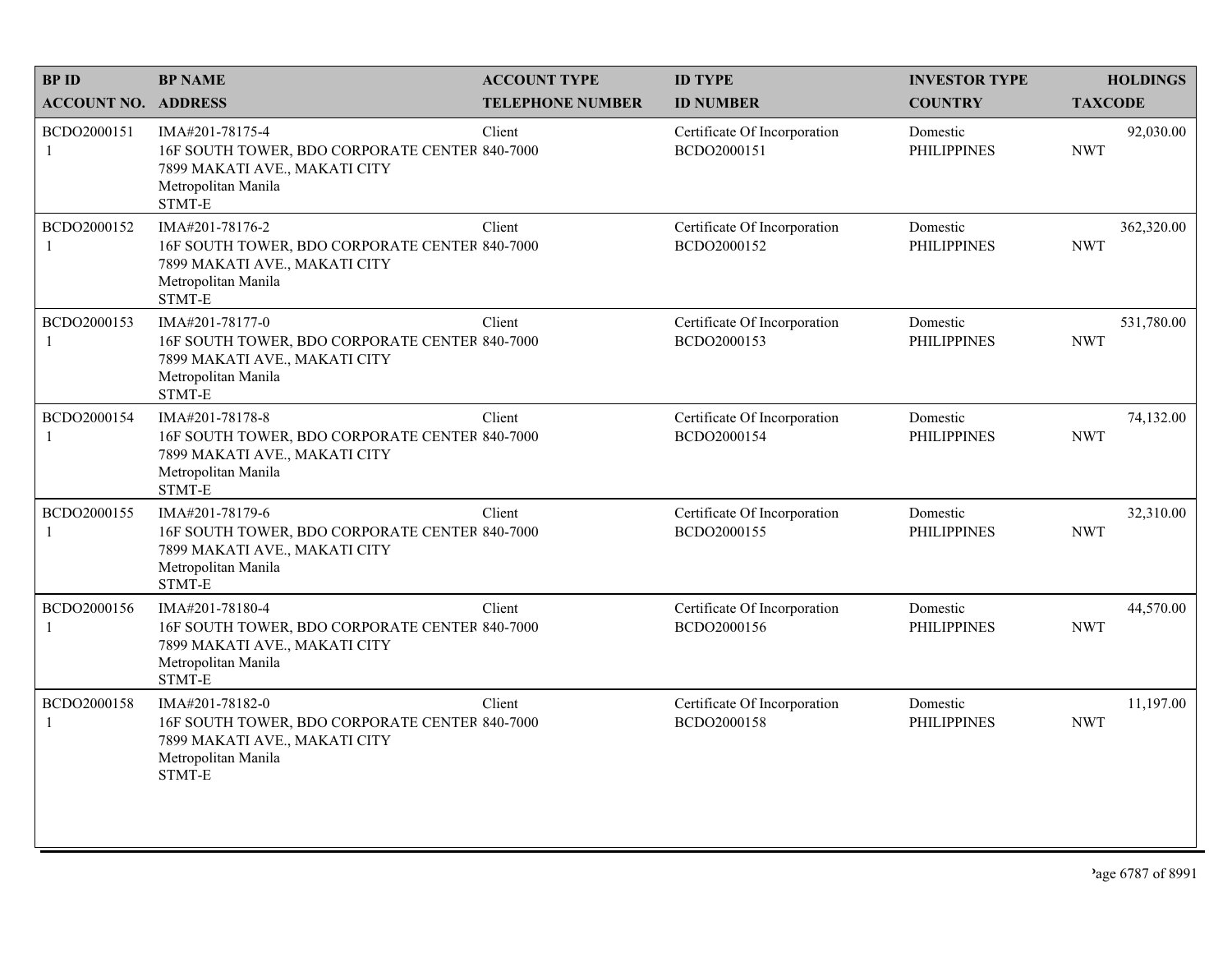| <b>BPID</b>                 | <b>BP NAME</b>                                                                                                                      | <b>ACCOUNT TYPE</b>     | <b>ID TYPE</b>                                  | <b>INVESTOR TYPE</b>           | <b>HOLDINGS</b>         |
|-----------------------------|-------------------------------------------------------------------------------------------------------------------------------------|-------------------------|-------------------------------------------------|--------------------------------|-------------------------|
| <b>ACCOUNT NO. ADDRESS</b>  |                                                                                                                                     | <b>TELEPHONE NUMBER</b> | <b>ID NUMBER</b>                                | <b>COUNTRY</b>                 | <b>TAXCODE</b>          |
| BCDO2000164<br>1            | IMA#201-78188-7<br>16F SOUTH TOWER, BDO CORPORATE CENTER 840-7000<br>7899 MAKATI AVE., MAKATI CITY<br>Metropolitan Manila<br>STMT-E | Client                  | Tax Identification Number<br>BCDO2000164        | Domestic<br><b>PHILIPPINES</b> | 13,664.00<br><b>NWT</b> |
| BCDO2000166<br>1            | IMA#201-78190-3<br>16F SOUTH TOWER, BDO CORPORATE CENTER 840-7000<br>7899 MAKATI AVE., MAKATI CITY<br>Metropolitan Manila<br>STMT-E | Client                  | Tax Identification Number<br>BCDO2000166        | Domestic<br><b>PHILIPPINES</b> | 7,140.00<br><b>NWT</b>  |
| BCDO2000167<br>1            | IMA#201-78191-1<br>16F SOUTH TOWER, BDO CORPORATE CENTER 840-7000<br>7899 MAKATI AVE., MAKATI CITY<br>Metropolitan Manila<br>STMT-E | Client                  | Tax Identification Number<br>BCDO2000167        | Domestic<br><b>PHILIPPINES</b> | 15,566.00<br><b>NWT</b> |
| BCDO2000173<br>$\mathbf{1}$ | IMA#201-78197-8<br>16F SOUTH TOWER, BDO CORPORATE CENTER 840-7000<br>7899 MAKATI AVE., MAKATI CITY<br>Metropolitan Manila<br>STMT-E | Client                  | Tax Identification Number<br>BCDO2000173        | Domestic<br><b>PHILIPPINES</b> | 11,500.00<br><b>NWT</b> |
| BCDO2000174<br>1            | IMA#201-78198-6<br>16F SOUTH TOWER, BDO CORPORATE CENTER 840-7000<br>7899 MAKATI AVE., MAKATI CITY<br>Metropolitan Manila<br>STMT-E | Client                  | Tax Identification Number<br>BCDO2000174        | Domestic<br><b>PHILIPPINES</b> | 7,710.00<br><b>NWT</b>  |
| BCDO2000179<br>$\mathbf{1}$ | IMA#201-78204-2<br>16F SOUTH TOWER, BDO CORPORATE CENTER 840-7000<br>7899 MAKATI AVE., MAKATI CITY<br>Metropolitan Manila<br>STMT-E | Client                  | Tax Identification Number<br>BCDO2000179        | Domestic<br><b>PHILIPPINES</b> | 7,503.00<br><b>NWT</b>  |
| BCDO2000180<br>1            | IMA#201-78205-9<br>16F SOUTH TOWER, BDO CORPORATE CENTER 840-7000<br>7899 MAKATI AVE., MAKATI CITY<br>Metropolitan Manila<br>STMT-E | Client                  | <b>Tax Identification Number</b><br>BCDO2000180 | Domestic<br><b>PHILIPPINES</b> | 4,390.00<br><b>NWT</b>  |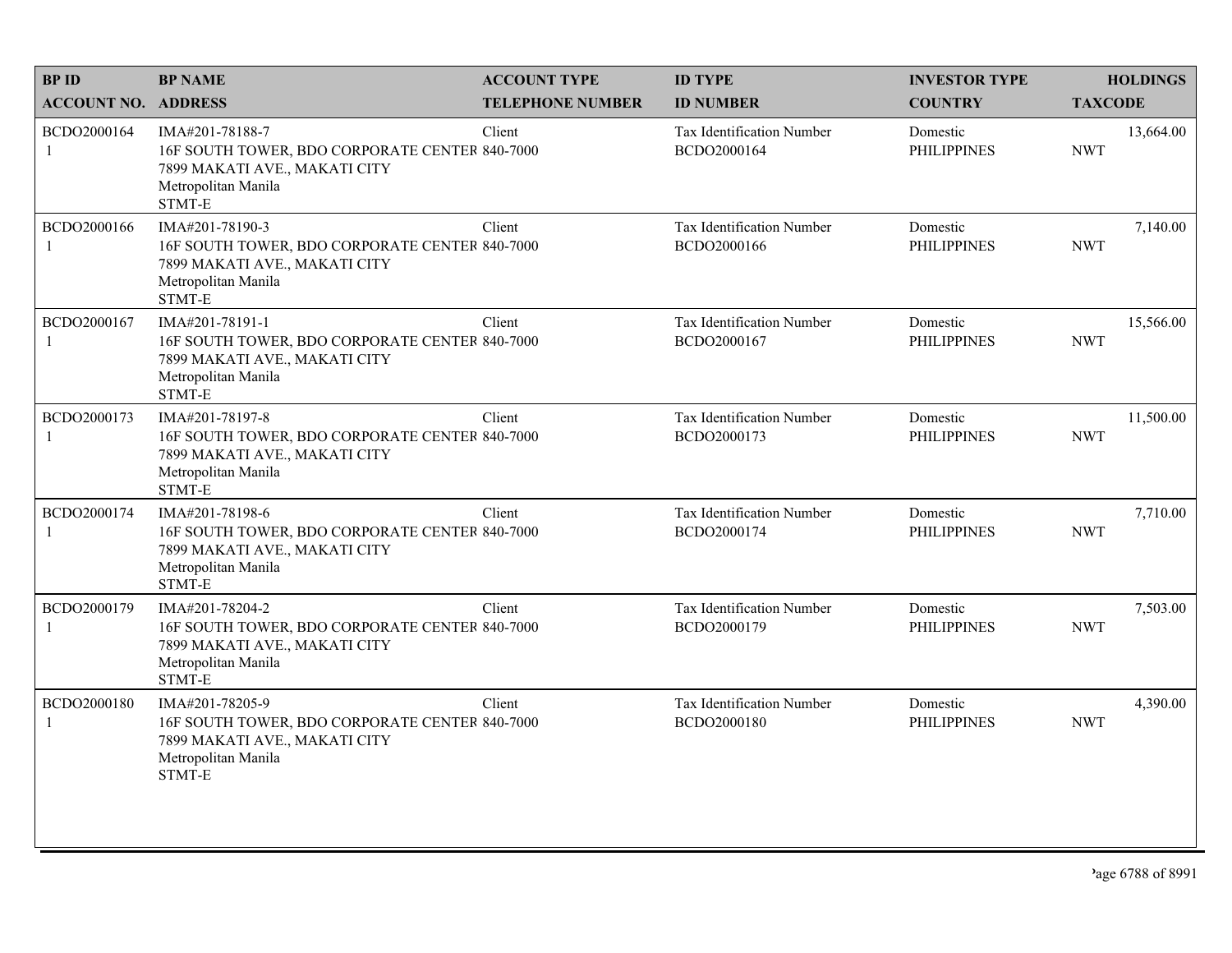| <b>BPID</b>                 | <b>BP NAME</b>                                                                                                                      | <b>ACCOUNT TYPE</b>     | <b>ID TYPE</b>                                  | <b>INVESTOR TYPE</b>           | <b>HOLDINGS</b>         |
|-----------------------------|-------------------------------------------------------------------------------------------------------------------------------------|-------------------------|-------------------------------------------------|--------------------------------|-------------------------|
| <b>ACCOUNT NO. ADDRESS</b>  |                                                                                                                                     | <b>TELEPHONE NUMBER</b> | <b>ID NUMBER</b>                                | <b>COUNTRY</b>                 | <b>TAXCODE</b>          |
| BCDO2000181<br>1            | IMA#201-78206-7<br>16F SOUTH TOWER, BDO CORPORATE CENTER 840-7000<br>7899 MAKATI AVE., MAKATI CITY<br>Metropolitan Manila<br>STMT-E | Client                  | <b>Tax Identification Number</b><br>BCDO2000181 | Domestic<br><b>PHILIPPINES</b> | 3,690.00<br><b>NWT</b>  |
| BCDO2000182<br>$\mathbf{1}$ | IMA#201-78207-5<br>16F SOUTH TOWER, BDO CORPORATE CENTER 840-7000<br>7899 MAKATI AVE., MAKATI CITY<br>Metropolitan Manila<br>STMT-E | Client                  | Tax Identification Number<br>BCDO2000182        | Domestic<br><b>PHILIPPINES</b> | 5,300.00<br><b>NWT</b>  |
| BCDO2000183                 | IMA#201-78208-3<br>16F SOUTH TOWER, BDO CORPORATE CENTER 840-7000<br>7899 MAKATI AVE., MAKATI CITY<br>Metropolitan Manila<br>STMT-E | Client                  | Tax Identification Number<br>BCDO2000183        | Domestic<br><b>PHILIPPINES</b> | 200.00<br><b>NWT</b>    |
| BCDO2000184                 | IMA#201-78209-1<br>16F SOUTH TOWER, BDO CORPORATE CENTER 840-7000<br>7899 MAKATI AVE., MAKATI CITY<br>Metropolitan Manila<br>STMT-E | Client                  | Tax Identification Number<br>BCDO2000184        | Domestic<br><b>PHILIPPINES</b> | 3,740.00<br><b>NWT</b>  |
| BCDO2000189                 | IMA#201-78215-8<br>16F SOUTH TOWER, BDO CORPORATE CENTER 840-7000<br>7899 MAKATI AVE., MAKATI CITY<br>Metropolitan Manila<br>STMT-E | Client                  | Tax Identification Number<br>BCDO2000189        | Domestic<br><b>PHILIPPINES</b> | 695.00<br><b>NWT</b>    |
| BCDO2000191<br>1            | IMA#201-78217-4<br>16F SOUTH TOWER, BDO CORPORATE CENTER 840-7000<br>7899 MAKATI AVE., MAKATI CITY<br>Metropolitan Manila<br>STMT-E | Client                  | Tax Identification Number<br>BCDO2000191        | Domestic<br><b>PHILIPPINES</b> | 15,110.00<br><b>NWT</b> |
| BCDO2000192<br>1            | IMA#201-78218-2<br>16F SOUTH TOWER, BDO CORPORATE CENTER 840-7000<br>7899 MAKATI AVE., MAKATI CITY<br>Metropolitan Manila<br>STMT-E | Client                  | Tax Identification Number<br>BCDO2000192        | Domestic<br><b>PHILIPPINES</b> | 41,635.00<br><b>NWT</b> |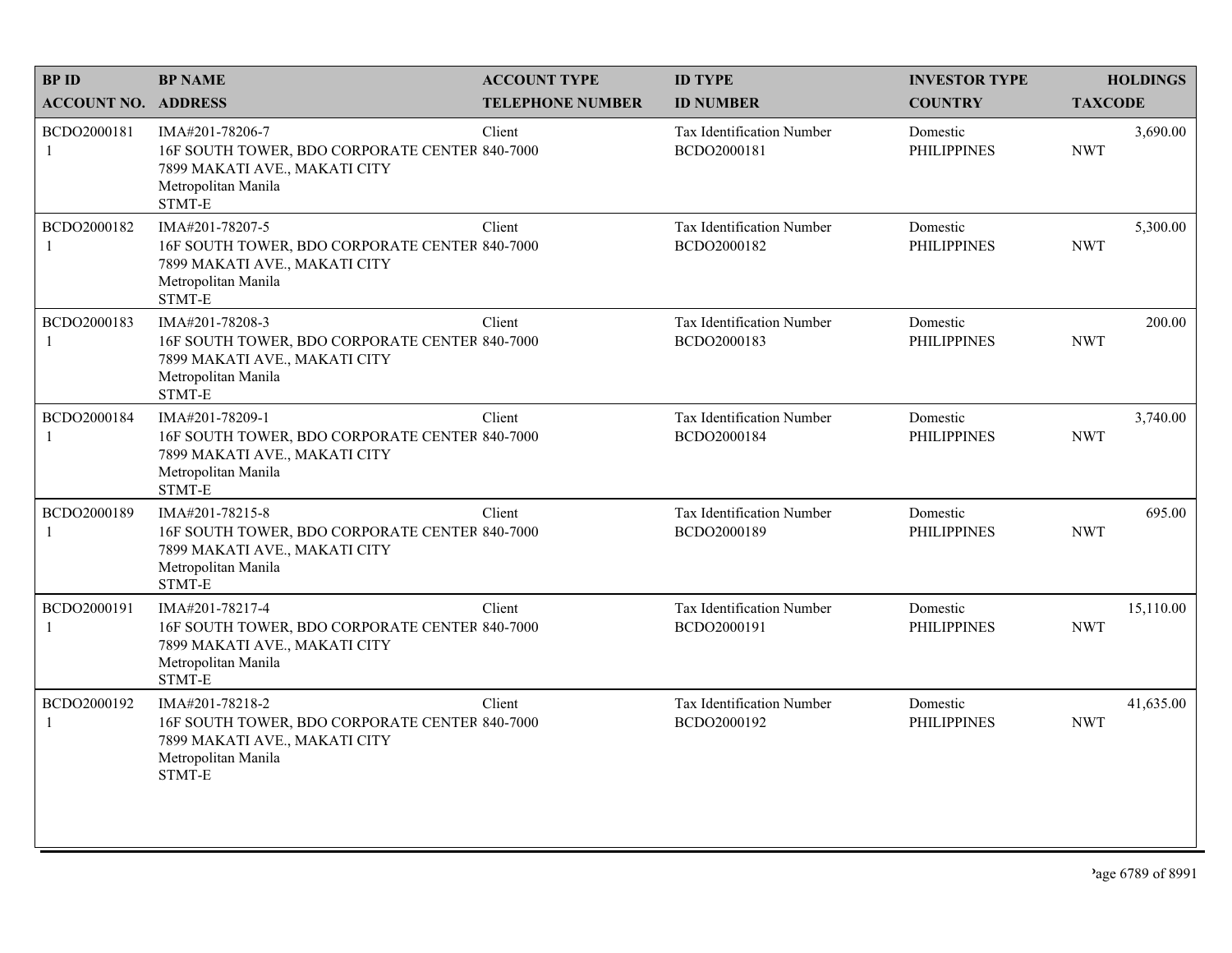| <b>BPID</b>                 | <b>BP NAME</b>                                                                                                                       | <b>ACCOUNT TYPE</b>     | <b>ID TYPE</b>                                  | <b>INVESTOR TYPE</b>           | <b>HOLDINGS</b>            |
|-----------------------------|--------------------------------------------------------------------------------------------------------------------------------------|-------------------------|-------------------------------------------------|--------------------------------|----------------------------|
| <b>ACCOUNT NO. ADDRESS</b>  |                                                                                                                                      | <b>TELEPHONE NUMBER</b> | <b>ID NUMBER</b>                                | <b>COUNTRY</b>                 | <b>TAXCODE</b>             |
| BCDO2000195<br>1            | IMA#201-78221-6<br>16F SOUTH TOWER, BDO CORPORATE CENTER 840-7000<br>7899 MAKATI AVE., MAKATI CITY<br>Metropolitan Manila<br>STMT-E  | Client                  | Tax Identification Number<br>BCDO2000195        | Domestic<br><b>PHILIPPINES</b> | 19,450.00<br><b>NWT</b>    |
| BCDO2000202<br>$\mathbf{1}$ | IMA#201-78155-6<br>16F SOUTH TOWER, BDO CORPORATE CENTER 840-7000<br>7899 MAKATI AVE., MAKATI CITY<br>Metropolitan Manila<br>STMT-E  | Client                  | Tax Identification Number<br>BCDO2000202        | Domestic<br><b>PHILIPPINES</b> | 32,150.00<br><b>NWT</b>    |
| BCDO2000205<br>1            | IMA#201-78225-7<br>16F SOUTH TOWER, BDO CORPORATE CENTER 840-7000<br>7899 MAKATI AVE., MAKATI CITY<br>Metropolitan Manila<br>STMT-E  | Client                  | Tax Identification Number<br>BCDO2000205        | Domestic<br><b>PHILIPPINES</b> | 13,790.00<br><b>NWT</b>    |
| BCDO2000206<br>$\mathbf{1}$ | IMA# 201-78087-1<br>16F SOUTH TOWER, BDO CORPORATE CENTER 840-7000<br>7899 MAKATI AVE., MAKATI CITY<br>Metropolitan Manila<br>STMT-E | Client                  | Tax Identification Number<br>BCDO2000206        | Domestic<br><b>PHILIPPINES</b> | 134,700.00<br><b>NWT</b>   |
| BCDO2000207<br>1            | IMA#201-78227-3<br>16F SOUTH TOWER, BDO CORPORATE CENTER 840-7000<br>7899 MAKATI AVE., MAKATI CITY<br>Metropolitan Manila<br>STMT-E  | Client                  | Certificate Of Incorporation<br>BCDO2000207     | Domestic<br><b>PHILIPPINES</b> | 24,420.00<br><b>NWT</b>    |
| BCDO2000208<br>$\mathbf{1}$ | IMA#201-78229-9<br>16F SOUTH TOWER, BDO CORPORATE CENTER 840-7000<br>7899 MAKATI AVE., MAKATI CITY<br>Metropolitan Manila<br>STMT-E  | Client                  | Certificate Of Incorporation<br>BCDO2000208     | Domestic<br><b>PHILIPPINES</b> | 930.00<br><b>NWT</b>       |
| BCDO2000209<br>1            | IMA# 201-78230-7<br>16F SOUTH TOWER, BDO CORPORATE CENTER 840-7000<br>7899 MAKATI AVE., MAKATI CITY<br>Metropolitan Manila<br>STMT-E | Client                  | <b>Tax Identification Number</b><br>BCDO2000209 | Domestic<br><b>PHILIPPINES</b> | 1,420,000.00<br><b>NWT</b> |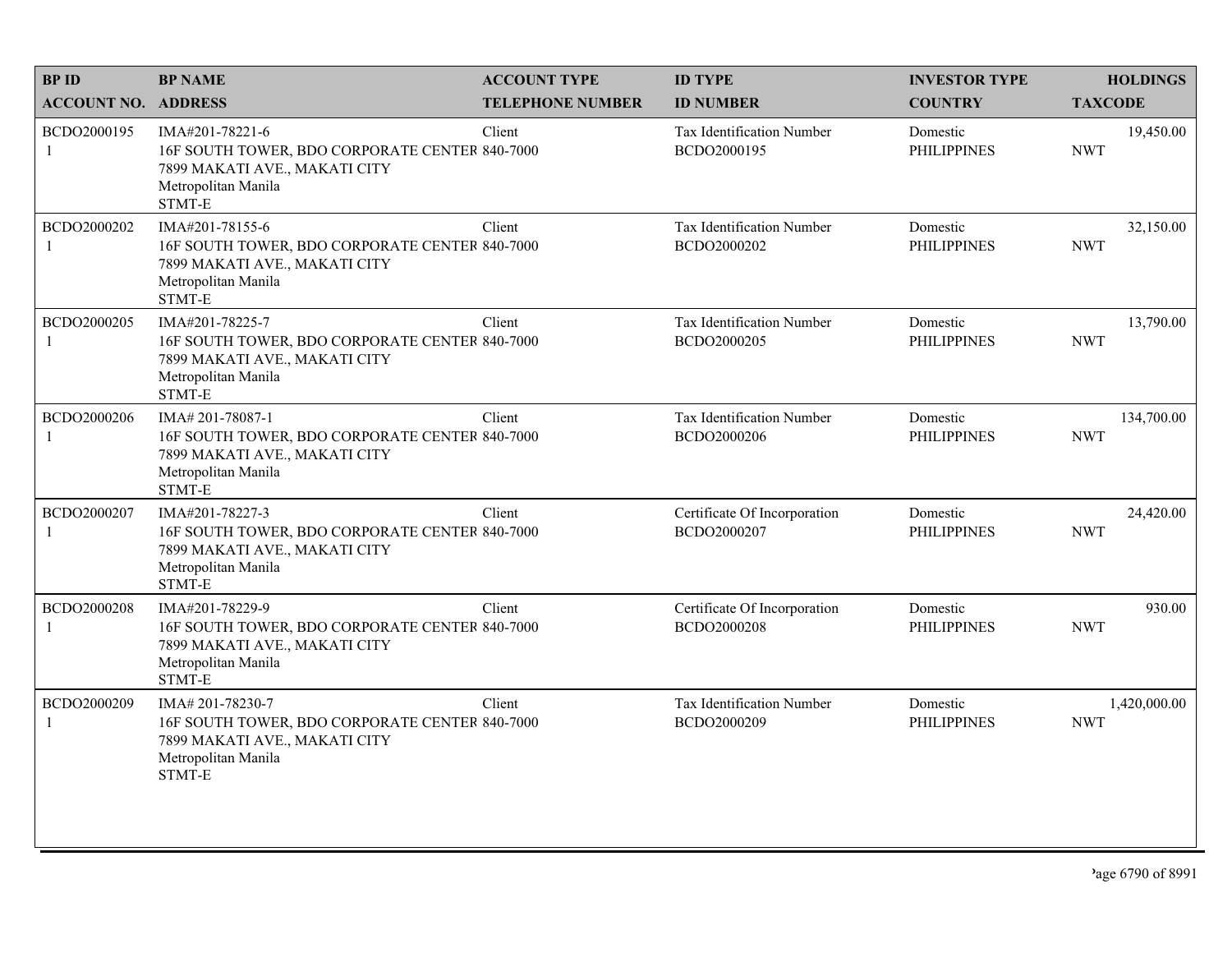| <b>BPID</b>                 | <b>BP NAME</b>                                                                                                                                                                                          | <b>ACCOUNT TYPE</b>     | <b>ID TYPE</b>                              | <b>INVESTOR TYPE</b>           | <b>HOLDINGS</b>          |
|-----------------------------|---------------------------------------------------------------------------------------------------------------------------------------------------------------------------------------------------------|-------------------------|---------------------------------------------|--------------------------------|--------------------------|
| <b>ACCOUNT NO. ADDRESS</b>  |                                                                                                                                                                                                         | <b>TELEPHONE NUMBER</b> | <b>ID NUMBER</b>                            | <b>COUNTRY</b>                 | <b>TAXCODE</b>           |
| BCDO2000210<br>1            | <b>BDO EQIF</b><br>16F SOUTH TOWER, BDO CORPORATE CENTER 840-7000<br>7899 MAKATI AVE., MAKATI CITY<br>Metropolitan Manila<br>STMT-E                                                                     | Client                  | Tax Identification Number<br>BCDO2000210    | Domestic<br><b>PHILIPPINES</b> | 275,370.00<br><b>NWT</b> |
| BCDO2000212<br>1            | IMA# 208-78155-9<br>16F SOUTH TOWER, BDO CORPORATE CENTER 840-7000<br>7899 MAKATI AVE., MAKATI CITY<br>Metropolitan Manila<br>STMT-E                                                                    | Client                  | Tax Identification Number<br>BCDO2000212    | Domestic<br><b>PHILIPPINES</b> | 55,950.00<br><b>NWT</b>  |
| BCDO2000213<br>$\mathbf{1}$ | BDO TRUST FAO GENERALI PILIPINAS LIFE<br>ASSURANCE COMPANY PESO DRAGON<br><b>EQUITY FUND</b><br>16F SOUTH TOWER, BDO CORPORATE CENTER<br>7899 MAKATI AVE., MAKATI CITY<br>Metropolitan Manila<br>STMT-E | Client<br>840-7000      | Tax Identification Number<br>BCDO2000213    | Domestic<br><b>PHILIPPINES</b> | 15,240.00<br><b>NWT</b>  |
| BCDO2000214<br>1            | BDO TRUST FAO GENERALI PILIPINAS LIFE<br>ASSURANCE COMPANY PESO EQUITY<br><b>INDEX FUND</b><br>16F SOUTH TOWER, BDO CORPORATE CENTER<br>7899 MAKATI AVE., MAKATI CITY<br>Metropolitan Manila<br>STMT-E  | Client<br>840-7000      | Tax Identification Number<br>BCDO2000214    | Domestic<br><b>PHILIPPINES</b> | 34,480.00<br><b>NWT</b>  |
| BCDO2000215<br>1            | <b>BDO ESGEF</b><br>16F SOUTH TOWER, BDO CORPORATE CENTER 840-7000<br>7899 MAKATI AVE., MAKATI CITY<br>Metropolitan Manila<br>STMT-E                                                                    | Client                  | Tax Identification Number<br>BCDO2000215    | Domestic<br><b>PHILIPPINES</b> | 13,250.00<br><b>NWT</b>  |
| BCDO2000306<br>1            | IMA# 201-78236-4<br>16F SOUTH TOWER, BDO CORPORATE CENTER 840-7000<br>7899 MAKATI AVE., MAKATI CITY<br>Metropolitan Manila<br>STMT-E                                                                    | Client                  | Certificate Of Incorporation<br>BCDO2000306 | Domestic<br><b>PHILIPPINES</b> | 32,070.00<br><b>NWT</b>  |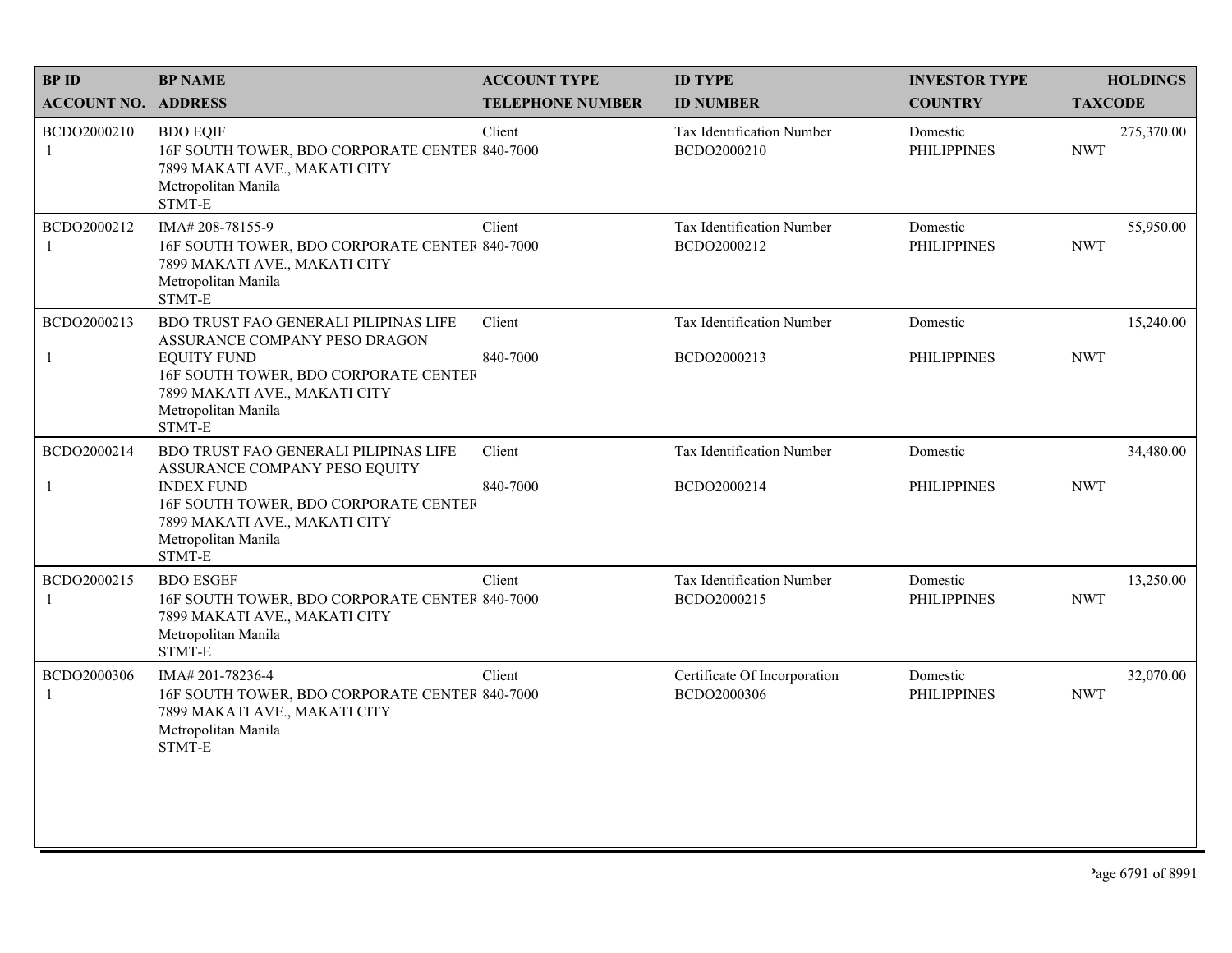| <b>BPID</b>                   | <b>BP NAME</b>                                                                                                                                                | <b>ACCOUNT TYPE</b>     | <b>ID TYPE</b>                                      | <b>INVESTOR TYPE</b>           | <b>HOLDINGS</b>            |
|-------------------------------|---------------------------------------------------------------------------------------------------------------------------------------------------------------|-------------------------|-----------------------------------------------------|--------------------------------|----------------------------|
| <b>ACCOUNT NO. ADDRESS</b>    |                                                                                                                                                               | <b>TELEPHONE NUMBER</b> | <b>ID NUMBER</b>                                    | <b>COUNTRY</b>                 | <b>TAXCODE</b>             |
| BCDO2000307<br>1              | TA# 303-00085-5.1<br>16F SOUTH TOWER, BDO CORPORATE CENTER 840-7000<br>7899 MAKATI AVE., MAKATI CITY<br>Metropolitan Manila<br>STMT-E                         | Client                  | <b>Tax Identification Number</b><br>BCDO2000307     | Domestic<br><b>PHILIPPINES</b> | 1,347,136.00<br><b>NWT</b> |
| CCPI1000000                   | COCOPLANS, INC.<br>5/F RUFINO PLAZA, AYALA AVE. COR. V.A.<br>RUFINO ST., MAKATI CITY<br>Metropolitan Manila<br>STMT-E                                         | Own<br>812-9015-256     | Tax Identification Number<br>003-829-244-000        | Domestic<br><b>PHILIPPINES</b> | 5,000.00<br><b>FTX</b>     |
| CHBC1000000<br>1              | CHINA BANKING CORPORATION - TRUST GRO Own<br>8/F CBC Building, 8745 Paseo de Roxas cor. Villar 817-7981<br>Streets Makati City<br>Metropolitan Manila<br>1200 |                         | Tax Identification Number<br>000-444-210-000        | Domestic<br><b>PHILIPPINES</b> | 69,300.00<br><b>NWT</b>    |
| CHBC1000002<br>$\overline{2}$ | CHINA BANKING CORPORATION TRUST GROU Client<br>8/F CBC BUILDING, 8745 PASEO DE ROXAS COI 817-7981<br>VILLAR STS. MAKATI CITY<br>Metropolitan Manila<br>1200   |                         | Tax Identification Number<br>247-652-919-000        | Domestic<br><b>PHILIPPINES</b> | 5,600.00<br><b>NWT</b>     |
| CHBC1000003<br>$\overline{2}$ | CHINA BANKING CORPORATION TRUST GROU Client<br>8/F CBC BUILDING, 8745 PASEO DE ROXAS COI 817-7981<br>VILLAR STS. MAKATI CITY<br>Metropolitan Manila<br>1200   |                         | Tax Identification Number<br>241-764-024-000        | Domestic<br><b>PHILIPPINES</b> | 28,700.00<br><b>NWT</b>    |
| CHBC1000004<br>$\overline{2}$ | CHINA BANKING CORPORATION TRUST GROU Client<br>8/F CBC BUILDING, 8745 PASEO DE ROXAS COI 817-7981<br>VILLAR STS. MAKATI CITY<br>Metropolitan Manila<br>1216   |                         | Tax Identification Number<br>255-041-988-000        | Domestic<br><b>PHILIPPINES</b> | 48,600.00<br><b>NWT</b>    |
| CHBC1000005<br>$\overline{2}$ | CHINA BANKING CORPORATION TRUST GROU Client<br>8/F CBC BUILDING, 8745 PASEO DE ROXAS COI 817-7981<br>VILLAR STS. MAKATI CITY<br>Metropolitan Manila<br>1200   |                         | <b>Tax Identification Number</b><br>286-236-248-000 | Domestic<br><b>PHILIPPINES</b> | 6,300.00<br><b>NWT</b>     |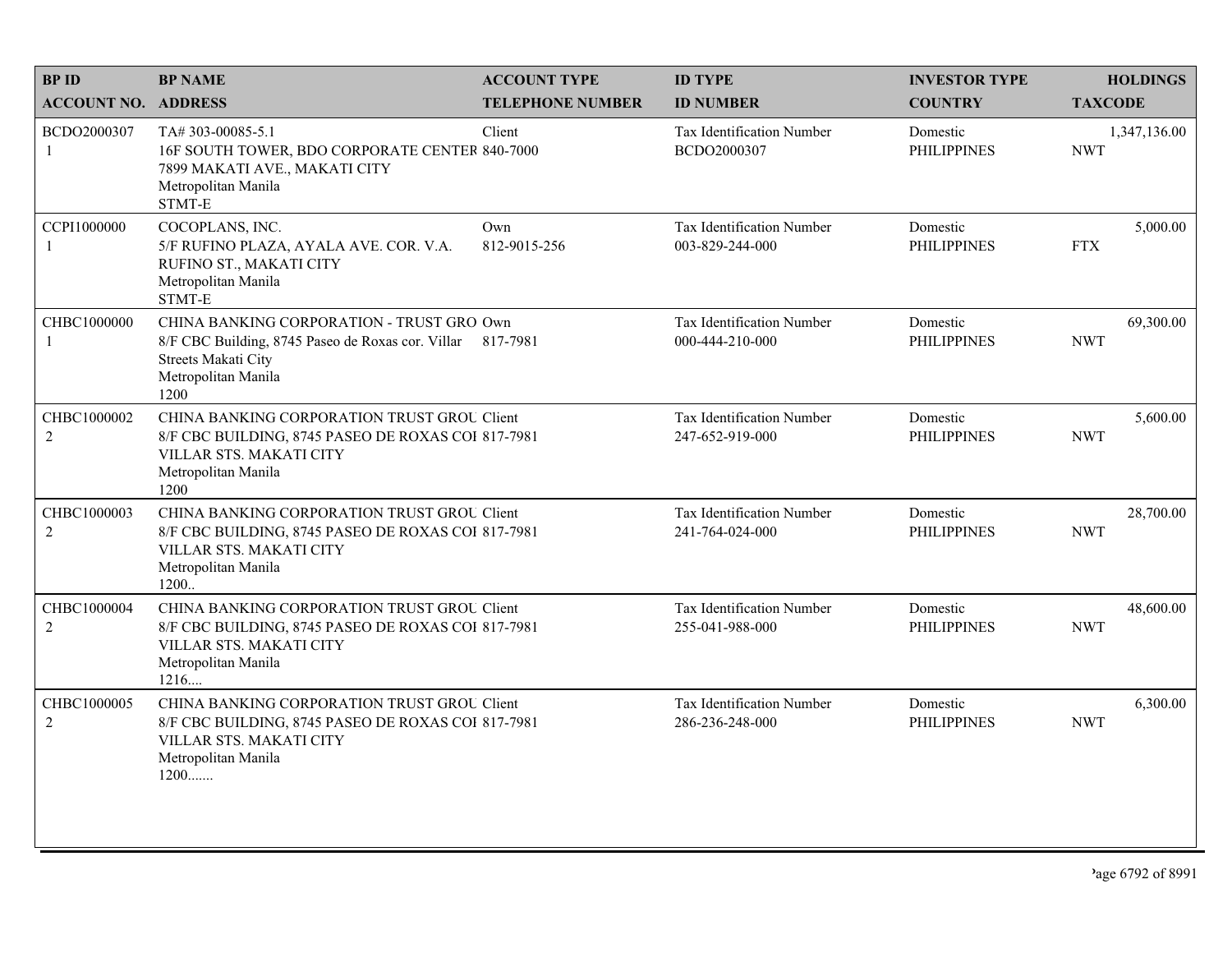| <b>BPID</b>                   | <b>BP NAME</b>                                                                                                                       | <b>ACCOUNT TYPE</b>     | <b>ID TYPE</b>                                  | <b>INVESTOR TYPE</b>           | <b>HOLDINGS</b>           |
|-------------------------------|--------------------------------------------------------------------------------------------------------------------------------------|-------------------------|-------------------------------------------------|--------------------------------|---------------------------|
| <b>ACCOUNT NO. ADDRESS</b>    |                                                                                                                                      | <b>TELEPHONE NUMBER</b> | <b>ID NUMBER</b>                                | <b>COUNTRY</b>                 | <b>TAXCODE</b>            |
| CHBC1000010<br>2              | <b>CHINA BANKING CORPORATION</b><br>8/F CBC BLDG., 8745 PASEO DE ROXAS COR.<br>VILLAR STS., MAKATI CITY<br>Metropolitan Manila       | Client<br>8855854       | Tax Identification Number<br>000-444-210-000.L4 | Domestic<br><b>PHILIPPINES</b> | 165,000.00<br><b>PH10</b> |
| CHBC1000012<br>$\overline{2}$ | <b>CHINA BANKING CORPORATION</b><br>8/F CBC BLDG., 8745 PASEO DE ROXAS COR.<br>VILLAR ST., MAKATI CITY<br>Metropolitan Manila        | Client<br>8855854       | Tax Identification Number<br>412-387-822-000    | Domestic<br><b>PHILIPPINES</b> | 5,400.00<br><b>NWT</b>    |
| CHBC1000013<br>$\overline{2}$ | CHINA BANKING CORPORATION<br>8/F CBC BLDG., 8745 PASEO DE ROXAS COR.<br>VILLAR ST., MAKATI CITY<br>Metropolitan Manila               | Client<br>8855854       | Tax Identification Number<br>284-580-505-000    | Domestic<br><b>PHILIPPINES</b> | 4,800.00<br><b>NWT</b>    |
| CHBC1000015<br>-1             | <b>CHINA BANKING CORPORATION</b><br>8/F CBC BLDG., 8745 PASEO DE ROXAS COR<br>VILLAR ST., MAKATI CITY<br>Metropolitan Manila<br>1226 | Client<br>885-5854      | Tax Identification Number<br>421-366-671-000    | Domestic<br><b>PHILIPPINES</b> | 4,400.00<br><b>NWT</b>    |
| CHBC1000016<br>-1             | <b>CHINA BANKING CORPORATION</b><br>8/F CBC BLDG., 8745 PASEO DE ROXAS COR<br>VILLAR ST., MAKATI CITY<br>Metropolitan Manila<br>1226 | Client<br>885-5854      | Tax Identification Number<br>424-994-119-000    | Domestic<br><b>PHILIPPINES</b> | 35,100.00<br><b>NWT</b>   |
| CHBC1000017<br>$\mathbf{1}$   | CHINA BANK CORPORATION<br>8/F CBC BLDG., 8745 PASEO DE ROXAS COR<br>VILLAR ST., MAKATI CITY<br>Metropolitan Manila<br>1226           | Client<br>885-5854      | Tax Identification Number<br>426-309-899-000    | Domestic<br><b>PHILIPPINES</b> | 2,400.00<br><b>PH10</b>   |
| CHBC1000018<br>$\overline{2}$ | <b>CHINA BANKING CORPORATION</b><br>8/F CBC BLDG., 8745 PASEO DE ROXAS COR.<br>VILLA ST., MAKATI CITY<br>Metropolitan Manila<br>1226 | Client<br>885-5854      | Tax Identification Number<br>000-444-210-000.K3 | Domestic<br><b>PHILIPPINES</b> | 386,600.00<br><b>PH10</b> |
| CHBC1000020<br>2              | CHINA BANKING CORPORATION<br>8/F CBC BLDG., 8745 PASEO DE ROXAS COR.<br>VILLAR ST., MAKATI CITY<br>Metropolitan Manila<br>STMT-E     | Client<br>885-5854      | Passport<br>CHBC1000020                         | Domestic<br><b>PHILIPPINES</b> | 455,000.00<br><b>PH10</b> |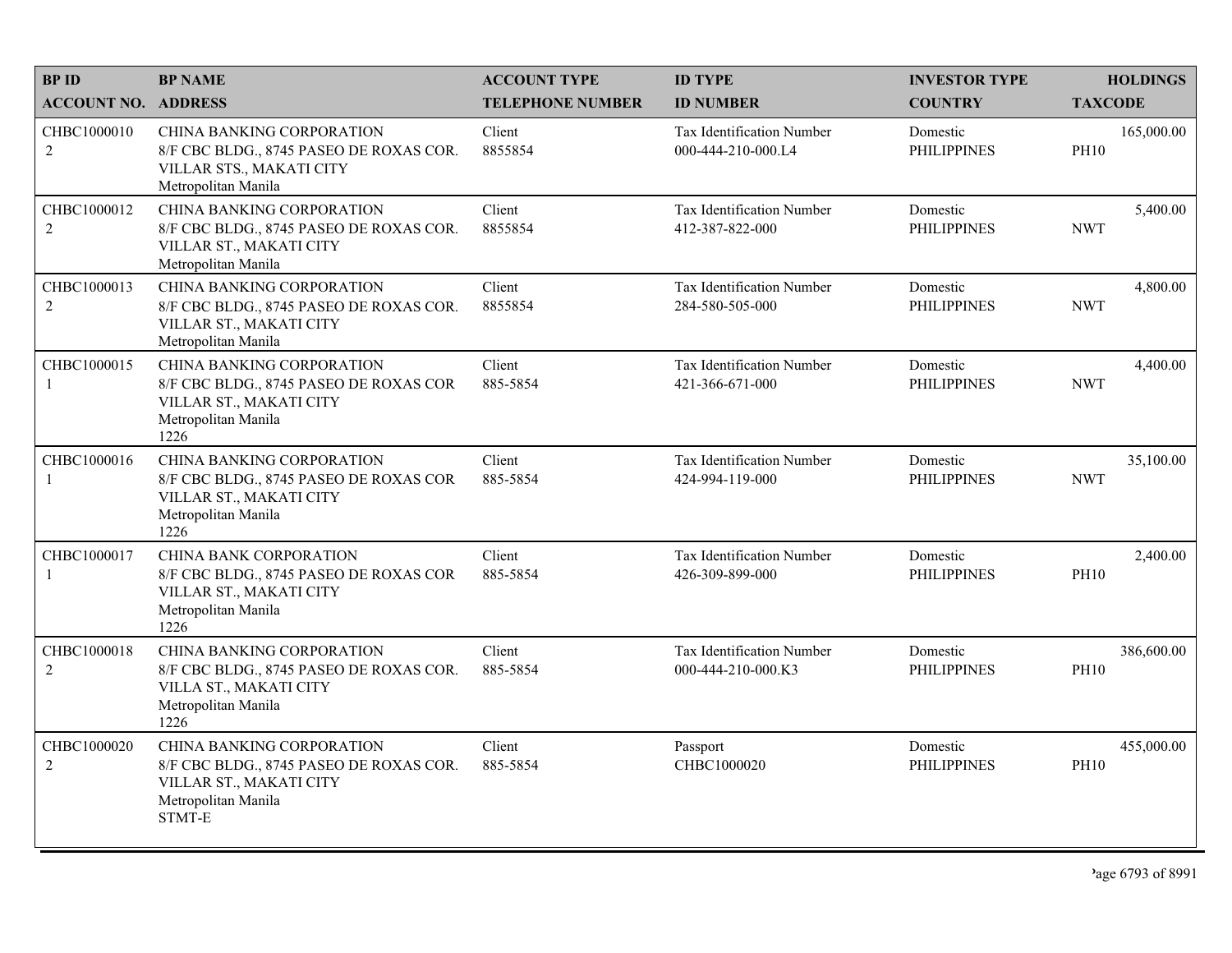| <b>BPID</b>                 | <b>BP NAME</b>                                                                                                                         | <b>ACCOUNT TYPE</b>     | <b>ID TYPE</b>                                 | <b>INVESTOR TYPE</b>           | <b>HOLDINGS</b>              |
|-----------------------------|----------------------------------------------------------------------------------------------------------------------------------------|-------------------------|------------------------------------------------|--------------------------------|------------------------------|
| <b>ACCOUNT NO. ADDRESS</b>  |                                                                                                                                        | <b>TELEPHONE NUMBER</b> | <b>ID NUMBER</b>                               | <b>COUNTRY</b>                 | <b>TAXCODE</b>               |
| CITI1000000<br>-1           | CITIBANK N.A.<br>11/F Citibank Tower Villar corner Valero Sts. Makati 8947841<br>City, MM<br>Metropolitan Manila<br>1200               | Own                     | <b>Tax Identification Number</b><br>946        | Foreign<br><b>PHILIPPINES</b>  | 98,346,157.00<br>FMX1        |
| CITI1000001<br>-1           | CITIBANK N.A.<br>11/F Citibank Tower Villar corner Valero Sts. Makati 8947841<br>City, MM<br>Metropolitan Manila<br>1200               | Client                  | Tax Identification Number<br>204-962-522-000   | Domestic<br><b>PHILIPPINES</b> | 24,986,117.00<br><b>NWT</b>  |
| CITI1000004<br>-1           | CITIBANK N.A.<br>11/F Citibank Tower Villar corner Valero Sts. Makati 8947841<br>City, MM<br>Metropolitan Manila<br>1200               | Client                  | Tax Identification Number<br>803-117-000       | Foreign<br><b>PHILIPPINES</b>  | 11,188,883.00<br><b>RA02</b> |
| CITI1000006                 | CITIBANK FAO PHILIPPINE AXA WEALTH<br><b>BALANCED</b>                                                                                  | Client                  | Tax Identification Number                      | Domestic                       | 150,000.00                   |
| $\mathbf{1}$                | 11/F Citibank Tower Villar corner Valero Sts. Makati 8947841<br>City, MM<br>Metropolitan Manila<br>1200                                |                         | 000-485-226-000                                | <b>PHILIPPINES</b>             | <b>NWT</b>                   |
| CITI1000007                 | CITIBANK FAO PHILIPPINE AXA WEALTH<br><b>EQUITY</b>                                                                                    | Client                  | <b>Tax Identification Number</b>               | Domestic                       | 1,695,641.00                 |
| $\mathbf{1}$                | 11/F Citibank Tower Villar corner Valero Sts. Makati 8947841<br>City, MM<br>Metropolitan Manila<br>1200                                |                         | 000-485-226-000.                               | <b>PHILIPPINES</b>             | <b>NWT</b>                   |
| CITI1000010<br>1            | CITIBANK N.A.<br>11/F Citibank Tower Villar corner Valero Sts. Makati 8947841<br>City, MM<br>Metropolitan Manila<br>1200               | Client                  | Tax Identification Number<br>1100              | Domestic<br><b>PHILIPPINES</b> | 90,179,114.00<br><b>NWT</b>  |
| CITI1000011<br>$\mathbf{1}$ | CITIBANK FAO PHILIPPINE AXA OPPORTUNIT' Client<br>2/F CITI TOWER, PASEO DE ROXAS, MAKATI<br><b>CITY</b><br>Metropolitan Manila<br>1226 | 894-7714                | Tax Identification Number<br>$000-485-226-000$ | Domestic<br><b>PHILIPPINES</b> | 1,381,764.00<br><b>NWT</b>   |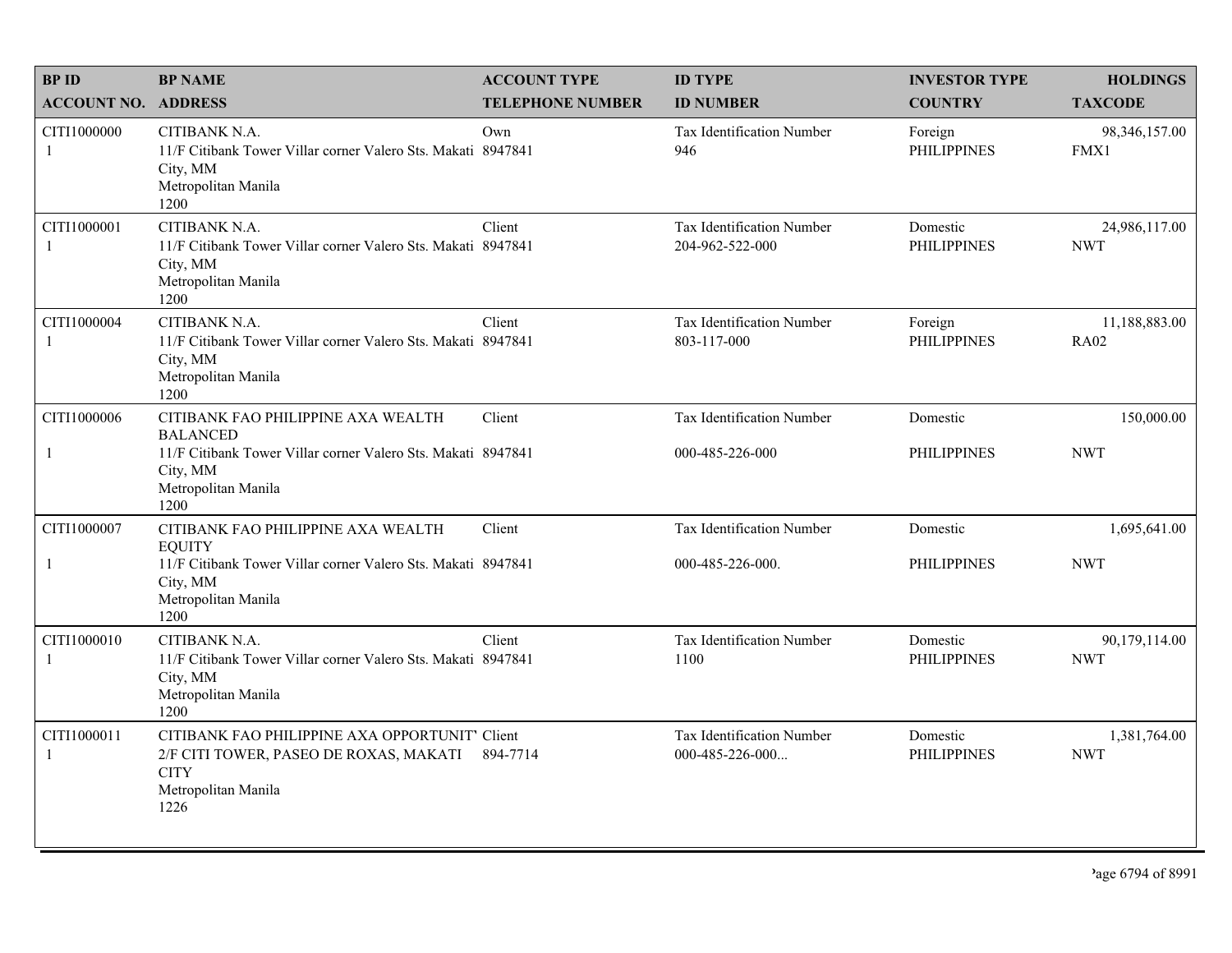| <b>BPID</b>                   | <b>BP NAME</b>                                                                                                       | <b>ACCOUNT TYPE</b>     | <b>ID TYPE</b>                     | <b>INVESTOR TYPE</b>           | <b>HOLDINGS</b>            |
|-------------------------------|----------------------------------------------------------------------------------------------------------------------|-------------------------|------------------------------------|--------------------------------|----------------------------|
| <b>ACCOUNT NO. ADDRESS</b>    |                                                                                                                      | <b>TELEPHONE NUMBER</b> | <b>ID NUMBER</b>                   | <b>COUNTRY</b>                 | <b>TAXCODE</b>             |
| CITI1000012                   | CITIBANK FAO AIU INSURANCE PHILS<br><b>COMPANY</b>                                                                   | Client                  | Tax Identification Number          | Domestic                       | 217,200.00                 |
| $\mathbf{1}$                  | 2/F, CITI TOWER, PASEO DE ROXAS, MAKATI<br><b>CITY</b><br>Metropolitan Manila<br>1226                                | 894-7498                | 000-531-569-000                    | <b>PHILIPPINES</b>             | <b>NWT</b>                 |
| CITI1000014                   | CITIBANK FAO PHILIPPINE AXA LIFE<br><b>INSURANCE CORP.</b>                                                           | Client                  | Certificate Of Incorporation       | Domestic                       | 361,541.00                 |
| 1                             | 2ND CITIBANK TOWER 8741 PASEO DE ROXAS 894-7200<br><b>MAKATI CITY</b><br>Metropolitan Manila                         |                         | 000-485-226-000                    | <b>PHILIPPINES</b>             | <b>NWT</b>                 |
| CITI1000015                   | CITIBANK FAO PHILIPPINE AXA CHINESE<br><b>TYCOON</b>                                                                 | Client                  | Certificate Of Incorporation       | Domestic                       | 15,970,900.00              |
| 1                             | 2ND FLOOR CITIBANK TOWER SECURITIES AN 894-7200<br>FUNDS SERVICES MAKATI CITY<br>Metropolitan Manila<br>1226         |                         | 000-485-226-000.                   | <b>PHILIPPINES</b>             | <b>NWT</b>                 |
| DEUB1000000<br>$\overline{1}$ | DEUTSCHE BANK MANILA-CLIENTS A/C<br>26/F Ayala Tower One Ayala Triangle, Makati City<br>Metropolitan Manila<br>1226  | Own<br>8946970          | Tax Identification Number<br>DEUB1 | Foreign<br><b>PHILIPPINES</b>  | 544,083,232.00<br>FMX1     |
| DEUB2000000<br>1              | DEUTSCHE BANK MANILA-CLIENTS A/C<br>26/F ayala Tower One, Ayala Triangle, Makati City<br>Metropolitan Manila<br>1226 | Own<br>894-6970         | Tax Identification Number<br>949   | Domestic<br><b>PHILIPPINES</b> | 2,517,350.00<br><b>NWT</b> |
| DEUB2000003<br>$\mathbf{1}$   | DEUTSCHE BANK MANILA-CLIENTS A/C<br>26/F ayala Tower One, Ayala Triangle, Makati City<br>Metropolitan Manila<br>1226 | Client<br>894-6970      | Tax Identification Number<br>1088  | Domestic<br><b>PHILIPPINES</b> | 640,974.00<br><b>NWT</b>   |
| DEUB2000005<br>-1             | DEUTSCHE BANK MANILA-CLIENTS A/C<br>26/F ayala Tower One, Ayala Triangle, Makati City<br>Metropolitan Manila<br>1226 | Client<br>894-6970      | Tax Identification Number<br>1087  | Domestic<br><b>PHILIPPINES</b> | 41,000.00<br><b>NWT</b>    |
| DEUB2000007                   | DEUTSCHE BANK AG MANILA BRANCH A/C<br><b>CLIENTS DEUB20</b>                                                          | Client                  | Certificate Of Incorporation       | Domestic                       | 1,580,525.00               |
| $\mathbf{1}$                  | 23F AYALA TOWER ONE AYALA AVE. MAKAT 8946989<br><b>CITY</b><br>Metropolitan Manila                                   |                         | 000-449-586-000                    | <b>PHILIPPINES</b>             | <b>PH10</b>                |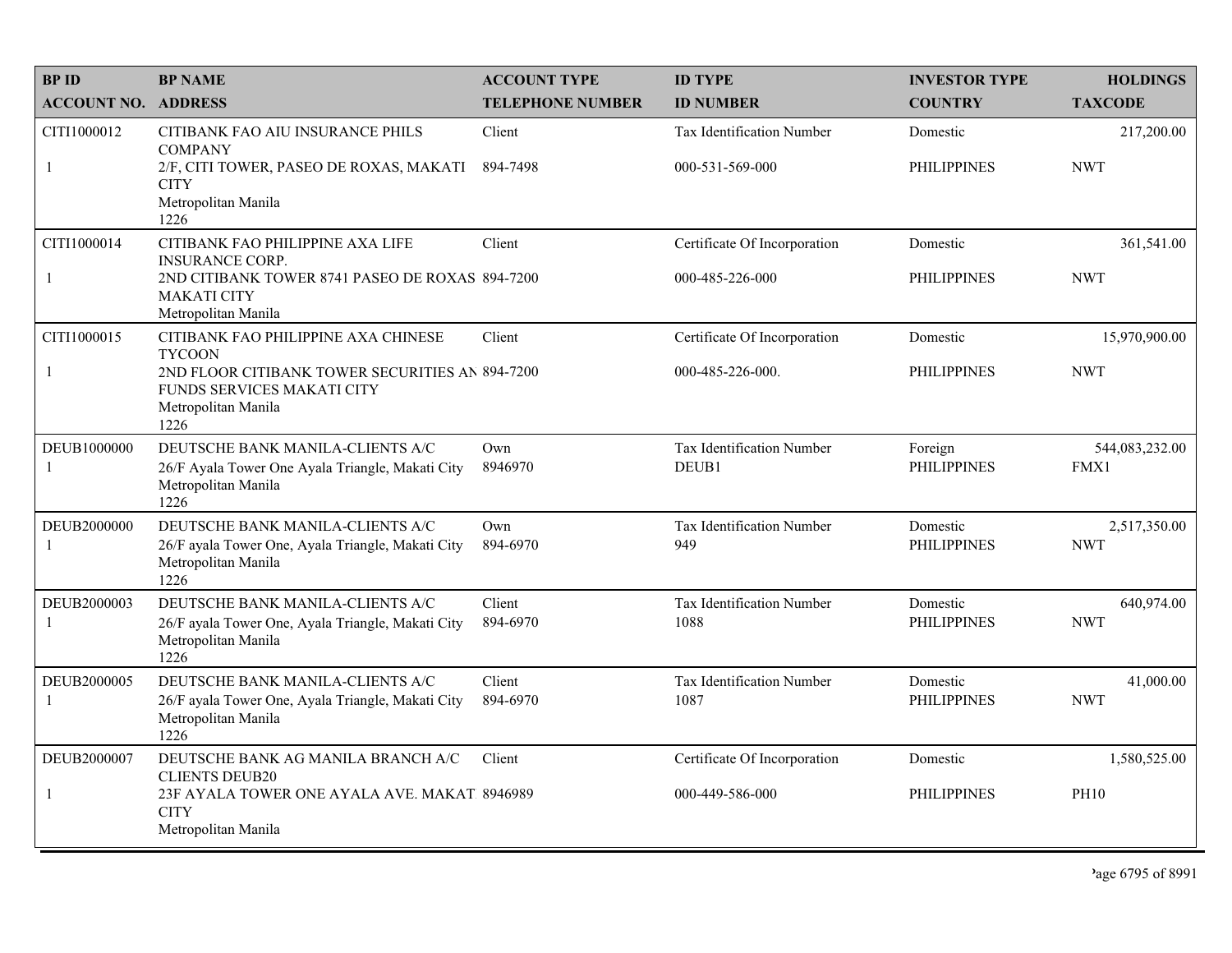| <b>BPID</b>                 | <b>BP NAME</b>                                                                                                                                                                                                                            | <b>ACCOUNT TYPE</b>     | <b>ID TYPE</b>                               | <b>INVESTOR TYPE</b>           | <b>HOLDINGS</b>              |
|-----------------------------|-------------------------------------------------------------------------------------------------------------------------------------------------------------------------------------------------------------------------------------------|-------------------------|----------------------------------------------|--------------------------------|------------------------------|
| <b>ACCOUNT NO. ADDRESS</b>  |                                                                                                                                                                                                                                           | <b>TELEPHONE NUMBER</b> | <b>ID NUMBER</b>                             | <b>COUNTRY</b>                 | <b>TAXCODE</b>               |
| GSIS1000000<br>-1           | GOVERNMENT SERVICE INSURANCE SYSTEM Own<br>GSIS Hqs., Financial Center Roxas Blvd., Pasay City 891-6346<br>Metropolitan Manila<br>$\overline{0}$                                                                                          |                         | Tax Identification Number<br>974             | Domestic<br><b>PHILIPPINES</b> | 65,549,744.00<br><b>NWT</b>  |
| HSBC1000000<br>$\mathbf{1}$ | THE HONGKONG AND SHANGHAI BANKING<br>CORP. LTD. - CLIENTS' ACCT.<br>HSBC Securities Services 12th Floor, The Enterprise 8145200<br>Center, Tower I 6766 Ayala Avenue corner Paseo de<br>Roxas Makati City<br>Metropolitan Manila<br>1200  | Own                     | Tax Identification Number<br>951             | Foreign<br><b>PHILIPPINES</b>  | 400,889,728.00<br>FMX1       |
| HSBC1000025<br>-1           | THE HONGKONG AND SHANGHAI BANKING<br>CORP. LTD. - CLIENTS' ACCT.<br>HSBC Securities Services 12th Floor, The Enterprise 8145200<br>Center, Tower I 6766 Ayala Avenue corner Paseo de<br>Roxas Makati City<br>Metropolitan Manila<br>1200  | Client                  | Tax Identification Number<br>1288            | Foreign<br><b>PHILIPPINES</b>  | 19,485,300.00<br><b>NO15</b> |
| HSBC1000028<br>$\mathbf{1}$ | THE HONGKONG AND SHANGHAI BANKING<br>CORP. LTD. - CLIENTS' ACCT.<br>HSBC Securities Services 12th Floor, The Enterprise 8145200<br>Center, Tower I 6766 Ayala Avenue corner Paseo de<br>Roxas Makati City<br>Metropolitan Manila<br>1200  | Client                  | Tax Identification Number<br>1077            | Foreign<br><b>PHILIPPINES</b>  | 2,700,500.00<br><b>SI15</b>  |
| HSBC2000000<br>$\mathbf{1}$ | THE HONGKONG AND SHANGHAI BANKING<br>CORP. LTD. - CLIENTS' ACCT.<br>HSBC Securities Services 12th Floor, The Enterprise 814-5200<br>Center, Tower I 6766 Ayala Avenue corner Paseo de<br>Roxas Makati City<br>Metropolitan Manila<br>1200 | Own                     | <b>Tax Identification Number</b><br>952      | Domestic<br><b>PHILIPPINES</b> | 68,095,036.00<br><b>NWT</b>  |
| HSBC2000005<br>$\mathbf{1}$ | INSULAR LIFE ASSURANCE CO., LTD - VUL-EF Client<br>HSBC Securities Services 7th Floor, HSBC Centre,<br>3058 Fifth Avenue West, Bonifacio Global City,<br><b>Taguig City</b><br>Metropolitan Manila                                        | 581-8203                | <b>Tax Identification Number</b><br>$1054 -$ | Domestic<br><b>PHILIPPINES</b> | 5,226,800.00<br><b>NWT</b>   |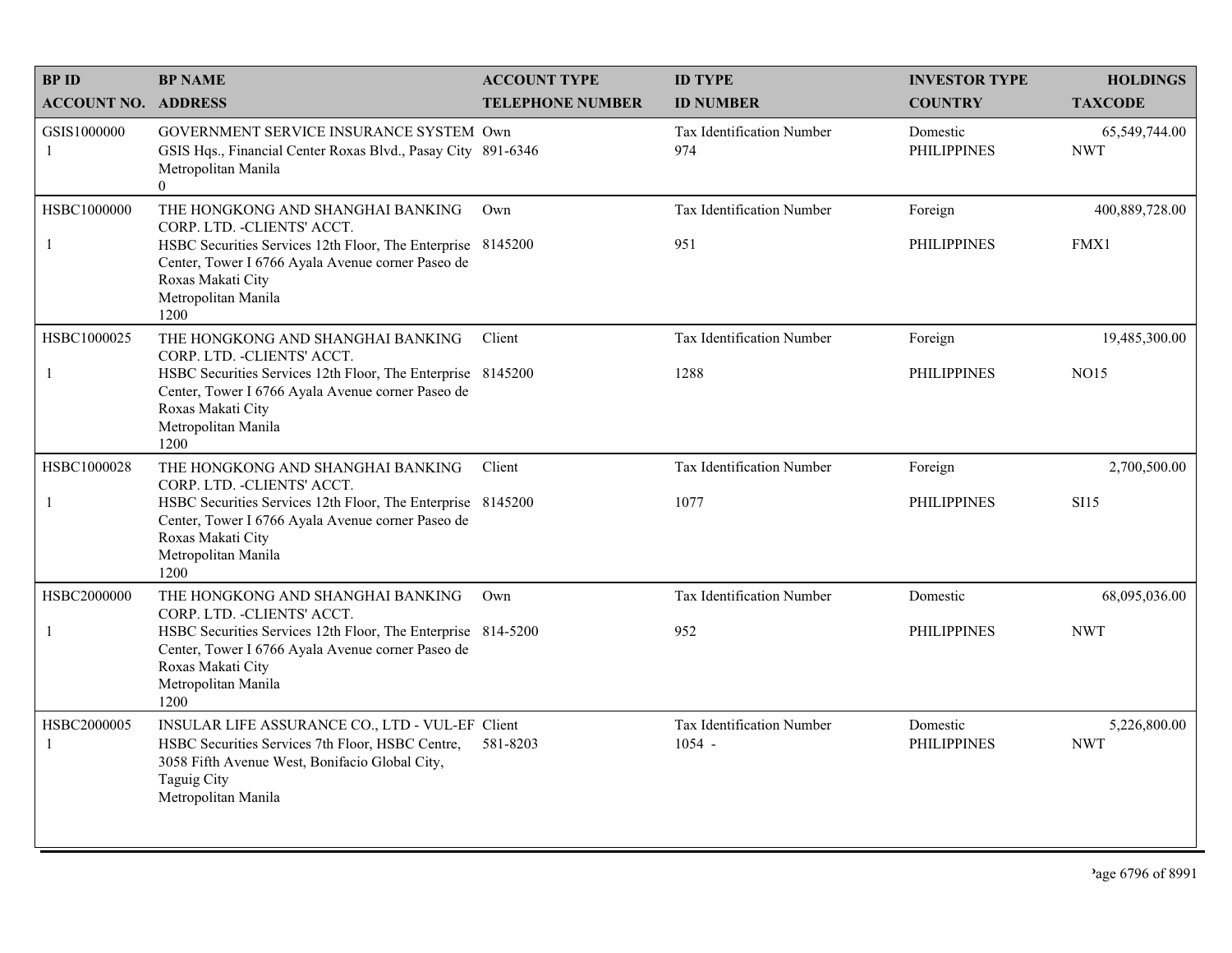| <b>BPID</b>                | <b>BP NAME</b>                                                                                                                                                                                   | <b>ACCOUNT TYPE</b>     | <b>ID TYPE</b>                                  | <b>INVESTOR TYPE</b>           | <b>HOLDINGS</b>            |
|----------------------------|--------------------------------------------------------------------------------------------------------------------------------------------------------------------------------------------------|-------------------------|-------------------------------------------------|--------------------------------|----------------------------|
| <b>ACCOUNT NO. ADDRESS</b> |                                                                                                                                                                                                  | <b>TELEPHONE NUMBER</b> | <b>ID NUMBER</b>                                | <b>COUNTRY</b>                 | <b>TAXCODE</b>             |
| HSBC2000007<br>1           | THE INSULAR LIFE ASSURANCE COMPANY, L1 Client<br>IL COPORATE CENTRE, INSULAR LIFE DRIVE, 582-1875<br>FILINVEST CORPORATE CITY, ALABANG<br>MUNTINLUPA CITY<br>Metropolitan Manila<br>1226         |                         | Certificate Of Incorporation<br>1054.           | Domestic<br><b>PHILIPPINES</b> | 3,687,800.00<br><b>NWT</b> |
| HSBC2000008<br>1           | THE INSULAR LIFE ASSURANCE COMPANY, L1 Client<br>IL CORPORATE CENTRE, INSULAR LIFE DRIVE 7711915<br>FILINVEST CORPORATE CITY, ALABANG<br><b>MUNTINLUPA CITY</b><br>Metropolitan Manila<br>STMT-D |                         | Certificate Of Incorporation<br>1054            | Domestic<br><b>PHILIPPINES</b> | 5,032,800.00<br><b>NWT</b> |
| HSBC2000011<br>1           | SUN LIFE GREPA FINANCIAL, INC.<br>5/FLR SUNLIFE CENTRE 5TH AVENUE COR RIZ 555-8888<br>DRIVE, BONIFACIO GLOBAL CITY, TAGUIG CIT<br>Metropolitan Manila<br>1634                                    | Client                  | Tax Identification Number<br>000-460-716-000    | Domestic<br><b>PHILIPPINES</b> | 5,206,710.00<br><b>NWT</b> |
| HSBC2000012<br>1           | FWD LIFE INSURANCE CORPORATION<br>19/F, WFIFTH BLDG., 5TH AVE. COR. 32ND ST., 558-7317<br><b>BGC, TAGUIG CITY</b><br>Metropolitan Manila<br>STMT-E                                               | Client                  | Certificate Of Incorporation<br>HSBC2000012     | Domestic<br><b>PHILIPPINES</b> | 96,120.00<br><b>NWT</b>    |
| HSBC2000013<br>1           | FWD LIFE INSURANCE CORPORATION<br>19/F, WFIFTH BLDG., 5TH AVE. COR. 32ND ST., 558-7317<br><b>BGC, TAGUIG CITY</b><br>Metropolitan Manila<br>STMT-E                                               | Client                  | <b>Tax Identification Number</b><br>HSBC2000013 | Domestic<br><b>PHILIPPINES</b> | 21,615.00<br><b>NWT</b>    |
| HSBC2000017<br>-1          | THE INSULAR LIFE ASSURANCE COMPANY, L1 Client<br>29/F, INSULAR LIFE CORPORATE CENTRE,<br>FILINVEST CORP CITY ALABANG MUNTINLUP<br>Metropolitan Manila<br>STMT-E                                  | 582-1818                | Tax Identification Number<br>HSBC2000017        | Domestic<br><b>PHILIPPINES</b> | 57,600.00<br><b>NWT</b>    |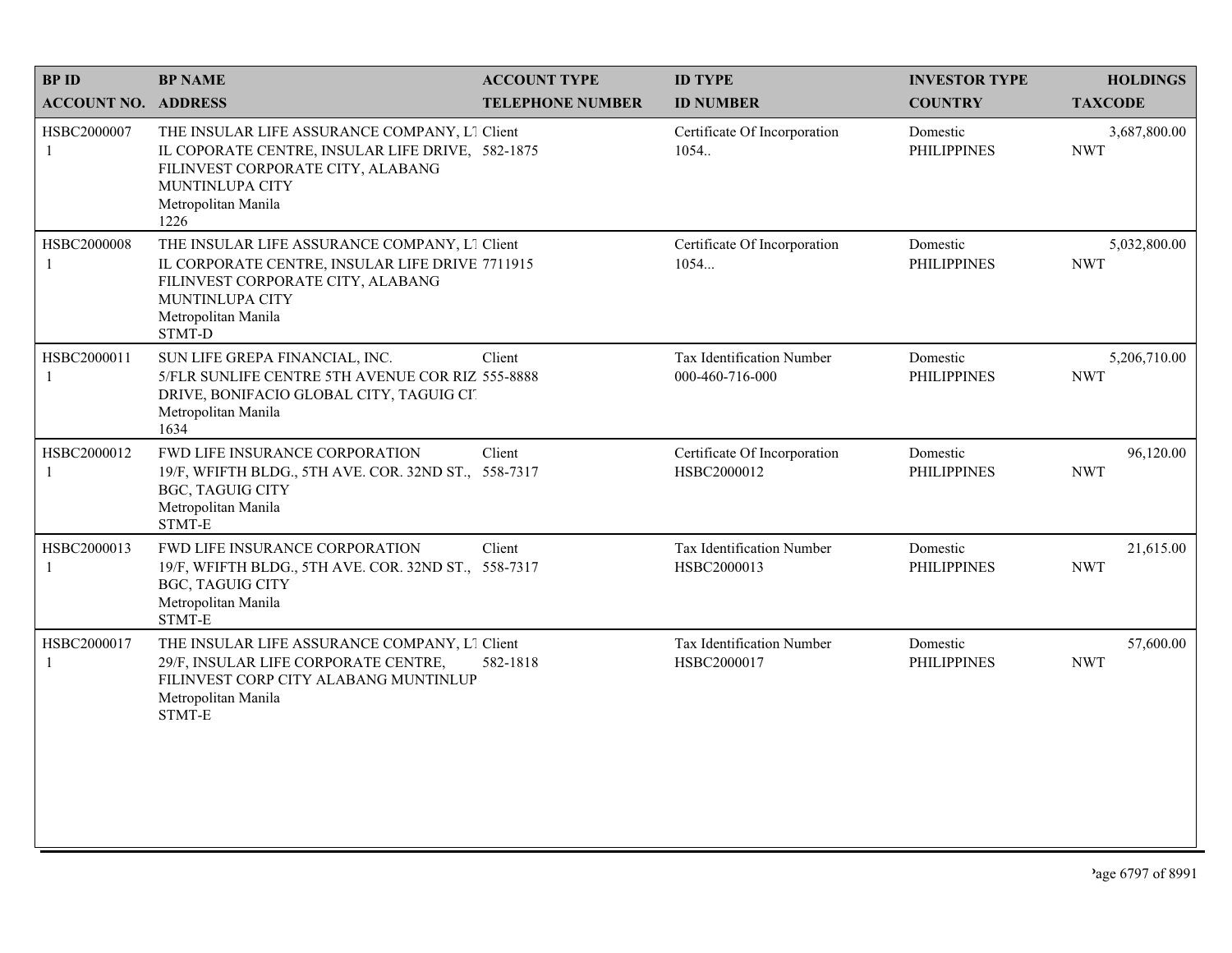| <b>BPID</b>                 | <b>BP NAME</b>                                                                                                                                                                                                                         | <b>ACCOUNT TYPE</b>     | <b>ID TYPE</b>                                      | <b>INVESTOR TYPE</b>           | <b>HOLDINGS</b>         |
|-----------------------------|----------------------------------------------------------------------------------------------------------------------------------------------------------------------------------------------------------------------------------------|-------------------------|-----------------------------------------------------|--------------------------------|-------------------------|
| <b>ACCOUNT NO. ADDRESS</b>  |                                                                                                                                                                                                                                        | <b>TELEPHONE NUMBER</b> | <b>ID NUMBER</b>                                    | <b>COUNTRY</b>                 | <b>TAXCODE</b>          |
| HSBC3000000<br>$\mathbf{1}$ | THE HONGKONG & SHANGHAI BANKING COR Own<br>LTD. - OWN ACCOUNT<br>HSBC Securities Services 12th Floor, The Enterprise 636-7370<br>Center, Tower I 6766 Ayala Avenue corner Paseo de<br>Roxas Makati City<br>Metropolitan Manila<br>1200 |                         | Tax Identification Number<br>953                    | Foreign<br><b>PHILIPPINES</b>  | 2.00<br>FMX1            |
| LBPT1000000<br>$\mathbf{1}$ | <b>LAND BANK OF THE PHILIPPINES-TRUST</b><br><b>BANKING GROUP</b><br>LBP PLAZA 1598 M.H. DEL PILAR COR DR. J.<br>QUINTOS STS., MALATE MANILA<br>Metropolitan Manila<br>1004                                                            | Own<br>405-7550         | <b>Tax Identification Number</b><br>000-470-394-000 | Domestic<br><b>PHILIPPINES</b> | 69,200.00<br><b>NWT</b> |
| LBPT1000009<br>-1           | LBP-TBG AS AGENT FOR 28568 TA 01<br>LAND BANK OF THE PHILIPPINES COR. DR. J.<br>QUINTOS STS., MALATE, MANILA<br>Metropolitan Manila                                                                                                    | Client<br>405-7554      | Tax Identification Number<br>004-628-891-000*       | Domestic<br><b>PHILIPPINES</b> | 30,000.00<br><b>NWT</b> |
| LBPT1000013<br>-1           | LBP-TBG AS AGENT FOR 22594 TA 01<br>LANDBANK PLAZA M.H. DEL PILAR COR DR. J. 405-7554<br>QUINTOS STS. MALATE MANILA<br>Metropolitan Manila<br>1004                                                                                     | Client                  | Tax Identification Number<br>000-839-862-000        | Domestic<br><b>PHILIPPINES</b> | 64,000.00<br><b>NWT</b> |
| LBPT1000014<br>-1           | <b>LBP-TBG INDIVIDUALS</b><br>LANDBANK PLAZA M.H. DEL PILAR COR. DR. 1405-7554<br>QUINTOS STS. MALATE, MANILA<br>Metropolitan Manila<br>STMT-D                                                                                         | Client                  | Tax Identification Number<br>000-470-349-000.xr     | Domestic<br><b>PHILIPPINES</b> | 7,000.00<br><b>PH10</b> |
| LBPT1000015<br>$\mathbf{1}$ | LBP-TBG AS AGENT FOR 49107 TA01<br>LANDBANK PLAZA M.H. DEL PILAR COR. DR. J 405-7554<br>QUINTOS STS., MALATE MANILA<br>Metropolitan Manila<br>STMT-E                                                                                   | Client                  | Certificate Of Incorporation<br>LBPT1000015         | Domestic<br><b>PHILIPPINES</b> | 37,500.00<br><b>NWT</b> |
| LBPT1000016<br>-1           | LBP-TBG AS AGENT FOR 31712TA02<br>LANDBANK PLAZA M.H. DEL PILAR DR. J.<br>QUINTOS STS., MALATE MANILA<br>Metropolitan Manila<br>STMT-E                                                                                                 | Client<br>405-7554      | Certificate Of Incorporation<br>LBPT1000016         | Domestic<br><b>PHILIPPINES</b> | 4,400.00<br><b>NWT</b>  |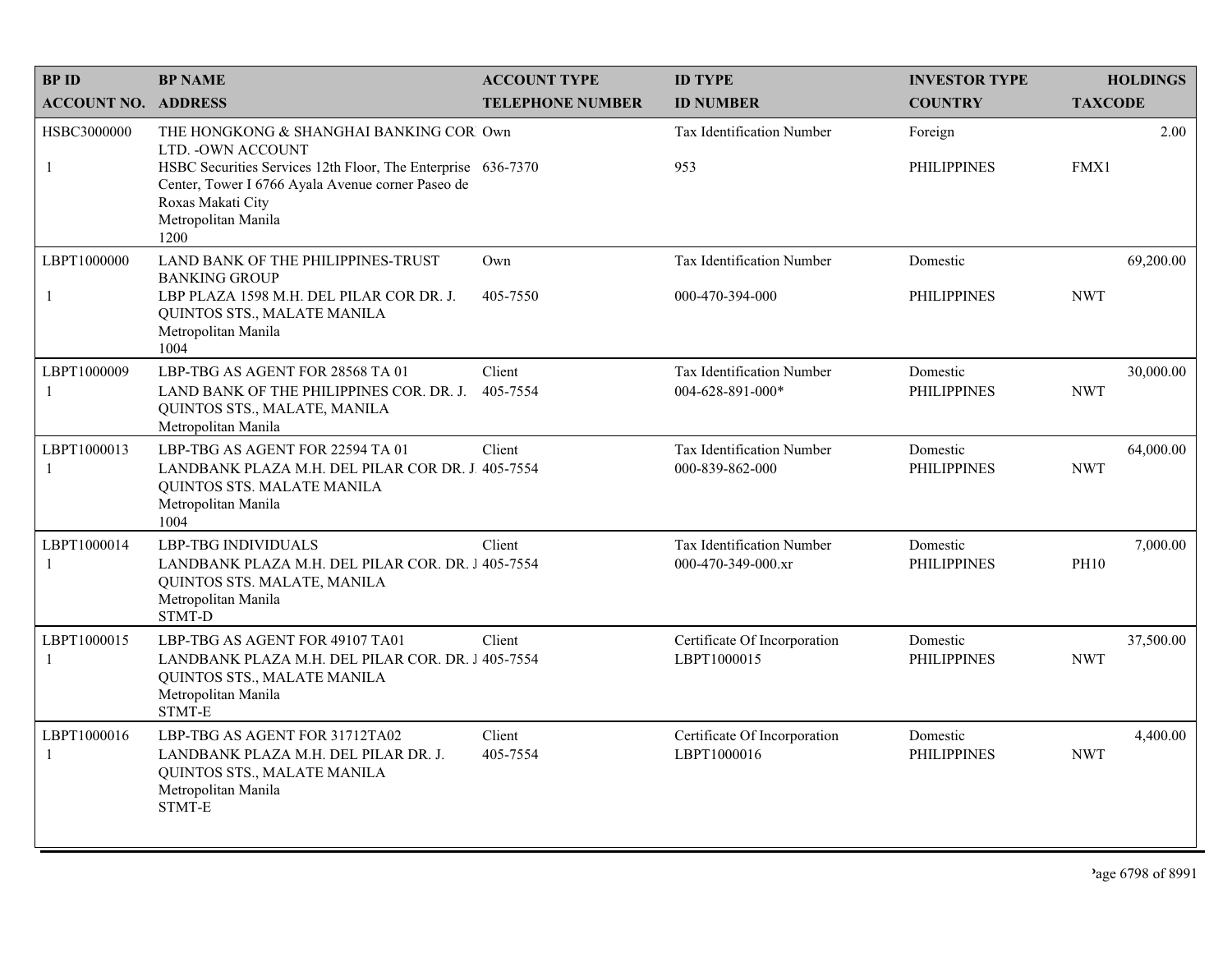| <b>BPID</b>                   | <b>BP NAME</b>                                                                                                                                | <b>ACCOUNT TYPE</b>     | <b>ID TYPE</b>                              | <b>INVESTOR TYPE</b>           | <b>HOLDINGS</b>            |
|-------------------------------|-----------------------------------------------------------------------------------------------------------------------------------------------|-------------------------|---------------------------------------------|--------------------------------|----------------------------|
| <b>ACCOUNT NO. ADDRESS</b>    |                                                                                                                                               | <b>TELEPHONE NUMBER</b> | <b>ID NUMBER</b>                            | <b>COUNTRY</b>                 | <b>TAXCODE</b>             |
| LBPT1000018<br>-1             | LBP-TBG AS AGENT FOR 52477 TA01<br>LANDBANK PLAZA M.H. DEL PILAR DR. J.<br>QUINTOS STS., MALATE MANILA<br>Metropolitan Manila<br>STMT-E       | Client<br>405-7554      | Certificate Of Incorporation<br>LBPT1000018 | Domestic<br><b>PHILIPPINES</b> | 5,000.00<br><b>NWT</b>     |
| OOVV1000000<br>$\mathbf{1}$   | UCPB GENERAL INSURANCE CO., INC.<br>25th Floor, LKG Tower Ayala Avenue, Makati City<br>Metropolitan Manila<br>1226                            | Own<br>884-1225         | Tax Identification Number<br>1007           | Domestic<br><b>PHILIPPINES</b> | 40,000.00<br><b>NWT</b>    |
| PABC1000004                   | AB CAPITAL & INVESTMENT CORP. -<br><b>TID-FILIPINO</b>                                                                                        | Client                  | Tax Identification Number                   | Domestic                       | 50.00                      |
| $\mathbf{1}$                  | G/F, Asianbank Centre Bldg., Sen. Gil Puyat Extensio 8930373<br>cor. Tordesillas St., Salcedo Village Makati City<br>Metropolitan Manila      |                         | 899                                         | <b>PHILIPPINES</b>             | <b>PH10</b>                |
| PAUBEIF0000<br>$\overline{2}$ | PAUB1000000<br>33/F JOY-NOLSTALG CENTER, ADB AVE.<br>ORTIGAS, PASIG CITY<br>Metropolitan Manila                                               | Client<br>470-9704      | Certificate Of Incorporation<br>PAUBEIF0000 | Domestic<br><b>PHILIPPINES</b> | 159,400.00<br><b>NWT</b>   |
| PCPL1000002                   | UNITED COCONUT PLANTERS LIFE ASSURAN( Client<br><b>CORPORATION</b>                                                                            |                         | Tax Identification Number                   | Domestic                       | 35,000.00                  |
| -1                            | 6774 Cocolife Building, Ayala Avenue, Makati City 812-9070<br>Metropolitan Manila<br>1200                                                     |                         | 1128                                        | <b>PHILIPPINES</b>             | <b>NWT</b>                 |
| PF841000000<br>-1             | <b>SSS PROVIDENT FUND</b><br>8F SSS BLDG. EAST AVENUE, DILIMAN QUEZO 920-6401<br><b>CITY</b><br>Metropolitan Manila                           | Own                     | Certificate Of Incorporation<br>PF841000000 | Domestic<br><b>PHILIPPINES</b> | 30,000.00<br><b>NWT</b>    |
| PNBC2000000<br>-1             | PNB TRUST BANKING GROUP<br>3/F PNB Financial Center Roxas Blvd., Pasay City<br>Metropolitan Manila<br>1300                                    | Own<br>5263059          | <b>Tax Identification Number</b><br>986     | Domestic<br><b>PHILIPPINES</b> | 2,827,150.00<br><b>NWT</b> |
| PNBC2000001<br>$\mathbf{1}$   | PNB-TBG T-10820<br>PNB FINANCIAL CENTER 3RD FLOOR TRUST<br>BANKING MACAPAGAL BOULEVARD, PASAY<br><b>CITY</b><br>Metropolitan Manila<br>STMT-E | Client<br>573-4662      | Certificate Of Incorporation<br>PNBC2000001 | Domestic<br><b>PHILIPPINES</b> | 3,620,500.00<br><b>NWT</b> |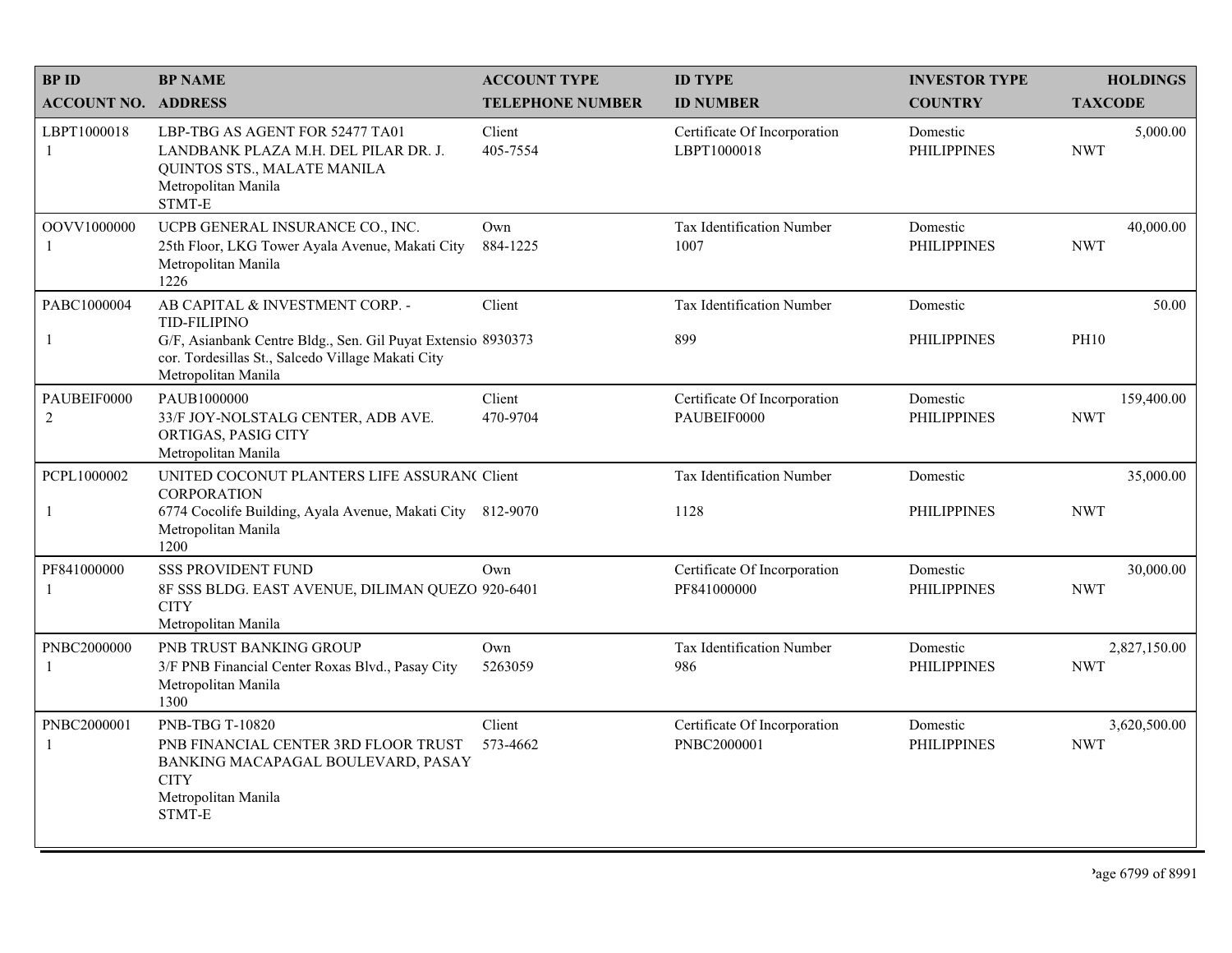| <b>BPID</b>                 | <b>BP NAME</b>                                                                                                                                                                                   | <b>ACCOUNT TYPE</b>     | <b>ID TYPE</b>                                  | <b>INVESTOR TYPE</b>           | <b>HOLDINGS</b>            |
|-----------------------------|--------------------------------------------------------------------------------------------------------------------------------------------------------------------------------------------------|-------------------------|-------------------------------------------------|--------------------------------|----------------------------|
| <b>ACCOUNT NO. ADDRESS</b>  |                                                                                                                                                                                                  | <b>TELEPHONE NUMBER</b> | <b>ID NUMBER</b>                                | <b>COUNTRY</b>                 | <b>TAXCODE</b>             |
| PNBC2000002<br>$\mathbf{1}$ | PNB TRUST BANKING GROUP FAO PNB GENER Client<br><b>INSURERS CO INC</b><br>3F TRUST BANKING GROUP PNB FINANCIAL C 573-4647<br>RES MACAPAGAL BLVD PASAY CITY 1300<br>Metropolitan Manila<br>STMT-E |                         | <b>Tax Identification Number</b><br>PNBC2000002 | Domestic<br><b>PHILIPPINES</b> | 88,500.00<br><b>NWT</b>    |
| RCBC1000000<br>-1           | RCBC TRUST & INVESTMENT DIVISION<br>333 Sen. Gil J. Puyat Ave. Makati City<br>Metropolitan Manila<br>1200                                                                                        | Own<br>894-9017/18      | Tax Identification Number<br>273-303-335-000    | Domestic<br><b>PHILIPPINES</b> | 1,375,550.00<br><b>NWT</b> |
| RCBC1000043<br>$\mathbf{1}$ | RCBC TRUST & INVESTMENT DIVISION<br>333 Sen. Gil J. Puyat Ave. Makati City<br>Metropolitan Manila<br>1200                                                                                        | Client<br>894-9017      | Tax Identification Number<br>225-174-863-000    | Domestic<br><b>PHILIPPINES</b> | 6,600.00<br><b>NWT</b>     |
| RCBC1000053<br>$\mathbf{1}$ | RCBC IMA NO. 82-541-7<br>9TH FLOOR TOWER 1, RCBC PLAZA, 6819 AYAl 878-3325<br>AVE., MAKATI CITY<br>Metropolitan Manila<br>STMT-E                                                                 | Client                  | Tax Identification Number<br>$000-599-760-000$  | Domestic<br><b>PHILIPPINES</b> | 332,200.00<br><b>NWT</b>   |
| RCBC1000056<br>$\mathbf{1}$ | RCBC TRUST & INVESTMENT GROUP FAO<br>45-120-7 $(T/E)$<br>9TH FLOOR TOWER 1, RCBC PLAZA, 6819 AYAI 878-3325<br>AVENUE., MAKATI CITY<br>Metropolitan Manila<br>STMT-E                              | Client                  | Certificate Of Incorporation<br>RCBC1000056     | Domestic<br><b>PHILIPPINES</b> | 452,350.00<br><b>NWT</b>   |
| RCBC3000000<br>$\mathbf{1}$ | RCBC TRUST & INVESTMENT DIVISION -<br><b>VARIOUS TAXABLE ACCTS</b><br>333 SEN. GIL J. PUYAT AVE., MAKATI CITY<br>Metropolitan Manila                                                             | Own<br>8783326          | Tax Identification Number<br>987.               | Domestic<br><b>PHILIPPINES</b> | 69,700.00<br><b>PH10</b>   |
| RCBC3000011<br>$\mathbf{1}$ | RCBC IMA NO. 81-034-7<br>9TH FLOOR TOWER 1, RCBC PLAZA, 6819 AYAI 878-3325<br>AVE., MAKATI CITY<br>Metropolitan Manila<br>STMT-E                                                                 | Client                  | Passport<br>RCBC3000011                         | Domestic<br><b>PHILIPPINES</b> | 1,000.00<br><b>PH10</b>    |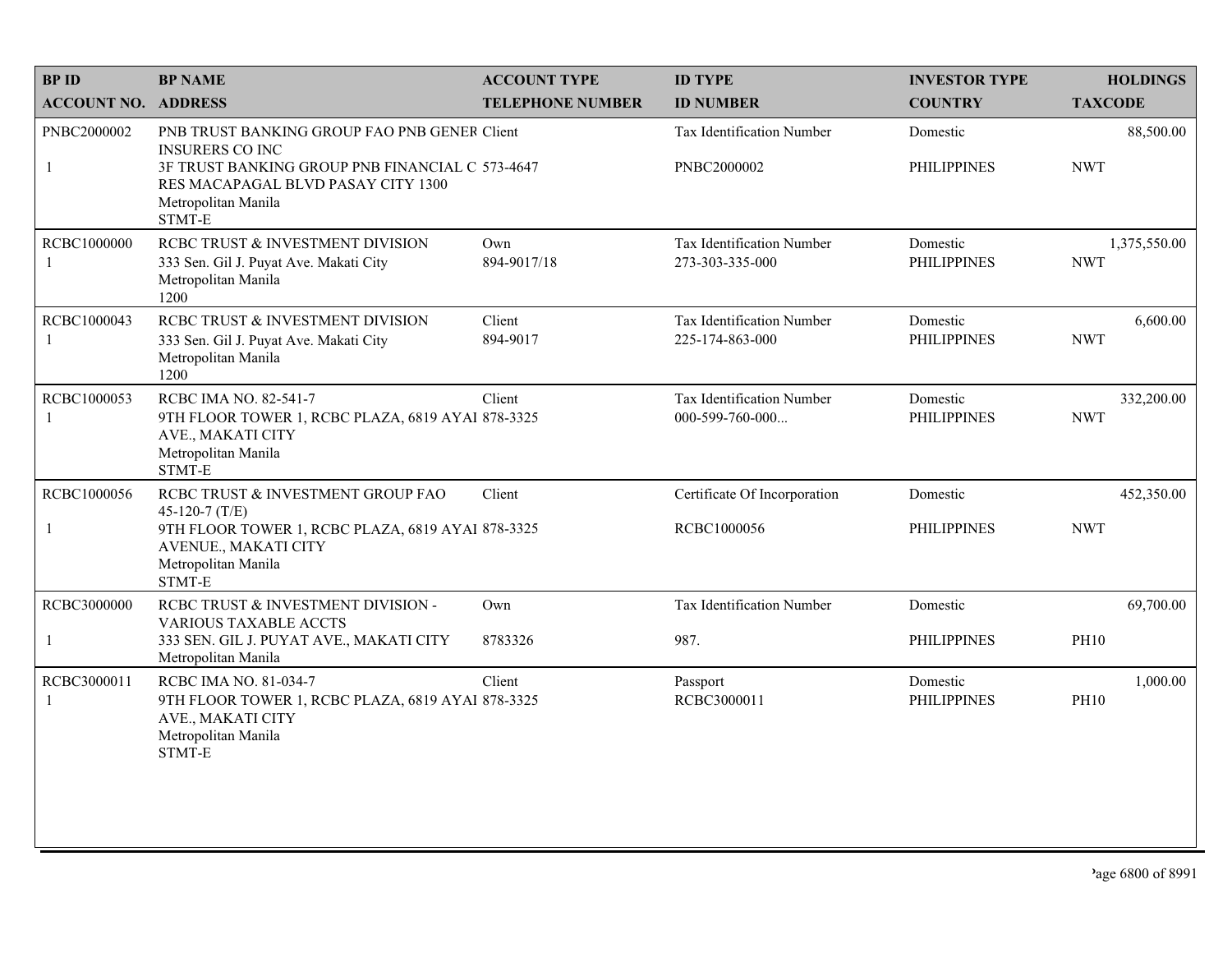| <b>BPID</b>                 | <b>BP NAME</b>                                                                                                                                                                         | <b>ACCOUNT TYPE</b>     | <b>ID TYPE</b>                           | <b>INVESTOR TYPE</b>           | <b>HOLDINGS</b>            |
|-----------------------------|----------------------------------------------------------------------------------------------------------------------------------------------------------------------------------------|-------------------------|------------------------------------------|--------------------------------|----------------------------|
| <b>ACCOUNT NO. ADDRESS</b>  |                                                                                                                                                                                        | <b>TELEPHONE NUMBER</b> | <b>ID NUMBER</b>                         | <b>COUNTRY</b>                 | <b>TAXCODE</b>             |
| RCBC3000012<br>$\mathbf{1}$ | RCBC TRUST & INVESTMENT GROUP FAO 93-0 Client<br><b>RIZAL EQUITY FUND</b><br>9TH FLOOR TOWER 1, RCBC PLAZA, 6819 AYAI 878-3326<br>AVE., MAKATI CITY<br>Metropolitan Manila             |                         | Tax Identification Number<br>RCBC3000012 | Domestic<br><b>PHILIPPINES</b> | 319,600.00<br><b>PH10</b>  |
|                             | STMT-E                                                                                                                                                                                 |                         |                                          |                                |                            |
| RCBC3000013                 | RCBC TRUST & INVESTMENT GROUP FAO 93-0 Client<br><b>RIZAL BALANCED FUND</b><br>9TH FLOOR TOWER 1, RCBC PLAZA, 6819 AYAl 878-3326<br>AVE., MAKATI CITY<br>Metropolitan Manila<br>STMT-E |                         | Tax Identification Number<br>RCBC3000013 | Domestic<br><b>PHILIPPINES</b> | 292,200.00<br><b>PH10</b>  |
| SCBK1000000<br>1            | STANDARD CHARTERED BANK<br>6756 Ayala Avenue Makati City<br>Metropolitan Manila<br>1200                                                                                                | Own<br>878-2879         | Tax Identification Number<br>957         | Foreign<br><b>PHILIPPINES</b>  | 12,360,348.00<br>FMX1      |
| SCBK1000048<br>1            | STANDARD CHARTERED BANK<br>6756 Ayala Avenue Makati City<br>Metropolitan Manila<br>1200                                                                                                | Client<br>878-2879      | Tax Identification Number<br>1015        | Foreign<br><b>PHILIPPINES</b>  | 30,000.00<br>FMX1          |
| SCBK1000050                 | PRU LIFE INSURANCE CORP. OF UK - LINKED                                                                                                                                                | Client                  | <b>Commercial Registration Number</b>    | Domestic                       | 14,559,050.00              |
| 1                           | <b>FUND</b><br>5TH FLOOR 6788 AYALA AVENUE MAKATI CIT 878-2124<br>Metropolitan Manila<br>1200                                                                                          |                         | AS096-0511                               | <b>PHILIPPINES</b>             | <b>NWT</b>                 |
| SCBK1000053                 | STANDARD CHARTERED BANK GLOBAL                                                                                                                                                         | Client                  | Certificate Of Incorporation             | Domestic                       | 53,658.00                  |
|                             | <b>CUSTODY TAX EXEMPT</b><br>5/F STANDARD CHARTERED BANK, SKYPLAZ/ 830-1117<br>BUILDING 6788 AYALA AVE. MAKATI CITY<br>Metropolitan Manila<br>STMT-E                                   |                         | SCBK1000053                              | <b>PHILIPPINES</b>             | <b>NWT</b>                 |
| SCTD1000000                 | <b>MBTC - TRUST BANKING GROUP</b><br>5/F Metrobank Plaza Sen. Gil J. Puyat Ave. Makati<br>City<br>Metropolitan Manila<br>1200                                                          | Own<br>894-8888         | Tax Identification Number<br>990         | Domestic<br><b>PHILIPPINES</b> | 5,402,975.00<br><b>NWT</b> |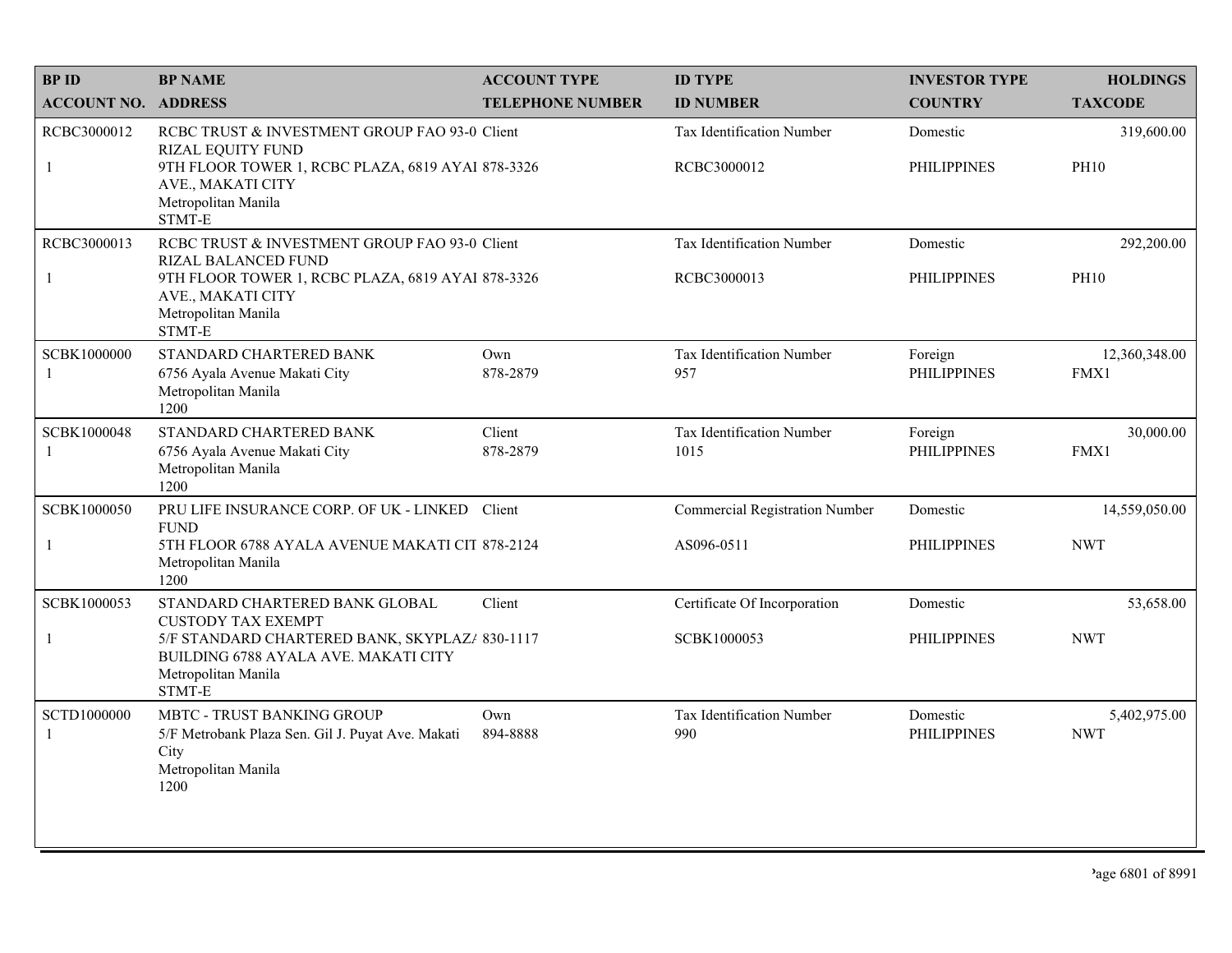| <b>BPID</b>                | <b>BP NAME</b>                                                                                                                           | <b>ACCOUNT TYPE</b>     | <b>ID TYPE</b>                            | <b>INVESTOR TYPE</b>           | <b>HOLDINGS</b>          |
|----------------------------|------------------------------------------------------------------------------------------------------------------------------------------|-------------------------|-------------------------------------------|--------------------------------|--------------------------|
| <b>ACCOUNT NO. ADDRESS</b> |                                                                                                                                          | <b>TELEPHONE NUMBER</b> | <b>ID NUMBER</b>                          | <b>COUNTRY</b>                 | <b>TAXCODE</b>           |
| SCTD1000004                | MBTC TBG AS IM FOR 3012-00022-07<br>17TH FLR. GT TOWER INTL AYALA AVE.,<br><b>MAKATI CITY</b><br>Metropolitan Manila                     | Client<br>857-5299      | Tax Identification Number<br>990.*.****   | Domestic<br><b>PHILIPPINES</b> | 13,000.00<br><b>PH10</b> |
| SCTD1000008<br>1           | MBTC TBG AS IM FOR WESTMONT RET PLAN<br>17TH FLR. GT TOWER INTL AYALA AVE.,<br><b>MAKATI CITY</b><br>Metropolitan Manila                 | Client<br>857-5299      | Certificate Of Incorporation<br>990"      | Domestic<br><b>PHILIPPINES</b> | 9,700.00<br><b>NWT</b>   |
| SCTD1000009<br>1           | MBTC TBG AS IM FOR MEDICHEM RET PLAN<br>17TH FLR. GT TOWER INTL AYALA AVE.,<br><b>MAKATI CITY</b><br>Metropolitan Manila                 | Client<br>857-5299      | Certificate Of Incorporation<br>990"      | Domestic<br><b>PHILIPPINES</b> | 7,500.00<br><b>NWT</b>   |
| SCTD1000010<br>1           | MBTC TBG AS IM FOR PEDIATRICA RET PLAN Client<br>17TH FLR. GT TOWER INTL AYALA AVE.,<br><b>MAKATI CITY</b><br>Metropolitan Manila        | 857-5299                | Certificate Of Incorporation<br>990       | Domestic<br><b>PHILIPPINES</b> | 4,100.00<br><b>NWT</b>   |
| SCTD1000011<br>1           | MBTC TBG AS IM FOR MFI FOUNDATION, INC. Client<br>17TH FLR. GT TOWER INTL AYALA AVE.,<br><b>MAKATI CITY</b><br>Metropolitan Manila       | 857-5299                | Certificate Of Incorporation<br>990 ***** | Domestic<br><b>PHILIPPINES</b> | 3,500.00<br><b>NWT</b>   |
| SCTD1000014                | MBTC TBG AS IM FOR BOARD OF TRUSTEES O Client                                                                                            |                         | Certificate Of Incorporation              | Domestic                       | 90,000.00                |
| $\mathbf{1}$               | PERAA RET FUND<br>17TH FLR. GT TOWER INTL AYALA AVE.,<br><b>MAKATI CITY</b><br>Metropolitan Manila                                       | 857-5299                | 990**                                     | <b>PHILIPPINES</b>             | <b>NWT</b>               |
| SCTD1000017                | MBTC TBG AS INV MGR FOR MERCURY GROU. Client<br>17TH FLR. GT TOWER INTL AYALA AVE.,<br><b>MAKATI CITY</b><br>Metropolitan Manila<br>1200 | 857-5299                | Tax Identification Number<br>990*         | Domestic<br><b>PHILIPPINES</b> | 50,000.00<br><b>NWT</b>  |
| SCTD1000019                | MBTC-TBG AS INV MGR FLG MANAGEMENT & Client<br>DEVT. CORP.                                                                               |                         | Certificate Of Incorporation              | Domestic                       | 235,000.00               |
| 1                          | 17TH FLR GT TOWER INTL, AYALA AVE.,<br><b>MAKATI CITY</b><br>Metropolitan Manila<br>STMT-D                                               | 8575299                 | FLG MGNT NO ID                            | <b>PHILIPPINES</b>             | <b>NWT</b>               |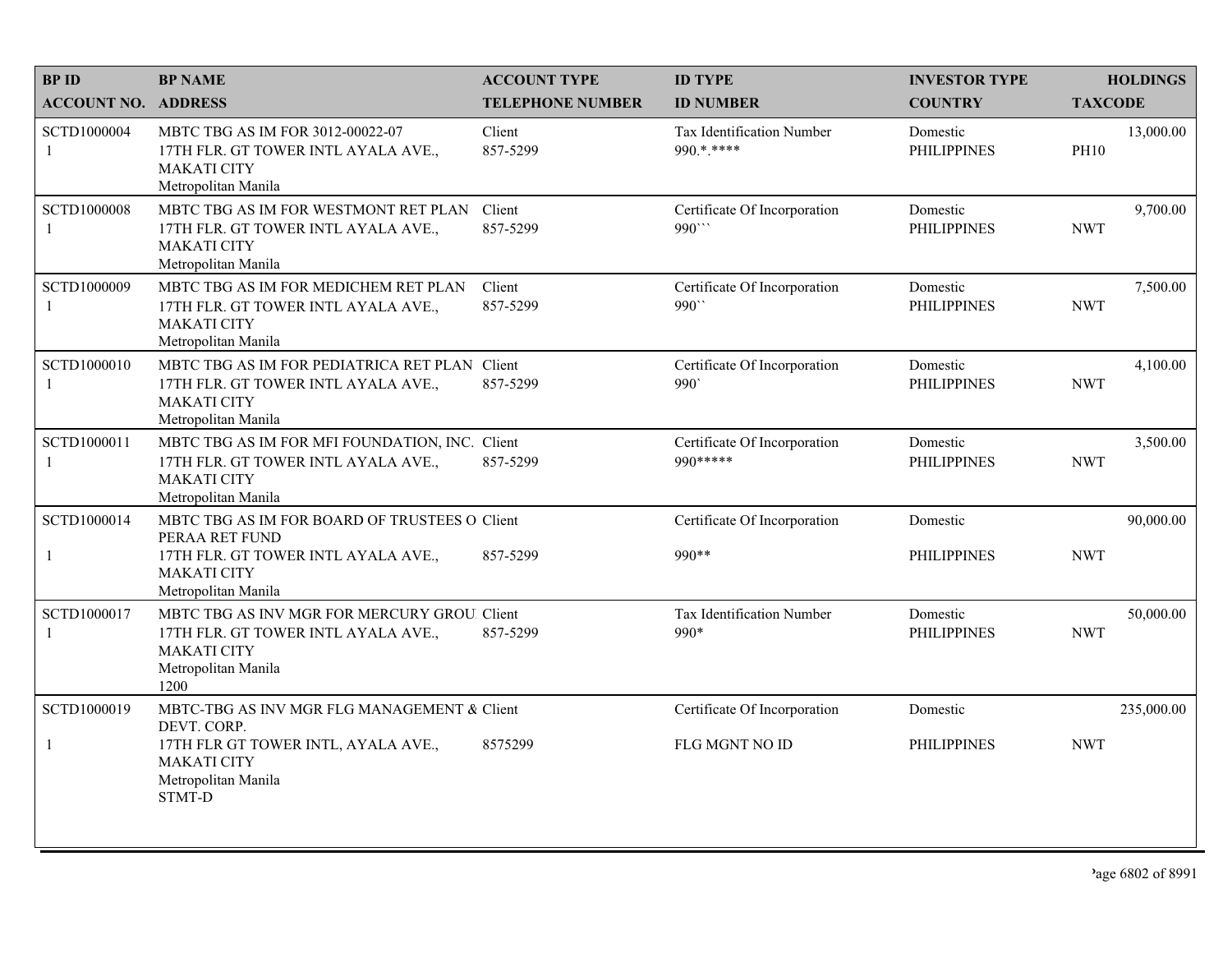| <b>BP ID</b>                | <b>BP NAME</b>                                                                                                                                                                  | <b>ACCOUNT TYPE</b>     | <b>ID TYPE</b>                                  | <b>INVESTOR TYPE</b>           | <b>HOLDINGS</b>         |
|-----------------------------|---------------------------------------------------------------------------------------------------------------------------------------------------------------------------------|-------------------------|-------------------------------------------------|--------------------------------|-------------------------|
| <b>ACCOUNT NO. ADDRESS</b>  |                                                                                                                                                                                 | <b>TELEPHONE NUMBER</b> | <b>ID NUMBER</b>                                | <b>COUNTRY</b>                 | <b>TAXCODE</b>          |
| SCTD1000029<br>$\mathbf{1}$ | MBTC TBG AS IM FOR NARRA PRINCETON<br>HOLDINGS LIMITED<br>17TH FLR GT TOWER INTERNATIONAL AYALA 857-5299<br>AVENUE, MAKATI CITY<br>Metropolitan Manila                          | Client                  | Certificate Of Incorporation<br>SCTD1000029     | Foreign<br><b>PHILIPPINES</b>  | 38,700.00<br>VI24       |
| SCTD1000038<br>-1           | MBTC TBG AS IM FOR ATENEO DE MANILA<br>UNIVERSITY (QUEZON CITY), INC.<br>17TH FLR GT TOWER INTERNATIONAL AYALA 857-5299<br>AVENUE, MAKATI CITY<br>Metropolitan Manila<br>STMT-E | Client                  | Certificate Of Incorporation<br>000-707-229-000 | Domestic<br><b>PHILIPPINES</b> | 1,330.00<br><b>NWT</b>  |
| SCTD1000043<br>$\mathbf{1}$ | MBTC TBG AS IM FOR SURE PLUS VANTAGE, I Client<br>17TH FLR GT TOWER INTERNATIONAL AYALA 857-5299<br><b>AVENUE, MAKATI CITY</b><br>Metropolitan Manila<br>STMT-E                 |                         | Certificate Of Incorporation<br>SCTD1000043     | Domestic<br><b>PHILIPPINES</b> | 5,000.00<br><b>NWT</b>  |
| SCTD1000044<br>$\mathbf{1}$ | MBTC TBG AS IM FOR ASIAN HOLDINGS<br><b>CORPOATION</b><br>17TH FLR GT TOWER INTERNATIONAL AYALA 857-5299<br>AVENUE, MAKATI CITY<br>Metropolitan Manila<br>STMT-E                | Client                  | Certificate Of Incorporation<br>SCTD1000044     | Domestic<br><b>PHILIPPINES</b> | 17,000.00<br><b>NWT</b> |
| SCTD1000045<br>$\mathbf{1}$ | MBTC TBG AS IM FOR AUGUSTO E. TYCANGC Client<br>OR LILIA C. TYCANGCO<br>17TH FLR GT TOWER INTERNATIONAL AYALA 857-5299<br>AVENUE, MAKATI CITY<br>Metropolitan Manila<br>STMT-E  |                         | Passport<br>SCTD1000045                         | Domestic<br><b>PHILIPPINES</b> | 10,000.00<br><b>NWT</b> |
| SCTD1000046<br>-1           | MBTC TBG AS IM FOR KHARIS PLATA<br>17TH FLR GT TOWER INTERNATIONAL AYALA 857-5299<br>AVENUE, MAKATI CITY<br>Metropolitan Manila<br>STMT-E                                       | Client                  | Tax Identification Number<br>SCTD1000046        | Domestic<br><b>PHILIPPINES</b> | 7,500.00<br><b>NWT</b>  |
| SCTD1000047<br>-1           | MBTC TBG AS IM FOR KHARIS PLATA<br>17TH FLR GT TOWER INTERNATIONAL AYALA 857-5299<br>AVENUE, MAKATI CITY<br>Metropolitan Manila<br>STMT-E                                       | Client                  | Passport<br>SCTD1000047                         | Domestic<br><b>PHILIPPINES</b> | 5,500.00<br><b>PH10</b> |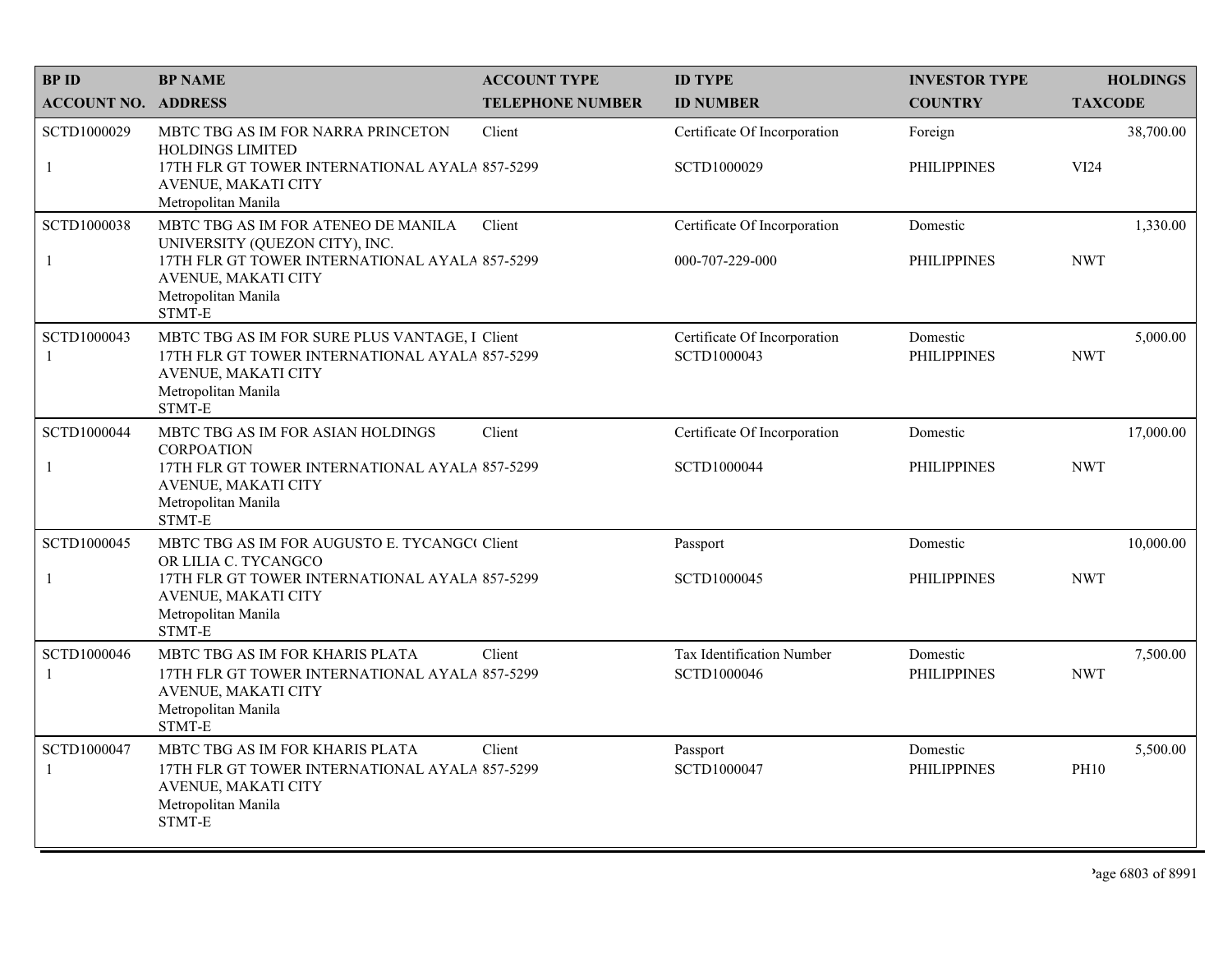| <b>BPID</b>                 | <b>BP NAME</b>                                                                                                                                                                                         | <b>ACCOUNT TYPE</b>     | <b>ID TYPE</b>                              | <b>INVESTOR TYPE</b>           | <b>HOLDINGS</b>         |
|-----------------------------|--------------------------------------------------------------------------------------------------------------------------------------------------------------------------------------------------------|-------------------------|---------------------------------------------|--------------------------------|-------------------------|
| <b>ACCOUNT NO. ADDRESS</b>  |                                                                                                                                                                                                        | <b>TELEPHONE NUMBER</b> | <b>ID NUMBER</b>                            | <b>COUNTRY</b>                 | <b>TAXCODE</b>          |
| SCTD1000052<br>-1           | MBTC TBG AS IM FOR ST PETER LIFE PLAN IN Client<br>17TH FLR GT TOWER INTERNATIONAL AYALA 857-5299<br><b>AVENUE, MAKATI CITY</b><br>Metropolitan Manila<br>STMT-E                                       |                         | Certificate Of Incorporation<br>SCTD1000052 | Domestic<br><b>PHILIPPINES</b> | 68,500.00<br><b>NWT</b> |
| SCTD1000055<br>-1           | MBTC TBG AS IM FOR PHILIPPINE LIFE<br>FINANCIAL ASSURANCE CORPORATION<br><b>FUND</b><br>17TH FLR GT TOWER INTERNATIONAL AYALA<br>AVENUE, MAKATI CITY<br>Metropolitan Manila<br>$\operatorname{STMT-E}$ | Client<br>857-5299      | Tax Identification Number<br>SCTD1000055    | Domestic<br><b>PHILIPPINES</b> | 4,200.00<br><b>NWT</b>  |
| SCTD1000056<br>-1           | MBTC TBG AS IM FOR PHILIPPINE LIFE<br>FINANCIAL ASSURANCE CORPORATION<br><b>FUND</b><br>17TH FLR GT TOWER INTERNATIONAL AYALA<br>AVENUE, MAKATI CITY<br>Metropolitan Manila<br>STMT-E                  | Client<br>857-5299      | Tax Identification Number<br>SCTD1000056    | Domestic<br><b>PHILIPPINES</b> | 7,200.00<br><b>NWT</b>  |
| SCTD1000059<br>$\mathbf{1}$ | MBTC TBG AS IM FOR ST. SCHOLASTICA'S<br>COLLEGE, MANILA<br>17TH FLR GT TOWER INTERNATIONAL AYALA 857-5299<br>AVENUE, MAKATI CITY<br>Metropolitan Manila<br>STMT-E                                      | Client                  | Tax Identification Number<br>SCTD1000059    | Domestic<br><b>PHILIPPINES</b> | 10,000.00<br><b>NWT</b> |
| SCTD1000060<br>$\mathbf{1}$ | MBTC TBG AS IM FOR FOUNDATION FOR THE Client<br>PHIL. ENVIRONMENT<br>17TH FLR GT TOWER INTERNATIONAL AYALA 857-5299<br>AVENUE, MAKATI CITY<br>Metropolitan Manila<br>STMT-E                            |                         | Tax Identification Number<br>SCTD1000060    | Domestic<br><b>PHILIPPINES</b> | 12,600.00<br><b>NWT</b> |
| SCTD1000062<br>$\mathbf{1}$ | MBTC TBG AS IM FOR FOUNDATION FOR A<br>SUSTAINABLE SOCIETY, INC.<br>17TH FLR GT TOWER INTERNATIONAL AYALA 857-5299<br>AVENUE, MAKATI CITY<br>Metropolitan Manila<br>STMT-E                             | Client                  | Tax Identification Number<br>SCTD1000062    | Domestic<br><b>PHILIPPINES</b> | 10,000.00<br><b>NWT</b> |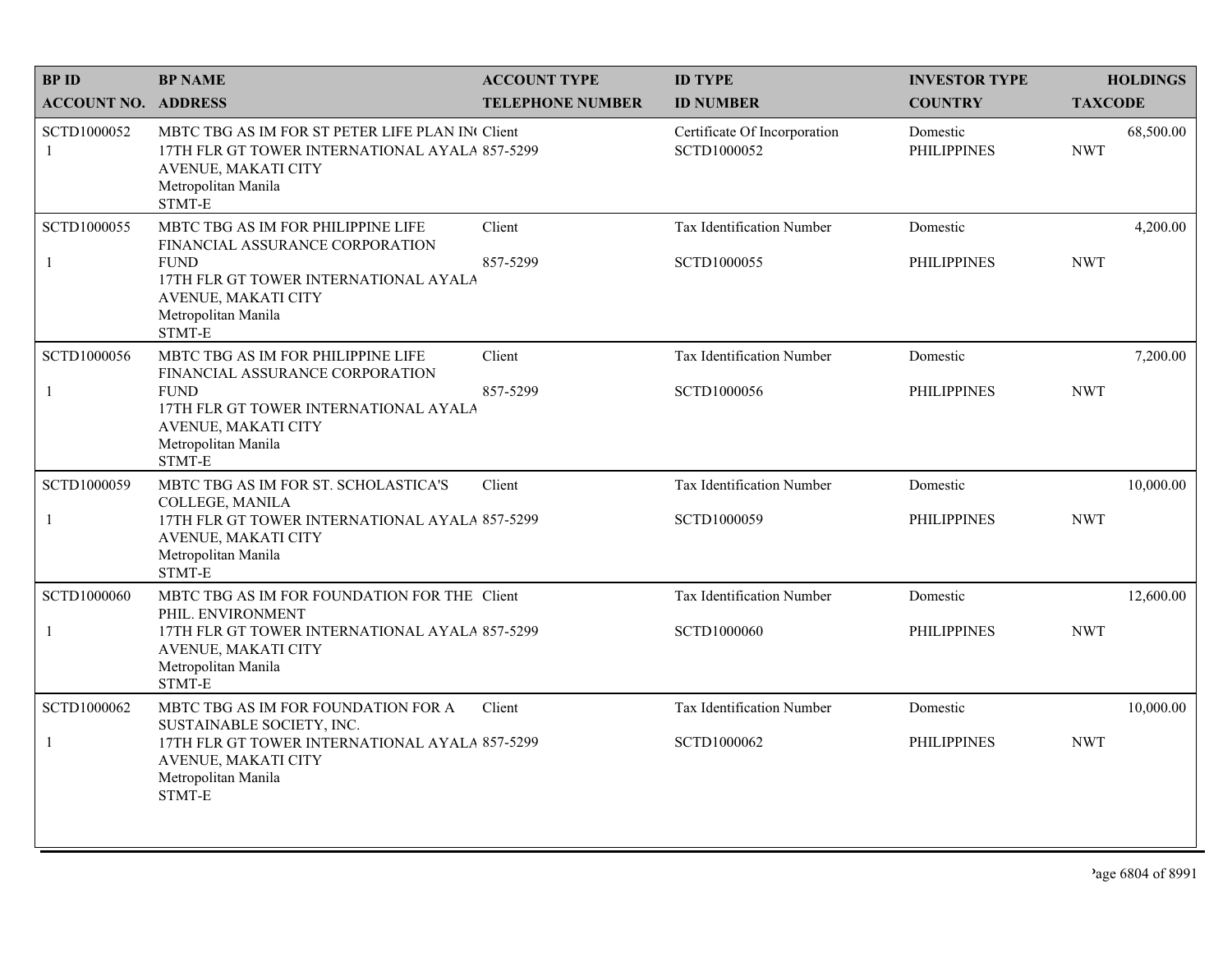| <b>BPID</b>                | <b>BP NAME</b>                                                                                                                                                               | <b>ACCOUNT TYPE</b>     | <b>ID TYPE</b>                           | <b>INVESTOR TYPE</b>           | <b>HOLDINGS</b>          |
|----------------------------|------------------------------------------------------------------------------------------------------------------------------------------------------------------------------|-------------------------|------------------------------------------|--------------------------------|--------------------------|
| <b>ACCOUNT NO. ADDRESS</b> |                                                                                                                                                                              | <b>TELEPHONE NUMBER</b> | <b>ID NUMBER</b>                         | <b>COUNTRY</b>                 | <b>TAXCODE</b>           |
| SCTD1000063<br>1           | MBTC TBG AS IM FOR GOZON FOUNDATION IT Client<br>17TH FLR GT TOWER INTERNATIONAL AYALA 857-5299<br>AVENUE, MAKATI CITY<br>Metropolitan Manila<br>STMT-E                      |                         | Tax Identification Number<br>SCTD1000063 | Domestic<br><b>PHILIPPINES</b> | 600.00<br><b>NWT</b>     |
| SCTD1000064<br>1           | MBTC TBG AS IM FOR GOZON DEVELOPMENT Client<br><b>CORPORATION</b><br>17TH FLR GT TOWER INTERNATIONAL AYALA 857-5299<br>AVENUE, MAKATI CITY<br>Metropolitan Manila<br>STMT-E  |                         | Tax Identification Number<br>SCTD1000064 | Domestic<br><b>PHILIPPINES</b> | 1,200.00<br><b>NWT</b>   |
| SCTD1000067<br>1           | MBTC TBG AS IM FOR PAR INVESTMENT AND Client<br>REALTY CORPORATION<br>17TH FLR GT TOWER INTERNATIONAL AYALA 857-5299<br>AVENUE, MAKATI CITY<br>Metropolitan Manila<br>STMT-E |                         | Tax Identification Number<br>SCTD1000067 | Domestic<br><b>PHILIPPINES</b> | 17,800.00<br><b>NWT</b>  |
| SCTD1000068                | MBTC TBG AS IM FOR C-31-0811E<br>17TH FLR GT TOWER INTERNATIONAL AYALA 857-5299<br>AVENUE, MAKATI CITY<br>Metropolitan Manila<br>STMT-E                                      | Client                  | Tax Identification Number<br>SCTD1000068 | Domestic<br><b>PHILIPPINES</b> | 15,000.00<br><b>PH10</b> |
| SCTD1000070<br>1           | MBTC TBG AS IM FOR RMSANTIAGO 01E<br>17TH FLR GT TOWER INTERNATIONAL AYALA 857-9706<br>AVENUE, MAKATI CITY<br>Metropolitan Manila<br>STMT-E                                  | Client                  | Tax Identification Number<br>SCTD1000070 | Domestic<br><b>PHILIPPINES</b> | 850.00<br><b>PH10</b>    |
| SCTD1000076                | MBTC TBG AS IM FOR TRES MONTES HOLDIN( Client<br><b>INC</b>                                                                                                                  |                         | Tax Identification Number                | Domestic                       | 31,000.00                |
| $\mathbf{1}$               | 17TH FLR GT TOWER INTERNATIONAL AYALA 857-9706<br>AVENUE, MAKATI CITY<br>Metropolitan Manila<br>STMT-E                                                                       |                         | SCTD1000076                              | <b>PHILIPPINES</b>             | <b>NWT</b>               |